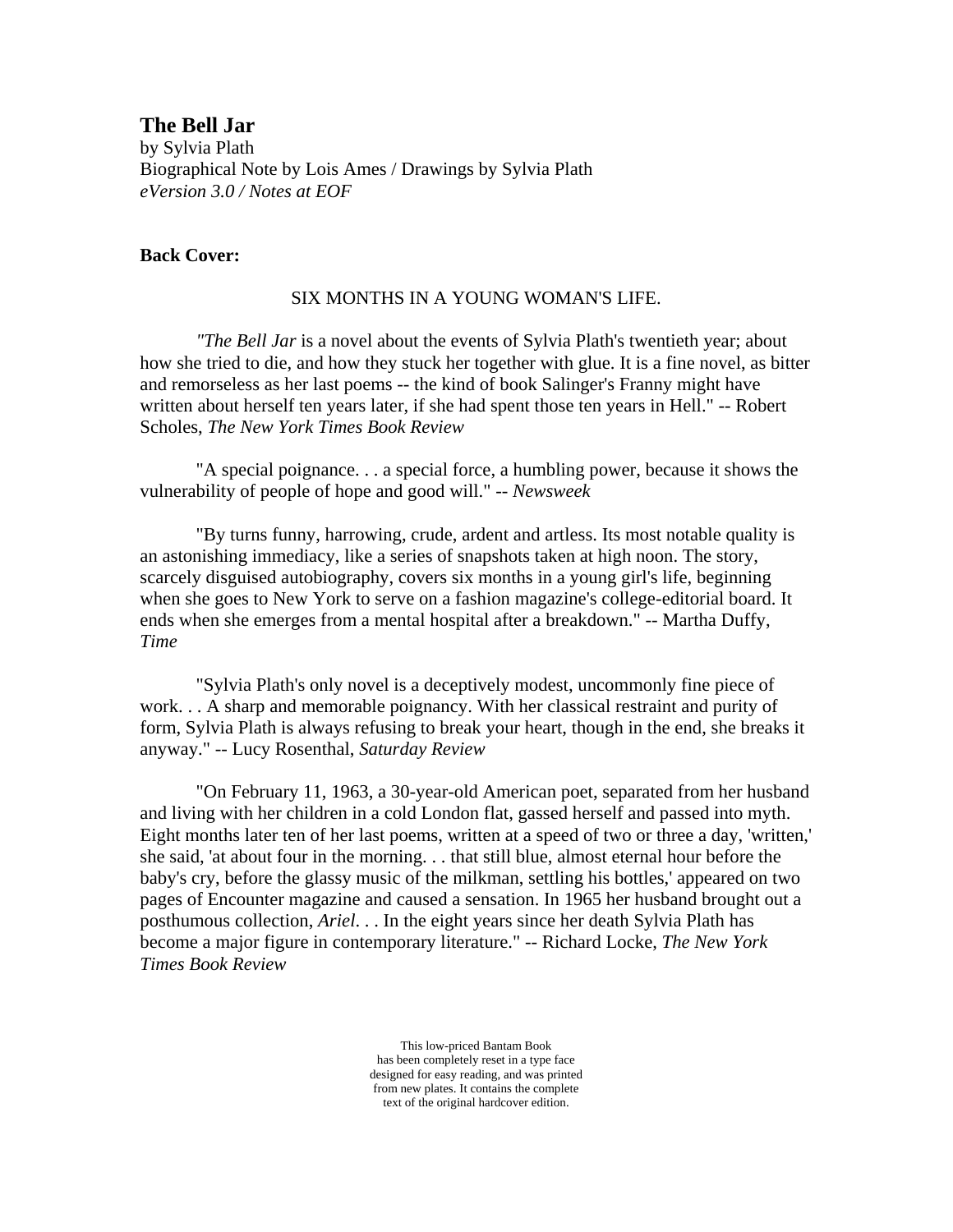#### NOT ONE WORD HAS BEEN OMITTED.

#### THE BELL JAR

A Bantam Book Published by arrangement with Harper & Row, Publishers

#### PRINTING HISTORY

Harper & Row edition published February 1971 2nd printing. . . . .April 1971 5th printing. . . . .May 1971 3rd printing. . . . .April 1971 6th printing. . . . .July 1971 4th printing. . . . .May 1971 7th printing. . . . .August 1971 8th printing. . . . .September 1971

McCall Magazine excerpt published April 1971 Literary Guild of America edition published May 1971 COSMOPOLITAN Magazine excerpt published September 1971 Bantam edition published April 1972

This book was originally published in Great Britain and is fully protected by copyright under the terms of the International Copyright Union.

The quotations on pages 12, 13 are from "Sunflower," by Mack David, copyright © 1948 by Famous Music Corporation.

The lines on page 77 are from "Wunderbar," by Cole Porter, copyright © 1951 by Cole Porter; copyright © 1967 by John F. Wharton, Trustee, T. B. Harms Co., Selling Agent.

Sylvia Plath's poem "Mad Girl's Lovesong" first appeared in the August 1953 issue of MADEMOISELLE.

All rights reserved. Copyright © 1971 by Harper & Row, Publishers.

This book may not be reproduced in whole or in part, by mimeograph or any other means, without permission. For information address: Harper A. Row, Publishers, 49 East 33rd Street, New York, N.Y. 10016.

Bantam Books are published by Bantam Books, Inc., a National General company. Its trade-mark, consisting of the words "Bantam Books" and the portrayal of a bantam, is registered in the United States Patent Office and in other countries. Marco Regtstrada. Bantam Books, Inc., 666 Fifth Avenue, New York, N.Y. 10019.

PRINTED IN THE UNITED STATES OF AMERICA

For ELIZABETH *and* DAVID

#### *One*

 It was a QUEER, sultry summer, the summer they electrocuted the Rosenbergs, and I didn't know what I was doing in New York. I'm stupid about executions. The idea of being electrocuted makes me sick, and that's all there was to read about in the papers --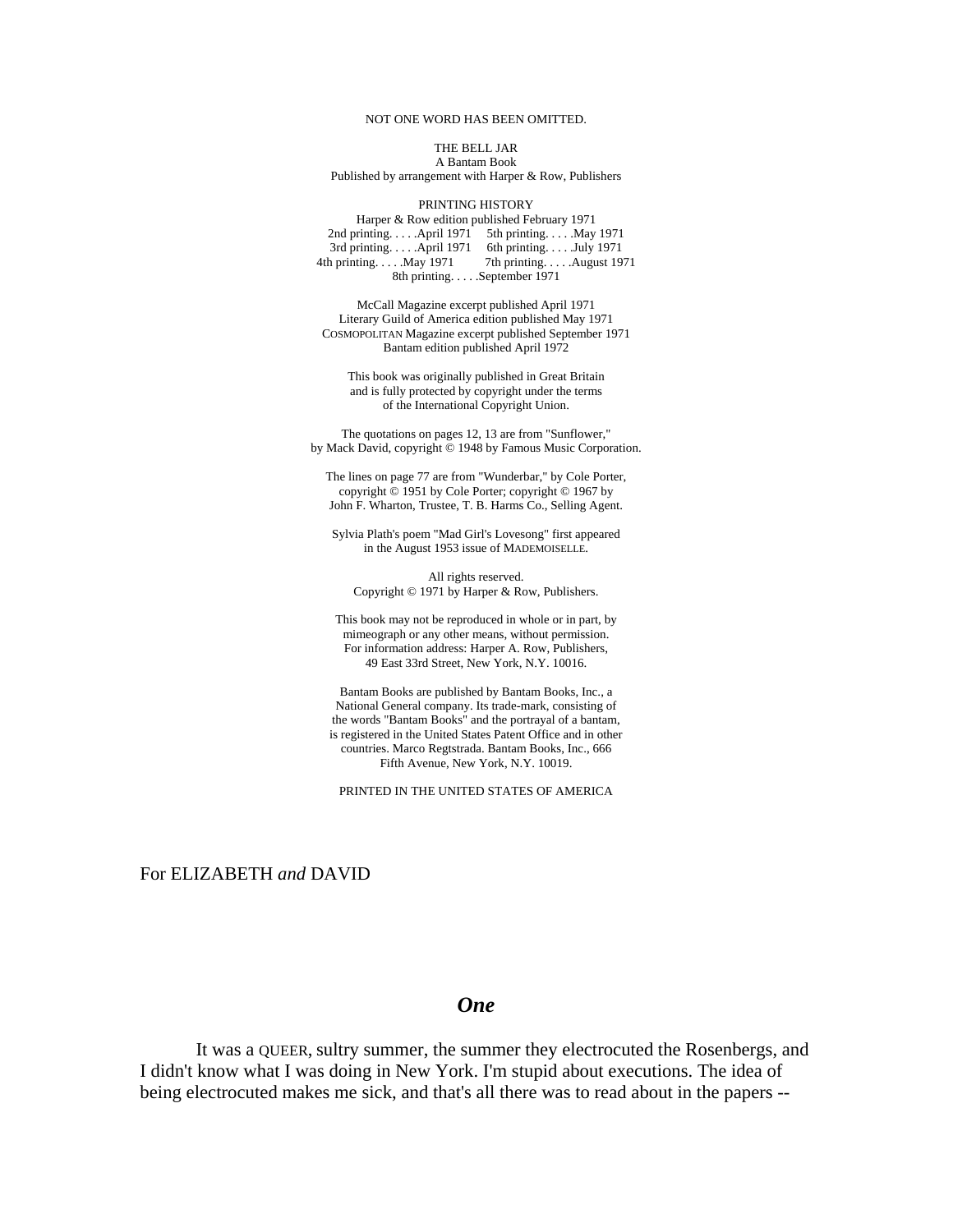goggle-eyed headlines staring up at me on every street corner and at the fusty, peanutsmelling mouth of every subway. It had nothing to do with me, but I couldn't help wondering what it would be like, being burned alive all along your nerves.

I thought it must be the worst thing in the world.

 New York was bad enough. By nine in the morning the fake, country-wet freshness that somehow seeped in overnight evaporated like the tail end of a sweet dream. Mirage-gray at the bottom of their granite canyons, the hot streets wavered in the sun, the car tops sizzled and glittered, and the dry, cindery dust blew into my eyes and down my throat.

 I kept hearing about the Rosenbergs over the radio and at the office till I couldn't get them out of my mind. It was like the first time I saw a cadaver. For weeks afterward, the cadaver's head -- or what there was left of it -- floated up behind my eggs and bacon at breakfast and behind the face of Buddy Willard, who was responsible for my seeing it in the first place, and pretty soon I felt as though I were carrying that cadaver's head around with me on a string, like some black, noseless balloon stinking of vinegar.

 I knew something was wrong with me that summer, because all I could think about was the Rosenbergs and how stupid I'd been to buy all those uncomfortable, expensive clothes, hanging limp as fish in my closet, and how all the little successes I'd totted up so happily at college fizzled to nothing outside the slick marble and plate-glass fronts along Madison Avenue.

I was supposed to be having the time of my life.

 I was supposed to be the envy of thousands of other college girls just like me all over America who wanted nothing more than to be tripping about in those same sizeseven patent leather shoes I'd bought in Bloomingdale's one lunch hour with a black patent leather belt and black patent leather pocketbook to match. And when my picture came out in the magazine the twelve of us were working on -- drinking martinis in a skimpy, imitation silver-lamé bodice stuck on to a big, fat cloud of white tulle, on some Starlight Roof, in the company of several anonymous young men with all-American bone structures hired or loaned for the occasion -- everybody would think I must be having a real whirl.

 Look what can happen in this country, they'd say. A girl lives in some out-of-theway town for nineteen years, so poor she can't afford a magazine, and then she gets a scholarship to college and wins a prize here and a prize there and ends up steering New York like her own private car.

 Only I wasn't steering anything, not even myself. I just bumped from my hotel to work and to parties and from parties to my hotel and back to work like a numb trolleybus. I guess I should have been excited the way most of the other girls were, but I couldn't get myself to react. I felt very still and very empty, the way the eye of a tornado must feel, moving dully along in the middle of the surrounding hullabaloo.

There were twelve of us at the hotel.

 We had all won a fashion magazine contest, by writing essays and stories and poems and fashion blurbs, and as prizes they gave us jobs in New York for a month, expenses paid, and piles and piles of free bonuses, like ballet tickets and passes to fashion shows and hair stylings at a famous expensive salon and chances to meet successful people in the field of our desire and advice about what to do with our particular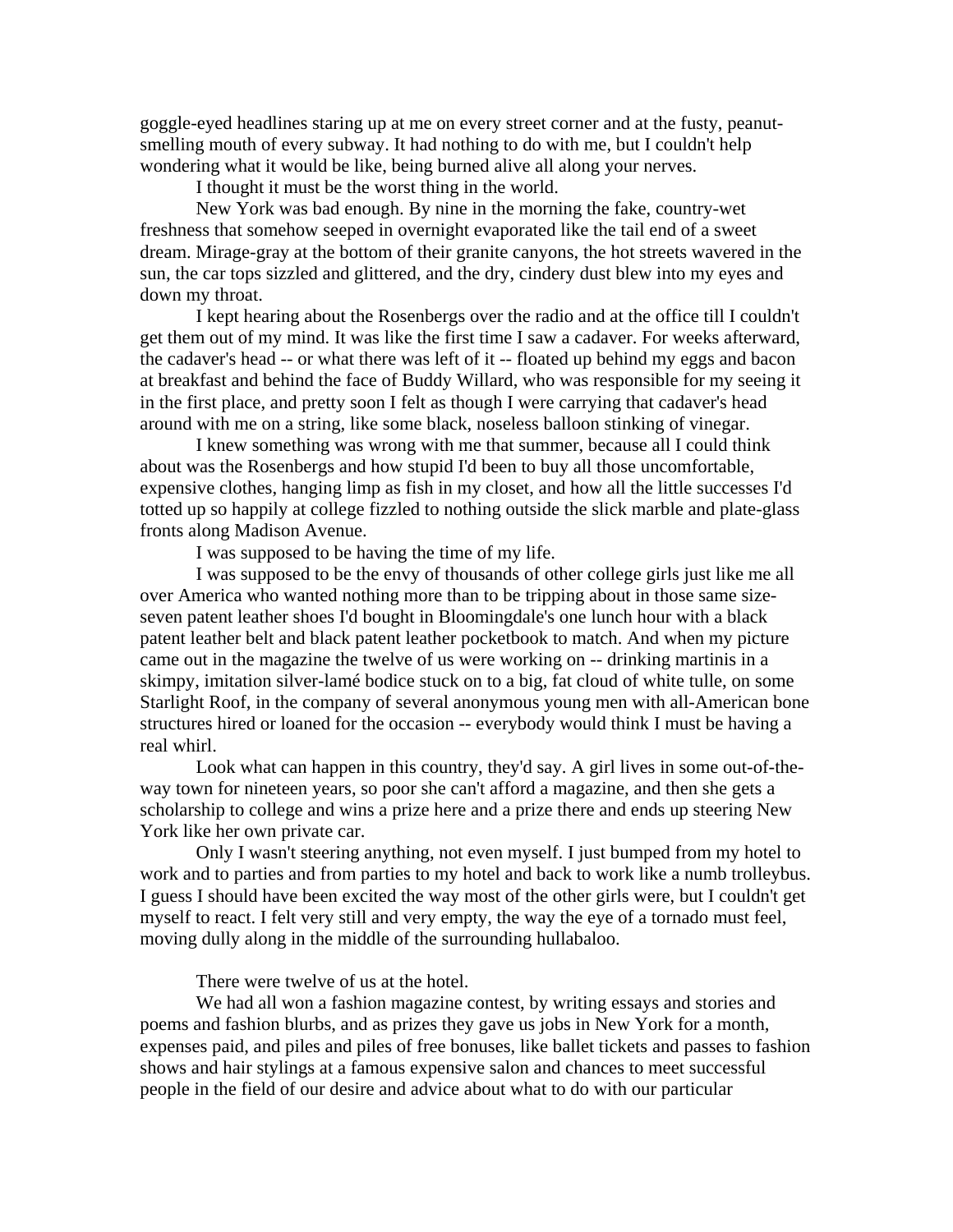complexions.

 I still have the make-up kit they gave me, fitted out for a person with brown eyes and brown hair: an oblong of brown mascara with a tiny brush, and a round basin of blue eyeshadow just big enough to dab the tip of your finger in, and three lipsticks ranging from red to pink, all cased in the same little gilt box with a mirror on one side. I also have a white plastic sunglasses case with colored shells and sequins and a green plastic starfish sewed onto it.

 I realized we kept piling up these presents because it was as good as free advertising for the firms involved, but I couldn't be cynical. I got such a kick out of all those free gifts showering on to us. For a long time afterward I hid them away, but later, when I was all right again, I brought them out, and I still have them around the house. I use the lipsticks now and then, and last week I cut the plastic starfish off the sunglasses case for the baby to play with.

 So there were twelve of us at the hotel, in the same wing on the same floor in single rooms, one after the other, and it reminded me of my dormitory at college. It wasn't a proper hotel -- I mean a hotel where there are both men and women mixed about here and there on the same floor.

 This hotel -- the Amazon -- was for women only, and they were mostly girls my age with wealthy parents who wanted to be sure their daughters would be living where men couldn't get at them and deceive them; and they were all going to posh secretarial schools like Katy Gibbs, where they had to wear hats and stockings and gloves to class, or they had just graduated from places like Katy Gibbs and were secretaries to executives and simply hanging around in New York waiting to get married to some career man or other.

 These girls looked awfully bored to me. I saw them on the sunroof, yawning and painting their nails and trying to keep up their Bermuda tans, and they seemed bored as hell. I talked with one of them, and she was bored with yachts and bored with flying around in airplanes and bored with skiing in Switzerland at Christmas and bored with the men in Brazil.

Girls like that make me sick. I'm so jealous I can't speak. Nineteen years, and I hadn't been out of New England except for this trip to New York. It was my first big chance, but here I was, sitting back and letting it run through my fingers like so much water.

I guess one of my troubles was Doreen.

 I'd never known a girl like Doreen before. Doreen came from a society girls' college down South and had bright white hair standing out in a cotton candy fluff round her head and blue eyes like transparent agate marbles, hard and polished and just about indestructible, and a mouth set in a sort of perpetual sneer. I don't mean a nasty sneer, but an amused, mysterious sneer, as if all the people around her were pretty silly and she could tell some good jokes on them if she wanted to.

 Doreen singled me out right away. She made me feel I was that much sharper than the others, and she really was wonderfully funny. She used to sit next to me at the conference table, and when the visiting celebrities were talking she'd whisper witty sarcastic remarks to me under her breath.

 Her college was so fashion conscious, she said, that all the girls had pocketbook covers made out of the same material as their dresses, so each time they changed their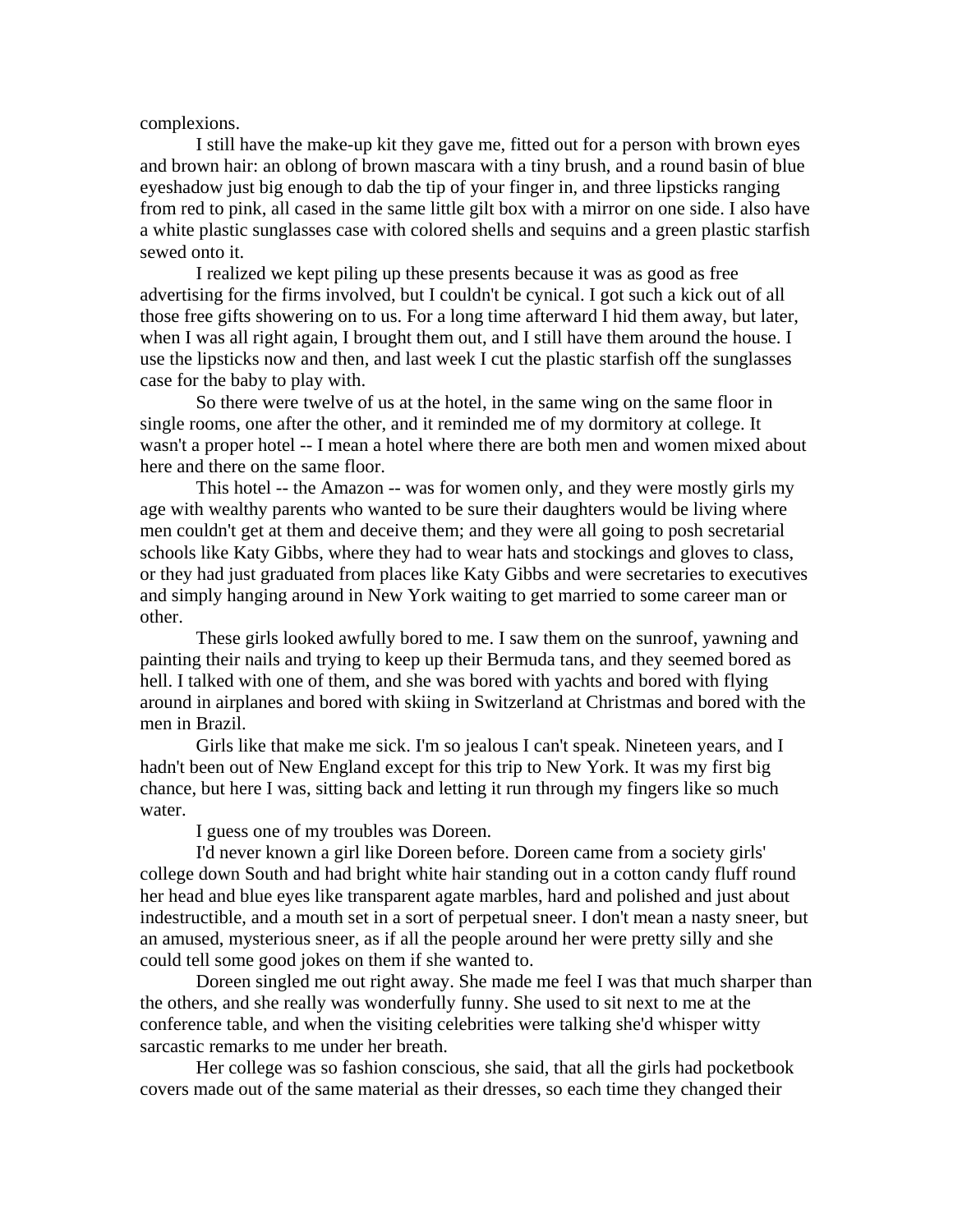clothes they had a matching pocketbook. This kind of detail impressed me. It suggested a whole life of marvelous, elaborate decadence that attracted me like a magnet.

 The only thing Doreen ever bawled me out about was bothering to get my assignments in by a deadline.

 "What are you sweating over that for?" Doreen lounged on my bed in a peach silk dressing gown, filing her long, nicotine-yellow nails with an emery board, while I typed up the draft of an interview with a best-selling novelist.

 That was another thing -- the rest of us had starched cotton summer nighties and quilted housecoats, or maybe terrycloth robes that doubled as beachcoats, but Doreen wore these full-length nylon and lace jobs you could half see through, and dressing gowns the color of skin, that stuck to her by some kind of electricity. She had an interesting, slightly sweaty smell that reminded me of those scallopy leaves of sweet fern you break off and crush between your fingers for the musk of them.

 "You know old Jay Cee won't give a damn if that story's in tomorrow or Monday." Doreen lit a cigarette and let the smoke flare slowly from her nostrils so her eyes were veiled. "Jay Cee's ugly as sin," Doreen went on coolly. "I bet that old husband of hers turns out all the lights before he gets near her or he'd puke otherwise."

 Jay Cee was my boss, and I liked her a lot, in spite of what Doreen said. She wasn't one of the fashion magazine gushers with fake eyelashes and giddy jewelry. Jay Cee had brains, so her plug-ugly looks didn't seem to matter. She read a couple of languages and knew all the quality writers in the business.

 I tried to imagine Jay Cee out of her strict office suit and luncheon-duty hat and in bed with her fat husband, but I just couldn't do it. I always had a terribly hard time trying to imagine people in bed together.

 Jay Cee wanted to teach me something, all the old ladies I ever knew wanted to teach me something, but I suddenly didn't think they had anything to teach me. I fitted the lid on my typewriter and clicked it shut.

Doreen grinned. "Smart girl."

Somebody tapped at the door.

"Who is it?" I didn't bother to get up.

"It's me, Betsy. Are you coming to the party?"

"I guess so." I still didn't go to the door.

 They imported Betsy straight from Kansas with her bouncing blonde ponytail and Sweetheart-of-Sigma-Chi smile. I remember once the two of us were called over to the office of some blue-chinned TV producer in a pin-stripe suit to see if we had any angles he could build up for a program, and Betsy started to tell about the male and female corn in Kansas. She got so excited about that damn corn even the producer had tears in his eyes, only he couldn't use any of it, unfortunately, he said.

 Later on, the Beauty Editor persuaded Betsy to cut her hair and made a cover girl out of her, and I still see her fare now and then, smiling out of those "P.Q.'s wife wears B.H. Wragge" ads.

 Betsy was always asking me to do things with her and the other girls as if she were trying to save me in some way. She never asked Doreen. In private, Doreen called her Pollyanna Cowgirl.

 "Do you want to come in our cab?" Betsy said through the door. Doreen shook her head.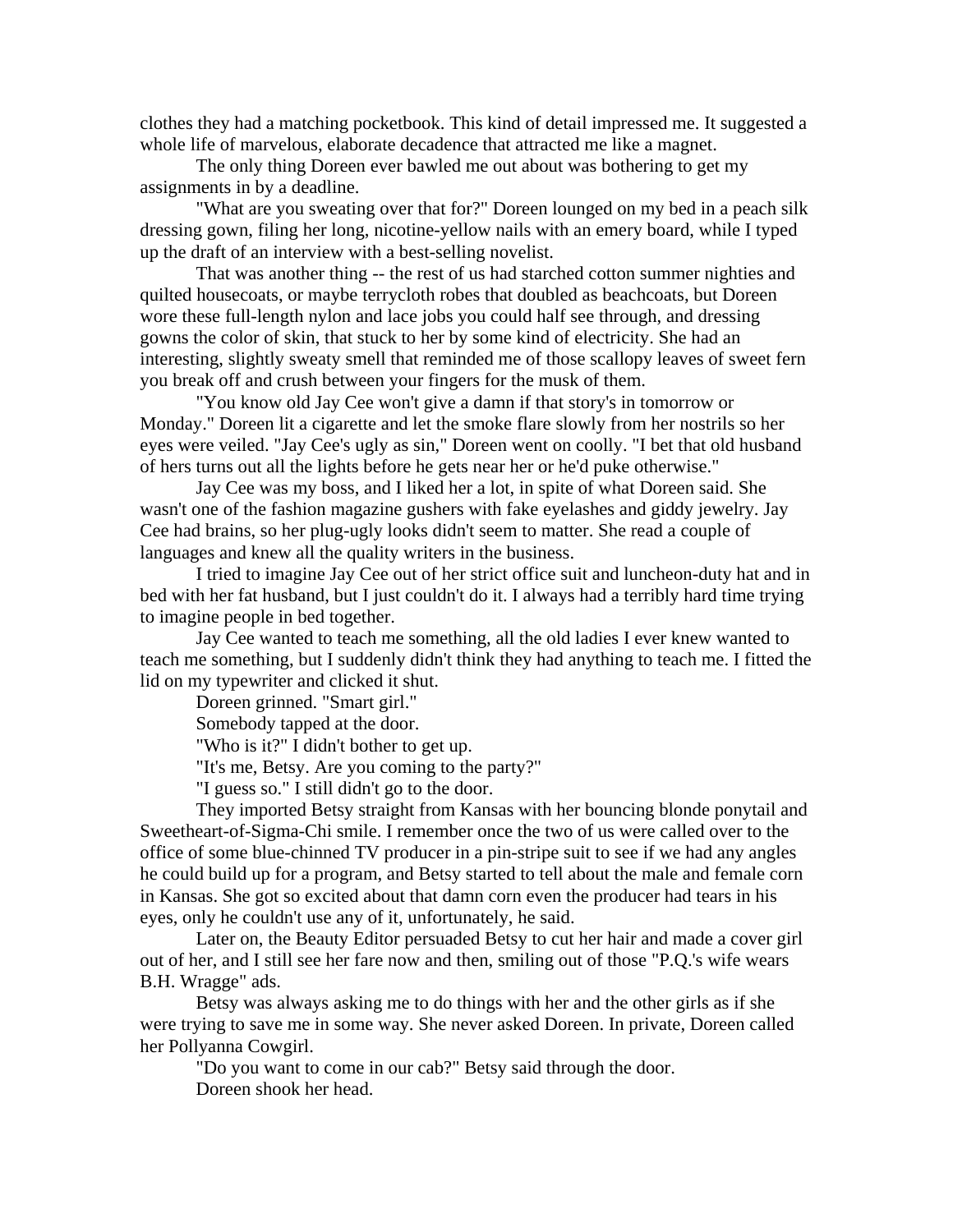"That's all right, Betsy," I said. "I'm going with Doreen."

"Okay." I could hear Betsy padding off down the hall.

 "We'll just go till we get sick of it," Doreen told me, stubbing out her cigarette in the base of my bedside reading lamp, "then we'll go out on the town. Those parties they stage here remind me of the old dances in the school gym. Why do they always round up Yalies? They're so *stoo*-pit!"

 Buddy Willard went to Yale, but now I thought of it, what was wrong with him was that he was stupid. Oh, he'd managed to get good marks all right, and to have an affair with some awful waitress on the Cape by the name of Gladys, but he didn't have one speck of intuition. Doreen had intuition. Everything she said was like a secret voice speaking straight out of my own bones.

 We were stuck in the theater-hour rush. Our cab sat wedged in back of Betsy's cab and in front of a cab with four of the other girls, and nothing moved.

 Doreen looked terrific. She was wearing a strapless white lace dress zipped up over a snug corset affair that curved her in at the middle and bulged her out again spectacularly above and below, and her skin had a bronzy polish under the pale dusting powder. She smelled strong as a whole perfume store.

 I wore a black shantung sheath that cost me forty dollars. It was part of a buying spree I had with some of my scholarship money when I heard I was one of the lucky ones going to New York. This dress was cut so queerly I couldn't wear any sort of a bra under it, but that didn't matter much as I was skinny as a boy and barely rippled, and I liked feeling almost naked on the hot summer nights.

 The city had faded my tan, though. I looked yellow as a Chinaman. Ordinarily, I would have been nervous about my dress and my odd color, but being with Doreen made me forget my worries. I felt wise and cynical as all hell.

 When the man in the blue lumber shirt and black chinos and tooled leather cowboy boots started to stroll over to us from under the striped awning of the bar where he'd been eyeing our cab, I couldn't have any illusions. I knew perfectly well he'd come for Doreen. He threaded his way out between the stopped cars and leaned engagingly on the sill of our open window.

 "And what, may I ask, are two nice girls like you doing all alone in a cab on a nice night like this?"

He had a big, wide, white toothpaste-ad smile.

 "We're on our way to a party," I blurted, since Doreen had gone suddenly dumb as a post and was fiddling in a blasé way with her white lace pocketbook cover.

 "That sounds boring," the man said. "Whyn't you both join me for a couple of drinks in that bar over there? I've some friends waiting as well."

 He nodded in the direction of several informally dressed men slouching around under the awning. They had been following him with their eyes, and when he glanced back at them, they burst out laughing.

 The laughter should have warned me. It was a kind of low, know-it-all snicker, but the traffic showed signs of moving again, and I knew that if I sat tight, in two seconds I'd be wishing I'd taken this gift of a chance to see something of New York besides what the people on the magazine had planned out for us so carefully.

"How about it, Doreen?" I said.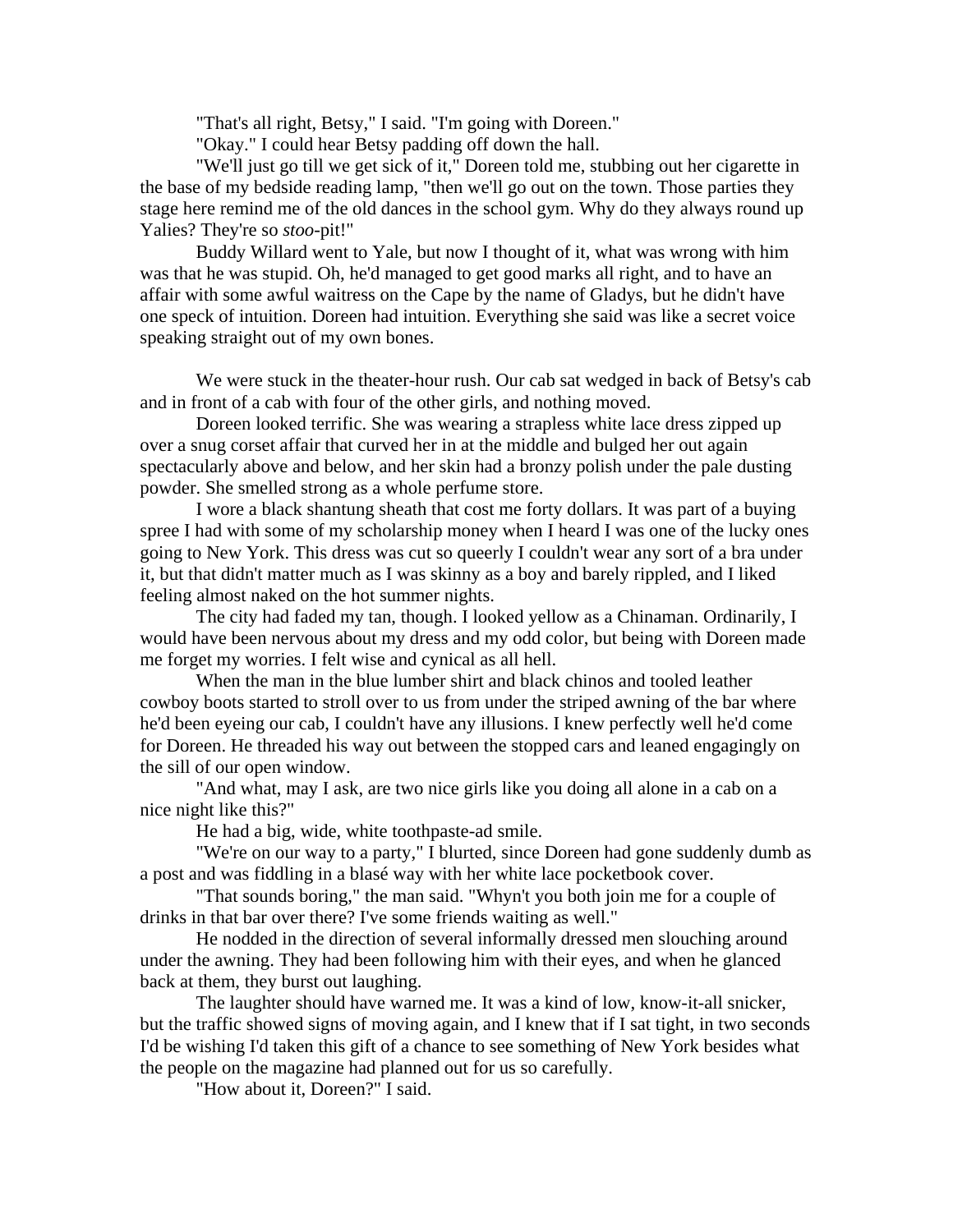"How about it, Doreen?" the man said, smiling his big smile. To this day I can't remember what he looked like when he wasn't smiling. I think he must have been smiling the whole time. It must have been natural for him, smiling like that.

 "Well, all right," Doreen said to me. I opened the door, and we stepped out of the cab just as it was edging ahead again and started to walk over to the bar.

There was a terrible shriek of brakes followed by a dull thump-thump.

 "Hey you!" Our cabby was craning out of his window with a furious, purple expression. "Waddaya think you're doin'?"

 He had stopped the cab so abruptly that the cab behind bumped smack into him, and we could see the four girls inside waving and struggling and scrambling up off the floor.

 The man laughed and left us on the curb and went back and handed a bill to the driver in the middle of a great honking and some yelling, and then we saw the girls from the magazine moving off in a row, one cab after another, like a wedding party with nothing but bridesmaids.

 "Come on, Frankie," the man said to one of his friends in the group, and a short, scrunty fellow detached himself and came into the bar with us.

 He was the type of fellow I can't stand. I'm five feet ten in my stocking feet, and when I am with little men I stoop over a bit and slouch my hips, one up and one down, so I'll look shorter, and I feel gawky and morbid as somebody in a sideshow.

 For a minute I had a wild hope we might pair off according to size, which would line me up with the man who had spoken to us in the first place, and he cleared a good six feet, but he went ahead with Doreen and didn't give me a second look. I tried to pretend I didn't see Frankie dogging along at my elbow and sat close by Doreen at the table.

 It was so dark in the bar I could hardly make out anything except Doreen. With her white hair and white dress she was so white she looked silver. I think she must have reflected the neons over the bar. I felt myself melting into the shadows like the negative of a person I'd never seen before in my life.

"Well, what'll we have?" the man asked with a large smile.

"I think I'll have an old-fashioned," Doreen said to me.

 Ordering drinks always floored me. I didn't know whisky from gin and never managed to get anything I really liked the taste of. Buddy Willard and the other college boys I knew were usually too poor to buy hard liquor or they scorned drinking altogether. It's amazing how many college boys don't drink or smoke. I seemed to know them all. The farthest Buddy Willard ever went was buying us a bottle of Dubonnet, which he only did because he was trying to prove he could be aesthetic in spite of being a medical student.

"I'll have a vodka," I said.

The man looked at me more closely. "With anything?"

"Just plain," I said. "I always have it plain."

 I thought I might make a fool of myself by saying I'd have it with ice or gin or anything. I'd seen a vodka ad once, just a glass full of vodka standing in the middle of a snowdrift in a blue light, and the vodka looked clear and pure as water, so I thought having vodka plain must be all right. My dream was someday ordering a drink and finding out it tasted wonderful.

The waiter came up then, and the man ordered drinks for the four of us. He looked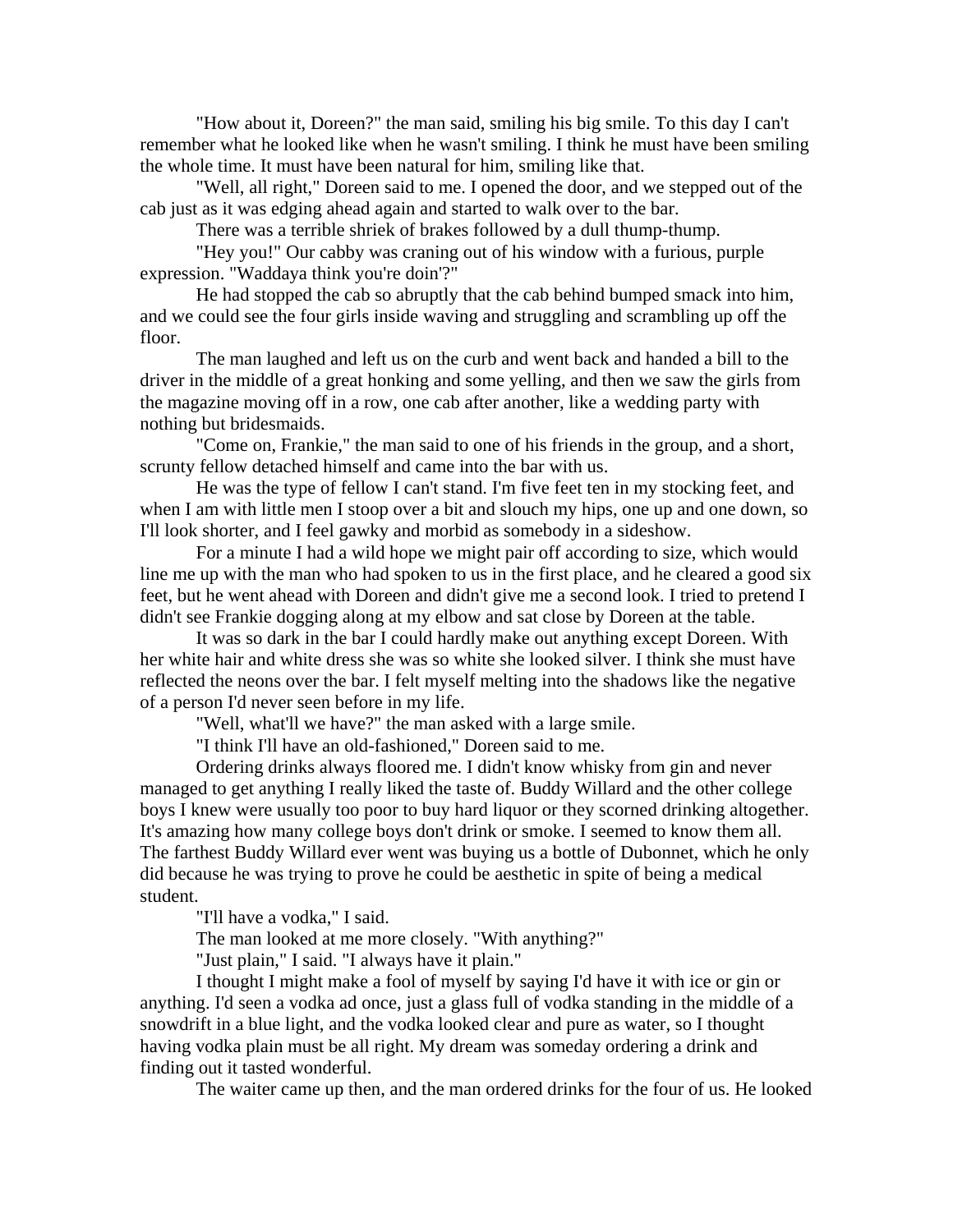so at home in that citified bar in his ranch outfit I thought he might well be somebody famous.

 Doreen wasn't saying a word, she only toyed with her cork placemat and eventually lit a cigarette, but the man didn't seem to mind. He kept staring at her the way people stare at the great white macaw in the zoo, waiting for it to say something human.

The drinks arrived, and mine looked clear and pure, just like the vodka ad.

 "What do you do?" I asked the man, to break the silence shooting up around me on all sides, thick as jungle grass. "I mean what do you do here in New York?"

 Slowly and with what seemed a great effort, the man dragged his eyes away from Doreen's shoulder. "I'm a disc jockey," he said. "You prob'ly must have heard of me. The name's Lenny Shepherd."

"I know you," Doreen said suddenly.

 "I'm glad about that, honey," the man said, and burst out laughing. "That'll come in handy. I'm famous as hell."

Then Lenny Shepherd gave Frankie a long look.

 "Say, where do you come from?" Frankie asked, sitting up with a jerk. "What's your name?"

 "This here's Doreen." Lenny slid his hand around Doreen's bare arm and gave her a squeeze.

 What surprised me was that Doreen didn't let on she noticed what he was doing. She just sat there, dusky as a bleached-blonde Negress in her white dress, and sipped daintily at her drink.

 "My name's Elly Higginbottom," I said. "I come from Chicago." After that I felt safer. I didn't want anything I said or did that night to be associated with me and my real name and coming from Boston.

"Well, Elly, what do you say we dance some?"

 The thought of dancing with that little runt in his orange suede elevator shoes and mingy T-shirt and droopy blue sports coat made me laugh. If there's anything I look down on, it's a man in a blue outfit. Black or gray, or brown, even. Blue makes me laugh.

 "I'm not in the mood," I said coldly, turning my back on him and hitching my chair over nearer to Doreen and Lenny.

 Those two looked as if they'd known each other for years by now. Doreen was spooning up the hunks of fruit at the bottom of her glass with a spindly silver spoon, and Lenny was grunting each time she lifted the spoon to her mouth, and snapping and pretending to be a dog or something, and trying to get the fruit off the spoon. Doreen giggled and kept spooning up the fruit.

 I began to think vodka was my drink at last. It didn't taste like anything, but it went straight down into my stomach like a sword swallower's sword and made me feel powerful and godlike.

"I better go now," Frankie said, standing up.

 I couldn't see him very clearly, the place was so dim, but for the first time I heard what a high, silly voice he had. Nobody paid him any notice.

 "Hey, Lenny, you owe me something. Remember, Lenny, you owe me something, don't you, Lenny?"

 I thought it odd Frankie should be reminding Lenny he owed him something in front of us, and we being perfect strangers, but Frankie stood there saying the same thing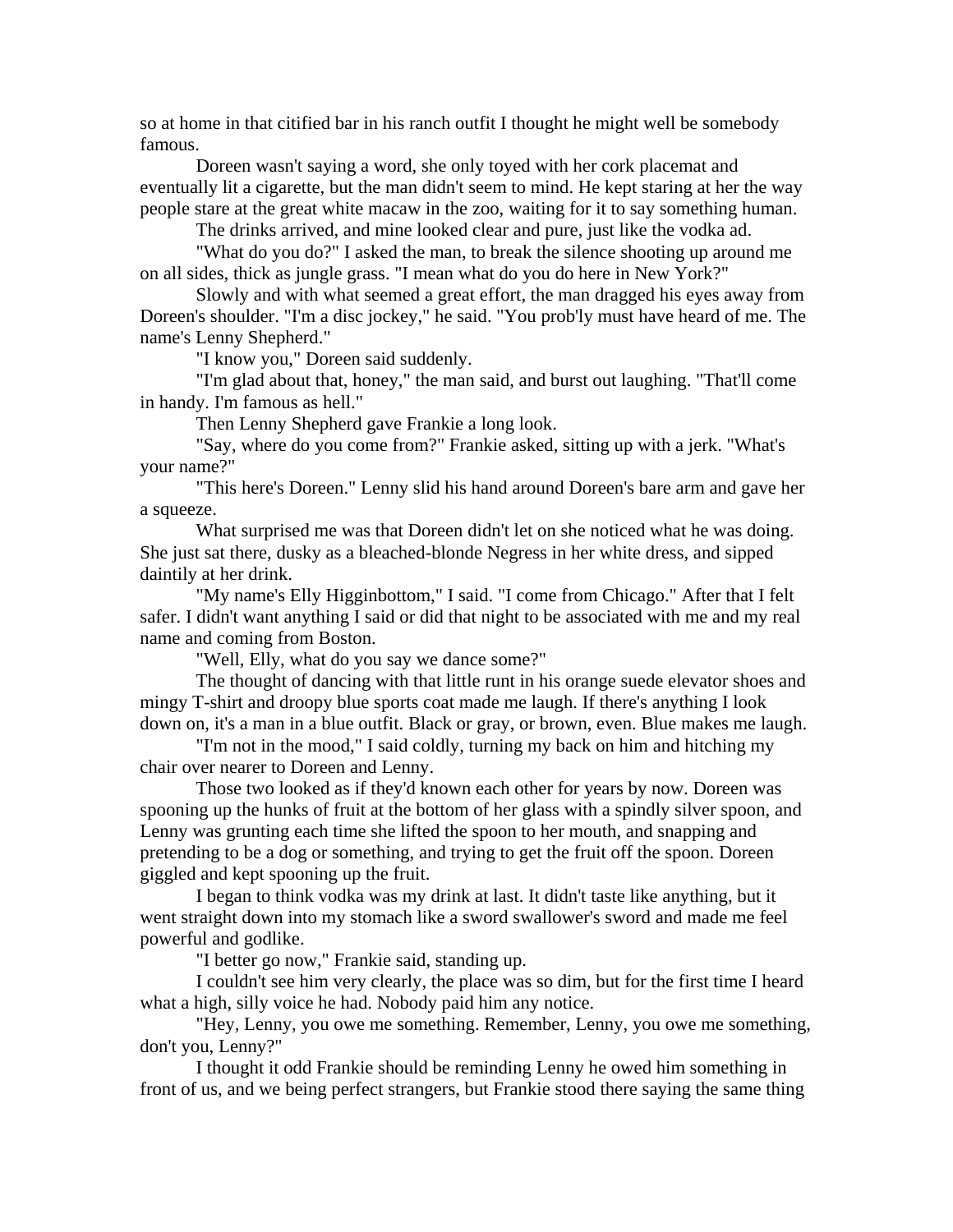over and over until Lenny dug into his pocket and pulled out a big roll of green bills and peeled one off and handed it to Frankie. I think it was ten dollars.

"Shut up and scram."

 For a minute I thought Lenny was talking to me as well, but then I heard Doreen say, "I won't come unless Elly comes." I had to hand it to her the way she picked up my fake name.

"Oh, Elly'll come, won't you, Elly?" Lenny said, giving me a wink.

 "Sure I'll come," I said. Frankie had wilted away into the night, so I thought I'd string along with Doreen. I wanted to see as much as I could.

 I liked looking on at other people in crucial situations. If there was a road accident or a street fight or a baby pickled in a laboratory jar for me to look at, I'd stop and look so hard I never forgot it.

 I certainly learned a lot of things I never would have learned otherwise this way, and even when they surprised me or made me sick I never let on, but pretended that's the way I knew things were all the time.

## *Two*

I wouldn't have missed Lenny's place for anything.

 It was built exactly like the inside of a ranch, only in the middle of a New York apartment house. He'd had a few partitions knocked down to make the place broaden out, he said, and then had them pine-panel the walls and fit up a special pine-paneled bar in the shape of a horseshoe. I think the floor was pine-paneled, too.

 Great white bearskins lay about underfoot, and the only furniture was a lot of low beds covered with Indian rugs. Instead of pictures hung up on the walls, he had antlers and buffalo horns and a stuffed rabbit head. Lenny jutted a thumb at the meek little gray muzzle and stiff jackrabbit ears.

"Ran over that in Las Vegas."

 He walked away across the room, his cowboy boots echoing like pistol shots. "Acoustics," he said, and grew smaller and smaller until he vanished through a door in the distance.

 All at once music started to come out of the air on every side. Then it stopped, and we heard Lenny's voice say "This is your twelve o'clock disc jock, Lenny Shepherd, with a roundup of the tops in pops. Number Ten in the wagon train this week is none other than that little yaller-haired gal you been hearin' so much about lately. . . the one an' only *Sunflower!"*

> *I was born in Kansas, I was bred in Kansas, And when I marry I'll be wed in Kansas. . .*

 "What a card!" Doreen said "Isn't he a card?" "You bet," I said.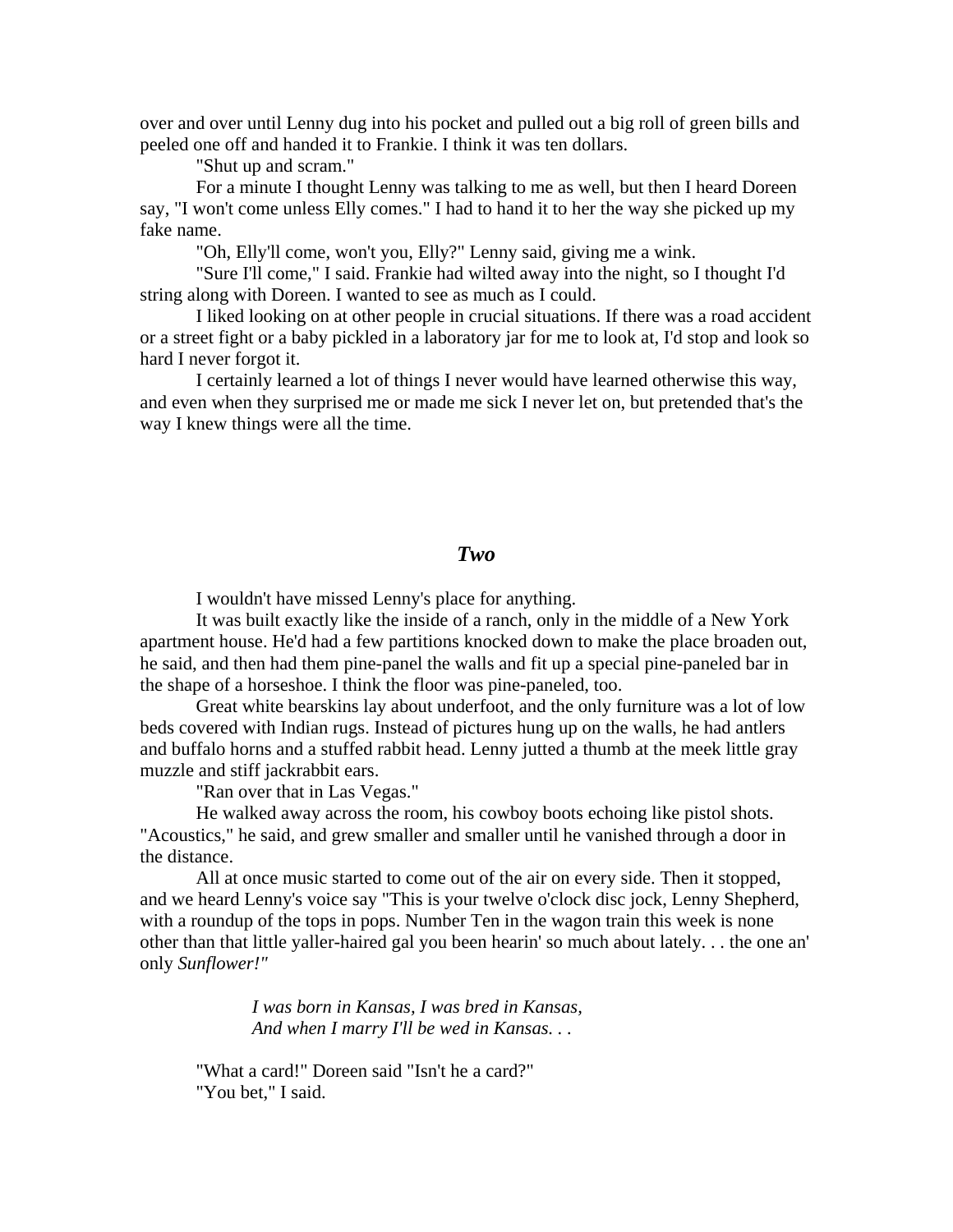"Listen, Elly, do me a favor." She seemed to think Elly was who I really was by now.

"Sure," I said.

 "Stick around, will you? I wouldn't have a chance if he tried anything funny. Did you see that muscle?" Doreen giggled.

 Lenny popped out of the back room. "I got twenty grand's worth of recording equipment in there." He ambled over to the bar and set out three glasses and a silver ice bucket and a big pitcher and began to mix drinks from several different bottles.

> *. . .to a true-blue gal who promised she would wait -*- *She's the sunflower of the Sunflower State.*

 "Terrific, huh?" Lenny came over, balancing three glasses. Big drops stood out on them like sweat, and the ice cubes jingled as he passed them around. Then the music twanged to a stop, and we heard Lenny's voice announcing the next number.

 "Nothing like listening to yourself talk. Say," Lenny's eye lingered on me, "Frankie vamoosed, you ought to have somebody, I'll call up one of the fellers."

 "That's okay," I said. "You don't have to do that." I didn't want to come straight out and ask for somebody several sizes larger than Frankie.

 Lenny looked relieved. "Just so's you don't mind. I wouldn't want to do wrong by a friend of Doreen's." He gave Doreen a big white smile. "Would I, honeybun?"

 He held out a hand to Doreen, and without a word they both started to jitterbug, still hanging onto their glasses.

 I sat cross-legged on one of the beds and tried to look devout and impassive like some businessmen I once saw watching an Algerian belly dancer, but as soon as I leaned back against the wall under the stuffed rabbit, the bed started to roll out into the room, so I sat down on a bearskin on the floor and leaned back against the bed instead.

 My drink was wet and depressing. Each time I took another sip it tasted more and mere like dead water. Around the middle of the glass there was painted a pink lasso with yellow polka dots. I drank to about an inch below the lasso and waited a bit, and when I went to take another sip, the drink was up to lasso-level again.

Out of the air Lenny's voice boomed, "Wye oh wye did I ever leave Wyoming?"

 The two of them didn't even stop jitterbugging during the intervals. I felt myself shrinking to a small black dot against all those red and white rugs and that pine paneling. I felt like a hole in the ground.

 There is something demoralizing about watching two people get more and more crazy about each other, especially when you are the only extra person in the room.

 It's like watching Paris from an express caboose heading in the opposite direction -- every second the city gets smaller and smaller, only you feel it's really you getting smaller and smaller and lonelier and lonelier, rushing away from all those lights and that excitement at about a million miles an hour.

 Every so often Lenny and Doreen would bang into each other and kiss and then swing to take a long drink and close in on each other again. I thought I might just lie down on the bearskin and go to sleep until Doreen felt ready to go back to the hotel.

 Then Lenny gave a terrible roar. I sat up. Doreen was hanging on to Lenny's left ear lobe with her teeth.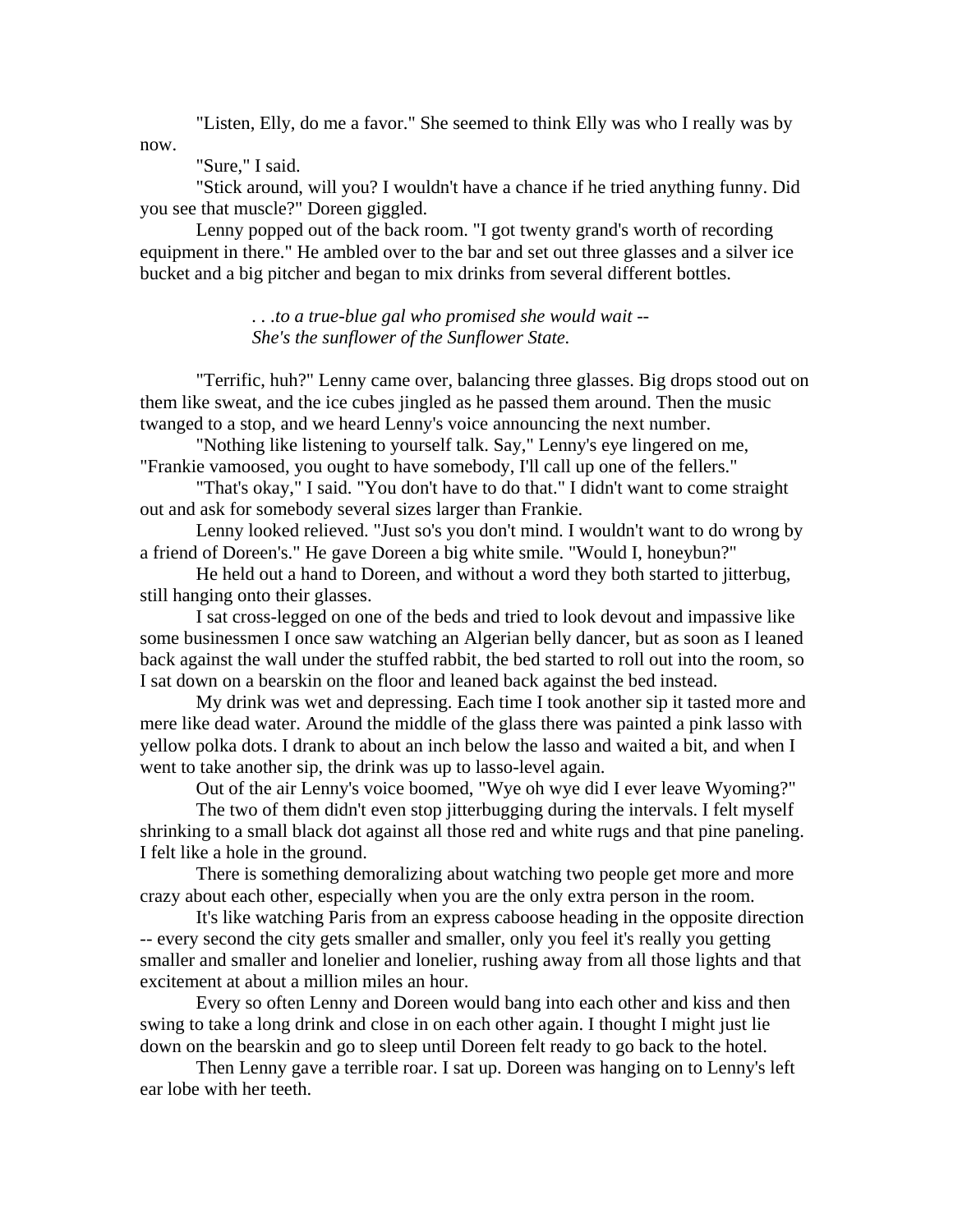"Leggo, you bitch!"

 Lenny stooped, and Doreen went flying up on to his shoulder, and her glass sailed out of her hand in a long, wide arc and fetched up against the pine paneling with a silly tinkle. Lenny was still roaring and whirling round so fast I couldn't see Doreen's face.

 I noted, in the routine way you notice the color of somebody's eyes, that Doreen's breasts had popped out of her dress and were swinging out slightly like full brown melons as she circled belly-down on Lenny's shoulder, thrashing her legs in the air and screeching, and then they both started to laugh and slow up, and Lenny was trying to bite Doreen's hip through her skirt when I let myself out the door before anything more could happen and managed to get downstairs by leaning with both hands on the banister and half sliding the whole way.

 I didn't realize Lenny's place had been air-conditioned until I wavered out onto the pavement. The tropical, stale heat the sidewalks had been sucking up all day hit me in the face like a last insult. I didn't know where in the world I was.

 For a minute I entertained the idea of taking a cab to the party after all, but decided against it because the dance might be over by now, and I didn't feel like ending up in an empty barn of a ballroom strewn with confetti and cigarette butts and crumpled cocktail napkins.

 I walked carefully to the nearest street corner, brushing the wall of the buildings on my left with the tip of one finger to steady myself. I looked at the street sign. Then I took my New York street map out of my pocketbook. I was exactly forty-three blocks by five blocks away from my hotel

 Walking has never fazed me. I just set out in the right direction, counting the blocks under my breath, and when I walked into the lobby of the hotel I was perfectly sober and my feet only slightly swollen, but that was my own fault because I hadn't bothered to wear any stockings.

 The lobby was empty except for a night clerk dozing in his lit booth among the key rings and the silent telephones.

 I slid into the self-service elevator and pushed the button for my floor. The doors folded shut like a noiseless accordion. Then my ears went funny, and I noticed a big, smudgy-eyed Chinese woman staring idiotically into my face. It was only me, of course. I was appalled to see how wrinkled and used up I looked.

 There wasn't a soul in the hall. I let myself into my room. It was full of smoke. At first I thought the smoke had materialized out of thin air as a sort of judgment, but then I remembered it was Doreen's smoke and pushed the button that opened the window vent. They had the windows fixed so you couldn't really open them and lean out, and for some reason this made me furious.

 By standing at the left side of the window and laying my cheek to the woodwork, I could see downtown to where the UN balanced itself in the dark, like a weird green Martian honeycomb. I could see the moving red and white lights along the drive and the lights of the bridges whose names I didn't know.

The silence depressed me. It wasn't the silence of silence. It was my own silence.

 I knew perfectly well the cars were making noise, and the people in them and behind the lit windows of the buildings were making a noise, and the river was making a nowise, but I couldn't hear a thing. The city hung in my window, flat as a poster, glittering and blinking, but it might just as well not have been there at all, for all the good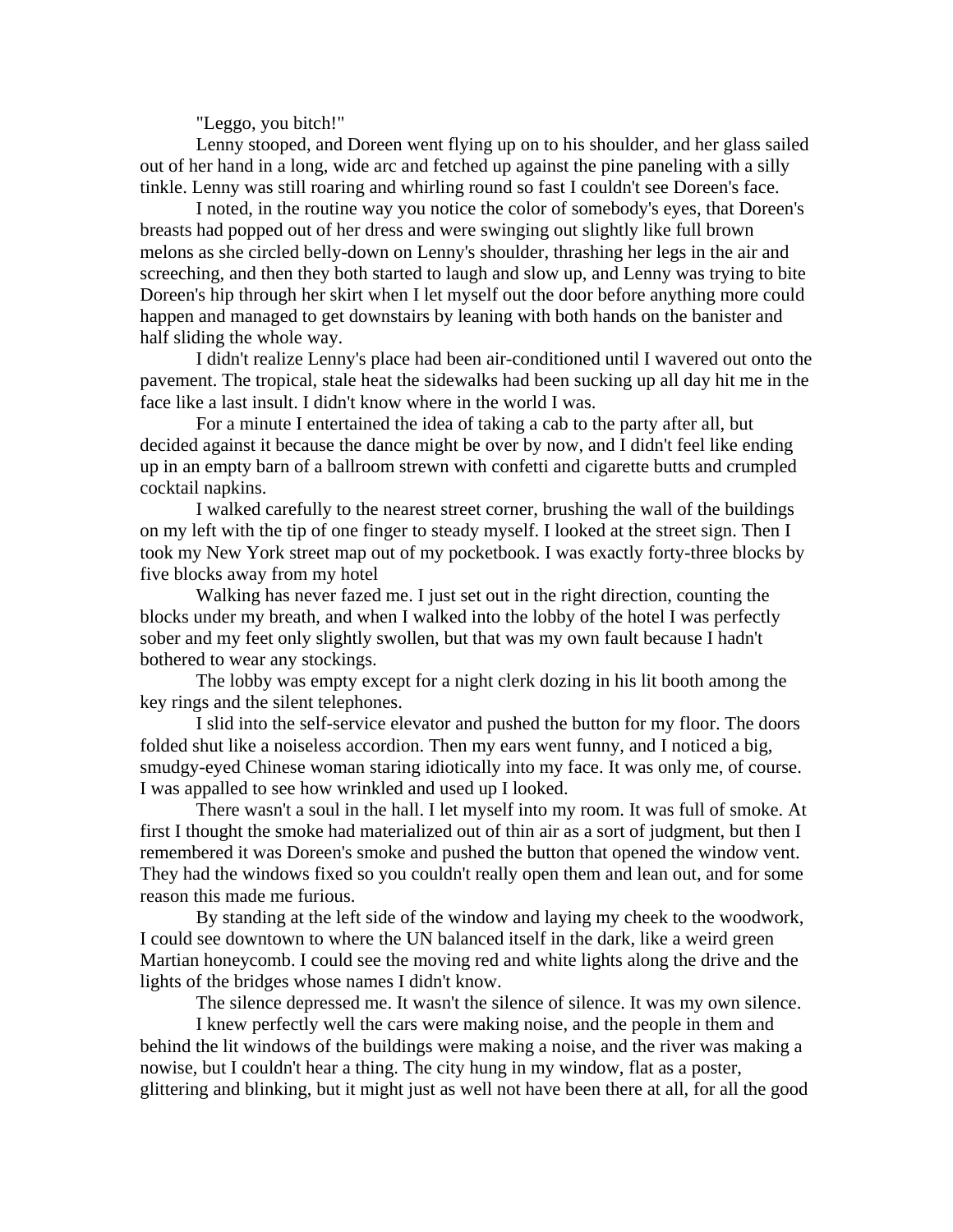it did me.

 The china-white bedside telephone could have connected me up with things, but there it sat, dumb as a death's head. I tried to think of people I'd given my phone number to, so I could make a list of all the possible calls I might be about to receive, but all I could think of was that I'd given my phone number to Buddy Willard's mother so she could give it to a simultaneous interpreter she knew at the UN.

I let out a small, dry laugh.

 I could imagine the sort of simultaneous interpreter Mrs. Willard would introduce me to when all the time she wanted me to marry Buddy, who was taking the cure for TB somewhere in upper New York State. Buddy's mother had even arranged for me to be given a job as a waitress at the TB sanatorium that summer so Buddy wouldn't be lonely. She and Buddy couldn't understand why I chose to go to New York City instead.

 The mirror over my bureau seemed slightly warped and much too silver. The face in it looked like the reflection in a ball of dentist's mercury. I thought of crawling in between the bed sheets and trying to sleep, but that appealed to me about as much as stuffing a dirty, scrawled-over letter into a fresh, clean envelope. I decided to take a hot bath.

 There must be quite a few things a hot bath won't cure, but I don't know many of them. Whenever I'm sad I'm going to die, or so nervous I can't sleep, or in love with somebody I won't be seeing for a week, I slump down just so far and then I say: "I'll go take a hot bath."

 I meditate in the bath. The water needs to be very hot, so hot you can barely stand putting your foot in it. Then you lower yourself, inch by inch, till the water's up to your neck.

 I remember the ceiling over every bathtub I've stretched out in. I remember the texture of the ceilings and the cracks and the colors and the damp spots and the light fixtures. I remember the tubs, too: the antique griffin-legged tubs, and the modern coffinshaped tubs, and the fancy pink marble tubs overlooking indoor lily ponds, and I remember the shapes and sizes of the water taps and the different sorts of soap holders.

I never feel so much myself as when I'm in a hot bath.

 I lay in that tub on the seventeenth floor of this hotel for-women-only, high up over the jazz and push of New York, for near onto an hour, and I felt myself growing pure again. I don't believe in baptism or the waters of Jordan or anything like that, but I guess I feel about a hot bath the way those religious people feel about holy water.

 I said to myself: "Doreen is dissolving, Lenny Shepherd is dissolving, Frankie is dissolving, New York is dissolving, they are all dissolving away and none of them matter any more. I don't know them, I have never known them and I am very pure. All that liquor and those sticky kisses I saw and the dirt that settled on my skin on the way back is turning into something pure."

 The longer I lay there in the clear hot water the purer I felt, and when I stepped out at last and wrapped myself in one of the big, soft white hotel bath towels I felt pure and sweet as a new baby.

 I don't know how long I had been asleep when I heard the knocking. I didn't pay any attention at first, because the person knocking kept saying, "Elly, Elly, Elly, let me in," and I didn't know any Elly. Then another kind of knock sounded over the first dull,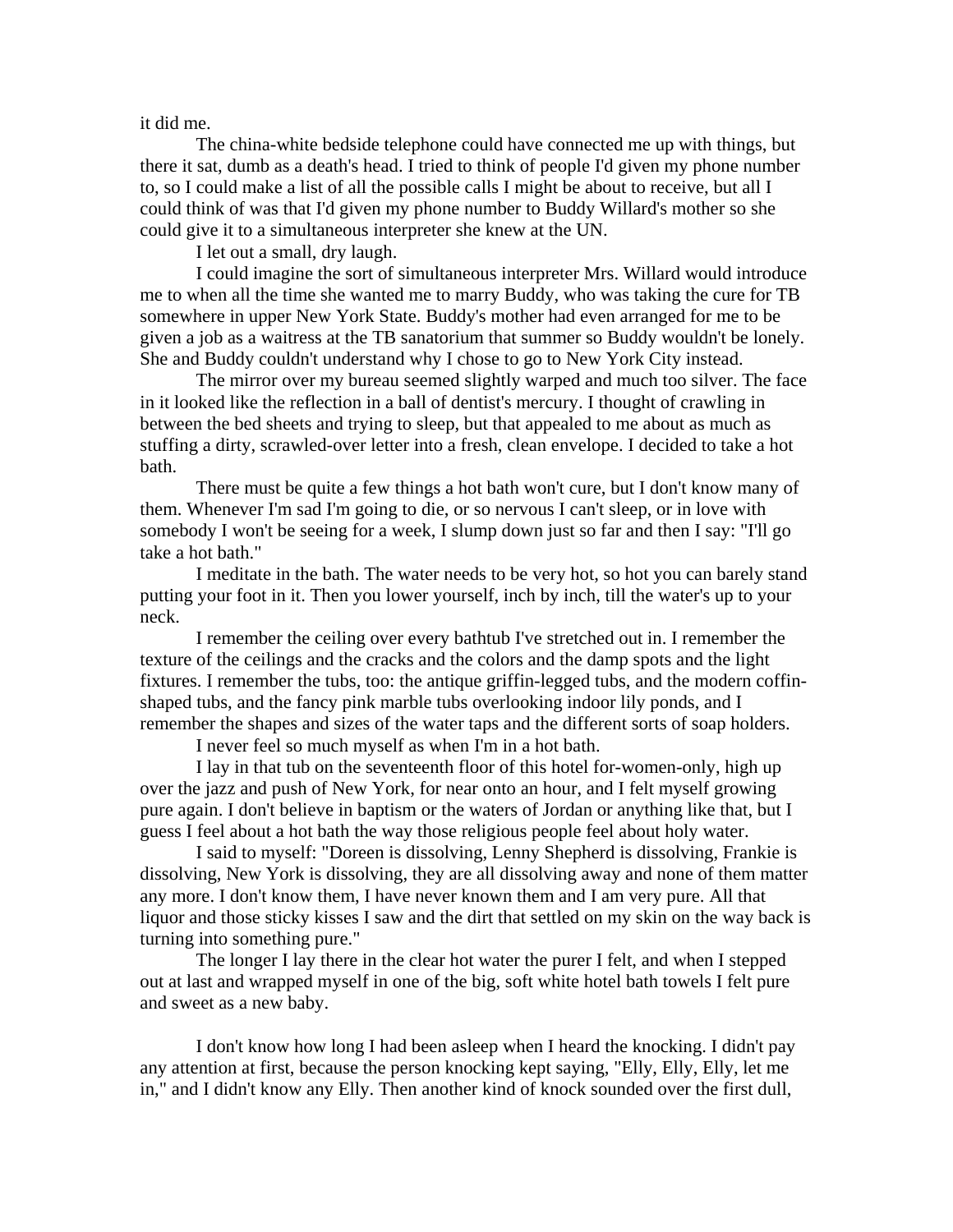bumping knock-a sharp tap-tap, and another, much crisper voice said, "Miss Greenwood, your friend wants you," and I knew it was Doreen.

 I swung to my feet and balanced dizzily for a minute in the middle of the dark room. I felt angry with Doreen for waking me up. All I stood a chance of getting out of that sad night was a good sleep, and she had to wake me up and spoil it. I thought if I pretended to be asleep the knocking might go away and leave me in peace, but I waited, and it didn't.

 "Elly, Elly, Elly," the first voice mumbled, while the other voice went on hissing, "Miss Greenwood, Miss Greenwood, Miss Greenwood," as if I had a split personality or something.

 I opened the door and blinked out into the bright hall. I had the impression it wasn't night and it wasn't day, but some lurid third interval that had suddenly slipped between them and would never end.

 Doreen was slumped against the doorjamb. When I came out, she toppled into my arms. I couldn't see her face because her head was hanging down on her chest and her stiff blonde hair fell down from its dark roots like a hula fringe.

 I recognized the short, squat, mustached woman in the black uniform as the night maid who ironed day dresses and party frocks in a crowded cubicle on our floor. I couldn't understand how she came to know Doreen or why she should want to help Doreen wake me up instead of leading her quietly back to her own room.

 Seeing Doreen supported in my arms and silent except for a few wet hiccups, the woman strode away down the hall to her cubicle with its ancient Singer sewing machine and white ironing board. I wanted to run after her and tell her I had nothing to do with Doreen, because she looked stern and hardworking and moral as an old-style European immigrant and reminded me of my Austrian grandmother.

 "Lemme lie down, lemme lie down," Doreen was muttering. "Lemme lie down, lemme lie down."

 I felt if I carried Doreen across the threshold into my room and helped her onto my bed I would never get rid of her again.

 Her body was warm and soft as a pile of pillows against my arm where she leaned her weight, and her feet, in their high, spiked heels, dragged foolishly. She was much too heavy for me to budge down the long hall.

 I decided the only thing to do was to dump her on the carpet and shut and lock my door and go back to bed. When Doreen woke up she wouldn't remember what had happened and would think she must have passed out in front of my door while I slept, and she would get up of her own accord and go sensibly back to her room.

 I started to lower Doreen gently onto the green hall carpet, but she gave a low moan and pitched forward out of my arms. A jet of brown vomit flew from her mouth and spread in a large puddle at my feet.

 Suddenly Doreen grew even heavier. Her head drooped forward into the puddle, the wisps of her blonde hair dabbling in it like tree roots in a bog, and I realized she was asleep. I drew back. I felt half-asleep myself.

 I made a decision about Doreen that night. I decided I would watch her and listen to what she said, but deep down I would have nothing at all to do with her. Deep down, I would be loyal to Betsy and her innocent friends. It was Betsy I resembled at heart.

Quietly, I stepped back into my room and shut the door. On second thought, I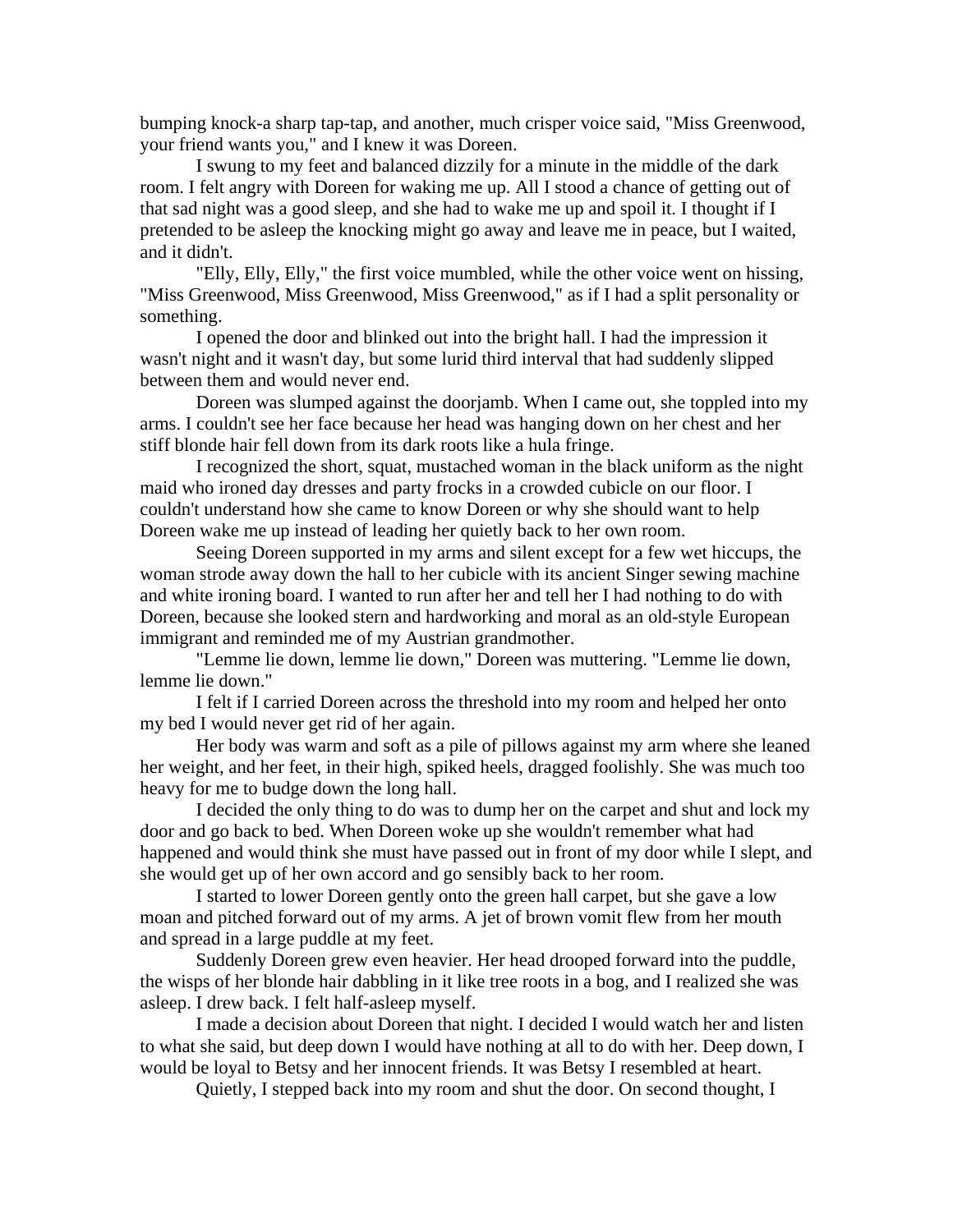didn't lock it. I couldn't quite bring myself to do that.

 When I woke up in the dull, sunless heat the next morning, I dressed and splashed my face with cold water and put on some lipstick and opened the door slowly. I think I still expected to see Doreen's body lying there in the pool of vomit like an ugly, concrete testimony to my own dirty nature.

 There was nobody in the hall. The carpet stretched from one end of the hall to the other, clean and eternally verdant except for a faint, irregular dark stain before my door as if somebody had by accident spilled a glass of water there, but dabbed it dry again.

# *Three*

 ARRAYED ON THE *Ladies Day* banquet table were yellow-green avocado pear halves stuffed with crabmeat and mayonnaise, and platters of rare roast beef and cold chicken, and every so often a cut-glass bowl heaped with black caviar. I hadn't had time to eat any breakfast at the hotel cafeteria that morning, except for a cup of overstewed coffee so bitter it made my nose curl, and I was starving.

 Before I came to New York I'd never eaten out in a proper restaurant. I don't count Howard Johnson's, where I only had french fries and cheeseburgers and vanilla frappes with people like Buddy Willard. I'm not sure why it is, but I love food more than just about anything else. No matter how much I eat, I never put on weight. With one exception I've been the same weight for ten years.

 My favorite dishes are full of butter and cheese and sour cream. In New York we had so many free luncheons with people on the magazine and various visiting celebrities I developed the habit of running my eye down those huge handwritten menus, where a tiny side dish of peas cost fifty or sixty cents, until I'd picked the richest, most expensive dishes and ordered a string of them.

We were always taken out on expense accounts, so I never felt guilty. I made a point of eating so fast I never kept the other people waiting who generally ordered only chef's salad and grapefruit juice because they were trying to reduce. Almost everybody I met in New York was trying to reduce.

 "I want to welcome the prettiest, smartest bunch of young ladies our staff has yet had the good luck to meet," the plump, bald master-of-ceremonies wheezed into his lapel microphone. "This banquet is just a small sample of the hospitality our Food Testing Kitchens here on *Ladies' Day* would like to offer in appreciation for your visit."

 A delicate, ladylike spatter of applause, and we all sat at the enormous linendraped table.

 There were eleven of us girls from the magazine, together with most of our supervising editors, and the whole staff of the *Ladies' Day* Food Testing Kitchens in hygienic white smocks, neat hairnets and flawless makeup of a uniform peach-pie color.

 There were only eleven of us, because Doreen was missing. They had set her place next to mine for some reason, and the chair stayed empty. I saved her placecard for her -- a pocket mirror with "Doreen" painted along the top of it in lacy script and a wreath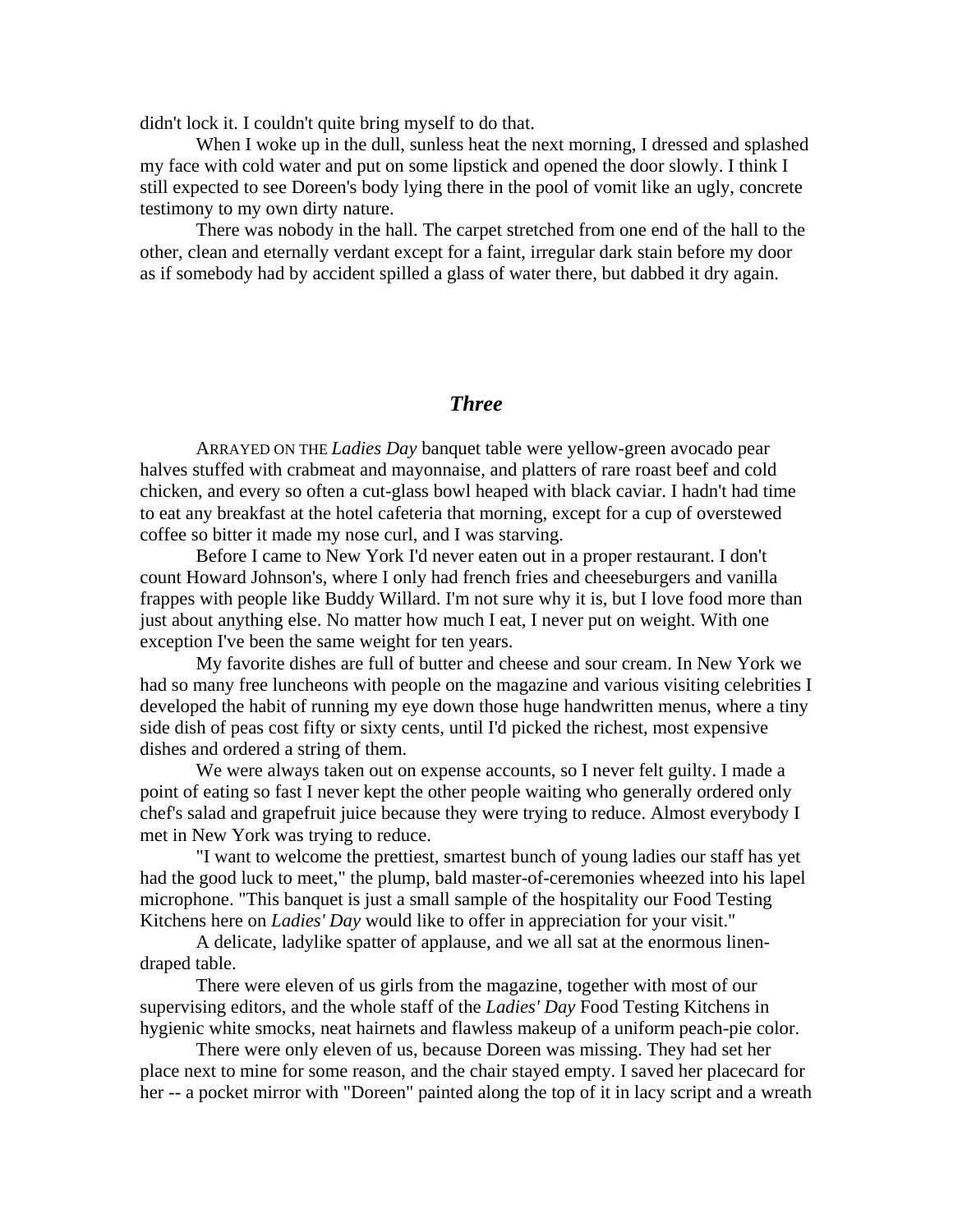of frosted daisies around the edge, framing the silver hole where her face would show.

 Doreen was spending the day with Lenny Shepherd. She spent most of her free time with Lenny Shepherd now.

 In the hour before our luncheon at *Ladies' Day* -- the big women's magazine that features lush double-page spreads of Technicolor meals, with a different theme and locale each month -- we had been shown around the endless glossy kitchens and seen how difficult it is to photograph apple pie a la mode under bright lights because the ice cream keeps melting and has to be propped up from behind with toothpicks and changed every time it starts looking too soppy.

 The sight of all the food stacked in those kitchens made me dizzy. It's not that we hadn't enough to eat at home, it's just that my grandmother always cooked economy joints and economy meat loafs and had the habit of saying, the minute you lifted the first forkful to your mouth, "I hope you enjoy that, it cost forty-one cents a pound," which always made me feel I was somehow eating pennies instead of Sunday roast.

While we were standing up behind our chairs listening to the welcome speech, I had bowed my head and secretly eyed the position of the bowls of caviar. One bowl was set strategically between me and Doreen's empty chair.

 I figured the girl across from me couldn't reach it because of the mountainous centerpiece of marzipan fruit, and Betsy, on my right, would be too nice to ask me to share it with her if I just kept it out of the way at my elbow by my bread-and-butter plate. Besides, another bowl of caviar sat a little way to the right of the girl next to Betsy, and she could eat that.

 My grandfather and I had a standing joke. He was the head waiter at a country club near my home town, and every Sunday my grandmother drove in to bring him home for his Monday off. My brother and I alternated going with her, and my grandfather always served Sunday supper to my grandmother and whichever of us was along as if we were regular club guests. He loved introducing me to special tidbits, and by the age of nine I had developed a passionate taste for cold vichyssoise and caviar and anchovy paste.

 The joke was that at my wedding my grandfather would see I had all the caviar I could eat. It was a joke because I never intended to get married, and even if I did, my grandfather couldn't have afforded enough caviar unless he robbed the country club kitchen and carried it off in a suitcase.

 Under cover of the clinking of water goblets and silverware and bone china, I paved my plate with chicken slices. Then I covered the chicken slices with caviar thickly as if I were spreading peanut butter on a piece of bread. Then I picked up the chicken slices in my fingers one by one, rolled them so the caviar wouldn't ooze off and ate them.

 I'd discovered, after a lot of extreme apprehension about what spoons to use, that if you do something incorrect at table with a certain arrogance, as if you knew perfectly well you were doing it properly, you can get away with it and nobody will think you are bad-mannered or poorly brought up. They will think you are original and very witty.

 I learned this trick the day Jay Cee took me to lunch with a famous poet. He wore a horrible, lumpy, speckled brown tweed jacket and gray pants and a red-and-blue checked open-throated jersey in a very formal restaurant full of fountains and chandeliers, where all the other men were dressed in dark suits and immaculate white shirts.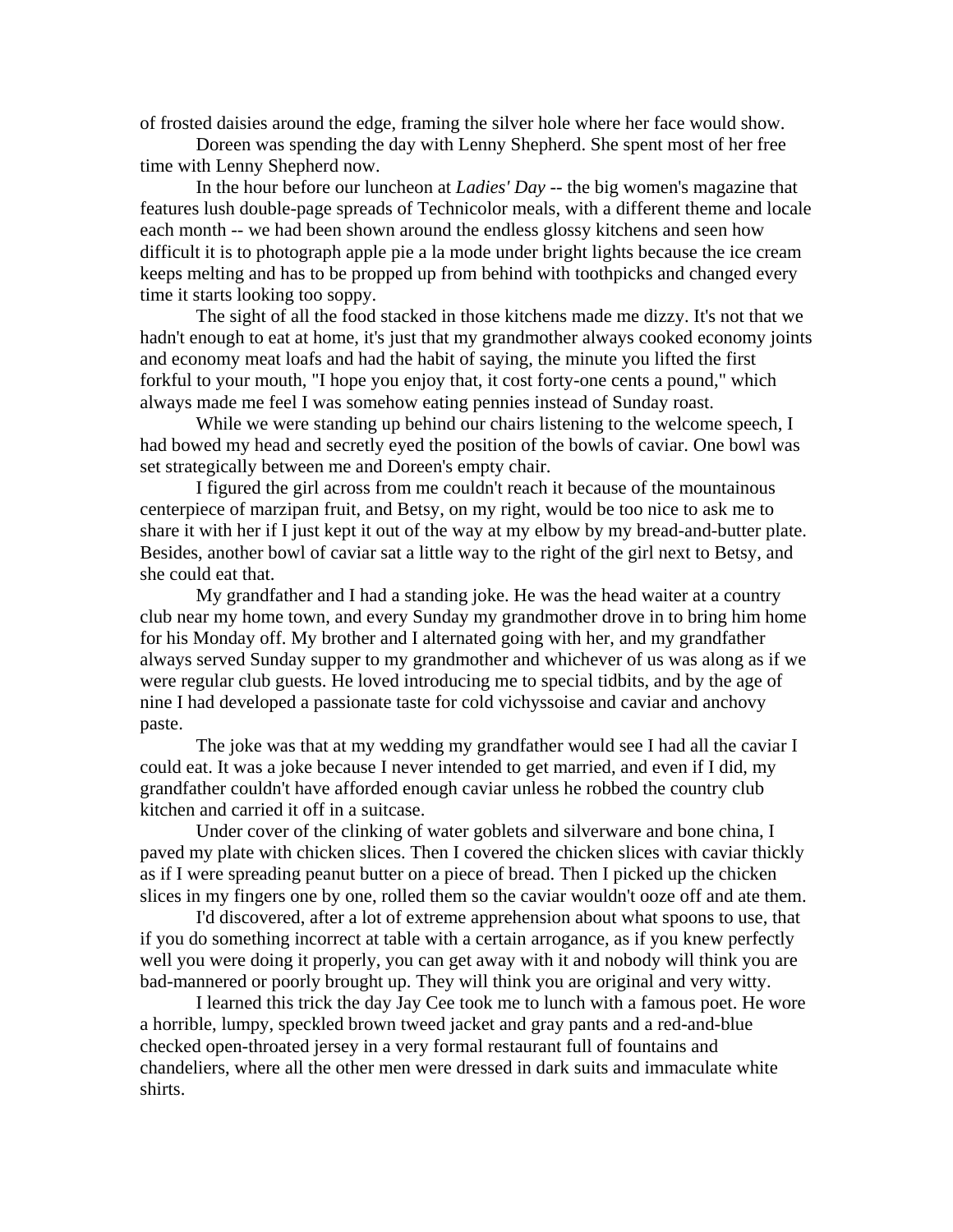This poet ate his salad with his fingers, leaf by leaf, while talking to me about the antithesis of nature and art. I couldn't take my eyes off the pale, stubby white fingers traveling back and forth from the poet's salad bowl to the poet's mouth with one dripping lettuce leaf after another. Nobody giggled or whispered rude remarks. The poet made eating salad with your fingers seem to be the only natural and sensible thing to do.

 None of our magazine editors or the *Ladies' Day* staff members sat anywhere near me, and Betsy seemed sweet and friendly, she didn't even seem to like caviar, so I grew more and more confident. When I finished my first plate of cold chicken and caviar, I laid out another. Then I tackled the avocado and crabmeat salad.

 Avocados are my favorite fruit. Every Sunday my grandfather used to bring me an avocado pear hidden at the bottom of his briefcase under six soiled shirts and the Sunday comics. He taught me how to eat avocados by melting grape jelly and french dressing together in a saucepan and filling the cup of the pear with the garnet sauce. I felt homesick for that sauce. The crabmeat tasted bland in comparison.

 "How was the fur show?" I asked Betsy, when I was no longer worried about competition over my caviar. I scraped the last few salty black eggs from the dish with my soup spoon and licked it clean.

 "It was wonderful," Betsy smiled. "They showed us how to make an all-purpose neckerchief out of mink tails and a gold chain, the sort of chain you can get an exact copy of at Woolworth's for a dollar ninety-eight, and Hilda nipped down to the wholesale fur warehouses right afterward and bought a bunch of mink tails at a big discount and dropped in at Woolworth's and then stitched the whole thing together coming up on the bus."

 I peered over at Hilda, who sat on the other side of Betsy. Sure enough, she was wearing an expensive-looking scarf of furry tails fastened on one side by a dangling gilt chain.

 I never really understood Hilda. She was six feet tall, with huge, slanted green eyes and thick red lips and a vacant, Slavic expression. She made hats. She was apprenticed to the Fashion Editor, which set her apart from the more literary ones among us like Doreen and Betsy and I myself, who all wrote columns, even if some of them were only about health and beauty. I don't know if Hilda could read, but she made startling hats. She went to a special school for making hats in New York and every day she wore a new hat to work, constructed by her own hands out of bits of straw or fur or ribbon or veiling in subtle shades.

 "That's amazing," I said. "Amazing." I missed Doreen. She would have murmured some fine, scalding remark about Hilda's miraculous furpiece to cheer me up.

 I felt very low. I had been unmasked only that morning by Jay Cee herself, and I felt now that all the uncomfortable suspicions I had about myself were coming true, and I couldn't hide the truth much longer. After nineteen years of running after good marks and prizes and grants of one sort and another, I was letting up, slowing down, dropping clean out of the race.

 "Why didn't you come along to the fur show with us?" Betsy asked. I had the impression she was repeating herself, and that she'd asked me the same question a minute ago, only I couldn't have been listening. "Did you go off with Doreen?"

 "No," I said, "I wanted to go to the fur show, but Jay Cee called up and made me come into the office." That wasn't quite true about wanting to go to the show, but I tried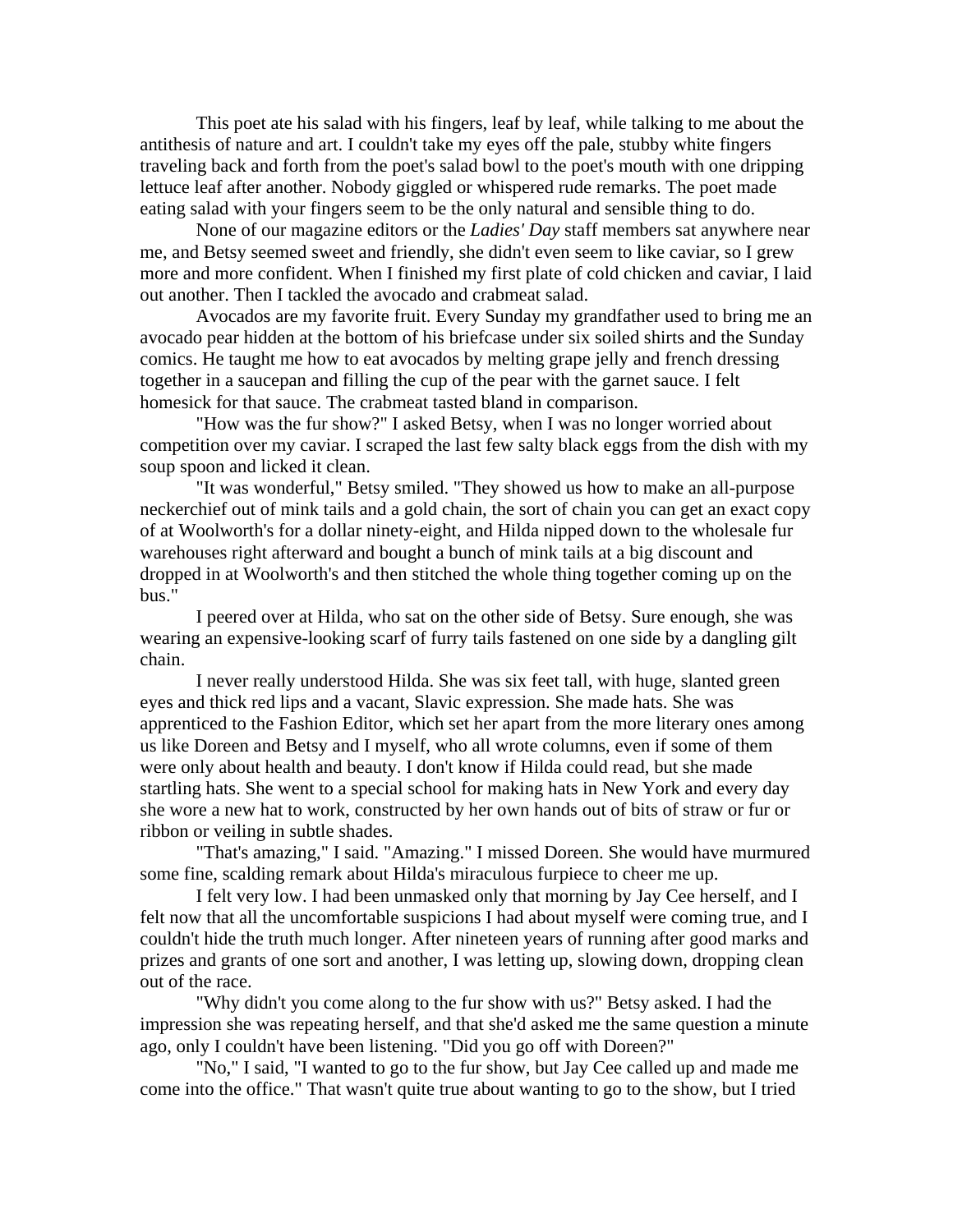to convince myself now that it was true, so I could be really wounded about what Jay Cee had done.

 I told Betsy how I had been lying in bed that morning planning to go to the fur show. What I didn't tell her was that Doreen had come into my room earlier and said, "What do you want to go to that assy show for, Lenny and I are going to Coney Island, so why don't you come along? Lenny can get you a nice fellow, the day's shot to hell anyhow with that luncheon and then the film première in the afternoon, so nobody'll miss us."

 For a minute I was tempted. The show certainly did seem stupid. I have never cared for furs. What I decided to do in the end was lie in bed as long as I wanted to and then go to Central Park and spend the day lying in the grass, the longest grass I could find in that bald, duck-ponded wilderness.

 I told Doreen I would not go to the show or the luncheon or the film première, but that I would not go to Coney Island either, I would stay in bed. After Doreen left, I wondered why I couldn't go the whole way doing what I should any more. This made me sad and tired. Then I wondered why I couldn't go the whole way doing what I shouldn't, the way Doreen did, and this made me even sadder and more tired.

 I didn't know what time it was, but I'd heard the girls bustling and calling in the hall and getting ready for the fur show, and then I'd heard the hall go still, and as I lay on my back in bed staring up at the blank, white ceiling the stillness seemed to grow bigger and bigger until I felt my eardrums would burst with it. Then the phone rang.

 I stared at the phone for a minute. The receiver shook a bit in its bone-colored cradle, so I could tell it was really ringing. I thought I might have given my phone number to somebody at a dance or a party and then forgotten about it. I lifted the receiver and spoke in a husky, receptive voice.

"Hello?"

 "Jay Cee here," Jay Cee rapped out with brutal promptitude. "I wondered if you happened to be planning to come into the office today?"

 I sank down into the sheets. I couldn't understand why Jay Cee thought I'd be coming into the office. We had these mimeographed schedule cards so we could keep track of all our activities, and we spent a lot of mornings and afternoons away from the office going to affairs in town. Of course, some of the affairs were optional.

 There was quite a pause. Then I said meekly, "I thought I was going to the fur show." Of course I hadn't thought any such thing, but I couldn't figure out what else to say.

 "I told her I thought I was going to the fur show," I said to Betsy. "But she told me to come into the office, she wanted to have a little talk with me, and there was some work to do."

 "Oh-oh!" Betsy said sympathetically. She must have seen the tears that plopped down into my dessert dish of meringue and brandy ice cream, because she pushed over her own untouched dessert and I started absently on that when I'd finished my own. I felt a bit awkward about the tears, but they were real enough. Jay Cee had said some terrible things to me.

 When I made my wan entrance into the office at about ten o'clock, Jay Cee stood up and came round her desk to shut the door, and I sat in the swivel chair in front of my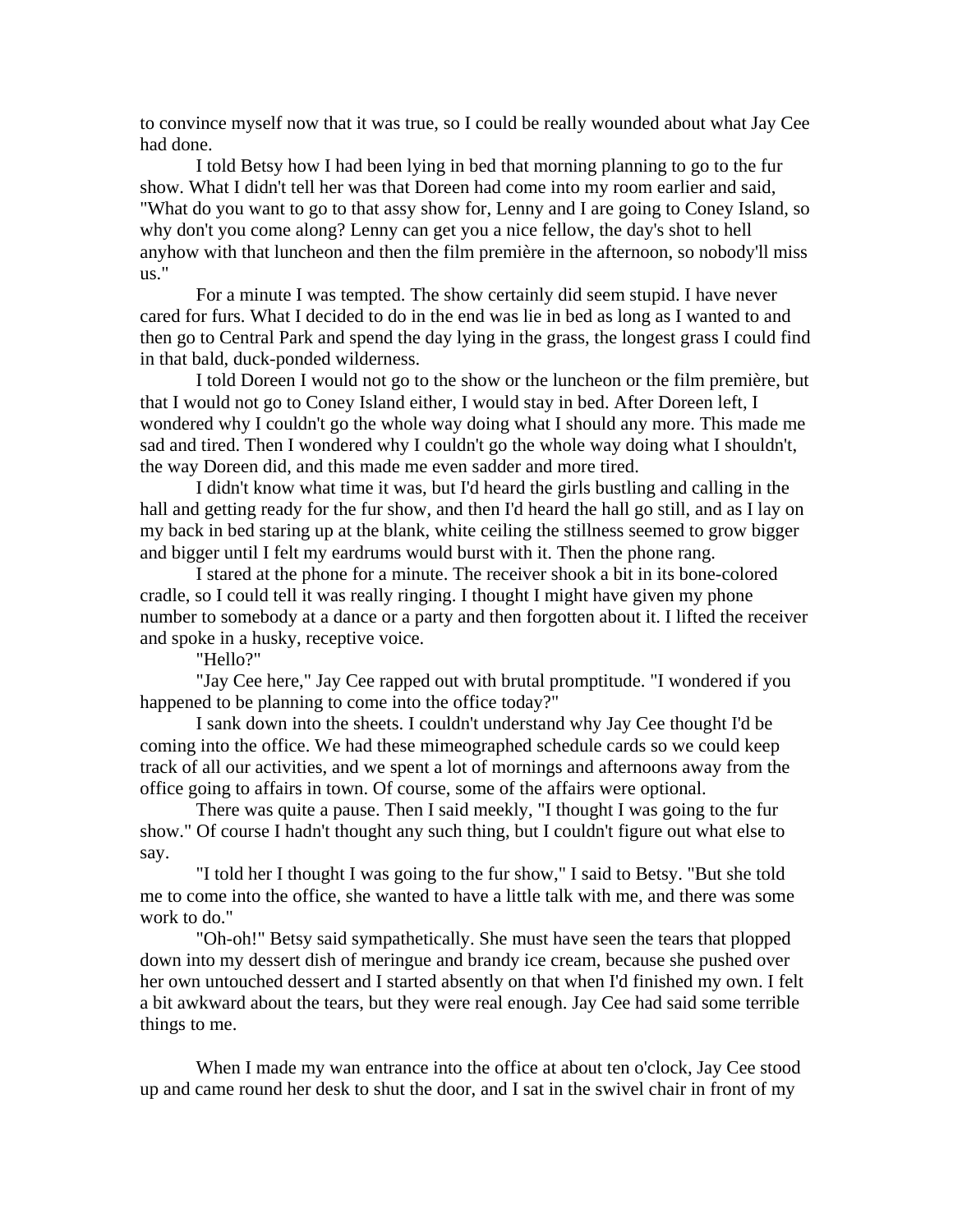typewriter table facing her, and she sat in the swivel chair behind her desk facing me, with the window full of potted plants, shelf after shelf of them, springing up at her back like a tropical garden.

"Doesn't your work interest you, Esther?"

 "Oh, it does, it does," I said. "It interests me very much." I felt like yelling the words, as if that might make them more convincing, but I controlled myself.

 All my life I'd told myself studying and reading and writing and working like mad was what I wanted to do, and it actually seemed to be true, I did everything well enough and got all A's, and by the time I made it to college nobody could stop me.

 I was college correspondent for the town *Gazette* and editor of the literary magazine and secretary of Honor Board, which deals with academic and social offenses and punishments -- a popular office -- and I had a well-known woman poet and professor on the faculty championing me for graduate school at the biggest universities in the east, and promises of full scholarships all the way, and now I was apprenticed to the best editor on an intellectual fashion magazine, and what did I do but balk and balk like a dull cart horse?

 "I'm very interested in everything." The words fell with a hollow flatness on to Jay Cee's desk, like so many wooden nickels.

 "I'm glad of that," Jay Cee said a bit waspishly. "You can learn a lot in this month on the magazine, you know, if you just roll up your shirtsleeves. The girl who was here before you didn't bother with any of the fashion-show stuff. She went straight from this office on to *Time*."

"My!" I said, in the same sepulchral tone. "That was quick!"

 "Of course, you have another year at college yet," Jay Cee went on a little more mildly. "What do you have in mind after you graduate?"

What I always thought I had in mind was getting some big scholarship to graduate school or a grant to study all over Europe, and then I thought I'd be a professor and write books of poems or write books of poems and be an editor of some sort. Usually I had these plans on the tip of my tongue.

 "I don't really know," I heard myself say. I felt a deep shock, hearing myself say that, because the minute I said it, I knew it was true.

 It sounded true, and I recognized it, the way you recognize some nondescript person that's been hanging around your door for ages and then suddenly comes up and introduces himself as your real father and looks exactly like you, so you know he really is your father, and the person you thought all your life was your father is a sham.

"I don't really know."

 "You'll never get anywhere like that." Jay Cee paused. "What languages do you have?"

 "Oh, I can read a bit of French, I guess, and I've always wanted to learn German." I'd been telling people I'd always wanted to learn German for about five years.

 My mother spoke German during her childhood in America and was stoned for it during the First World War by the children at school. My German-speaking father, dead since I was nine, came from some manic-depressive hamlet in the black heart of Prussia. My youngest brother was at that moment on the Experiment in International Living in Berlin and speaking German like a native.

What I didn't say was that each time I picked up a German dictionary or a German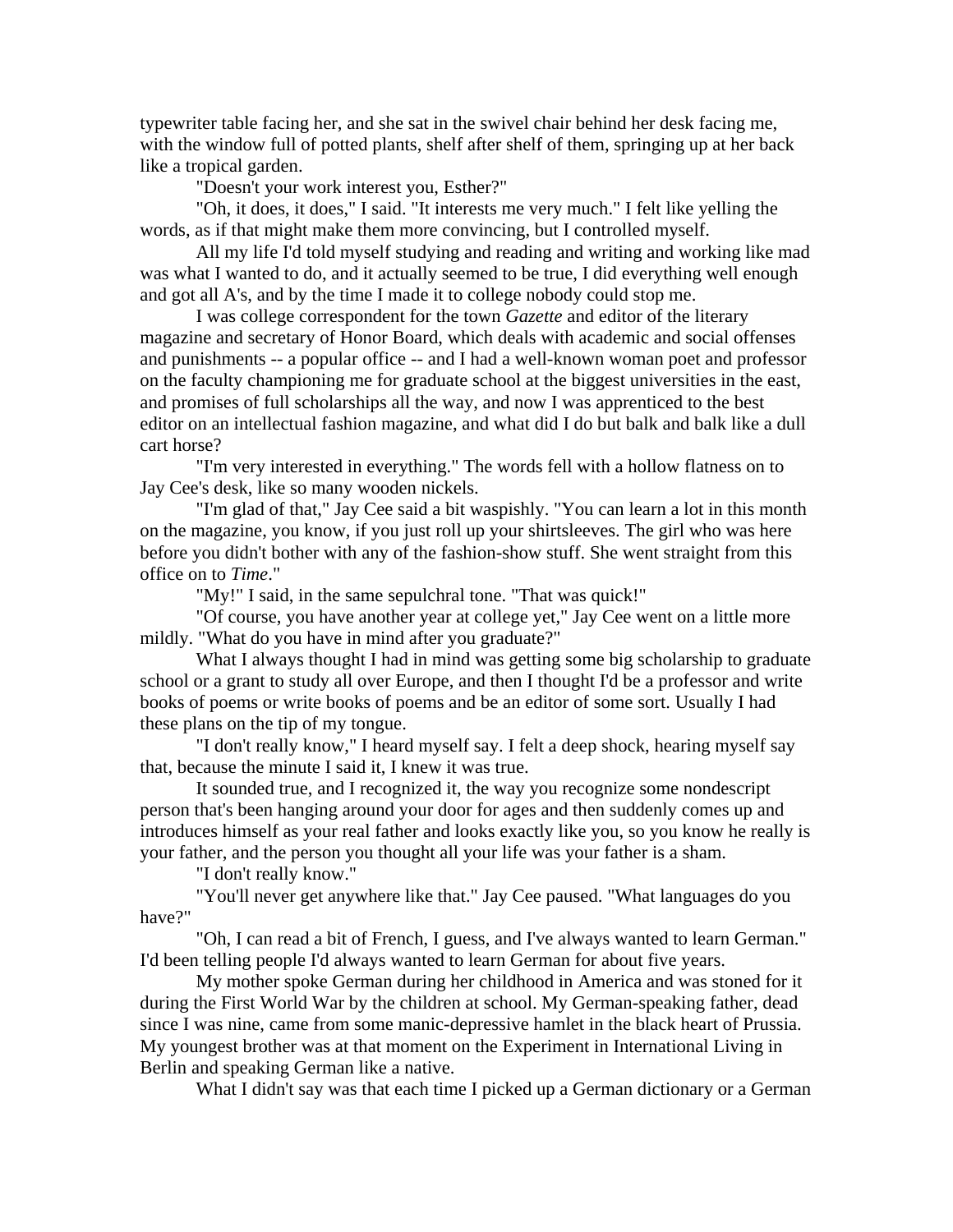book, the very sight of those dense, black, barbed-wire letters made my mind shut like a clam.

 "I've always thought I'd like to go into publishing." I tried to recover a thread that might lead me back to my old, bright salesmanship. "I guess what I'll do is apply at some publishing house."

 "You ought to read French and German," Jay Cee said mercilessly, "and probably several other languages as well, Spanish and Italian -- better still, Russian, Hundreds of girls flood into New York every June thinking they'll be editors. You need to offer something more than the run-of-the-mill person. You better learn some languages."

 I hadn't the heart to tell Jay Cee there wasn't one scrap of space on my senior year schedule to learn languages in. I was taking one of those honors programs that teach you to think independently, and except for a course in Tolstoy and Dostoevsky and a seminar in advanced poetry composition, I would spend my whole time writing on some obscure theme in the works of James Joyce. I hadn't picked out my theme yet, because I hadn't got round to reading *Finnegans Wake,* but my professor was very excited about my thesis and had promised to give me some leads on images about twins.

 "I'll see what I can do," I told Jay Cee. "I probably might just fit in one of those double-barreled accelerated courses in elementary German they've rigged up." I thought at the time I might actually do this. I had a way of persuading my Class Dean to let me do irregular things. She regarded me as a sort of interesting experiment.

 At college I had to take a required course in physics and chemistry. I had already taken a course in botany and done very well. I never answered one test question wrong the whole year, and for a while I toyed with the idea of being a botanist and studying the wild grasses in Africa or the South American rain forests, because you can win big grants to study offbeat things like that in queer areas much more easily than winning grants to study art in Italy or English in England; there's not so much competition.

 Botany was fine, because I loved cutting up leaves and putting them under the microscope and drawing diagrams of bread mold and the odd, heart-shaped leaf in the sex cycle of the fern, it seemed so real to me.

The day I went into physics class it was death.

 A short dark man with a high lisping voice, named Mr. Manzi, stood in front of the class in a tight blue suit holding a little wooden ball. He put the ball on a steep grooved slide and let it run down to the bottom. Then he started talking about let *a* equal acceleration and let *t* equal time and suddenly he was scribbling letters and numbers and equals signs all over the blackboard and my mind went dead.

 I took the physics book back to my dormitory. It was a huge book on porous mimeographed paper -- four hundred pages long with no drawings or photographs, only diagrams and formulas -- between brick-red cardboard covers. This book was written by Mr. Manzi to explain physics to college girls, and if it worked on us he would try to have it published.

 Well, I studied those formulas, I went to class and watched balls roll down slides and listened to bells ring and by the end of the semester most of the other girls had failed and I had a straight A. I heard Mr. Manzi saying to a bunch of the girls who were complaining that the course was too hard, "No, it can't be too hard, because one girl got a straight A." "Who is it? Tell us," they said, but he shook his head and didn't say anything and gave me a sweet little conspiring smile.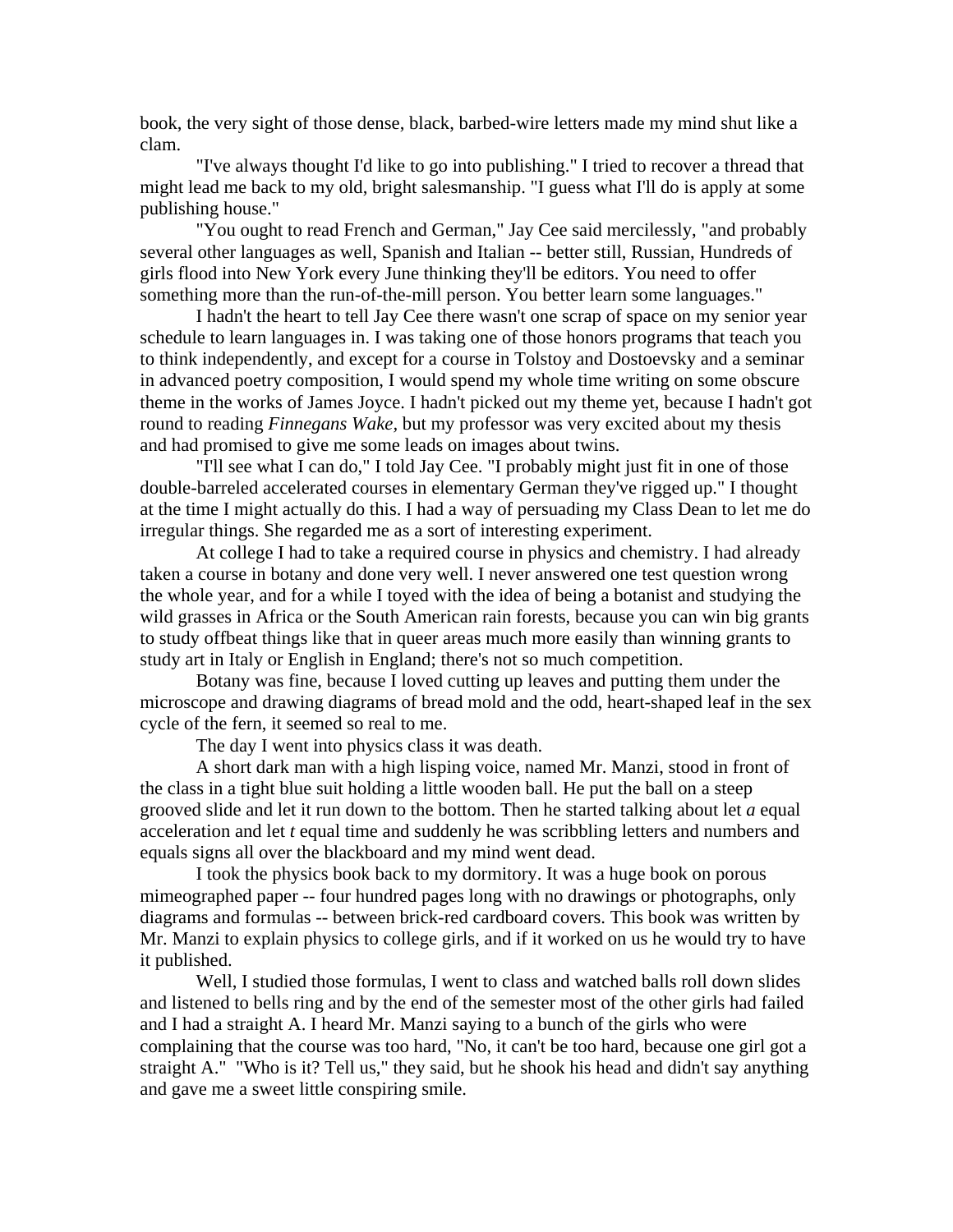That's what gave me the idea of escaping the next semester of chemistry. I may have made a straight A in physics, but I was panic-struck. Physics made me sick the whole time I learned it. What I couldn't stand was this shrinking everything into letters and numbers. Instead of leaf shapes and enlarged diagrams of the holes the leaves breathe through and fascinating words like carotene and xanthophyll on the blackboard, there were these hideous, cramped, scorpion-lettered formulas in Mr. Manzi's special red chalk

 I knew chemistry would be worse, because I'd seen a big chart of the ninety-odd elements hung up in the chemistry lab, and all the perfectly good words like gold and silver and cobalt and aluminum were shortened to ugly abbreviations with different decimal numbers after them. If I had to strain my brain with any more of that stuff I would go mad. I would fail outright. It was only by a horrible effort of will that I had dragged myself through the first half of the year.

So I went to my Class Dean with a clever plan.

 My plan was that I needed the time to take a course in Shakespeare, since I was, after all, an English major. She knew and I knew perfectly well I would get a straight A again in the chemistry course, so what was the point of my taking the exams; why couldn't I just go to the classes and look on and take it all in and forget about marks or credits? It was a case of honor among honorable people, and the content meant more than the form, and marks were really a bit silly anyway, weren't they, when you knew you'd always get an A? My plan was strengthened by the fact that the college had just dropped the second year of required science for the classes after me anyway, so my class was the last to suffer under the old ruling.

 Mr. Manzi was in perfect agreement with my plan. I think it flattered him that I enjoyed his classes so much I take them for no materialistic reason like credit and an A, but for the sheer beauty of chemistry itself. I thought it was quite ingenious of me to suggest sitting in on the chemistry course even after I'd changed over to Shakespeare. It was quite an unnecessary gesture and made it seem I simply couldn't bear to give chemistry up.

 Of course, I would never have succeeded with this scheme if I hadn't made that A in the first place. And if my Class Dean had known how scared and depressed I was, and how I seriously contemplated desperate remedies such as getting a doctor's certificate that I was unfit to study chemistry, the formulas made me dizzy and so on, I'm sure she wouldn't have listened to me for a minute, but would have made me take the course regardless.

 As it happened, the Faculty Board passed my petition, and my Class Dean told me later that several of the professors were touched by it. They took it as a real step in intellectual maturity.

 I had to laugh when I thought about the rest of that year. I went to the chemistry class five times a week and didn't miss a single one. Mr. Manzi stood at the bottom of the big, rickety old amphitheater, making blue flames and red flares and clouds of yellow stuff by pouring the contents of one test tube into another, and I shut his voice out of my ears by pretending it was only a mosquito in the distance and sat back enjoying the bright lights and the colored fires and wrote page after page of villanelles and sonnets.

 Mr. Manzi would glance at me now and then and see me writing, and send up a sweet little appreciative smile. I guess he thought I was writing down all those formulas not for exam time, like the other girls, but because his presentation fascinated me so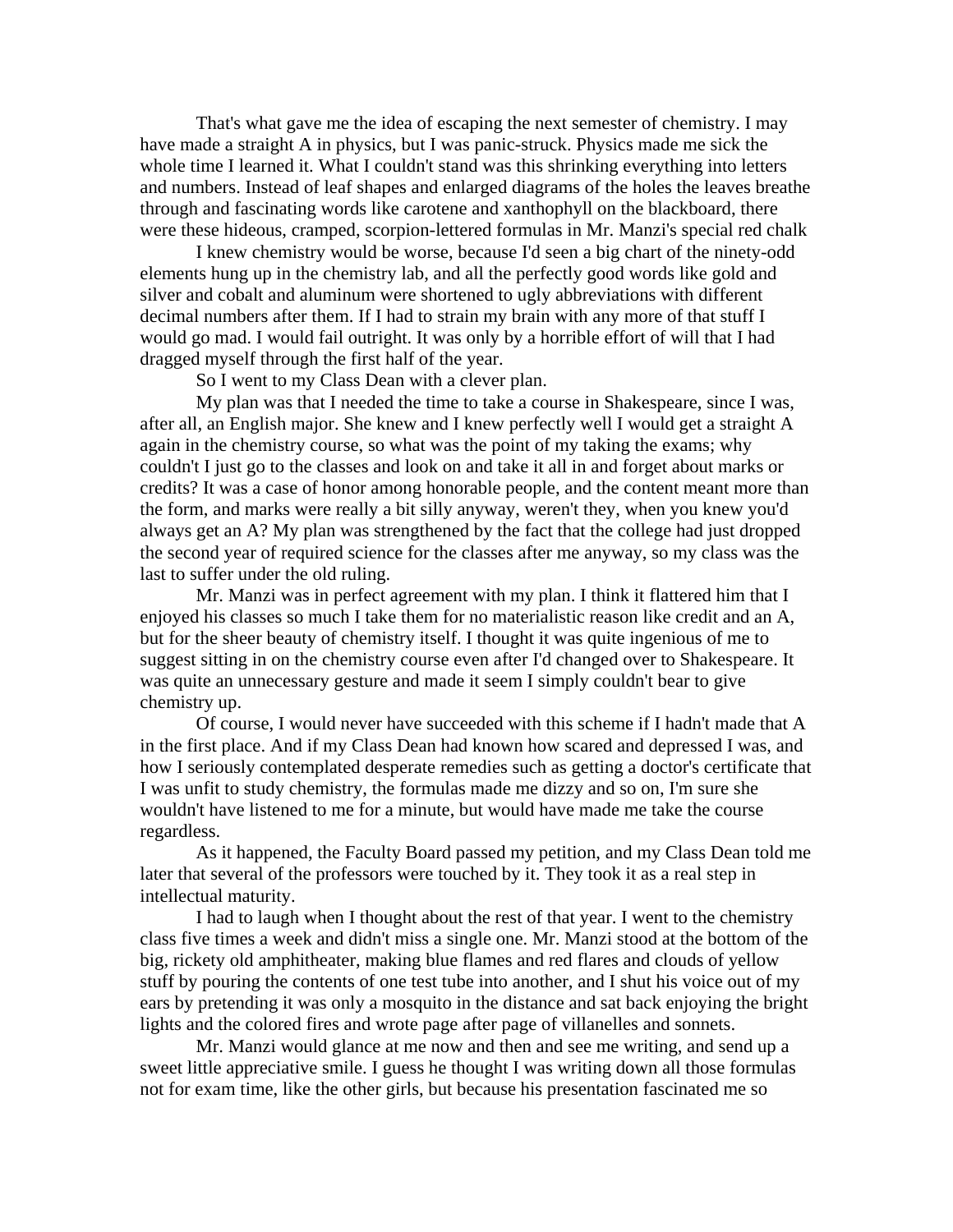much I couldn't help it.

## *Four*

 I DON'T KNOW just why my successful evasion of chemistry should have floated into my mind there in Jay Cee's office.

 All the time she talked to me, I saw Mr. Manzi standing on thin air in back of Jay Cee's head, like something conjured up out of a hat, holding his little wooden ball and the test tube that billowed a great cloud of yellow smoke the day before Easter vacation and smelt of rotten eggs and made all the girls and Mr. Manzi laugh.

 I felt sorry for Mr. Manzi. I felt like going down to him on my hands and knees and apologizing for being such an awful liar.

 Jay Cee handed me a pile of story manuscripts and spoke to me much more kindly. I spent the rest of the morning reading the stories and typing out what I thought of them on the pink Interoffice Memo sheets and sending them into the office of Betsy's editor to be read by Betsy the next day. Jay Cee interrupted me now and then to tell me something practical or a bit of gossip.

 Jay Cee was going to lunch that noon with two famous writers, a man and a lady. The man had just sold six short stories to the *New Yorker* and six to Jay Cee. This surprised me, as I didn't know magazines bought stories in lots of six, and I was staggered by the thought of the amount of money six stories would probably bring in. Jay Cee said she had to be very careful at this lunch, because the lady writer wrote stories too, but she had never had any in the *New Yorker* and Jay Cee had only taken one from her in five years. Jay Cee had to flatter the more famous man at the same time as she was careful not to hurt the less famous lady.

 When the cherubs in Jay Cee's French wall clock waved their wings up and down and put their little gilt trumpets to their lips and pinged out twelve notes one after the other, Jay Cee told me I'd done enough work for the day, and to go off to the *Ladies' Day*  tour and banquet and to the film première, and she would see me bright and early tomorrow.

 Then she slipped a suit jacket over her lilac blouse, pinned a hat of imitation lilacs on the top of her head, powdered her nose briefly and adjusted her thick spectacles. She looked terrible, but very wise. As she left the office, she patted my shoulder with one lilac-gloved hand.

"Don't let the wicked city get you down."

 I sat quietly in my swivel chair for a few minutes and thought about Jay Cee. I tried to imagine what it would be like if I were Ee Gee, the famous editor, in an office full of potted rubber plants and African violets my secretary had to water each morning. I wished I had a mother like Jay Cee. Then I'd know what to do.

 My own mother wasn't much help. My mother had taught shorthand and typing to support us ever since my father died, and secretly she hated it and hated him for dying and leaving no money because he didn't trust life insurance salesmen. She was always on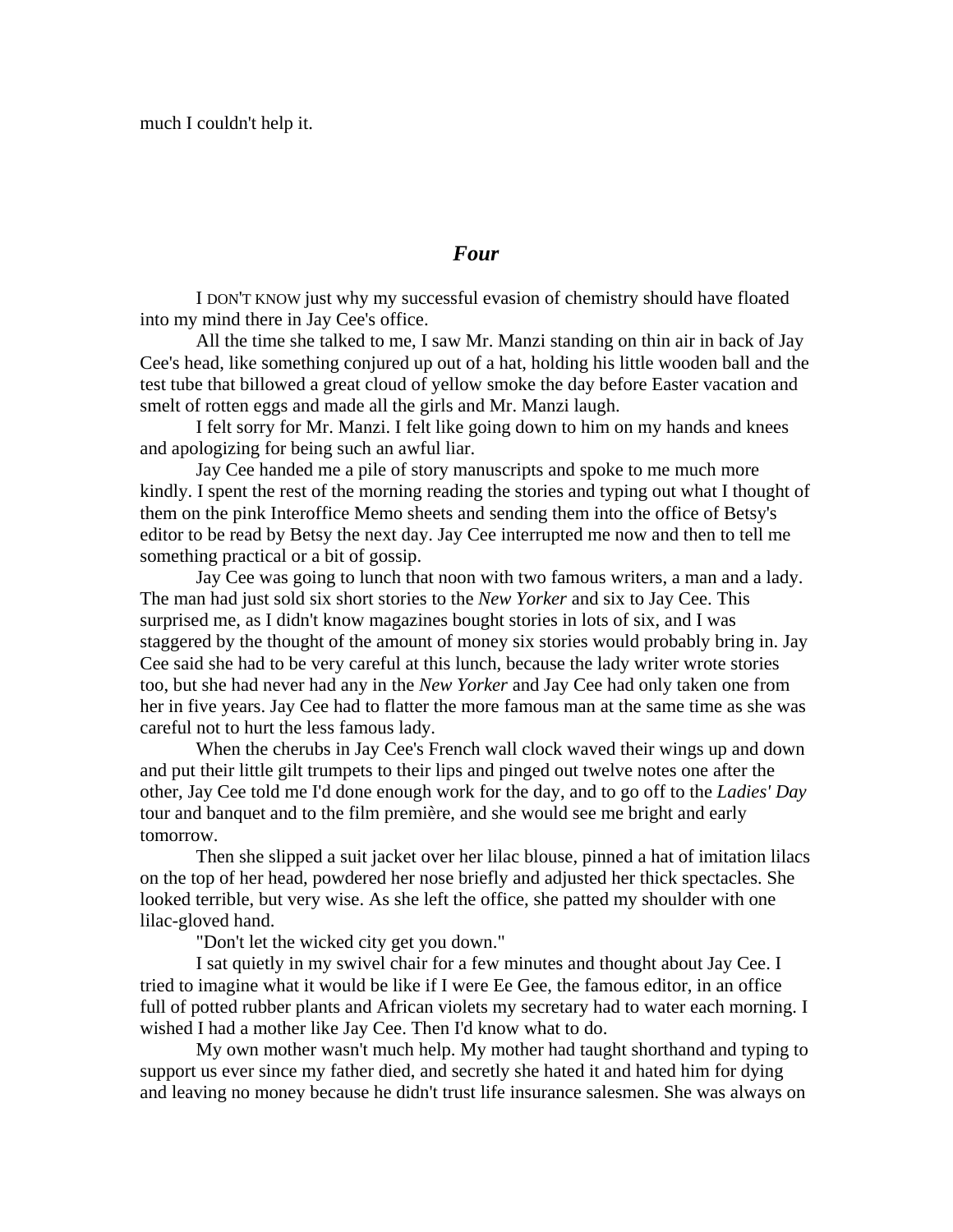to me to learn shorthand after college, so I'd have a practical skill as well as a college degree. "Even the apostles were tentmakers," she'd say. "They had to live, just the way we do."

 I dabbled my fingers in the bowl of warm water a *Ladies' Day* waitress set down in place of my two empty ice cream dishes. Then I wiped each finger carefully with my linen napkin which was still quite clean. Then I folded the linen napkin and laid it between my lips and brought my lips down on it precisely. When I put the napkin back on the table a fuzzy pink lip shape bloomed right in the middle of it like a tiny heart.

I thought what a long way I had come.

 The first time I saw a fingerbowl was at the home of my benefactress. It was the custom at my college, the little freckled lady in the Scholarships Office told me, to write to the person whose scholarship you had, if they were still alive, and thank them for it

 I had the scholarship of Philomena Guinea, a wealthy novelist who went to my college in the early nineteen hundreds and had her first novel made into a silent film with Bette Davis as well as a radio serial that was still running, and it turned out she was alive and lived in a large mansion not far from my grandfather's country club.

 So I wrote Philomena Guinea a long letter in coal-black ink on gray paper with the name of the college embossed on it in red. I wrote what the leaves looked like in autumn when I bicycled out into the hills, and how wonderful it was to live on a campus instead of commuting by bus to a city college and having to live at home, and how all knowledge was opening up before me and perhaps one day I would be able to write great books the way she did.

 I had read one of Mrs. Guinea's books in the town library -- the college library didn't stock them for some reason -- and it was crammed from beginning to end with long, suspenseful questions: "Would Evelyn discern that Gladys knew Roger in her past? wondered Hector feverishly" and "How could Donald marry her when he learned of the child Elsie, hidden away with Mrs. Rollmop on the secluded country farm? Griselda demanded of her bleak, moonlit pillow." These books earned Philomena Guinea, who later told me she had been very stupid at college, millions and millions of dollars.

 Mrs. Guinea answered my letter and invited me to lunch at her home. That was where I saw my first fingerbowl.

 The water had a few cherry blossoms floating in it, and I thought it must be some clear sort of Japanese after-dinner soup and ate every bit of it, including the crisp little blossoms. Mrs. Guinea never said anything, and it was only much later, when I told a debutante I knew at college about the dinner, that I learned what I had done.

 When we came out of the sunnily lit interior of the *Ladies' Day* offices, the streets were gray and fuming with rain. It wasn't the nice kind of rain that rinses you clean, but the sort of rain I imagine they must have in Brazil. It flew straight down from the sky in drops the size of coffee saucers and hit the hot sidewalks with a hiss that sent clouds of steam writhing up from the gleaming, dark concrete.

 My secret hope of spending the afternoon alone in Central Park died in the glass eggbeater of *Ladies' Day's* revolving doors. I found myself spewed out through the warm rain and into the dim, throbbing cave of a cab, together with Betsy and Hilda and Emily Ann Offenbach, a prim little girl with a bun of red hair and a husband and three children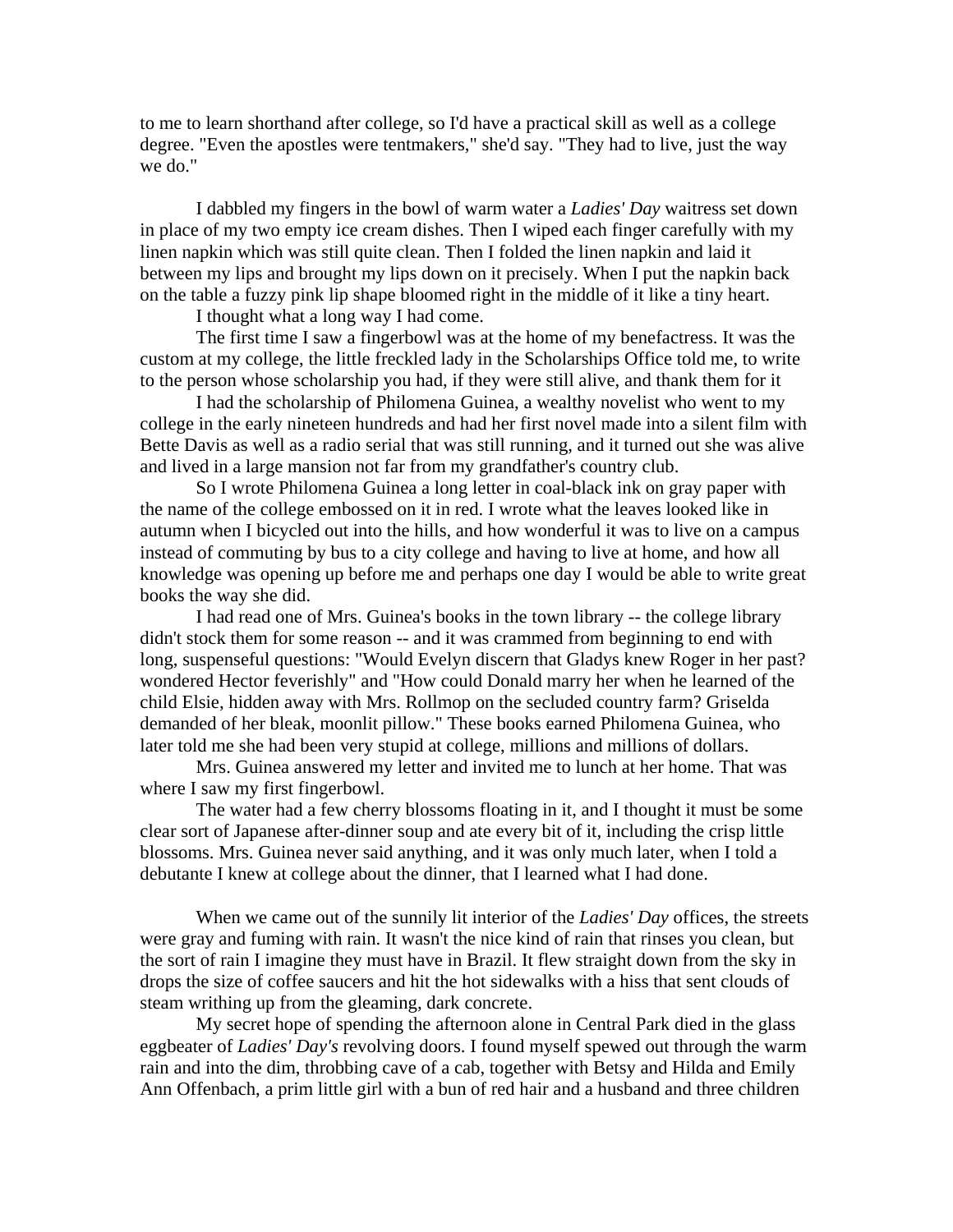in Teaneck, New Jersey.

 The movie was very poor. It starred a nice blonde girl who looked like June Allyson but was really somebody else, and a sexy black-haired girl who looked like Elizabeth Taylor but was also somebody else, and two big, broad-shouldered bone-heads with names like Rick and Gil.

It was a football romance and it was in Technicolor.

 I hate Technicolor. Everybody in a Technicolor movie seems to feel obliged to wear a lurid costume in each new scene and to stand around like a clotheshorse with a lot of very green trees or very yellow wheat or very blue ocean rolling away for miles and miles in every direction.

 Most of the action in this picture took place in the football stands, with the two girls waving and cheering in smart suits with orange chrysanthemums the size of cabbages on their lapels, or in a ballroom, where the girls swooped across the floor with their dates, in dresses like something out of *Gone With the Wind*, and then sneaked off into the powder room to say nasty intense things to each other.

 Finally I could see the nice girl was going to end up with the nice football hero and the sexy girl was going to end up with nobody, because the man named Gil had only wanted a mistress and not a wife all along and was now packing off to Europe on a single ticket.

 At about this point I began to feel peculiar. I looked round me at all the rows of rapt little heads with the same silver glow on them at the front and the same black shadow on them at the back, and they looked like nothing more or less than a lot of stupid moonbrains.

 I felt in terrible danger of puking. I didn't know whether it was the awful movie giving me a stomachache or all that caviar I had eaten.

"I'm going back to the hotel," I whispered to Betsy through the half-dark.

 Betsy was staring at the screen with deadly concentration. "Don't you feel good?" she whispered, barely moving her lips.

"No," I said. "I feel like hell."

"So do I, I'll come back with you."

 We slipped out of our seats and said Excuse me Excuse me Excuse me down the length of our row, while the people grumbled and hissed and shifted their rain boots and umbrellas to let us pass, and I stepped on as many feet as I could because it took my mind off this enormous desire to puke that was ballooning up in front of me so fast I couldn't see round it.

 The remains of a tepid rain were still sifting down when we stepped out into the street.

 Betsy looked a fright. The bloom was gone from her cheeks and her drained face floated in front of me, green and sweating. We fell into one of those yellow checkered cabs that are always waiting at the curb when you are trying to decide whether or not you want a taxi, and by the time we reached the hotel I had puked once and Betsy had puked twice.

 The cab driver took the corners with such momentum that were thrown together first on one side of the back seat and then on the other. Each time one of us felt sick, she would lean over quietly as if she had dropped something and was picking it up off the floor, and the other one would hum a little and pretend to be looking out the window.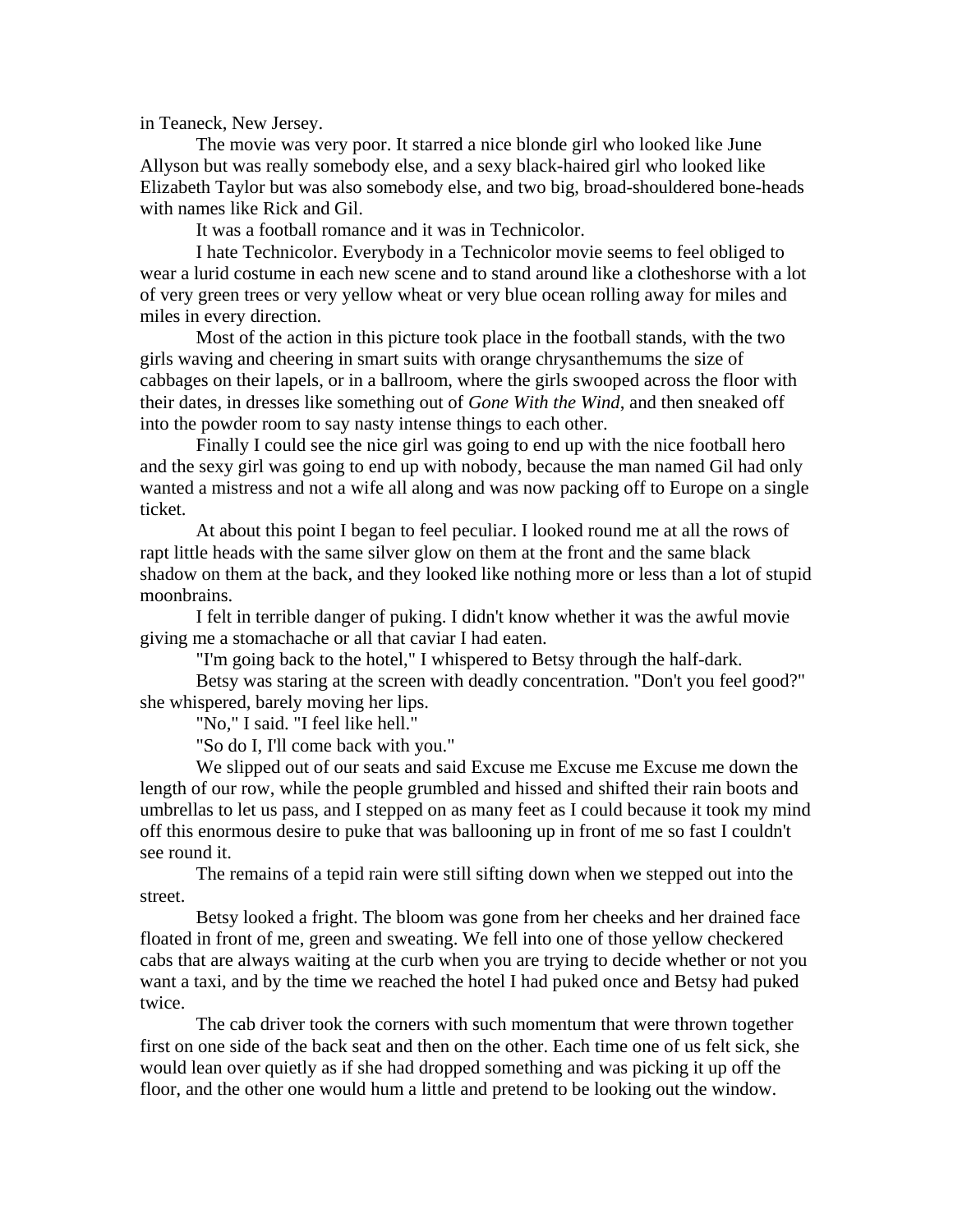The cab driver seemed to know what we were doing, even so.

 "Hey," he protested, driving through a light that had just turned red, "you can't do that in my cab, you better get out and do it in the street."

 But we didn't say anything, and I guess he figured we were almost at the hotel so he didn't make us get out until we pulled up in front of the main entrance.

 We didn't dare wait to add up the fare. We stuffed a pile of silver into the cabby's hand and dropped a couple of Kleenexes to cover the mess on the floor, and ran in through the lobby and on to the empty elevator. Luckily for us, it was a quiet time of day. Betsy was sick again in the elevator and I held her head, and then I was sick and she held mine.

 Usually after a good puke you feel better right away. We hugged each other and then said good-bye and went off to opposite ends of the hall to lie down in our own rooms. There is nothing like puking with somebody to make you into old friends.

 But the minute I'd shut the door behind me and undressed and dragged myself on to the bed, I felt worse than ever. I felt I just had to go to the toilet. I struggled into my white bathrobe with the blue cornflowers on it and staggered down to the bathroom.

 Betsy was already there. I could hear her groaning behind the door, so I hurried on around the corner to the bathroom in the next wing. I thought I would die, it was so far.

 I sat on the toilet and leaned my head over the edge of the washbowl and I thought I was losing my guts and my dinner both. The sickness rolled through me in great waves. After each wave it would fade away and leave me limp as a wet leaf and shivering all over and then I would feel it rising up in me again, and the glittering white torture chamber tiles under my feet and over my head and on all four sides closed in and squeezed me to pieces.

 I don't know how long I kept at it. I let the cold water in the bowl go on running loudly with the stopper out, so anybody who came by would think I was washing my clothes, and then when I felt reasonably safe I stretched out on the floor and lay quite still.

 It didn't seem to be summer any more. I could feel the winter shaking my bones and banging my teeth together, and the big white hotel towel I had dragged down with me lay under my head numb as a snowdrift.

 I thought it very bad manners for anyone to pound on a bathroom door the way some person was pounding. They could just go around the corner and find another bathroom the way I had done and leave me in peace. But the person kept banging and pleading with me to let them in and I thought I dimly recognized the voice. It sounded a bit like Emily Ann Offenbach.

"Just a minute," I said then. My words bungled out thick as molasses.

 I pulled myself together and slowly rose and flushed the toilet for the tenth time and sopped the bowl clean and rolled up the towel so the vomit stains didn't show very clearly and unlocked the door and stepped out into the hall.

 I knew it would be fatal if I looked at Emily Ann or anybody else so I fixed my eyes glassily on a window that swam at the end of the hall and put one foot in front of the other.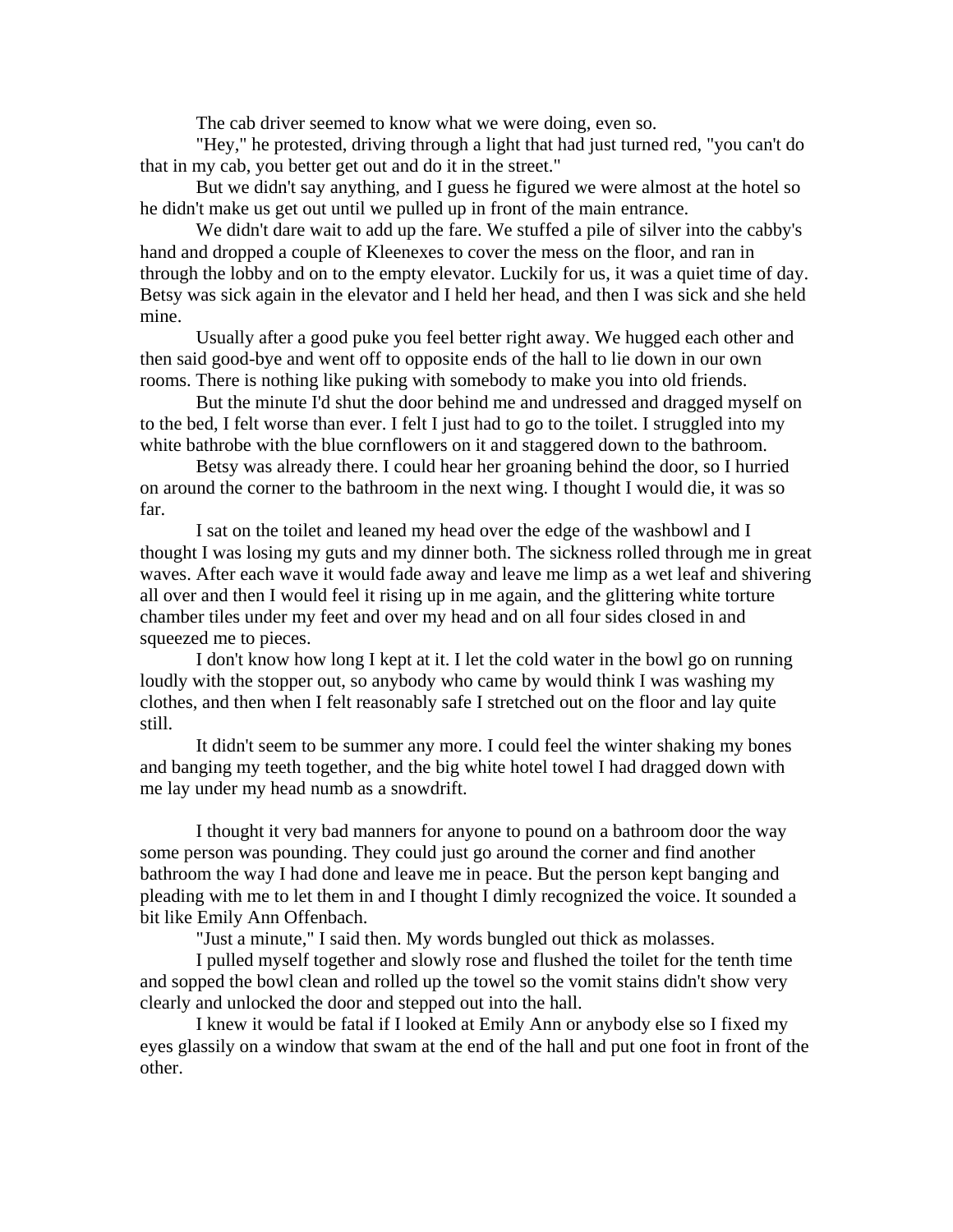The next thing I had a view of was somebody's shoe.

 It was a stout shoe of cracked black leather and quite old, with tiny air holes in a scalloped pattern over the toe and a dull polish, and it was pointed at me. It seemed to be placed on a hard green surface that was hurting my right cheekbone.

 I kept very still, waiting for a clue that would give me some notion of what to do. A little to the left of the shoe I saw a vague heap of blue cornflowers on a white ground and this made me want to cry. It was the sleeve of my own bathrobe I was looking at, and my left hand lay pale as a cod at the end of it.

"She's all right now."

 The voice came from a cool, rational region far above my head. For a minute I didn't think there was anything strange about it, and then I thought it was strange. It was a man's voice, and no men were allowed to be in our hotel at any time of the night or day.

"How many others are there?" the voice went on.

 I listened with interest. The floor seemed wonderfully solid. It was comforting to know I had fallen and could fall no farther.

 "Eleven, I think," a woman's voice answered. I figured she must belong to the black shoe. "I think there's eleven more of 'um, but one's missin' so there's oney ten."

"Well, you get this one to bed and I'll take care of the rest."

 I heard a hollow boomp boomp in my right ear that grew fainter and fainter. Then a door opened in the distance and there were voices and groans, and the door shut again.

 Two hands slid under my armpits and the woman's voice said, "Come, come, lovey, we'll make it yet," and I felt myself being half lifted, and slowly the doors began to move by, one by one, until we came to an open door and went in.

 The sheet on my bed was folded back, and the woman helped me lie down and covered me up to the chin and rested for a minute in the bedside armchair, fanning herself with one plump, pink hand. She wore gilt-rimmed spectacles and a white nurse's cap.

"Who are you?" I asked in a fault voice.

"I'm the hotel nurse."

"What's the matter with me?"

 "Poisoned," she said briefly. "Poisoned, the whole lot of you. I never seen anythin' like it. Sick here, sick there, whatever have you young ladies been stuffin' yourselves with?"

"Is everybody else sick too?" I asked with some hope.

 "The whole of your lot," she affirmed with relish. "Sick as dogs and cryin' for ma."

 The room hovered around me with great gentleness, as if the chairs and the tables and the walls were withholding their weight out of sympathy for my sudden frailty.

 "The doctor's given you an injection," the nurse said from the doorway. "You'll sleep now."

 And the door took her place like a sheet of blank paper, and then a larger sheet of paper took the place of the door, and I drifted toward it and smiled myself to sleep.

Somebody was standing by my pillow with a white cup.

"Drink this," they said.

I shook my head. The pillow crackled like a wad of straw.

"Drink this and you'll feel better."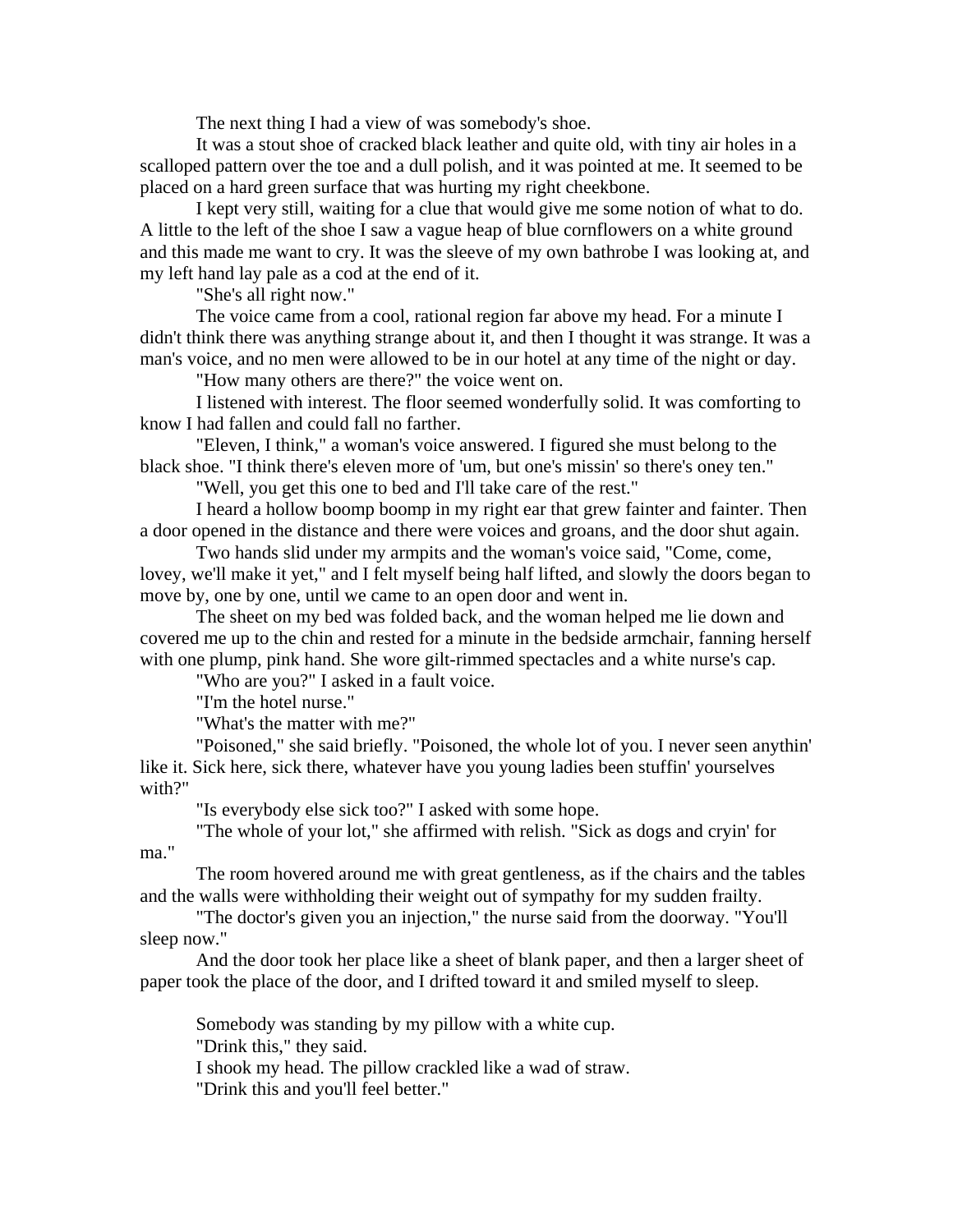A thick white china cup was lowered under my nose. In the wan light that might have been evening and might have been dawn I contemplated the clean amber liquid. Pads of butter floated on the surface and a faint chickeny aroma fumed up to my nostrils.

 My eyes moved tentatively to the skirt behind the cup. "Betsy," I said. "Betsy nothing, it's me."

 I raised my eyes then, and saw Doreen's head silhouetted against the paling window, her blonde hair lit at the tips from behind like a halo of gold. Her face was in shadow, so I couldn't make out her expression, but I felt a sort of expert tenderness flowing from the ends of her fingers. She might have been Betsy or my mother or a fernscented nurse.

 I bent my head and took a sip of the broth. I thought my mouth must be made of sand. I took another sip and then another and another until the cup was empty.

I felt purged and holy and ready for a new life.

 Doreen set the cup on the windowsill and lowered herself into the armchair. I noticed that she made no move to take out a cigarette, and as she was a chain smoker this surprised me.

"Well, you almost died," she said finally.

"I guess it was all that caviar."

 "Caviar nothing! It was the crabmeat. They did tests on it and it was chock-full of ptomaine."

 I had a vision of the celestially white kitchens of *Ladies' Day* stretching into infinity. I saw avocado pear after avocado pear being stuffed with crabmeat and mayonnaise and photographed under brilliant lights. I saw the delicate, pink-mottled claw meat poking seductively through its blanket of mayonnaise and the bland yellow pear cup with its rim of alligator-green cradling the whole mess.

Poison.

 "Who did tests?" I thought the doctor might have pumped somebody's stomach and then analyzed what he found in his hotel laboratory.

 "Those dodos on *Ladies' Day.* As soon as you all started keeling over like ninepins somebody called into the office and the office called across to *Ladies' Day* and they did tests on everything left over from the big lunch. Ha!"

"Ha!" I echoed hollowly. It was good to have Doreen back.

"They sent presents," she added. "They're in a big carton out in the hall."

"How did they get here so fast?"

 "Special express delivery, what do you think? They can't afford to have the lot of you running around saying you got poisoned at *Ladies' Day.* You could sue them for every penny they own if you just knew some smart law man."

 "What are the presents?" I began to feel if it was a good enough present I wouldn't mind about what happened, because I felt so pure as a result.

 "Nobody's opened the box yet, they're all out flat. I'm supposed to be carting soup in to everybody, seeing as I'm the only one on my feet, but I brought you yours first."

 "See what the present is," I begged. Then I remembered and said, "I've a present for you as well."

 Doreen went out into the hall. I could hear her rustling around for a minute and then the sound of paper tearing. Finally she came back carrying a thick book with a glossy cover and people's names printed all over it.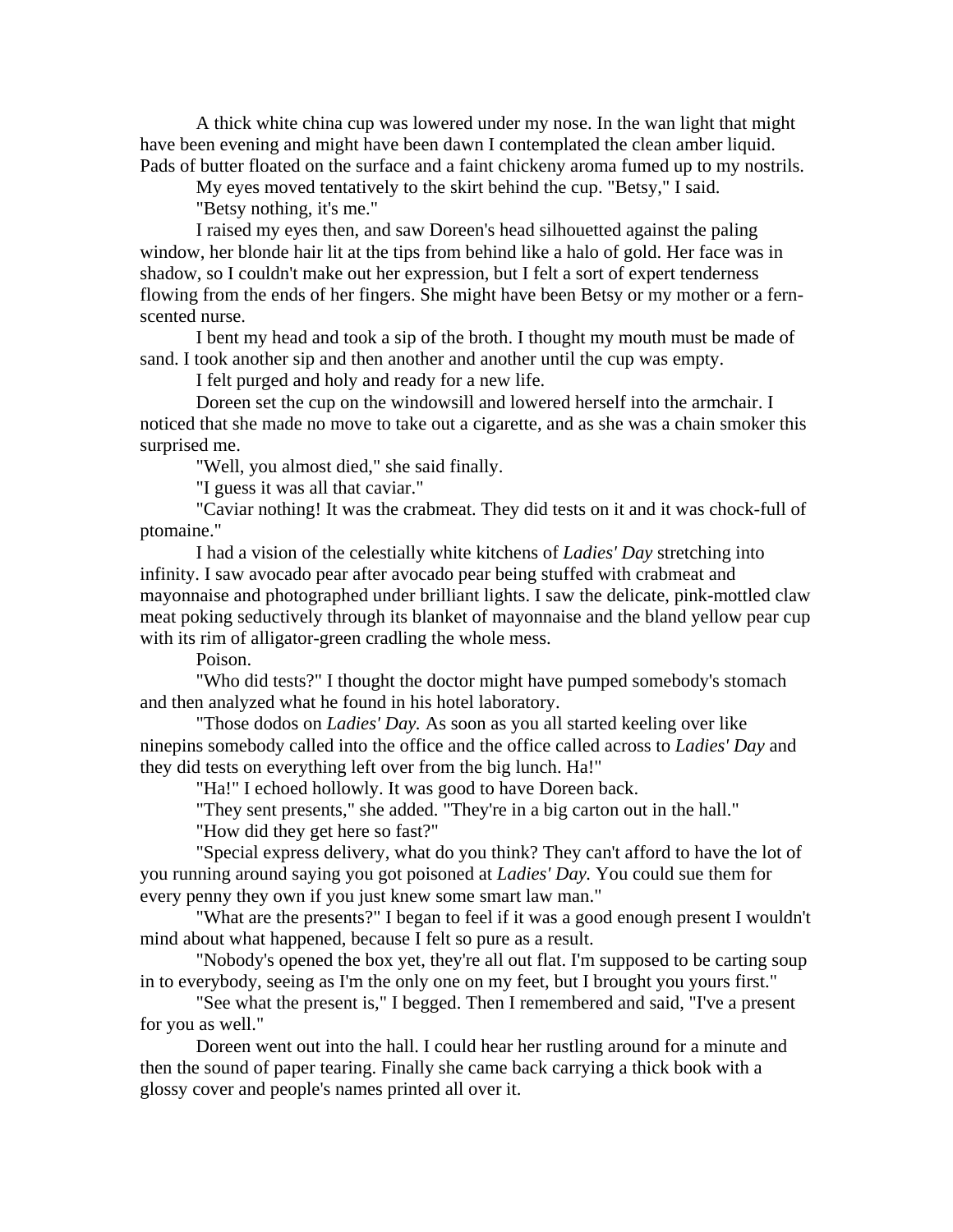*"The Thirty Best Short Stories of the Year."* She dropped the book in my lap. "There's eleven more of them out there in that box. I suppose they thought it'd give you something to read while you were sick." She paused. "Where's mine?"

 I fished in my pocketbook and handed Doreen the mirror with her name and the daisies on it. Doreen looked at me and I looked at her and we both burst out laughing.

 "You can have my soup if you want," she said. "They put twelve soups on the tray by mistake and Lenny and I stuffed down so many hotdogs while we were waiting for the rain to stop I couldn't eat another mouthful."

"Bring it in," I said. "I'm starving."

## *Five*

AT SEVEN THE NEXT MORNING the telephone rang.

 Slowly I swam up from the bottom of a black sleep. I already had a telegram from Jay Cee stuck in my mirror, telling me not to bother to come in to work but to rest for a day and get completely well, and how sorry she was about the bad crabmeat, so I couldn't imagine who would be calling.

 I reached out and hitched the receiver onto my pillow so the mouthpiece rested on my collarbone and the earpiece lay on my shoulder.

"Hello?"

 A man's voice said, "Is that Miss Esther Greenwood?" I thought I detected a slight foreign accent.

"It certainly is," I said.

"This is Constantin Something-or-Other."

 I couldn't make out the last name, but it was full of S's and K's. I didn't know any Constantin, but I hadn't the heart to say so.

Then I remembered Mrs. Willard and her simultaneous interpreter.

 "Of course, of course!" I cried, sitting up and clutching the phone to me with both hands.

 I'd never have given Mrs. Willard credit for introducing me to a man named Constantin.

 I collected men with interesting names. I already knew a Socrates. He was tall and ugly and intellectual and the son of some big Greek movie producer in Hollywood, but also a Catholic, which ruined it for both of us. In addition to Socrates, I knew a White Russian named Attila at the Boston School of Business Administration.

 Gradually I realized that Constantin was trying to arrange a meeting for us later in the day.

"Would you like to see the UN this afternoon?"

"I can already see the UN," I told him, with a little hysterical giggle.

He seemed nonplussed.

 "I can see it from my window." I thought perhaps my English was a touch too fast for him.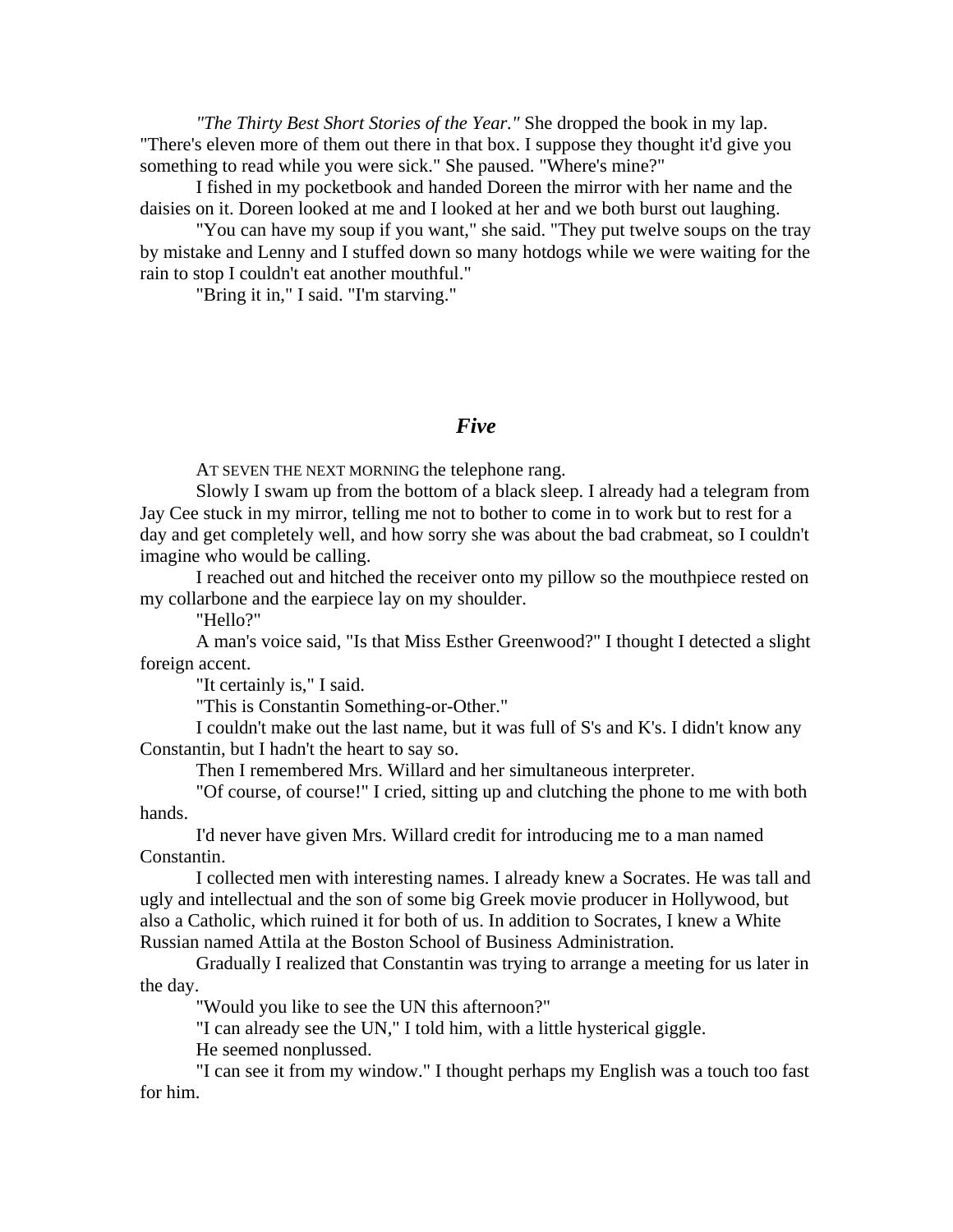There was a silence.

Then he said, "Maybe you would like a bite to eat afterward."

 I detected the vocabulary of Mrs. Willard and my heart sank. Mrs. Willard always invited you for a bite to eat. I remembered that this man had been a guest at Mrs. Willard's house when he first came to America -- Mrs. Willard had one of these arrangements where you open your house to foreigners and then when you go abroad they open their houses to you.

 I now saw quite clearly that Mrs. Willard had simply traded her open house in Russia for my bite to eat in New York.

 "Yes, I would like a bite to eat," I said stiffly. "What time will you come?" "I'll call for you in my car about two. It's the Amazon, isn't it?" "Yes."

"Ah, I know where that is."

 For a moment I thought his tone was laden with special meaning, and then I figured that probably some of the girls at the Amazon were secretaries at the UN and maybe he had taken one of them out at one time. I let him hang up first, and then I hung up and lay back in the pillows, feeling grim.

 There I went again, building up a glamorous picture of a man who would love me passionately the minute he met me, and all out of a few prosy nothings. A duty tour of the UN and a post-UN sandwich!

I tried to jack up my morale.

 Probably Mrs. Willard's simultaneous interpreter would be short and ugly and I would come to look down on him in the end the way I looked down on Buddy Willard. This thought gave me a certain satisfaction. Because I did look down on Buddy Willard, and although everybody still thought I would marry him when he came out of the TB place, I knew I would never marry him if he were the last man on earth.

Buddy Willard was a hypocrite.

 Of course, I didn't know he was a hypocrite at first. I thought he was the most wonderful boy I'd ever seen. I'd adored him from a distance for five years before he even looked at me, and then there was a beautiful time when I still adored him and he started looking at me, and then just as he was looking at me more and more I discovered quite by accident what an awful hypocrite he was, and now he wanted me to marry him and I hated his guts.

 The worst part of it was I couldn't come straight out and tell him what I thought of him, because he caught TB before I could do that, and now I had to humor him along till he got well again and could take the unvarnished truth.

 I decided not to go down to the cafeteria for breakfast. It would only mean getting dressed, and what was the point of getting dressed if you were staying in bed for the morning? I could have called down and asked for a breakfast tray in my room, I guess, but then I would have to tip the person who brought it up and I never knew how much to tip. I'd had some very upsetting experiences trying to tip people in New York.

 When I first arrived at the Amazon a dwarfish, bald man in a bellhop's uniform carried my suitcase up in the elevator and unlocked my room for me. Of course I rushed immediately to the window and looked out to see what the view was. After a while I was aware of this bellhop turning on the hot and cold taps in the washbowl and saying "This is the hot and this is the cold" and switching on the radio and telling me all the names of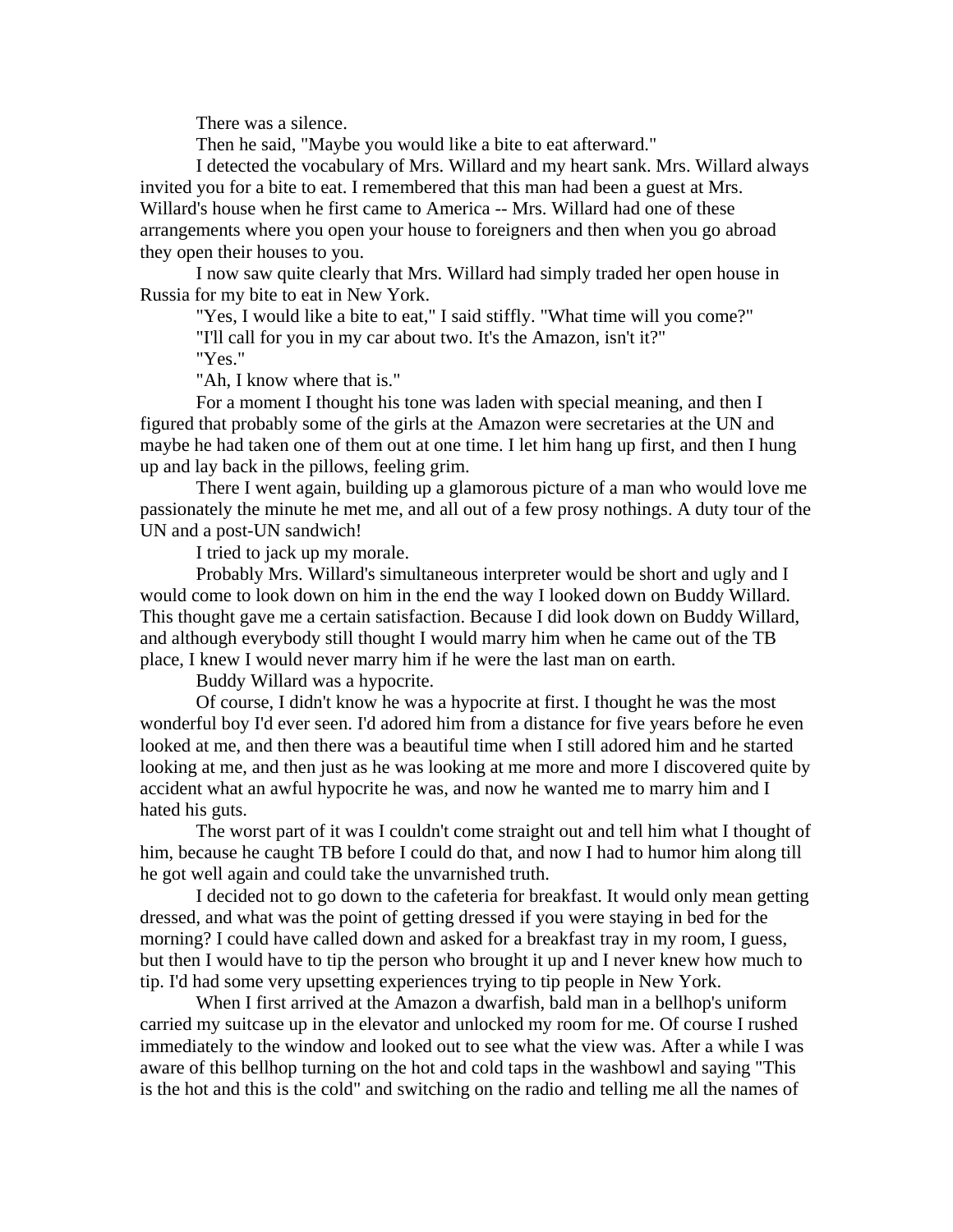all the New York stations and I began to get uneasy, so I kept my back to him and said firmly, "Thank you for bringing up my suitcase."

 "Thank you thank you thank you. Ha!" he said in a very nasty insinuating tone, and before I could wheel round to see what had come over him he was gone, shutting the door behind him with a rude slam.

 Later, when I told Doreen about his curious behavior, ske said, "You ninny, he wanted his tip."

 I asked how much I should have given and she said a quarter at least and thirtyfive cents if the suitcase was too heavy. Now I could have carried that suitcase to my room perfectly well by myself, only the bellhop seemed so eager to do it that I let him. I thought that sort of service came along with what you paid for your hotel room.

 I hate handing over money to people for doing what I could just as easily do myself, it makes me nervous.

 Doreen said ten per cent was what you should tip a person, but I somehow never had the right change and I'd have felt awfully silly giving somebody half a dollar and saying, "Fifteen cents of this is a tip for you, please give me thirty-five cents back."

 The first time I took a taxi in New York I tipped the driver ten cents. The fare was a dollar, so I thought ten cents was exactly right and gave the driver my dime with a little flourish and a smile. But he only held it in the palm of his hand and stared and stared at it, and when I stepped out of the cab, hoping I had not handed him a Canadian dime by mistake, he started yelling, "Lady, I gotta live like you and everybody else," in a loud voice which scared me so much I broke into a run. Luckily he was stopped at a traffic light or I think he would have driven along beside me yelling in that embarrassing way.

 When I asked Doreen about this she said the tipping percentage might well have risen from ten to fifteen per cent since she was last in New York. Either that, or that particular cabdriver was an out-and-out louse.

I reached for the book the people from *Ladies' Day* had sent.

 When I opened it a card fell out. The front of the card showed a poodle in a flowered bedjacket sitting in a poodle basket with a sad face, and the inside of the card showed the poodle lying down in the basket with a smile, sound asleep under an embroidered sampler that said, "You'll get well best with lots and lots of rest." At the bottom of the card somebody had written, "Get well quick! from all of your good friends at *Ladies' Day,"* in lavender ink.

 I flipped through one story after another until finally I came to a story about a fig tree.

 This fig grew on a green lawn between the house of a Jewish man and a convent, and the Jewish man and a beautiful dark nun kept meeting at the tree to pick the ripe figs, until one day they saw an egg hatching in a bird's nest on a branch of the tree, and as they watched the little bird peck its way out of the egg, they touched the backs of their hands together, and then the nun didn't come out to pick figs with the Jewish man any more but a mean-faced Catholic kitchen maid came to pick them instead and counted up the figs the man picked after they were both through to be sure he hadn't picked any more than she had, and the man was furious.

 I thought it was a lovely story, especially the part about the fig tree in winter under the snow and then the fig tree in spring with all the green fruit. I felt sorry when I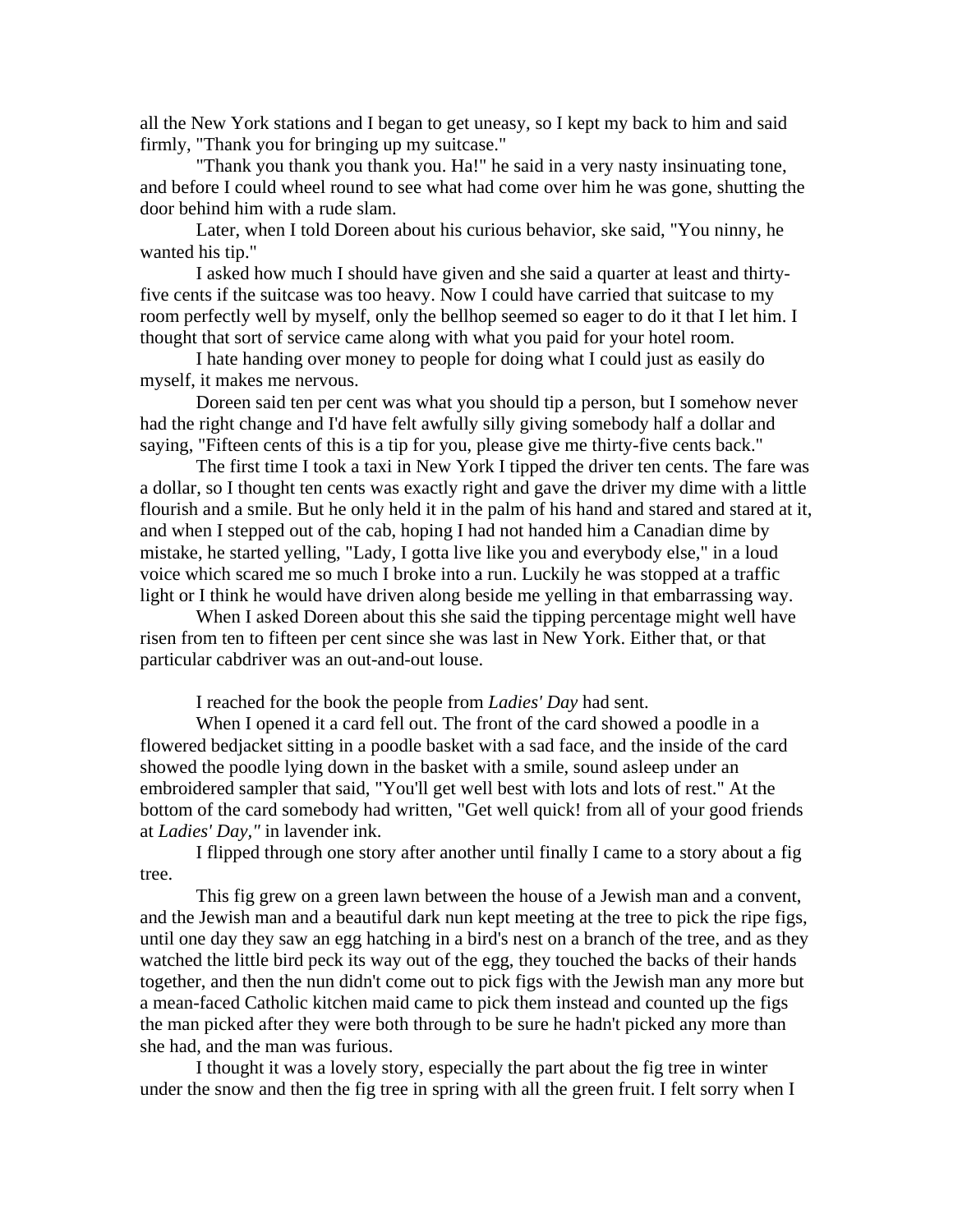came to the last page. I wanted to crawl in between those black lines of print the way you crawl through a fence, and go to sleep under that beautiful big green fig tree.

 It seemed to me Buddy Willard and I were like that Jewish man and that nun, although of course we weren't Jewish or Catholic but Unitarian. We had met together under our own imaginary fig tree, and what we had seen wasn't a bird coming out of an egg but a baby coming out of a woman, and then something awful happened and we went our separate ways.

 As I lay there in my white hotel bed feeling lonely and weak, I thought I was up in that sanatorium in the Adirondacks, and I felt like a heel of the worst sort. In his letters Buddy kept telling me how he was reading poems by a poet who was also a doctor and how he'd found out about some famous dead Russian short-story writer who had been a doctor too, so maybe doctors and writers could get along fine after all

 Now this was a very different tune from what Buddy Willard had been singing all the two years we were getting to know each other. I remember the day he smiled at me and said, "Do you know what a poem is, Esther?"

"No, what?" I said.

 "A piece of dust." And he looked so proud of having thought of this that I just stared at his blond hair and his blue eyes and his white teeth -- he had very long, strong teeth -- and said, "I guess so."

 It was only in the middle of New York a whole year later that I finally thought of an answer to that remark.

 I spent a lot of time having imaginary conversations with Buddy Willard. He was a couple of years older than I was and very scientific, so he could always prove things. When I was with him I had to work to keep my head above water.

 These conversations I had in my mind usually repeated the beginnings of conversations I'd really had with Buddy, only they finished with me answering him back quite sharply, instead of just sitting around and saying, "I guess so."

 Now, lying on my back in bed, I imagined Buddy saying, "Do you know what a poem is, Esther?"

"No, what?" I would say.

"A piece of dust."

 Then just as he was smiling and starting to look proud, I would say, "So are the cadavers you cut up. So are the people you think you're curing. They're dust as dust as dust. I reckon a good poem lasts a whole lot longer than a hundred of those people put together."

 And of course Buddy wouldn't have any answer to that, because what I said was true. People were made of nothing so much as dust, and I couldn't see that doctoring all that dust was a bit better than writing poems people would remember and repeat to themselves when they were unhappy or sick and couldn't sleep.

 My trouble was I took everything Buddy Willard told me as the honest-to-God truth. I remember the first night he kissed me. It was after the Yale Junior Prom.

It was strange, the way Buddy had invited me to that prom.

 He popped into my house out of the blue one Christmas vacation, wearing a thick white turtleneck sweater and looking so handsome I could hardly stop staring, and said, "I might drop over to see you at college some day, all right?"

I was flabbergasted. I only saw Buddy at church on Sundays when we were both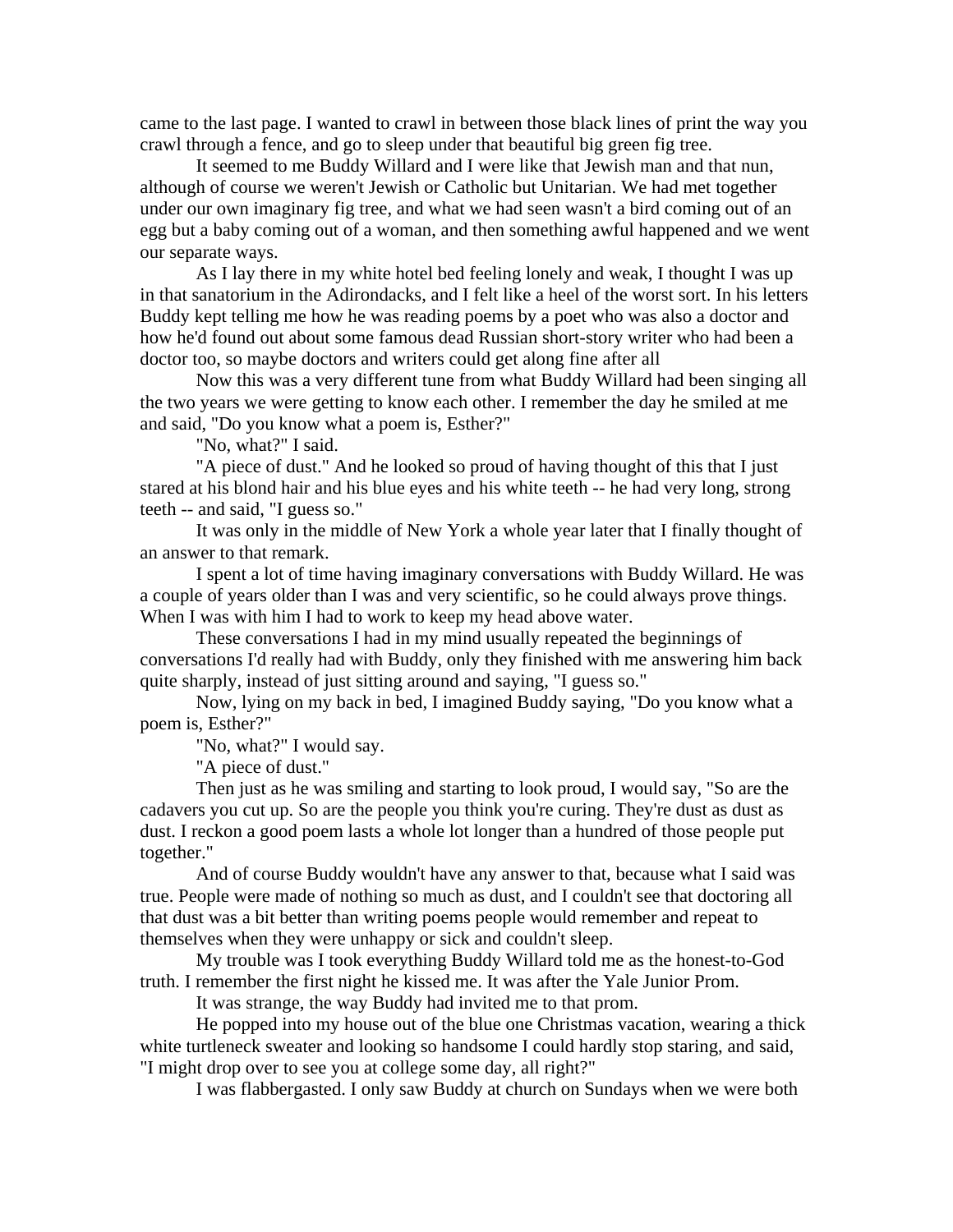home from college, and then at a distance, and I couldn't figure what had put it into his head to run over and see me -- he had run the two miles between our houses for crosscountry practice, he said.

 Of course, our mothers were good friends. They had gone to school together and then both married their professors and settled down in the same town, but Buddy was always off on a scholarship at prep school in the fall or earning money by fighting blister rust in Montana in the summer, so our mothers being old school chums really didn't matter a bit.

 After this sudden visit I didn't hear a word from Buddy until one fine Saturday morning in early March. I was up in my room at college, studying about Peter the Hermit and Walter the Penniless for my history exam on the crusades the coming Monday, when the hall phone rang.

 Usually people are supposed to take turns answering the hall phone, but as I was the only freshman on a floor with all seniors they made me answer it most of the time. I waited a minute to see if anybody would beat me to it. Then I figured everybody was probably out playing squash or away on weekends, so I answered it myself.

 "Is that you, Esther?" the girl on watch downstairs said, and when I said yes, she said, "There's a man to see you."

 I was surprised to hear this, because of all the blind dates I'd had that year not one called me up again for a second date. I just didn't have any luck. I hated coming downstairs sweaty-handed and curious every Saturday night and having some senior introduce me to her aunt's best friend's son and finding some pale, mushroomy fellow with protruding ears or buck teeth or a bad leg. I didn't think I deserved it. After all, I wasn't crippled in any way, I just studied too hard, I didn't know when to stop.

 Well, I combed my hair and put on some more lipstick and took my history book - - so I could say I was on my way to the library if it turned out to be somebody awful - and went down, and there was Buddy Willard leaning against the mail table in a khaki zipper jacket and blue dungarees and frayed gray sneakers and grinning up at me.

"I just came over to say hello," he said.

 I thought it odd he should come all the way up from Yale even hitchhiking, as he did, to save money, just to say hello.

"Hello," I said. "Let's go out and sit on the porch."

 I wanted to go out on the porch because the girl on watch was a nosy senior and eyeing me curiously. She obviously thought Buddy had made a big mistake.

 We sat side by side in two wicker rocking chairs. The sunlight was clean and windless and almost hot.

"I can't stay for more than a few minutes," Buddy said.

"Oh, come on, stay for lunch," I said.

"Oh, I can't do that. I'm up here for the Sophomore Prom with Joan."

I felt like a prize idiot.

"How *is* Joan?" I asked coldly.

 Joan Gilling came from our home town and went to our church and was a year ahead of me at college. She was a big wheel-president of her class and a physics major and the college hockey champion. She always made me feel squirmy with her starey pebble-colored eyes and her gleaming tombstone teeth and her breathy voice. She was big as a horse, too. I began to think Buddy had pretty poor taste.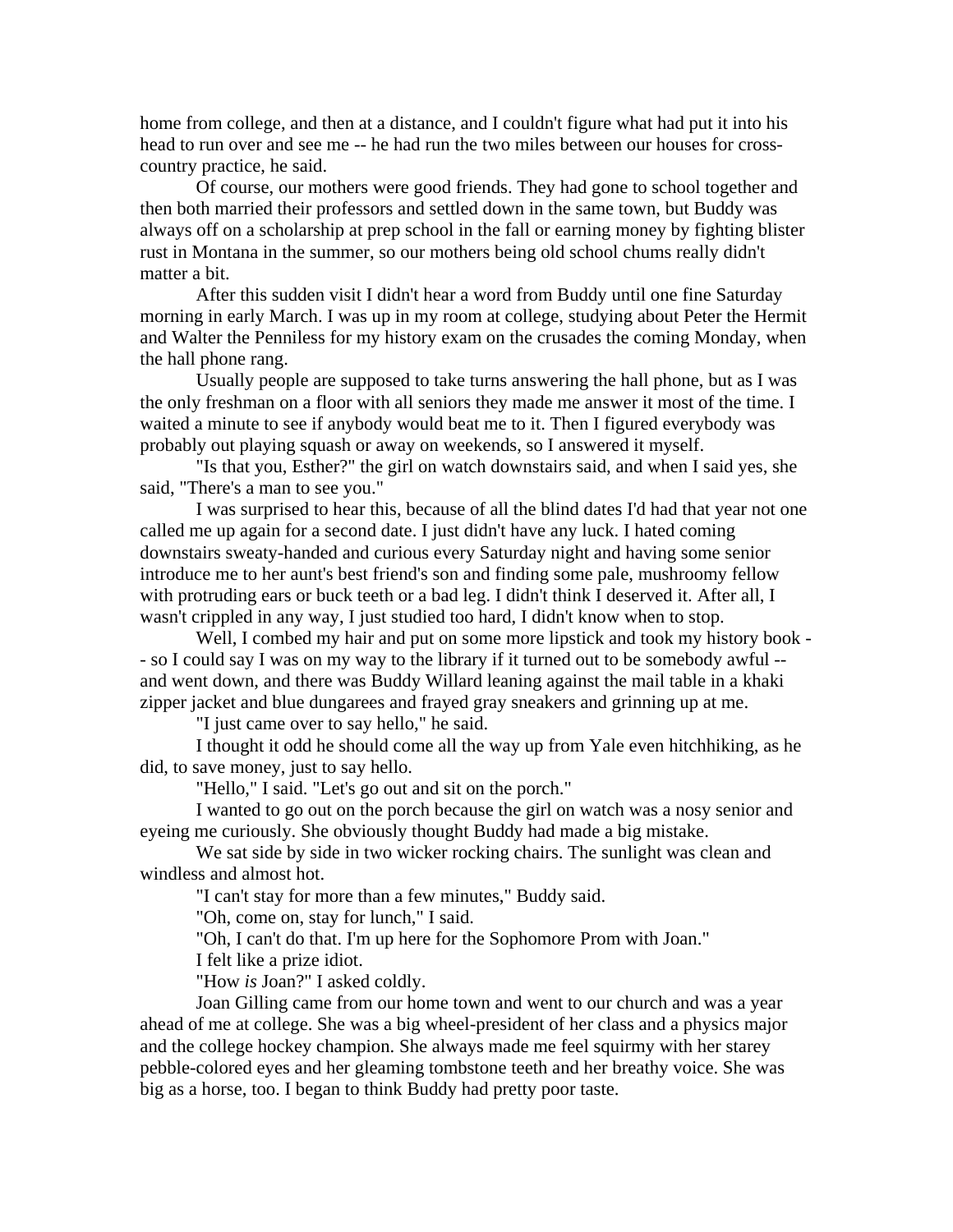"Oh, Joan," he said. "She asked me up to this dance two months ahead of time and her mother asked my mother if I would take her, so what could I do?"

"Well, why did you say you'd take her if you didn't want to?" I asked meanly.

 "Oh, I like Joan. She never cares whether you spend any money on her or not and she enjoys doing things out-of-doors. The last time she came down to Yale for house weekend we went on a bicycle trip to East Rock and she's the only girl I haven't had to push up hills. Joan's all right."

 I went cold with envy. I had never been to Yale, and Yale was the place all the seniors in my house liked to go best on weekends. I decided to expect nothing from Buddy Willard. If you expect nothing from somebody you are never disappointed.

 "You better go and find Joan then," I said in a matter-of-fact voice. "I've a date coming any minute and he won't like seeing me sitting around with you."

"A date?" Buddy looked surprised. "Who is it?"

"It's two," I said, "Peter the Hermit and Walter the Penniless."

Buddy didn't say anything, so I said, "Those are their nicknames."

Then I added, "They're from Dartmouth."

 I guess Buddy never read much history, because his mouth stiffened. He swung up from the wicker rocking chair and gave it a sharp little unnecessary push. Then he dropped a pale blue envelope with a Yale crest into my lap.

 "Here's a letter I meant to leave for you if you weren't in. There's a question in it you can answer by mail. I don't feel like asking you about it right now."

 After Buddy had gone I opened the letter. It was a letter inviting me to the Yale Junior Prom.

 I was so surprised I let out a couple of yips and ran into the house shouting, "I'm going I'm going I'm going." After the bright white sun on the porch it looked pitch dark in there, and I couldn't make out a thing. I found myself hugging the senior on watch. When she heard I was going to the Yale Junior Prom she treated me with amazement and respect.

 Oddly enough, things changed in the house after that. The seniors on my floor started speaking to me and every now and then one of them would answer the phone quite spontaneously and nobody made any more nasty loud remarks outside my door about people wasting their golden college days with their noses stuck in a book.

Well, all during the Junior Prom Buddy treated me like a friend or a cousin.

 We danced about a mile apart the whole time, until during "Auld Lang Syne" he suddenly rested his chin on the tip of my head as if he were very tired. Then in the cold, black, three-o'clock wind we walked very slowly the five miles back to the house where I was sleeping in the living room on a couch that was too short because it only cost fifty cents a night instead of two dollars like most of the other places with proper beds.

I felt dull and flat and full of shattered visions.

 I had imagined Buddy would fall in love with me that weekend and that I wouldn't have to worry about what I was doing on any more Saturday nights the rest of the year. Just as we approached the house where I was staying Buddy said, "Let's go up to the chemistry lab."

I was aghast. "The *chemistry* lab?"

 "Yes." Buddy reached for my hand. "There's a beautiful view up there behind the chemistry lab."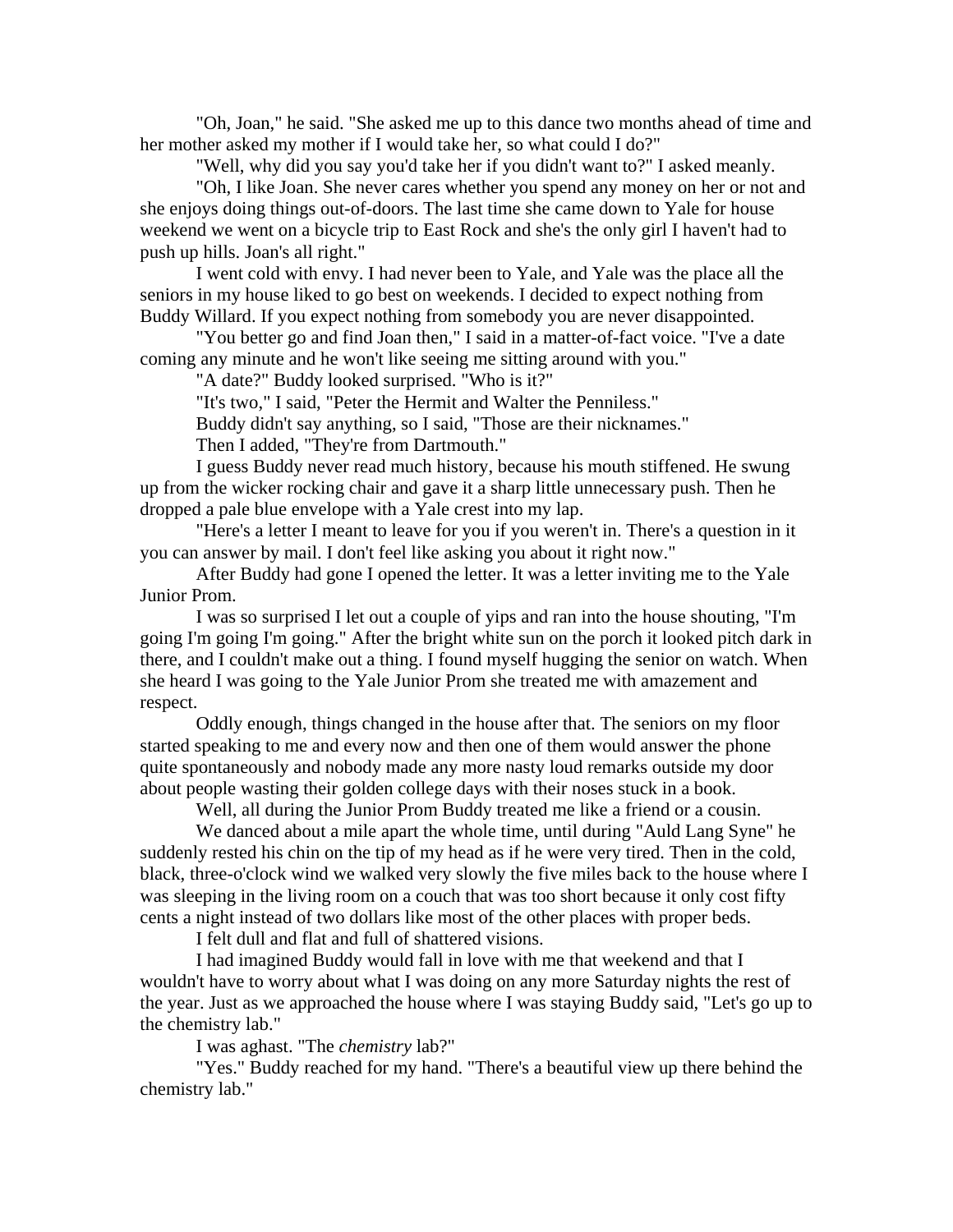And sure enough, there was a sort of hilly place behind the chemistry lab from which you could see the lights of a couple of houses in New Haven.

 I stood pretending to admire them while Buddy got a good footing on the rough soil. While he kissed me I kept my eyes open and tried to memorize the spacing of the house lights so I would never forget them.

Finally Buddy stepped back. "Wow!" he said.

 "Wow what?" I said, surprised. It had been a dry, uninspiring little kiss, and I remember thinking it was too bad both our mouths were so chapped from walking five miles in that cold wind.

"Wow, it makes me feel terrific to kiss you."

I modestly didn't say anything.

"I guess you go out with a lot of boys," Buddy said then.

 "Well, I guess I do." I thought I must have gone out with a different boy for every week in the year.

"Well, I have to study a lot."

"So do I," I put in hastily. "I have to keep my scholarship after all."

"Still, I think I could manage to see you every third weekend."

 "That's nice." I was almost fainting and dying to get back to college and tell everybody.

 Buddy kissed me again in front of the house steps, and the next fall, when his scholarship to medical school came through, I went there to see him instead of to Yale and it was there I found out how he had fooled me all those years and what a hypocrite he was.

I found out on the day we saw the baby born.

# *Six*

 I had KEPT BEGGING Buddy to show me some really interesting hospital sights, so one Friday I cut all my classes and came down for a long weekend and he gave me the works.

 I started out by dressing in a white coat and sitting on a tall stool in a room with four cadavers, while Buddy and his friends cut them up. These cadavers were so unhuman-looking they didn't bother me a bit. They had stiff, leathery, purple-black skin and they smelt like old pickle jars.

 After that, Buddy took me out into the hall where they had some big glass bottles full of babies that had died before they were born. The baby in the first bottle had a large white head bent over a tiny curled-up body the size of a frog. The baby in the next bottle was bigger and the baby next to that one was bigger still and the baby in the last bottle was the size of a normal baby and he seemed to be looking at me and smiling a little piggy smile.

 I was quite proud of the calm way I stared at all these gruesome things. The only time I jumped was when I leaned my elbow on Buddy's cadaver's somach to watch him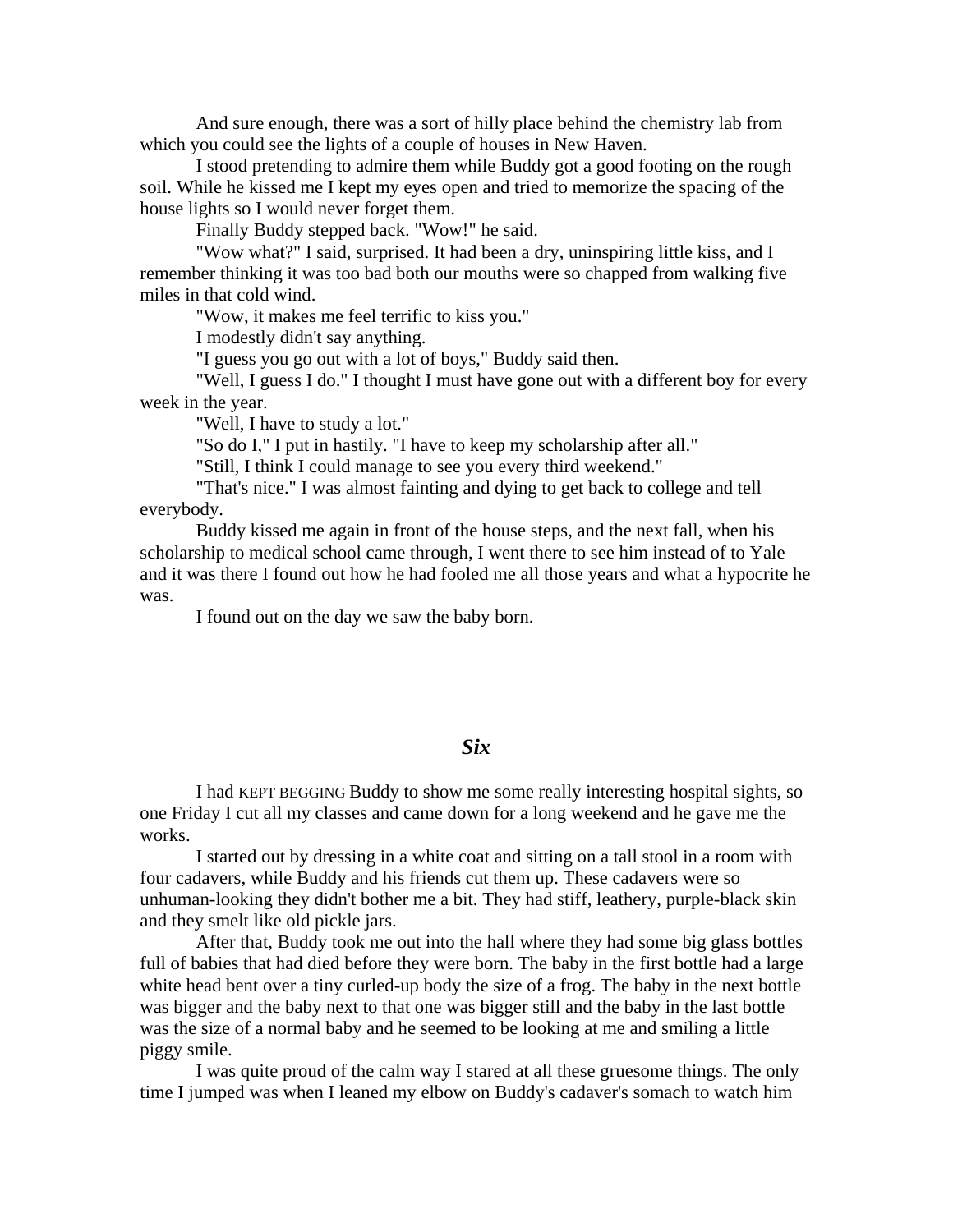dissect a lung. After a minute or two I felt this burning sensation in my elbow and it occurred to me the cadaver might just be half alive since it was still warm, so I leapt off my stool with a small exclamation. Then Buddy explained the burning was only from the pickling fluid, and I sat back in my old position.

 In the hour before lunch Buddy took me to a lecture on sickle-cell anemia and some other depressing diseases, where they wheeled sick people out onto the platform and asked them questions and then wheeled them off and showed colored slides.

 One slide I remember showed a beautiful laughing girl with a black mole on her cheek. "Twenty days after that mole appeared the girl was dead," the doctor said, and everybody went very quiet for a minute and then the bell rang, so I never really found out what the mole was or why the girl died.

In the afternoon we went to see a baby born.

 First we found a linen closet in the hospital corridor where Buddy took out a white mask for me to wear and some gauze.

 A tall fat medical student, big as Sydney Greenstreet, lounged nearby, watching Buddy wind the gauze round and round my head until my hair was completely covered and only my eyes peered out over the white mask.

 The medical student gave an unpleasant little snicker. "At least your mother loves you," he said.

 I was so busy thinking how very fat he was and how unfortunate it must be for a man and especially a young man to be fat, because what woman could stand leaning over that big stomach to kiss him, that I didn't immediately realize what this student had said to me was an insult. By the time I figured he must consider himself quite a fine fellow and had thought up a cutting remark about how only a mother loves a fat man, he was gone.

 Buddy was examining a queer wooden plaque on the wall with a row of holes in it, starting from a hole about the size of a silver dollar and ending with one the size of a dinner plate.

"Fine, fine," he said to me. "There's somebody about to have a baby this minute."

 At the door of the delivery room stood a thin, stoop-shouldered medical student Buddy knew.

"Hello, Will," Buddy said. "Who's on the job?"

 "I am," Will said gloomily, and I noticed little drops of sweat beading his high pale forehead. "I am, and it's my first."

 Buddy told me Will was a third-year man and had to deliver eight babies before he could graduate.

 Then he noticed a bustle at the far end of the hall and some men in lime-green coats and skull caps and a few nurses came moving toward us in a ragged procession wheeling a trolley with a big white lump on it.

 "You oughtn't to see this," Will muttered in my ear. "You'll never want to have a baby if you do. They oughtn't to let women watch. It'll be the end of the human race."

 Buddy and I laughed, and then Buddy shook Will's hand and we all went into the room.

 I was so struck by the sight of the table where they were lifting the woman I didn't say a word. It looked like some awful torture table, with these metal stirrups sticking up in mid-air at one end and all sorts of instruments and wires and tubes I couldn't make out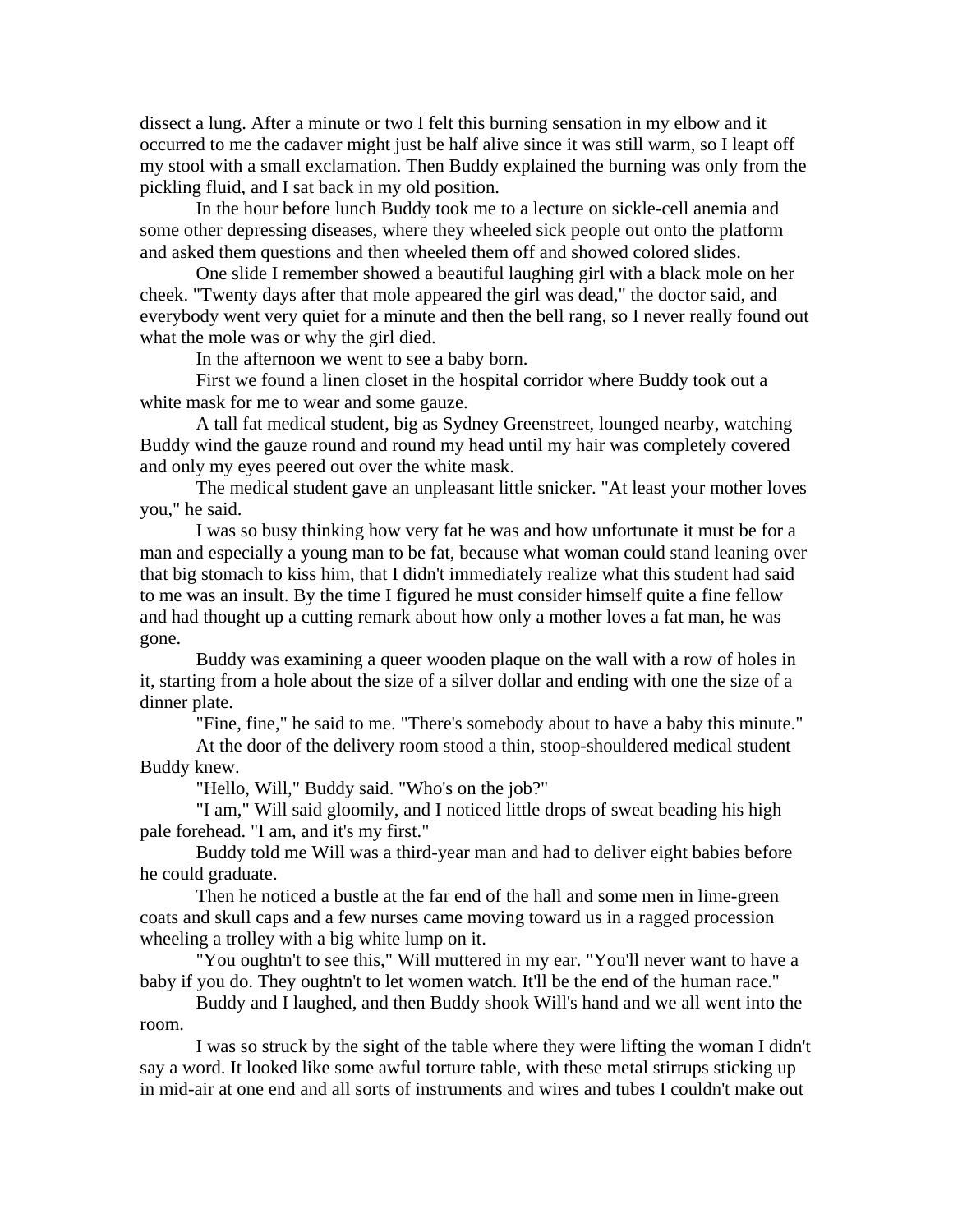properly at the other.

 Buddy and I stood together by the window, a few feet away from the woman, where we had a perfect view.

 The woman's stomach stuck up so high I couldn't see her face or the upper part of her body at all. She seemed to have nothing but an enormous spider-fat stomach and two little ugly spindly legs propped in the high stirrups, and all the time the baby was being born she never stopped making this unhuman whooing noise.

 Later Buddy told me the woman was on a drug that would make her forget she'd had any pain and that when she swore and groaned she really didn't know what she was doing because she was in a kind of twilight sleep.

 I thought it sounded just like the sort of drug a man would invent. Here was a woman in terrible pain, obviously feeling every bit of it or she wouldn't groan like that, and she would go straight home and start another baby, because the drug would make her forget how bad the pain had been, when all the time, in some secret part of her, that long, blind, doorless and windowless corridor of pain was waiting to open up and shut her in again.

 The head doctor, who was supervising Will, kept saying to the woman, "Push down, Mrs. Tomolillo, push down, that's a good girl, push down," and finally through the split, shaven place between her legs, lurid with disinfectant, I saw a dark fuzzy thing appear.

"The baby's head," Buddy whispered under cover of the woman's groans.

 But the baby's head stuck for some reason, and the doctor told Will he'd have to make a cut. I heard the scissors close on the woman's skin like cloth and the blood began to run down -- a fierce, bright red. Then all at once the baby seemed to pop out into Will's hands, the color of a blue pluto and floured with white stuff and streaked with blood, and Will kept saying, "I'm going to drop it, I'm going to drop it, I'm going to drop it," in a terrified voice.

 "No, you're not," the doctor said, and took the baby out of Will's hands and started massaging it, and the blue color went away and the baby started to cry in a torn, croaky voice and I could see it was a boy.

 The first thing that baby did was pee in the doctor's face. I told Buddy later I didn't see how that was possible, but he said it was quite possible, though unusual, to see something like that happen.

 As soon as the baby was born the people in the room divided up into two groups, the nurses tying a metal dog tag on the baby's wrist and swabbing its eyes with cotton on the end of a stick and wrapping it up and putting it in a canvas-sided cot, while the doctor and Will started sewing up the woman's cut with a needle and a long thread.

 I think somebody said, "It's a boy, Mrs. Tomolillo," but the woman didn't answer or raise her head.

 "Well, how was it?" Buddy asked with a satisfied expression as we walked across the green quadrangle to his room.

"Wonderful," I said. "I could see something like that every day."

 I didn't feel up to asking him if there were any other ways to have babies. For some reason the most important thing to me was actually seeing the baby come out of you yourself and making sure it was yours. I thought if you had to have all that pain anyway you might just as well stay awake.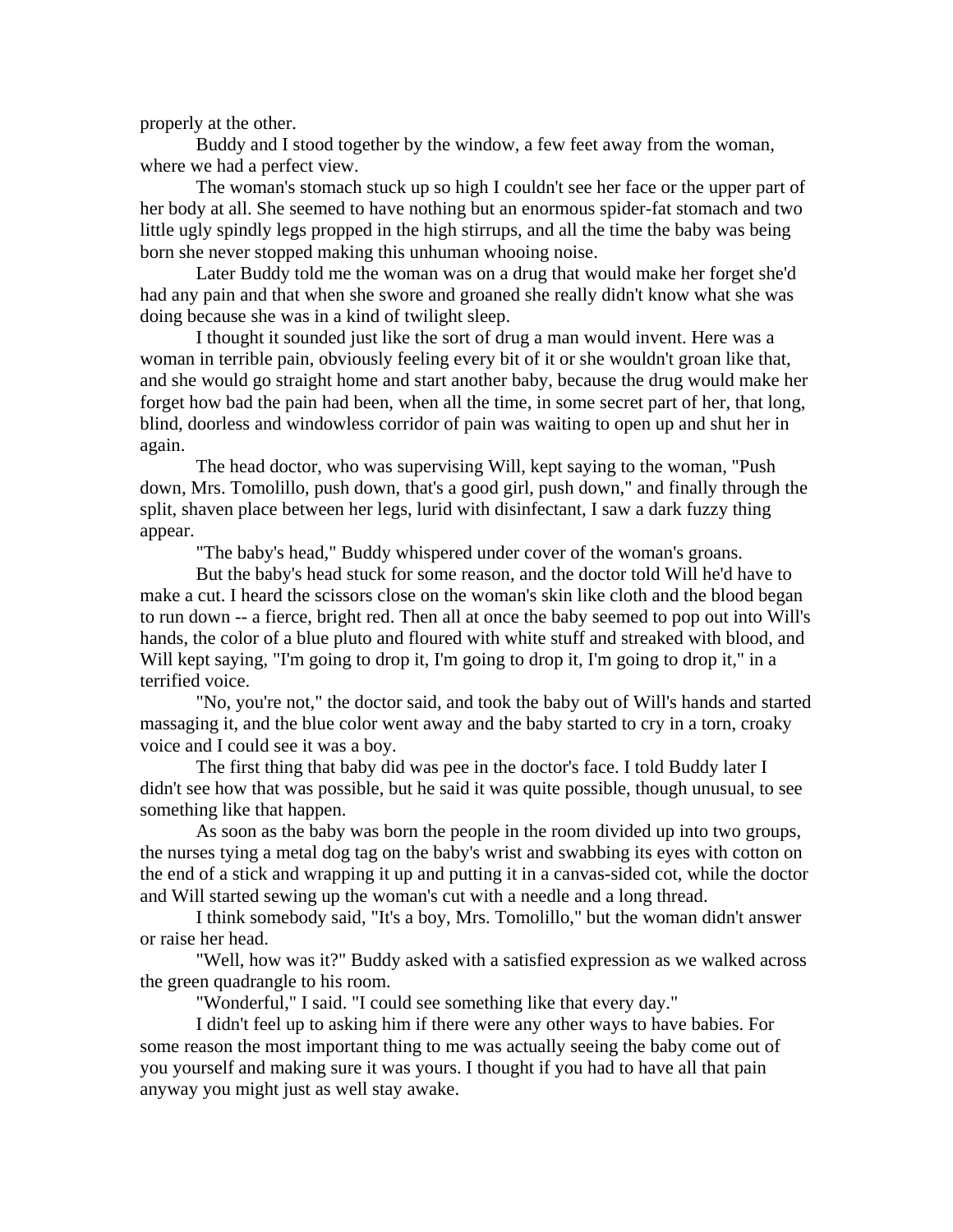I had always imagined myself hitching up on to my elbows on the delivery table after it was all over -- dead white, of course, with no makeup and from the awful ordeal, but smiling and radiant, with my hair down to my waist, and reaching out for my first little squirmy child and saying its name, whatever it was.

 "Why was it all covered with flour?" I asked then, to keep the conversation going, and Buddy told me about the waxy staff that guarded the baby's skin.

 When we were back in Buddy's room, which reminded me of nothing so much as a monk's cell, with its bare walls and bare bed and bare floor and the desk loaded with Gray's *Anatomy* and other thick gruesome books, Buddy lit a candle and uncorked a bottle of Dubonnet. Then we lay down side by side on the bed and Buddy sipped his wine while I read aloud "somewhere I have never travelled" and other poems from a book I'd brought.

 Buddy said he figured there must be something in poetry if a girl like me spent all her days over it, so each time we met I read him some poetry and explained to him what I found in it. It was Buddy's idea. He always arranged our weekends so we'd never regret wasting our time in any way. Buddy's father was a teacher, and I think Buddy could have been a teacher as well, he was always trying to explain things to me and introduce me to new knowledge.

Suddenly, after I finished a poem, he said, "Esther, have you ever seen a man?"

 The way he said it I knew he didn't mean a regular man or a man in general, I knew he meant a man naked.

"No," I said. "Only statues."

"Well, don't you think you would like to see me?"

 I didn't know what to say. My mother and my grandmother had started hinting around to me a lot lately about what a fine, clean boy Buddy Willard was, coming from such a fine, clean family, and how everybody at church thought he was a model person, so kind to his parents and to older people, as well as so athletic and so handsome and so intelligent.

 All I'd heard about, really, was how fine and clean Buddy was and how he was the kind of a person a girl should stay fine and clean for. So I didn't really see the harm in anything Buddy would think up to do.

"Well, all right, I guess so," I said.

 I stared at Buddy while he unzipped his chino pants and took them off and laid them on a chair and then took off his underpants that were made of something like nylon fishnet.

"They're cool," he explained, "and my mother says they wash easily."

 Then he just stood there in front of me and I kept staring at him. The only thing I could think of was turkey neck and turkey gizzards and I felt very depressed.

 Buddy seemed hurt I didn't say anything. "I think you ought to get used to me like this," he said. "Now let me see you."

 But undressing in front of Buddy suddenly appealed to me about as much as having my Posture Picture taken at college, where you have to stand naked in front of a camera, knowing all the time that a picture of you stark naked, both full view and side view, is going into the college gym files to be marked A B C or D depending on how straight you are.

"Oh, some other time," I said.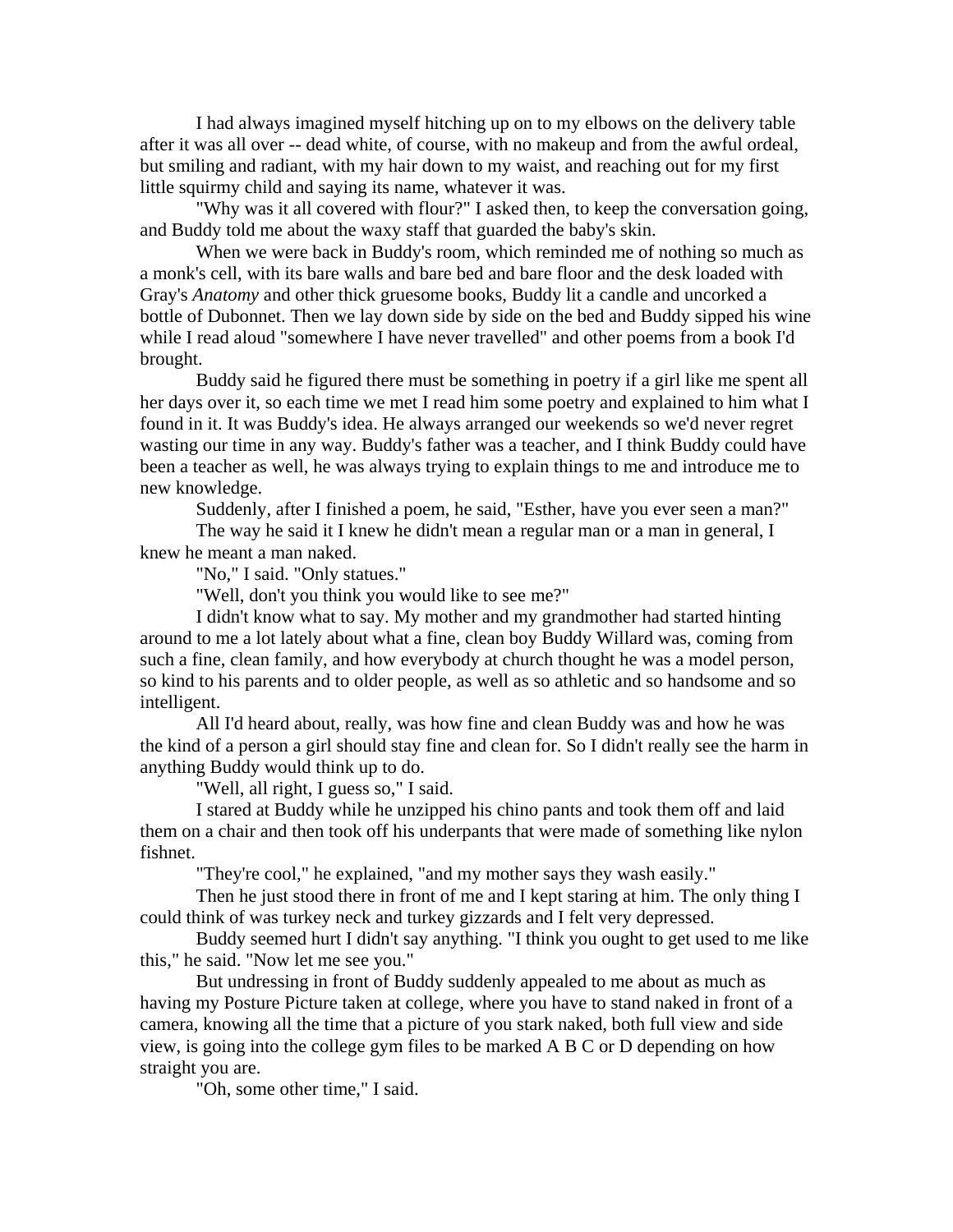"All right." Buddy got dressed again.

 Then we kissed and hugged a while and I felt a little better. I drank the rest of the Dubonnet and sat cross-legged at the end of Buddy's bed and asked for a comb. I began to comb my hair down over my face so Buddy couldn't see it. Suddenly I said, "Have you ever had an affair with anyone, Buddy?"

 I don't know what made me say it, the words just popped out of my mouth. I never thought for one minute that Buddy Willard would have an affair with anyone. I expected him to say, "No, I have been saving myself for when I get married to somebody pure and a virgin like you."

But Buddy didn't say anything, he just turned pink.

"Well, have you?"

"What do you mean, an affair?" Buddy asked then in a hollow voice.

 "You know, have you ever gone to bed with anyone?" I kept rhythmically combing the hair down over the side of my face nearest to Buddy, and I could feel the little electric filaments clinging to my hot cheeks and I wanted to shout, "Stop, stop, don't tell me, don't say anything." But I didn't, I just kept still.

"Well, yes, I have," Buddy said finally.

 I almost fell over. From the first night Buddy Willard kissed me and said I must go out with a lot of boys, he made me feel I was much more sexy and experienced than he was and that everything he did like hugging and kissing and petting was simply what I made him feel like doing out of the blue, he couldn't help it and didn't know how it came about.

Now I saw he had only been pretending all this time to be so innocent.

 "Tell me about it." I combed my hair slowly over and over, feeling the teeth of the comb dig into my cheek at every stroke. "Who was it?"

 Buddy seemed relieved I wasn't angry. He even seemed relieved to have somebody to tell about how he was seduced.

 Of course, somebody had seduced Buddy, Buddy hadn't started it and it wasn't really his fault. It was this waitress at the hotel he worked at as a busboy the last summer at Cape Cod. Buddy had noticed her staring at him queerly and shoving her breasts up against him in the confusion of the kitchen, so finally one day he asked her what the trouble was and she looked him straight in the eye and said, "I want you."

"Served up with parsley?" Buddy had laughed innocently.

"No," she had said. "Some night."

And that's how Buddy had lost his pureness and his virginity.

 At first I thought he must have slept with the waitress only the once, but when I asked how many times, just to make sure, he said he couldn't remember but a couple of times a week for the rest of the summer. I multiplied three by ten and got thirty, which seemed beyond all reason.

After that something in me just froze up.

 Back at college I started asking a senior here and a senior there what they would do if a boy they knew suddenly told them he'd slept thirty times with some slutty waitress one summer, smack in the middle of knowing them. But these seniors said most boys were like that and you couldn't honestly accuse them of anything until you were at least pinned or engaged to be married.

Actually, it wasn't the idea of Buddy sleeping with somebody that bothered me. I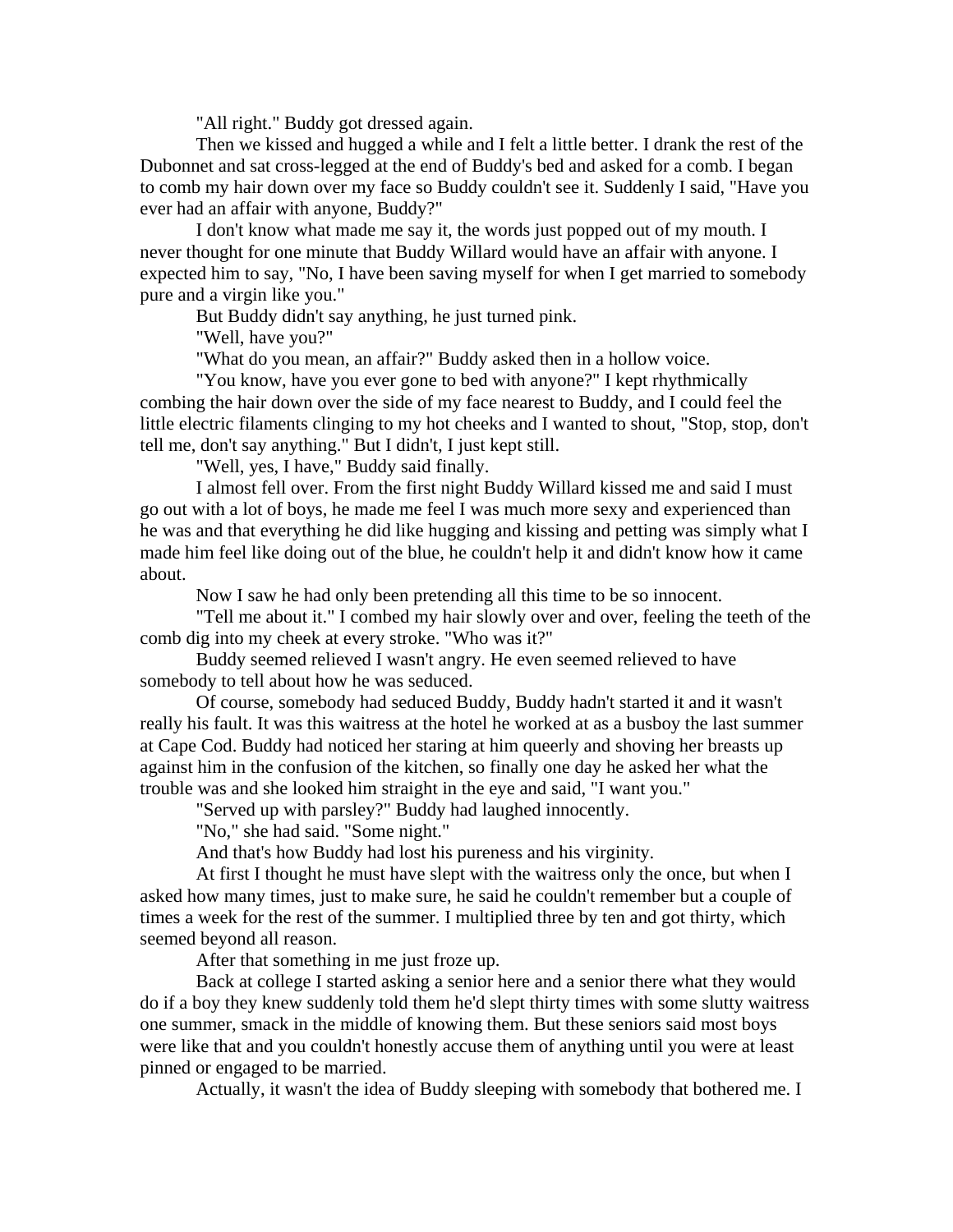mean I'd read about all sorts of people sleeping with each other, and if it had been any other boy I would merely have asked him the most interesting details, and maybe gone out and slept with somebody myself just to even things up, and then thought no more about it.

 What I couldn't stand was Buddy's pretending I was so sexy and he was so pure, when all the time he'd been having an affair with that tarty waitress and must have felt like laughing in my face.

"What does your mother think about this waitress?" I asked Buddy that weekend.

 Buddy was amazingly close to his mother. He was always quoting what she said about the relationship between a man and a woman, and I knew Mrs. Willard was a real fanatic about virginity for men and women both. When I first went to her house for supper she gave me a queer, shrewd, searching look, and I knew she was trying to tell whether I was a virgin or not.

 Just as I thought, Buddy was embarrassed. "Mother asked me about Gladys," he admitted.

"Well, what did you say?"

"I said Gladys was free, white and twenty-one."

 Now I knew Buddy would never talk to his mother as rudely as that for my sake. He was always saying how his mother said, "What a man wants is a mate and what a woman wants is infinite security," and, "What a man is is an arrow into the future and what a woman is is the place the arrow shoots off from," until it made me tired.

 Every time I tried to argue, Buddy would say his mother still got pleasure out of his father and wasn't that wonderful for people their age, it must mean she really knew what was what.

 Well, I had just decided to ditch Buddy Willard for once and for all, not because he'd slept with that waitress but because he didn't have the honest guts to admit it straight off to everybody and face up to it as part of his character, when the phone in the hall rang and somebody said in a little knowing singsong, "It's for you, Esther, it's from Boston."

 I could tell right away something must be wrong, because Buddy was the only person I knew in Boston, and he never called me long distance because it was so much more expensive than letters. Once, when he had a message he wanted me to get almost immediately, he went all round his entry at medical school asking if anybody was driving up to my college that weekend, and sure enough, somebody was, so he gave them a note for me and I got it the same day. He didn't even have to pay for a stamp.

 It was Buddy all right. He told me that the annual fall chest X-ray showed he had caught TB and he was going off on a scholarship for medical students who caught TB to a TB place in the Adirondacks. Then he said I hadn't written since that last weekend and he hoped nothing was the matter between us, and would I please try to write him at least once a week and come to visit him at this TB place in my Christmas vacation?

 I had never heard Buddy so upset. He was very proud of his perfect health and was always telling me it was psychosomatic when my sinuses blocked up and I couldn't breathe. I thought this an odd attitude for a doctor to have and perhaps he should study to be a psychiatrist instead, but of course I never came right out and said so.

 I told Buddy how sorry I was about the TB and promised to write, but when I hung up I didn't feel one bit sorry. I only felt a wonderful relief.

I thought the TB might just be a punishment for living the kind of double life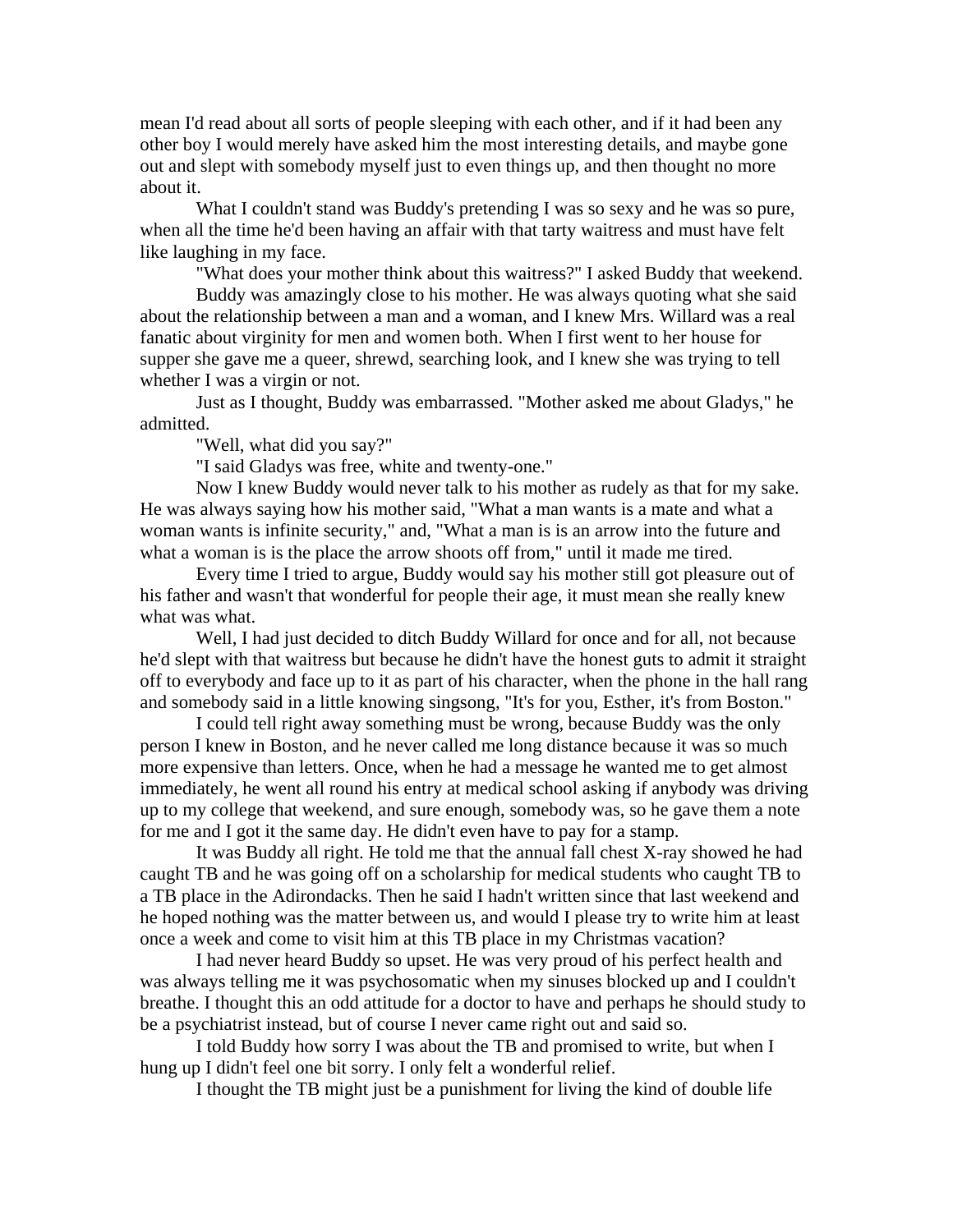Buddy lived and feeling so superior to people. And I thought how convenient it would be now I didn't have to announce to everybody at college I had broken off with Buddy and start the boring business of blind dates all over again.

 I simply told everyone that Buddy had TB and we were practically engaged, and when I stayed in to study on Saturday nights they were extremely kind to me because they thought I was so brave, working the way I did just to hide a broken heart

### *Seven*

 OF COURSE, Constantin was much too short, but in his own way he was handsome, with light brown hair and dark blue eyes and a lively, challenging expression. He could almost have been an American, he was so tan and had such good teeth, but I could tell straight away that he wasn't. He had what no American man I've ever met has had, and that's intuition.

 From the start Constantin guessed I wasn't any protégé of Mrs. Willard's. I raised an eyebrow here and dropped a dry little laugh there, and pretty soon we were both openly raking Mrs. Willard over the coals and I thought, "This Constantin won't mind if I'm too tall and don't know enough languages and haven't been to Europe, he'll see through all that stuff to what I really am."

 Constantin drove me to the UN in his old green convertible with cracked, comfortable brown leather seats and the top down. He told me his tan came from playing tennis, and when we were sitting there side by side flying down the streets in the open sun he took my hand and squeezed it, and I felt happier than I had been since I was about nine and running along the hot white beaches with my father the summer before he died.

 And while Constantin and I sat in one of those hushed plush auditoriums in the UN, next to a stern muscular Russian girl with no makeup who was a simultaneous interpreter like Constantin, I thought how strange it had never occurred to me before that I was only purely happy until I was nine years old.

 After that -- in spite of the Girl Scouts and the piano lessons and the water-color lessons and the dancing lessons and the sailing camp, all of which my mother scrimped to give me, and college, with crewing in the mist before breakfast and blackbottom pies and the little new firecrackers of ideas going off every day -- I had never been really happy again.

 I stared through the Russian girl in her double-breasted gray suit, rattling off idiom after idiom in her own unknowable tongue -- which Constantin said was the most difficult part because the Russians didn't have the same idioms as our idioms -- and I wished with all my heart I could crawl into her and spend the rest of my life barking out one idiom after another. It mightn't make me any happier, but it would be one more little pebble of efficiency among all the other pebbles.

 Then Constantin and the Russian girl interpreter and the whole bunch of black and white and yellow men arguing down there behind their labeled microphones seemed to move off at a distance. I saw their mouths going up and down without a sound, as if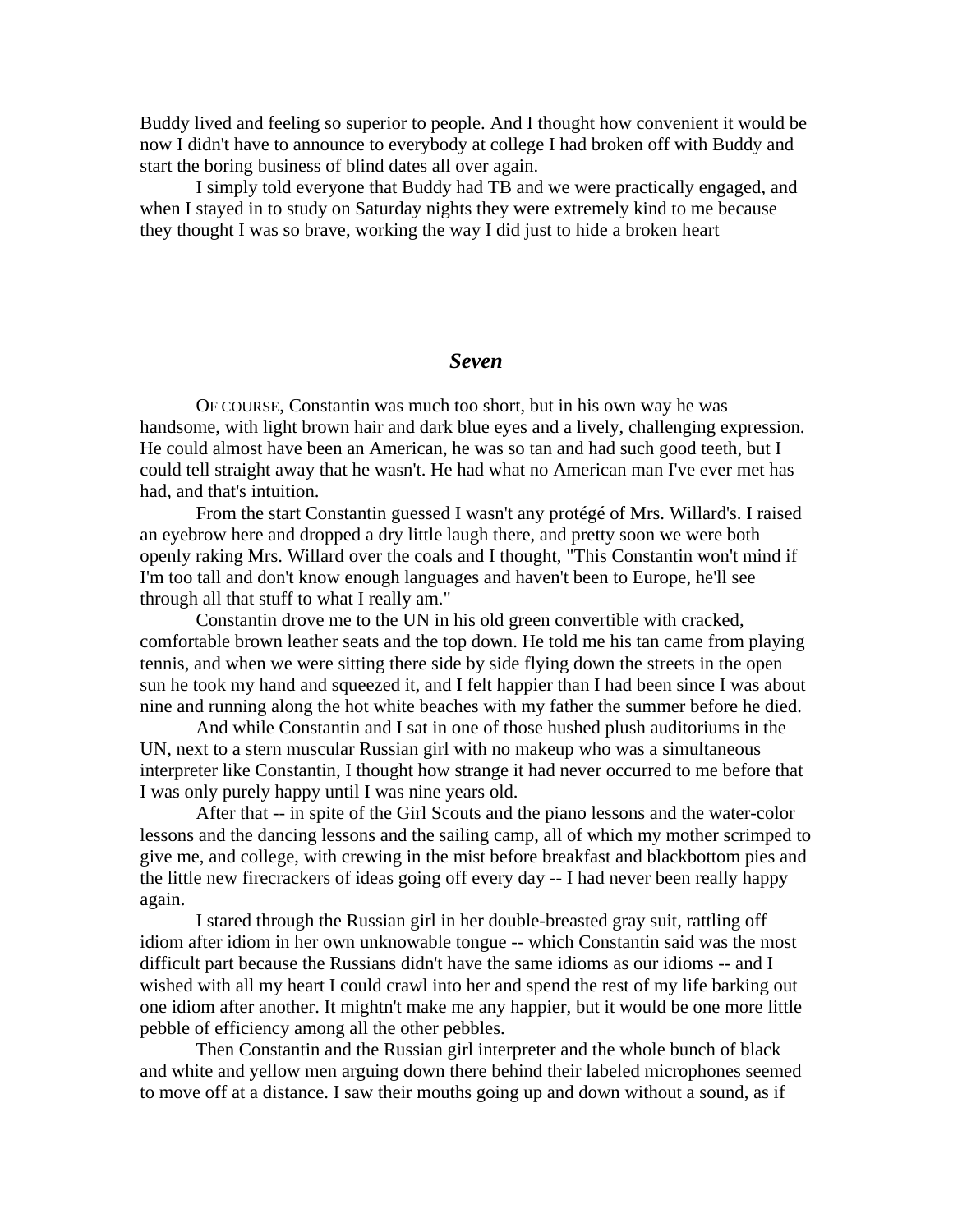they were sitting on the deck of a departing ship, stranding me in the middle of a huge silence.

I started adding up all the things I couldn't do.

I began with cooking.

 My grandmother and my mother were such good cooks that I left everything to them. They were always trying to teach me one dish or another, but I would just look on and say, "Yes, yes, I see," while the instructions slid through my head like water, and then I'd always spoil what I did so nobody would ask me to do it again.

 I remember Jody, my best and only girlfriend at college in my freshman year, making me scrambled eggs at her house one morning. They tasted unusual, and when I asked her if she had put in anything extra, she said cheese and garlic salt. I asked who told her to do that, and she said nobody, she just thought it up. But then, she was practical and a sociology major.

I didn't know shorthand either.

 This meant I couldn't get a good job after college. My mother kept telling me nobody wanted a plain English major. But an English major who knew shorthand was something else again. Everybody would want her. She would be in demand among all the up-and-coming young men and she would transcribe letter after thrilling letter.

 The trouble was, I hated the idea of serving men in any way. I wanted to dictate my own thrilling letters. Besides, those little shorthand symbols in the book my mother showed me seemed just as bad as let *t* equal time and let *s* equal the total distance.

My list grew longer.

 I was a terrible dancer. I couldn't carry a tune. I had no sense of balance, and when we had to walk down a narrow board with our hands out and a book on our heads in gym class I always fell over. I couldn't ride a horse or ski, the two things I wanted to do most, because they cost too much money. I couldn't speak German or read Hebrew or write Chinese. I didn't even know where most of the old out-of-the-way countries the UN men in front of me represented fitted in on the map.

 For the first time in my life, sitting there in the soundproof heart of the UN building between Constantin who could play tennis as well as simultaneouly interpret and the Russian girl who knew so many idioms, I felt dreadfully inadequate. The trouble was, I had been inadequate all along, I simply hadn't thought about it.

 The one thing I was good at was winning scholarships and prizes, and that era was coming to an end.

 I felt like a racehorse in a world without racetracks or a champion college footballer suddenly confronted by Wall Street and a business suit, his days of glory shrunk to a little gold cup on his mantel with a date engraved on it like the date on a tombstone.

I saw my life branching out before me like the green fig tree in the story.

 From the tip of every branch, like a fat purple fig, a wonderful future beckoned and winked. One fig was a husband and a happy home and children, and another fig was a famous poet and another fig was a brilliant professor, and another fig was Ee Gee, the amazing editor, and another fig was Europe and Africa and South America, and another fig was Constantin and Socrates and Attila and a pack of other lovers with queer names and offbeat professions, and another fig was an Olympic lady crew champion, and beyond and above these figs were many more figs I couldn't quite make out.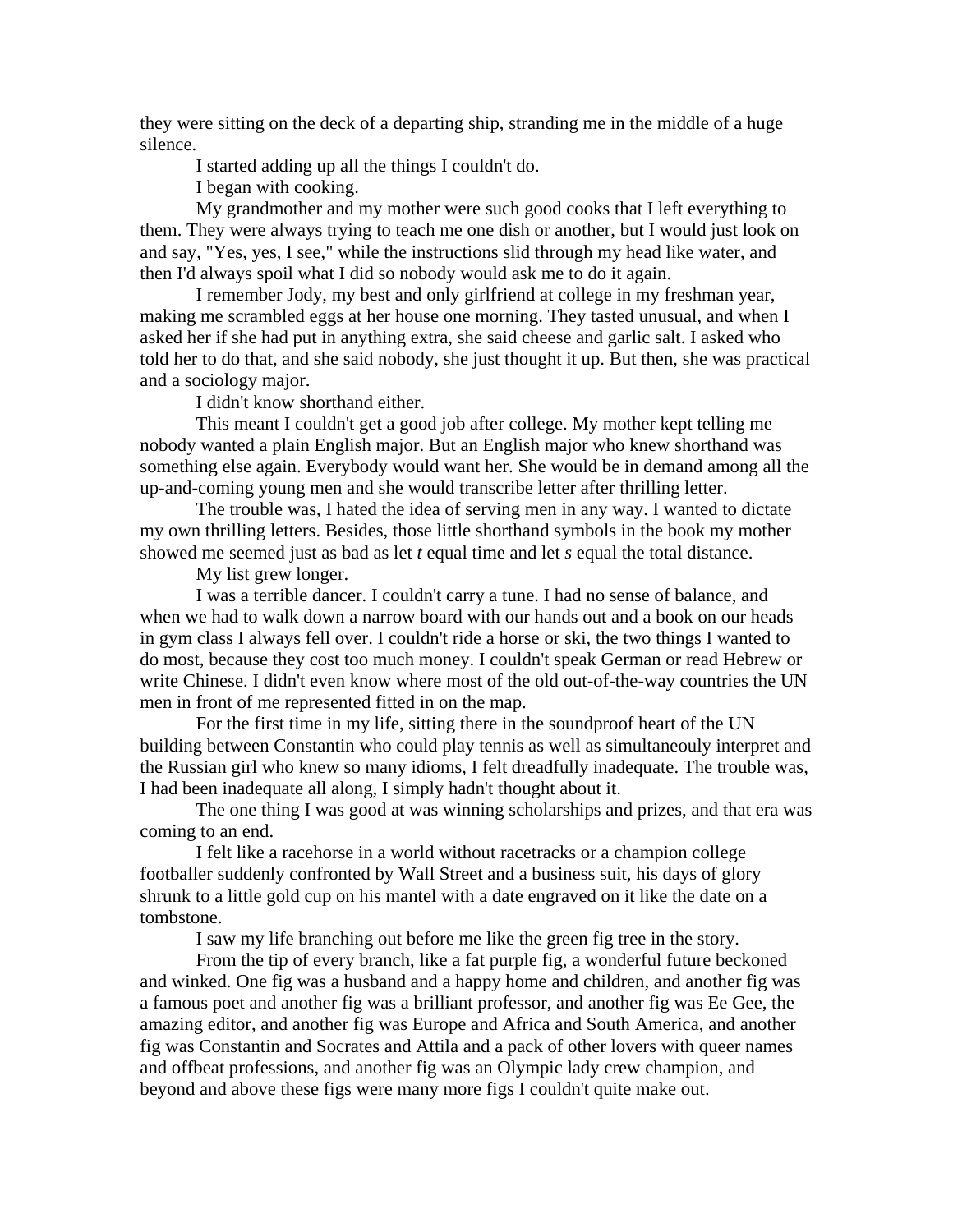I saw myself sitting in the crotch of this fig tree, starving to death, just because I couldn't make up my mind which of the figs I would choose. I wanted each and every one of them, but choosing one meant losing all the rest, and, as I sat there, unable to decide, the figs began to wrinkle and go black, and, one by one, they plopped to the ground at my feet.

 Constantin's restaurant smelt of herbs and spices and sour cream. All the time I had been in New York I had never found such a restaurant. I only found those Heavenly Hamburger places, where they serve giant hamburgers and soup-of-the-day and four kinds of fancy cake at a very clean counter facing a long glarey mirror.

 To reach this restaurant we had to climb down seven dimly lit steps into a sort of cellar.

 Travel posters plastered the smoke-dark walls, like so many picture windows overlooking Swiss lakes and Japanese mountains and African velds, and thick, dusty bottle-candles, that seemed for centuries to have wept their colored waxes red over blue over green in a fine, three-dimensional lace, cast a circle of light round each table where the faces floated, flushed and flamelike themselves.

 I don't know what I ate, but I felt immensely better after the first mouthful. It occurred to me that my vision of the fig tree and all the fat figs that withered and fell to earth might well have arisen from the profound void of an empty stomach.

 Constantin kept refilling our glasses with a sweet Greek wine that tasted of pine bark, and I found myself telling him how I was going to learn German and go to Europe and be a war correspondent like Maggie Higgins.

 I felt so fine by the time we came to the yogurt and strawberry jam that I decided I would let Constantin seduce me.

 Ever since Buddy Willard had told me about that waitress I had been thinking I ought to go out and sleep with somebody myself. Sleeping with Buddy wouldn't count, though, because he would still be one person ahead of me, it would have to be with somebody else.

 The only boy I ever actually discussed going to bed with was a bitter, hawk-nosed Southerner from Yale, who came to college one weekend only to find his date had eloped with a taxi driver the day before. As the girl had lived in my house and I was the only one home that particular night, it was my job to cheer him up.

 At the local coffee shop, hunched in one of the secretive, high-backed booths with hundreds of people's names gouged into the wood, we drank cup after cup of black coffee and talked frankly about sex.

 This boy -- his name was Eric -- said he thought it disgusting the way all the girls at my college stood around on the porches under the lights and in the bushes in plain view, necking madly before the one o'clock curfew, so everybody passing by could see them. A million years of evolution, Eric said bitterly, and what are we? Animals.

Then Eric told me how he had slept with his first woman.

 He went to a Southern prep school that specialized in building all-round gentlemen, and by the time you graduated it was an unwritten rule that you had to have known a woman. Known in the Biblical sense, Eric said.

 So one Saturday Eric and a few of his classmates took a bus into the nearest city and visited a notorious whorehouse. Eric's whore hadn't even taken off her dress. She was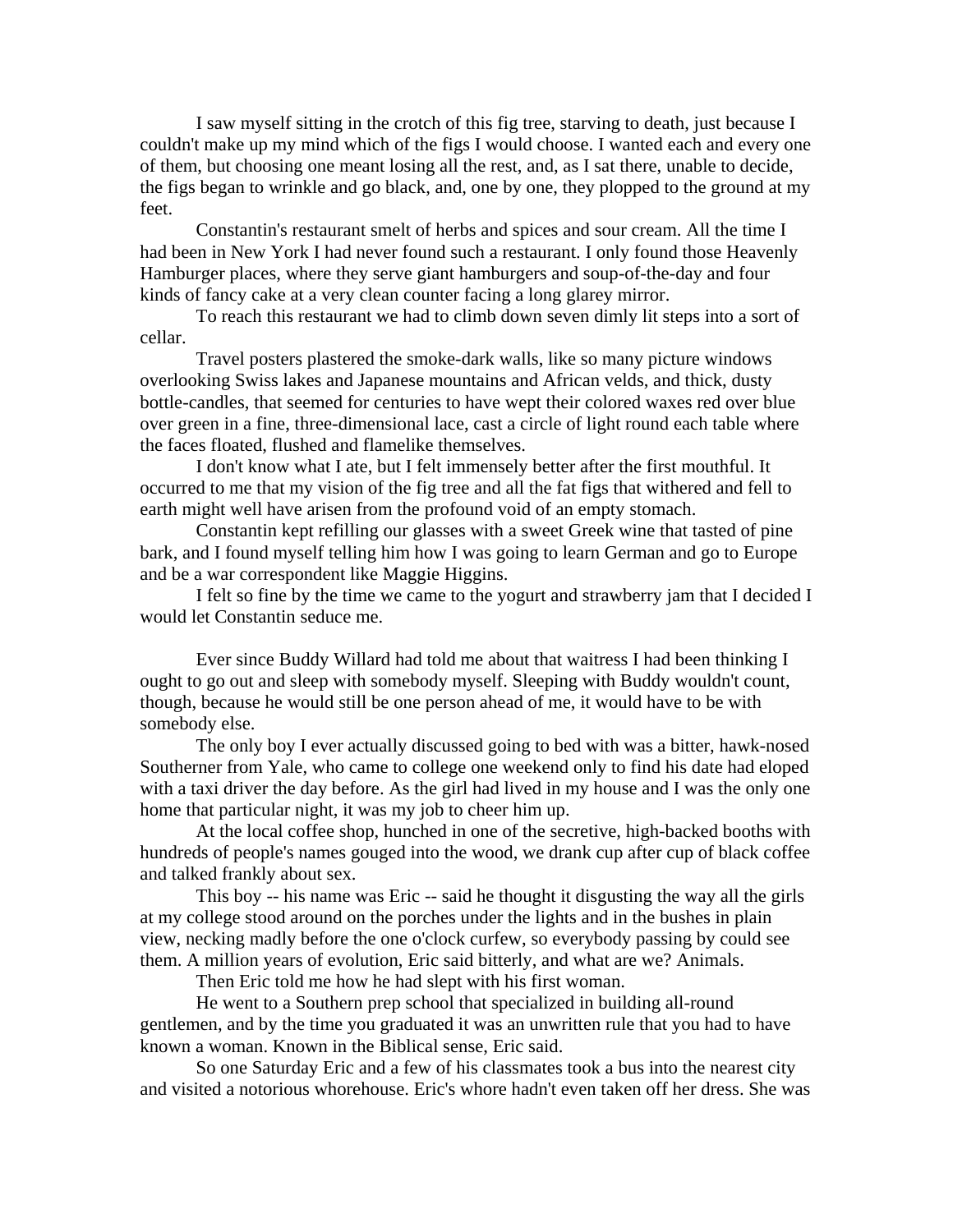a fat, middle-aged woman with dyed red hair and suspiciously thick lips and rat-colored skin and she wouldn't turn off the light, so he had had her under a fly-spotted twenty-fivewatt bulb, and it was nothing like it was cracked up to be. It was boring as going to the toilet,

 I said maybe if you loved a woman it wouldn't seem so boring, but Eric said it would be spoiled by thinking this woman too was just an animal like the rest, so if he loved anybody he would never go to bed with her. He'd go to a whore if he had to and keep the woman he loved free of all that dirty business.

 It had crossed my mind at the time that Eric might be a good person to go to bed with, since he had already done it and, unlike the usual run of boys, didn't seem dirtyminded or silly when he talked about it. But then Eric wrote me a letter saying he thought he might really be able to love me, I was so intelligent and cynical and yet had such a kind face, surprisingly like his older sister's; so I knew it was no use, I was the type he would never go to bed with, and wrote him I was unfortunately about to marry a childhood sweetheart.

 The more I thought about it the better I liked the idea of being seduced by a simultaneous interpreter in New York City. Constantin seemed mature and considerate in every way. There were no people I knew he would want to brag to about it, the way college boys bragged about sleeping with girls in the backs of cars to their roommates or their friends on the basketball team. And there would be a pleasant irony in sleeping with a man Mrs. Willard had introduced me to, as if she were, in a roundabout way, to blame for it.

 When Constantin asked if I would like to come up to his apartment to hear some balalaika records I smiled to myself. My mother had always told me never under any circumstances to go with a man to a man's rooms after an evening out, it could mean only one thing.

"I am very fond of balalaika music," I said.

 Constantin's room had a balcony, and the balcony overlooked the river, and we could hear the hooing of the tugs down in the darkness. I felt moved and tender and perfectly certain about what I was going to do.

 I knew I might have a baby, but that thought hung far and dim in the distance and didn't trouble me at all. There was no one hundred per cent sure way not to have a baby, it said in an article my mother cut out of the *Reader's Digest* and mailed to me at college. This article was written by a married woman lawyer with children and called "In Defense of Chastity."

 It gave all the reasons a girl shouldn't sleep with anybody but her husband and then only after they were married.

 The main point of the article was that a man's world is different from a woman's world and a man's emotions are different from a woman's emotions and only marriage can bring the two worlds and the two different sets of emotions together properly. My mother said this was something a girl didn't know about till it was too late, so she had to take the advice of people who were already experts, like a married woman.

 This woman lawyer said the best men wanted to be pure for their wives, and even if they weren't pure, they wanted to be the ones to teach their wives about sex. Of course they would try to persuade a girl to have sex and say they would marry her later, but as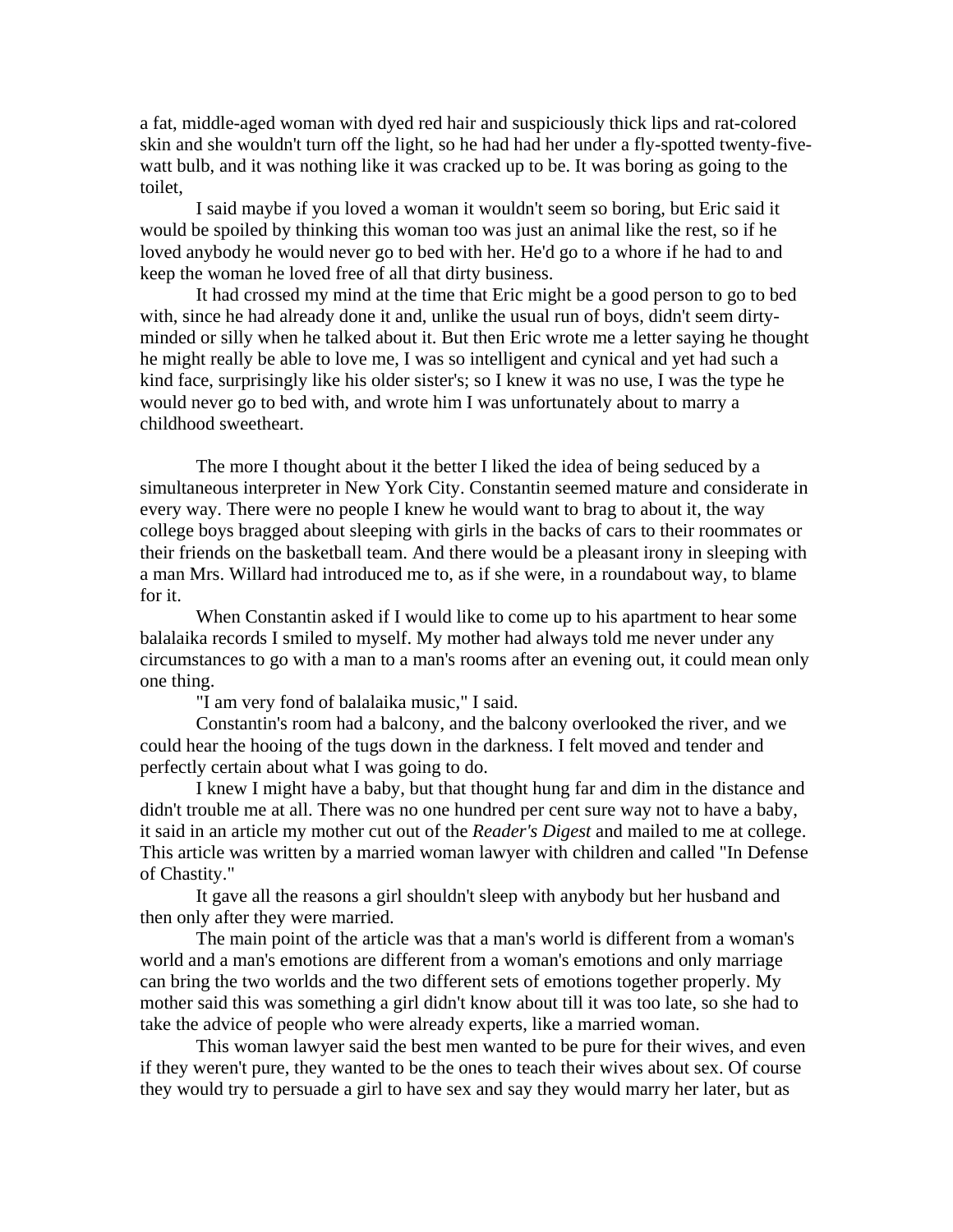soon as she gave in, they would lose all respect for her and start saying that if she did that with them she would do that with other men and they would end up by making her life miserable.

 The woman finished her article by saying better be safe than sorry and besides, there was no sure way of not getting stuck with a baby and then you'd really be in a pickle.

Now the one thing this article didn't seem to me to consider was how a girl felt.

 It might be nice to be pure and then to marry a pure man, but what if he suddenly confessed he wasn't pure after we were married, the way Buddy Willard had? I couldn't stand the idea of a woman having to have a single pure life and a man being able to have a double life, one pure and one not.

 Finally I decided that if it was so difficult to find a red-blooded intelligent man who was still pure by the time he was twenty-one I might as well forget about staying pure myself and marry somebody who wasn't pure either. Then when he started to make my life miserable I could make his miserable as well.

When I was nineteen, pureness was the great issue.

 Instead of the world being divided up into Catholics and Protestants or Republicans and Democrats or white men and black men or even men and women, I saw the world divided into people who had slept with somebody and people who hadn't, and this seemed the only really significant difference between one person and another.

 I thought a spectacular change would come over me the day I crossed the boundary line.

 I thought it would be the way I'd feel if I ever visited Europe. I'd come home, and if I looked closely into the mirror I'd be able to make out a little white Alp at the back of my eye. Now I thought that if I looked into the mirror tomorrow I'd see a doll-size Constantin sitting in my eye and smiling out at me.

 Well, for about an hour we lounged on Constantin's balcony in two separate slingback chairs with the victrola playing and the balalaika records stacked between us. A faint milky light diffused from the street lights or the half moon or the cars or the stars, I couldn't tell what, but apart from holding my hand Constantin showed no desire to seduce me whatsoever.

 I asked if he was engaged or had any special girlfriend, thinking maybe that's what was the matter, but he said no, he made a point of keeping clear of such attachments.

 At last I felt a powerful drowsiness drifting through my veins from all the pinebark wine I had drunk.

"I think I'll go in and lie down," I said.

 I strolled casually into the bedroom and stooped over to nudge off my shoes. The clean bed bobbed before me like a safe boat. I stretched full length and shut my eyes. Then I heard Constantin sigh and come in from the balcony. One by one his shoes clonked on to the floor, and he lay down by my side.

I looked at him secretly from under a fall of hair.

 He was lying on his back, his hands under his head, staring at the ceiling. The starched white sleeves of his shirt, rolled up to the elbows, glimmered eerily in the half dark and his tan skin seemed almost black. I thought be must be the most beautiful man I'd ever seen.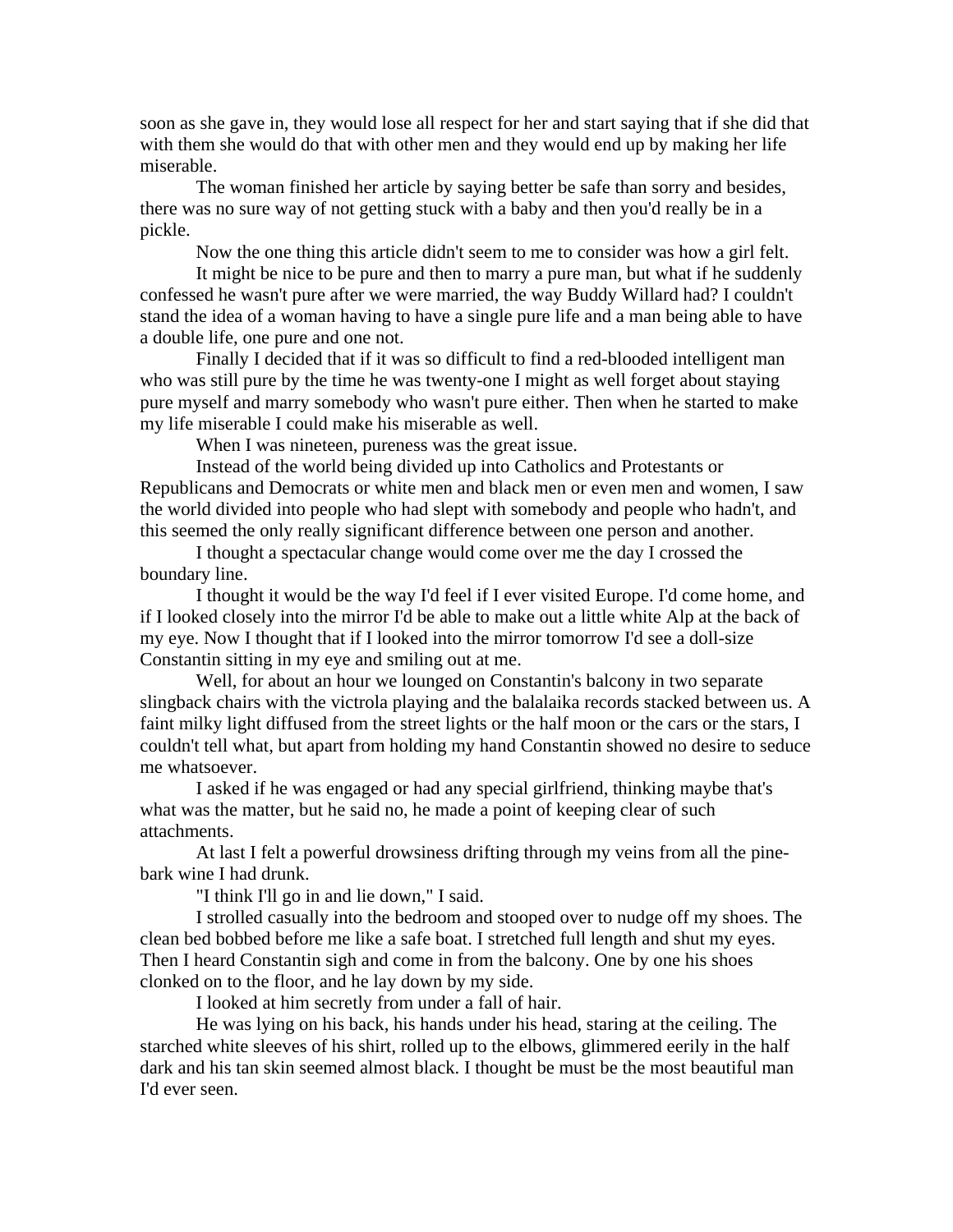I thought if only I had a keen, shapely bone structure to my face or could discuss politics shrewdly or was a famous writer Constantin might find me interesting enough to sleep with.

 And then I wondered if as soon as he came to like me he would sink into ordinariness, and if as soon as he came to love me I would find fault after fault, the way I did with Buddy Willard and the boys before him.

The same thing happened over and over:

 I would catch sight of some flawless man off in the distance, but as soon as he moved closer I immediately saw he wouldn't do at all.

 That's one of the reasons I never wanted to get married. The last thing I wanted was infinite security and to be the place an arrow shoots off from. I wanted change and excitement and to shoot off in all directions myself, like the colored arrows from a Fourth of July rocket.

I woke to the sound of rain.

 It was pitch dark. After a while I deciphered the faint outlines of an unfamiliar window. Every so often a beam of light appeared out of thin air, traversed the wall like a ghostly, exploratory finger, and slid off into nothing again.

Then I heard the sound of somebody breathing.

 At first I thought it was only myself, and that I was lying in the dark in my hotel room after being poisoned. I held my breath, but the breathing kept on.

 A green eye glowed on the bed beside me. It was divided into quarters like a compass. I reached out slowly and dosed my hand on it. I lifted it up. With it came an arm, heavy as a dead man's, but warm with sleep.

Constantin's watch said three o'clock.

 He was lying in his shirt and trousers and stocking feet just as I had left him when I dropped asleep, and as my eyes grew used to the darkness I made out his pale eyelids and his straight nose and his tolerant, shapely mouth, but they seemed insubstantial, as if drawn on fog. For a few minutes I leaned over, studying him. I had never fallen asleep beside a man before.

I tried to imagine what it would be like if Constantin were my husband.

 It would mean getting up at seven and cooking him eggs and bacon and toast and coffee and dawdling about in my nightgown and curlers after he'd left for work to wash up the dirty plates and make the bed, and then when he came home after a lively, fascinating day he'd expect a big dinner, and I'd spend the evening washing up even more dirty plates till I fell into bed, utterly exhausted.

 This seemed a dreary and wasted life for a girl with fifteen years of straight A's, but I knew that's what marriage was like, because cook and clean and wash was just what Buddy Willard's mother did from morning till night, and she was the wife of a university professor and had been a private school teacher herself.

 Once when I visited Buddy I found Mrs. Willard braiding a rug out of strips of wool from Mr. Willard's old suits. She'd spent weeks on that rug, and I had admired the tweedy browns and greens and blues patterning the braid, but after Mrs. Willard was through, instead of hanging the rug on the wall the way I would have done, she put it down in place of her kitchen mat, and in a few days it was soiled and dull and indistinguishable from any mat you could buy for under a dollar in the five and ten.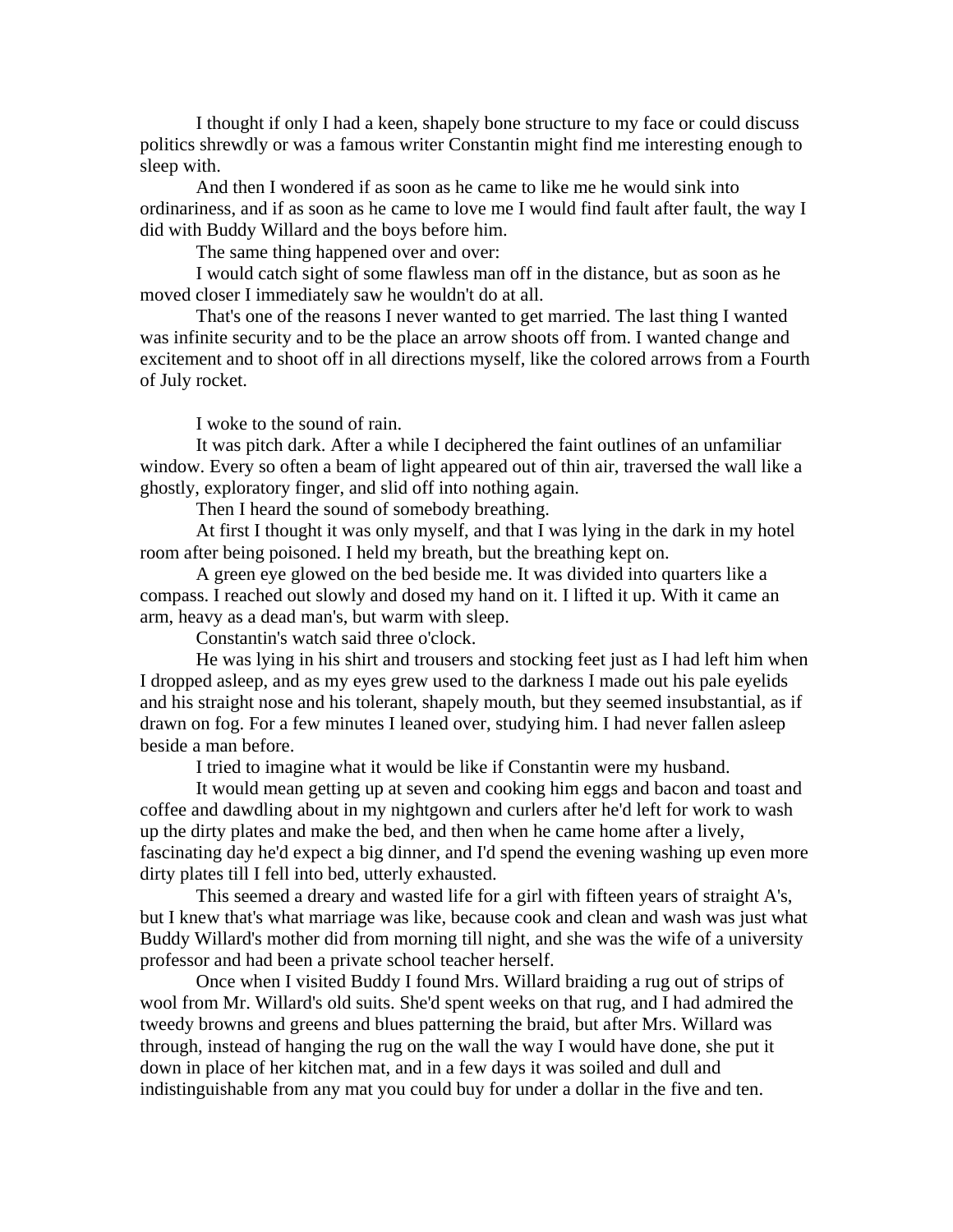And I knew that in spite of all the roses and kisses and restaurant dinners a man showered on a woman before he married her, what he secretly wanted when the wedding service ended was for her to flatten out underneath his feet like Mrs. Willard's kitchen mat

 Hadn't my own mother told me that as soon as she and my father left Reno on their honeymoon -- my father had been married before, so he needed a divorce -- my father said to her, "Whew, that's a relief, now we can stop pretending and be ourselves"? - - and from that day on my mother never had a minute's peace.

 I also remembered Buddy Willard saying in a sinister, knowing way that after I had children I would feel differently, I wouldn't want to write poems any more. So I began to think maybe it was true that when you were married and had children it was like being brainwashed, and afterward you went about numb as a slave in some private, totalitarian state.

 As I stared down at Constantin the way you stare down at a bright, unattainable pebble at the bottom of a deep well, his eyelids lifted and he looked through me, and his eyes were full of love. I watched dumbly as a shutter of recognition clicked across the blur of tenderness and the wide pupils went glossy and depthless as patent leather.

Constantin sat up, yawning. "What time is it?"

 "Three," I said in a flat voice. "I better go home. I have to be at work first thing in the morning."

"I'll drive you."

 As we sat back to back on our separate sides of the bed fumbling with our shoes in the horrid cheerful white light of the bed lamp, I sensed Constantin turn round. "Is your hair always like that?"

"Like what?"

 He didn't answer but reached over and put his hand at the root of my hair and ran his fingers out slowly to the tip ends like a comb. A little electric shock flared through me and I sat quite still. Ever since I was small I loved feeling somebody comb my hair. It made me go all sleepy and peaceful.

"Ah, I know what it is," Constantin said. "You've just washed it."

And he bent to lace up his tennis shoes.

 An hour later I lay in my hotel bed, listening to the rain. It didn't even sound like rain, it sounded like a tap running. The ache in the middle of my left shin bone came to life, and I abandoned any hope of sleep before seven, when my radio-alarm clock would rouse me with its hearty renderings of Sousa.

 Every time it rained the old leg-break seemed to remember itself, and what it remembered was a dull hurt.

Then I thought, "Buddy Willard made me break that leg."

 Then I thought, "No, I broke it myself. I broke it on purpose to pay myself back for being such a heel."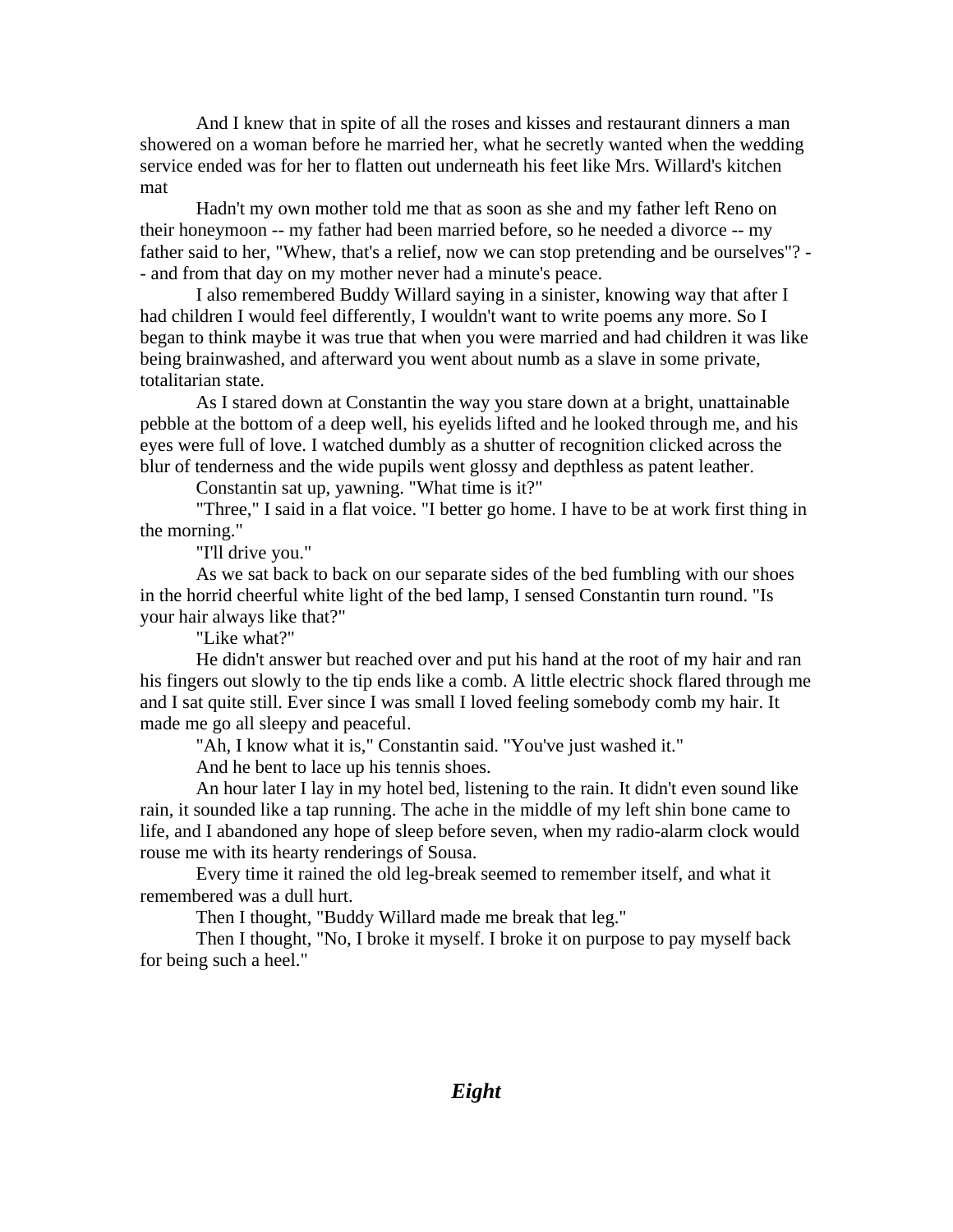MR. WILLARD drove me up to the Adirondacks.

 It was the day after Christmas and a gray sky bellied over us, fat with snow. I felt overstuffed and dull and disappointed, the way I always do the day after Christmas, as if whatever it was the pine boughs and the candles and the silver and gilt-ribboned presents and the birch-log fires and the Christmas turkey and the carols and the piano promised never came to pass.

At Christmas I almost wished I was a Catholic.

 First Mr. Willard drove and then I drove. I don't know what we talked about, but as the countryside, already deep under old falls of snow, turned us a bleaker shoulder, and as the fir trees crowded down from the gray hills to the road edge, so darkly green they looked black, I grew gloomier and gloomier.

I was tempted to tell Mr. Willard to go ahead alone, I would hitchhike home.

 But one glance at Mr. Willard's face -- the silver hair in its boyish crewcut, the clear blue eyes, the pink cheeks, all frosted like a sweet wedding cake with the innocent, trusting expression -- and I knew I couldn't do it. I'd have to see the visit through to the end.

 At midday the grayness paled a bit, and we parked in an icy turnoff and shared out the tunafish sandwiches and the oatmeal cookies and the apples and the thermos of black coffee Mrs. Willard had packed for our lunch.

 Mr. Willard eyed me kindly. Then he cleared his throat and brushed a few last crumbs from his lap. I could tell he was going to say something serious, because he was very shy, and I'd heard him dear his throat in that same way before giving an important economics lecture.

"Nelly and I have always wanted a daughter."

 For one crazy minute I thought, Mr. Willard was going to announce that Mrs. Willard was pregnant and expecting a baby girl. Then he said, "But I don't see how any daughter could be nicer than you."

 Mr. Willard must have thought I was crying because I was so glad he wanted to be a father to me. "There, there," he patted my shoulder and cleared his throat once or twice. "I think we understand each other."

 Then he opened the car door on his side and strolled round to my side, his breath shaping tortuous smoke signals in the gray air. I moved over to the seat he had left and he started the car and we drove on.

I'm not sure what I expected of Buddy's sanatorium.

 I think I expected a kind of wooden chalet perched up on top of a small mountain, with rosy-cheeked young men and women, all very attractive but with hectic glittering eyes, lying covered with thick blankets on outdoor balconies.

 "TB is like living with a bomb in your lung," Buddy had written to me at college. "You just lie around very quietly hoping it won't go off."

 I found it hard to imagine Buddy lying quietly. His whole philosophy of life was to be up and doing every second. Even when we went to the beach in the summer he never lay down to drowse in the sun the way I did. He ran back and forth or played ball or did a little series of rapid pushups to use the time.

 Mr. Willard and I waited in the reception room for the end of the afternoon rest cure.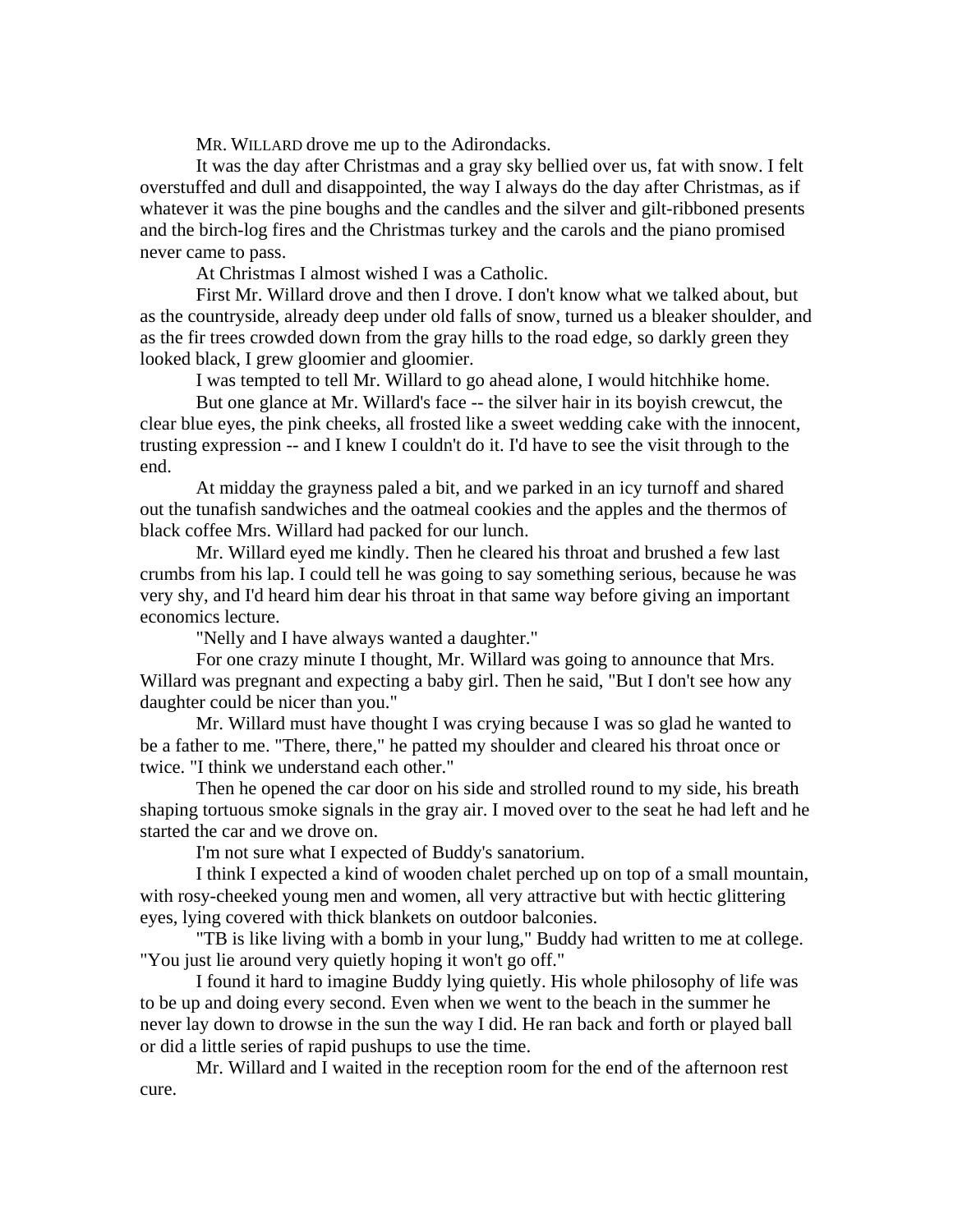The color scheme of the whole sanatorium seemed to be based on liver. Dark, glowering woodwork, burnt-brown leather chairs, walls that might once have been white but had succumbed under a spreading malady of mold or damp. A mottled brown linoleum sealed off the floor.

 On a low coffee table, with circular and semicircular stains bitten into the dark veneer, lay a few wilted numbers of *Time* and *Life*. I flipped to the middle of the nearest magazine. The face of Eisenhower beamed up at me, bald and blank as the face of a fetus in a bottle.

 After a while I became aware of a sly, leaking noise. For a minute I thought the walls had begun to discharge the moisture that must saturate them, but then I saw the noise came from a small fountain in one corner of the room.

 The fountain spurted a few inches into the air from a rough length of pipe, threw up its hands, collapsed and drowned its ragged dribble in a stone basin of yellowing water. The basin was paved with the white hexagonal tiles one finds in public lavatories.

 A buzzer sounded. Doors opened and shut in the distance. Then Buddy came in. "Hello, Dad."

 Buddy hugged his father, and promptly, with a dreadful brightness, came over to me and held out his hand. I shook it. It felt moist and fat.

 Mr. Willard and I sat together on a leather couch. Buddy perched opposite us on the edge of a slippery armchair. He kept smiling, as if the corners of his mouth were strung up on invisible wire.

 The last thing I expected was for Buddy to be fat. All the time I thought of him at the sanatorium I saw shadows carving themselves under his cheekbones and his eyes burning out of almost fleshless sockets.

 But everything concave about Buddy had suddenly turned convex. A pot belly swelled under the tight white nylon shirt and his cheeks were round and ruddy as marzipan fruit. Even his laugh sounded plump.

 Buddy's eyes met mine. "It's the eating," he said. "They stuff us day after day and then just make us lie around. But I'm allowed out on walk hours now, so don't worry, I'll thin down in a couple of weeks." He jumped up, smiling like a glad host. "Would you like to see my room?"

 I followed Buddy, and Mr. Willard followed me, through a pair of swinging doors set with panes of frosted glass down a dim, liver-colored corridor smelling of floor wax and Lysol and another vaguer odor, like bruised gardenias.

Buddy threw open a brown door, and we filed into the narrow room.

 A lumpy bed, shrouded by a thin white spread, pencil-striped with blue, took up most of the space. Next to it stood a bed table with a pitcher and a water glass and the silver twig of a thermometer poking up from a jar of pink disinfectant. A second table, covered with books and papers and off-kilter clay pots -- baked and painted, but not glazed -- squeezed itself between the bed foot and the closet door.

 "Well," Mr. Willard breathed, "it looks comfortable enough." Buddy laughed.

 "What are these?" I picked up a clay ashtray in the shape of a lilypad, with the veinings carefully drawn in yellow on a murky green ground. Buddy didn't smoke.

"That's an ashtray," Buddy said. "It's for you."

I put the tray down. "I don't smoke."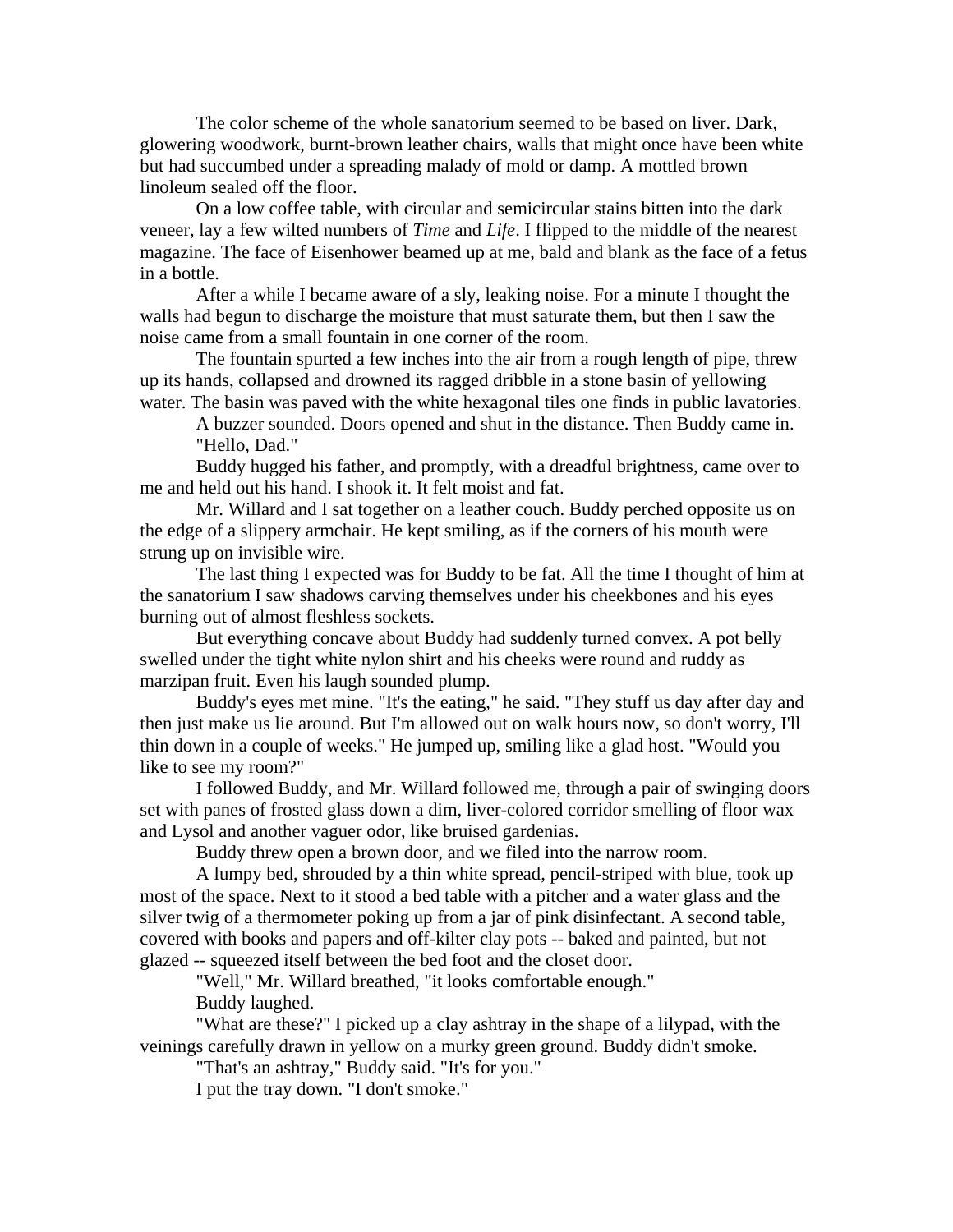"I know," Buddy said. "I thought you might like it, though."

 "Well," Mr. Willard rubbed one papery lip against another. "I guess I'll be getting on. I guess I'll be leaving you two young people. . ."

"Fine, Dad. You be getting on."

 I was surprised. I had thought Mr. Willard was going to stay the night before driving me back the next day. "Shall I come too?"

 "No, no." Mr. Willard peeled a few bills from his wallet and handed them to Buddy. "See that Esther gets a comfortable seat on the train. She'll stay a day or so, maybe." Buddy escorted his father to the door.

 I felt Mr. Willard had deserted me. I thought he must have planned it all along, but Buddy said no, his father simply couldn't stand the sight of sickness and especially his own son's sickness, because he thought all sickness was sickness of the will. Mr. Willard had never been sick a day in his life.

I sat down on Buddy's bed. There simply wasn't anywhere else to sit.

 Buddy rummaged among his papers in a businesslike way. Then he handed me a thin, gray magazine. "Turn to page eleven."

 The magazine was printed somewhere in Maine and full of stenciled poems and descriptive paragraphs separated from each other by asterisks. On page eleven I found a poem titled "Florida Dawn." I skipped down through image after image about

watermelon lights and turtle-green palms and shells fluted like bits of Greek architecture. "Not bad." I thought it was dreadful.

"Who wrote it?" Buddy asked with an odd, pigeony smile.

 My eye dropped to the name on the lower right-hand corner of the page. B. S. Willard.

 "I don't know." Then I said, "Of course I know, Buddy. You wrote it." Buddy edged over to me.

 I edged back. I have very little knowledge about TB, but it seemed to me an extremely sinister disease, the way it went on so invisibly. I thought Buddy might well be sitting in his own little murderous aura of TB germs.

"Don't worry," Buddy kughed. "I'm not positive."

"Positive?"

"You can't catch anything."

 Buddy stopped for a breath, the way you do in the middle of climbing something very steep.

 "I want to ask you a question." He had a disquieting new habit of boring into my eyes with his look as if actually bent on piercing my head, the better to analyze what went on inside it.

"I'd thought of asking it by letter."

I had a fleeting vision of a pale blue envelope with a Yale crest on the back flap.

 "But then I decided it would be better if I waited until you came up, so I could ask you in person." He paused. "Well, don't you want to know what it is?"

"What?" I said in a small, unpromising voice.

 Buddy sat down beside me. He put his arm around my waist and brushed the hair from my ear. I didn't move. Then I heard him whisper, "How would you like to be Mrs. Buddy Willard?"

I had an awful impulse to laugh.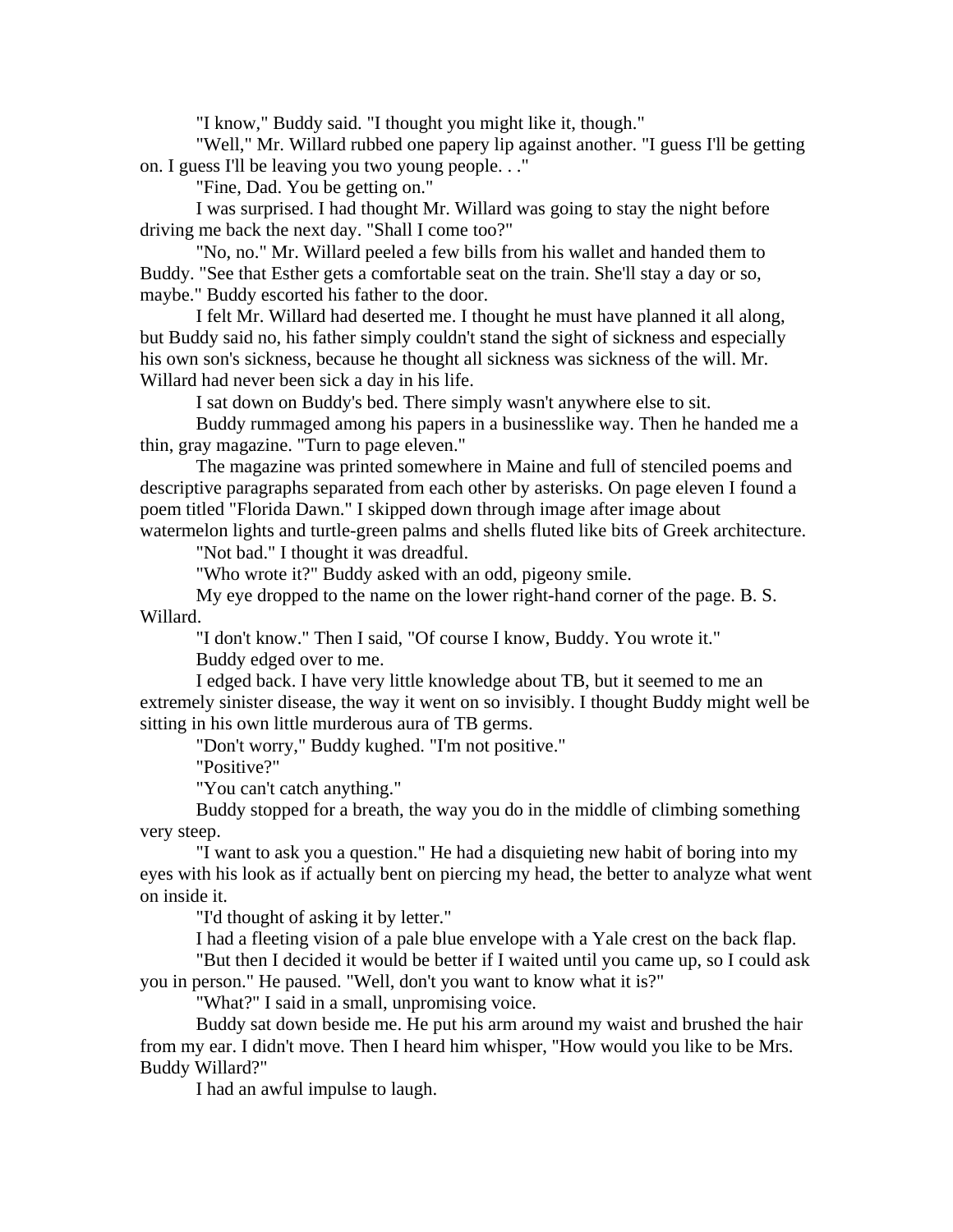I thought how that question would have bowled me over at any time in my fiveor six-year period of adoring Buddy Willard from a distance.

Buddy saw me hesitate.

 "Oh, I'm in no shape now, I know," he said quickly. "I'm still on P.A.S. and I may yet lose a rib or two, but I'll be back at med school by next fall. A year from this spring at the latest. . ."

"I think I should tell you something, Buddy."

"I know," Buddy said stiffly. "You've met someone."

"No, it's not that."

"What is it, then?"

"I'm never going to get married."

"You're crazy." Buddy brightened. "You'll change your mind."

"No. My mind's made up."

But Buddy just went on looking cheerful.

 "Remember," I said, "that time you hitchhiked back to college with me after Skit Night?"

"I remember."

 "Remember how you asked me where would I like to live best, the country or the city?"

"And you said. . ."

"And I said I wanted to live in the country and in the city both?"

Buddy nodded.

 "And you," I continued with sudden force, "laughed and said I had the perfect setup of a true neurotic and that that question came from some questionnaire you'd had in psychology class that week?"

Buddy's smile dimmed.

 "Well, you were right. I *am* neurotic. I could never settle down in either the country *or* the city."

 "You could live between them," Buddy suggested helpfully. "Then you could go to the city sometimes and to the country sometimes."

"Well, what's so neurotic about that?"

Buddy didn't answer.

 "Well?" I rapped out, thinking, You can't coddle these sick people, it's the worst thing for them, it'll spoil them to bits.

"Nothing," Buddy said in a pale, still voice.

 "Neurotic, ha!" I let out a scornful laugh. "If neurotic is wanting two mutually exclusive things at one and the same time, then I'm neurotic as hell. I'll be flying back and forth between one mutually exclusive thing and another for the rest of my days."

Buddy put his hand on mine.

"Let me fly with you."

 I stood at the top of the ski slope on Mount Pisgah, looking down. I had no business to be up there. I had never skied before in my life. Still, I thought I would enjoy the view while I had the chance.

 At my left, the rope tow deposited skier after skier on the snowy summit which, packed by much crossing and recrossing and slightly melted in the noon sun, had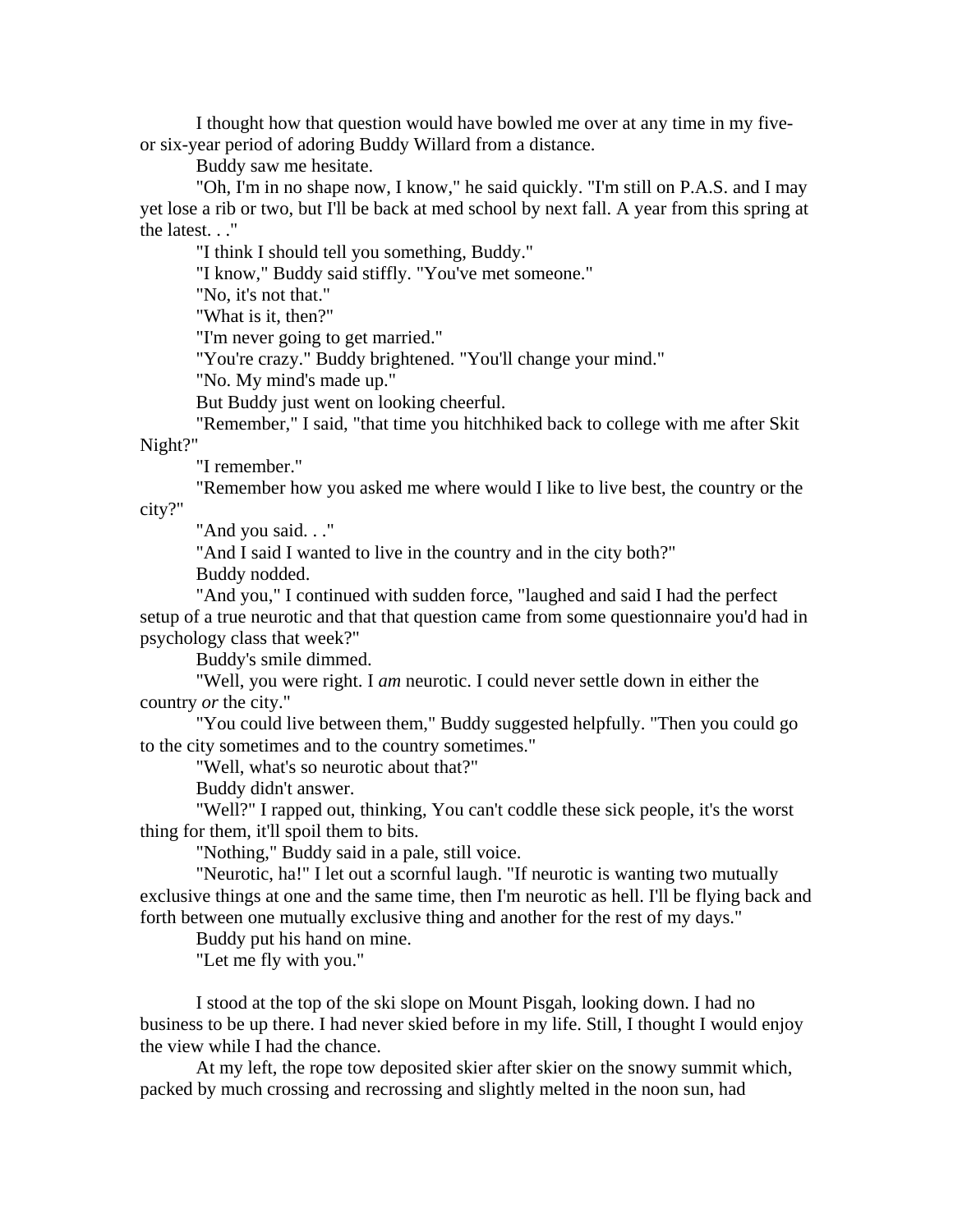hardened to the consistency and polish of glass. The cold air punished my lungs and sinuses to a visionary clearness.

 On every side of me the red and blue and white jacketed skiers tore away down the blinding slope like fugitive bits of an American flag. From the foot of the ski run, the imitation log cabin lodge piped its popular songs into the overhang of silence.

> *Gazing down on the Jungfrau From our chalet for two. . .*

 The lilt and boom threaded by me like an invisible rivulet in a desert of snow. One careless, superb gesture, and I would be hurled into motion down the slope toward the small khaki spot in the sidelines, among the spectators, which was Buddy Willard.

All morning Buddy had been teaching me how to ski.

 First, Buddy borrowed skis and ski poles from a friend of his in the village, and ski boots from a doctor's wife whose feet were only one size larger than my own, and a red ski jacket from a student nurse. His persistence in the face of mulishness was astounding.

 Then I remembered that at medical school Buddy had won a prize for persuading the most relatives of dead people to have their dead ones cut up whether they needed it or not, in the interests of science. I forget what the prize was, but I could just see Buddy in his white coat with his stethoscope sticking out of a side pocket like part of his anatomy, smiling and bowing and talking those numb, dumb relatives into signing the postmortem papers.

 Next, Buddy borrowed a car from his own doctor, who'd had TB himself and was very understanding, and we drove off as the buzzer for walk hour rasped along the sunless sanatorium corridors.

 Buddy had never skied before either, but he said that the elementary principles were quite simple, and as he'd often watched the ski instructors and their pupils he could teach me all I'd need to know.

 For the first half hour I obediently herringboned up a small slope, pushed off with my poles and coasted straight down. Buddy seemed pleased with my progress.

 "That's fine, Esther," he observed, as I negotiated my slope for the twentieth time. "Now let's try you on the rope tow."

I stopped in my tracks, flushed and panting.

 "But Buddy, I don't know how to zigzag yet. All those people coming down from the top know how to zigzag."

"Oh, you need only go halfway. Then you won't gain very much momentum."

 And Buddy accompanied me to the rope tow and showed me how to let the rope run through my hands, and then told me to close my fingers round it and go up.

It never occurred to me to say no.

 I wrapped my fingers around the rough, bruising snake of a rope that slithered through them, and went up.

 But the rope dragged me, wobbling and balancing, so rapidly I couldn't hope to dissociate myself from it halfway. There was a skier in front of me and a skier behind me, and I'd have been knocked over and stuck full of skis and poles the minute I let go, and I didn't want to make trouble, so I hung quietly on.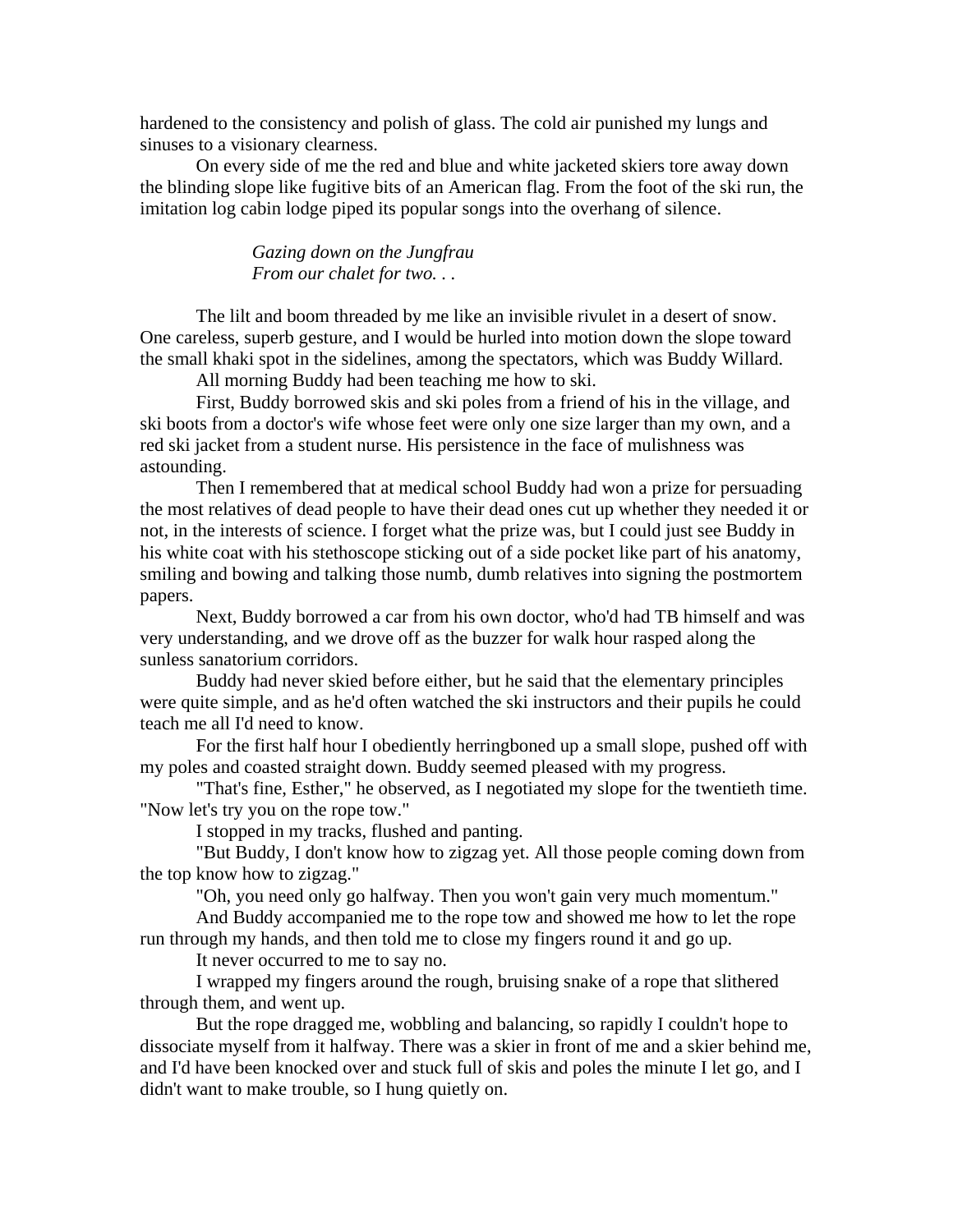At the top, though, I had second thoughts.

 Buddy singled me out, hesitating there in the red jacket. His arms chopped the air like khaki windmills. Then I saw he was signaling me to come down a path that had opened in the middle of the weaving skiers. But as I poised, uneasy, with a dry throat, the smooth white path from my feet to his feet blurred.

 A skier crossed it from the left, another crossed it from the right, and Buddy's arms went on waving feebly as antennae from the other side of a field swarming with tiny moving animalcules like germs, or bent, bright exclamation marks.

I looked up from that churning amphitheater to the view beyond it.

 The great, gray eye of the sky looked back at me, its mist-shrouded sun focusing all the white and silent distances that poured from every point of the compass, hill after pale hill, to stall at my feet.

 The interior voice nagging me not to be a fool -- to save my skin and take off my skis and walk down, camouflaged by the scrub pines bordering the slope -- fled like a disconsolate mosquito. The thought that I might kill myself formed in my mind coolly as a tree or a flower.

I measured the distance to Buddy with my eye.

 His arms were folded, now, and he seemed of a piece with the split-rail fence behind him -- numb, brown and inconsequential.

 Edging to the rim of the hilltop, I dug the spikes of my poles into the snow and pushed myself into a flight I knew I couldn't stop by skill or any belated access of will.

I aimed straight down.

 A keen wind that had been hiding itself struck me full in the mouth and raked the hair back horizontal on my head. I was descending, but the white sun rose no higher. It hung over the suspended waves of the hills, an insentient pivot without which the world would not exist.

 A small, answering point in my own body flew toward it. I felt my lungs inflate with the inrush of scenery -- air, mountains, trees, people. I thought, "This is what it is to be happy."

 I plummeted down past the zigzaggers, the students, the experts, through year after year of doubleness and smiles and compromise, into my own past.

 People and trees receded on either hand like the dark sides of a tunnel as I hurtled on to the still, bright point at the end of it, the pebble at the bottom of the well, the white sweet baby cradled in its mother's belly.

My teeth crunched a gravelly mouthful. Ice water seeped down my throat.

 Buddy's face hung over me, near and huge, like a distracted planet. Other faces showed themselves up in back of his. Behind him, black dots swarmed on a plane of whiteness. Piece by piece, as at the strokes of a dull godmother's wand, the old world sprang back into position.

 "You were doing fine," a familiar voice informed my ear, "until that man stepped into your path."

 People were unfastening my bindings and collecting my ski poles from where they poked skyward, askew, in their separate snowbanks. The lodge fence propped itself at my back.

 Buddy bent to pull off my boots and the several pairs of white wool socks that padded them. His plump hand shut on my left foot, then inched up my ankle, closing and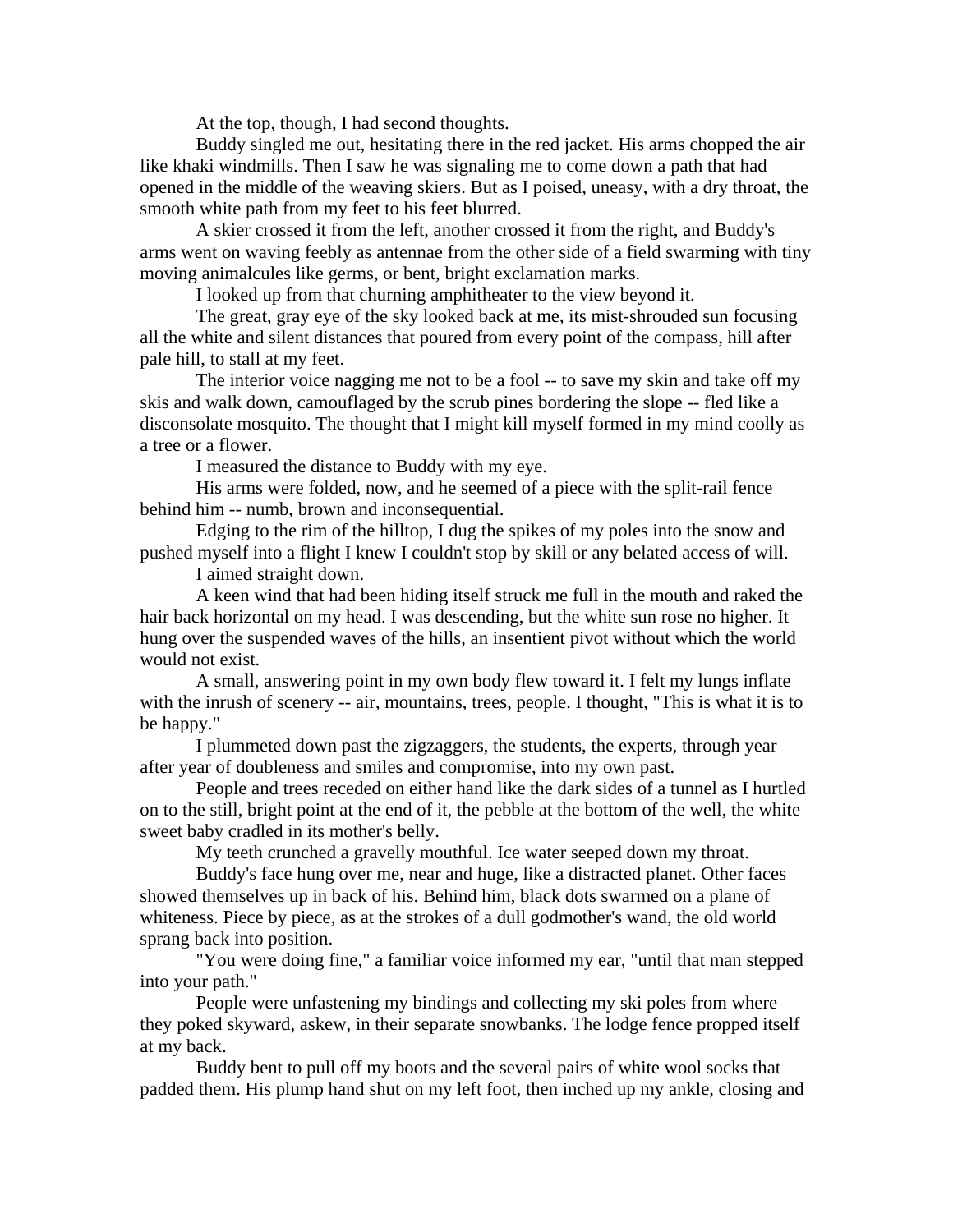probing, as if feeling for a concealed weapon.

 A dispassionate white sun shone at the summit of the sky. I wanted to hone myself on it till I grew saintly and thin and essential as the blade of a knife.

"I'm going up," I said. "I'm going to do it again."

"No, you're not."

A queer, satisfied expression came over Buddy's face.

*"No,* you're not," he repeated with a final smile. "Your leg's broken in two places. You'll be stuck in a cast for months."

# *Nine*

"I'm so GLAD THEY'RE GOING TO DIE."

 Hilda arched her cat-limbs in a yawn, buried her head in her arms on the conference table and went back to sleep. A wisp of bilious green straw perched on her brow like a tropical bird.

 Bile green. They were promoting it for fall, only Hilda, as usual, was half a year ahead of time. Bile green with black, bile green with white, bile green with nile green, its kissing cousin.

 Fashion blurbs, silver and full of nothing, sent up their fishy bubbles in my brain. They surfaced with a hollow pop.

*I'm so glad they're going to die.*

 I cursed the luck that had timed my arrival in the hotel cafeteria to coincide with Hilda's. After a late night I felt too dull to think up the excuse that would take me back to my room for the glove, the handkerchief, the umbrella, the notebook I forgot. My penalty was the long, dead walk from the frosted glass doors of the Amazon to the strawberrymarble slab of our entry on Madison Avenue.

Hilda moved like a mannequin the whole way.

"That's a lovely hat, did you make it?"

 I half expected Hilda to turn on me and say, "You sound sick," but she only extended and then retracted her swanny neck.

"Yes."

 The night before I'd seen a play where the heroine was possessed by a dybbuk, and when the dybbuk spoke from her mouth its voice sounded so cavernous and deep you couldn't tell whether it was a man or a woman. Well, Hilda's voice sounded just like the voice of that dybbuk.

 She stared at her reflection in the glossed shop windows as if to make sure, moment by moment, that she contained to exist. The silence between us was so profound I thought part of it must be my fault.

 So I said, "Isn't it awful about the Rosenbergs?" The Rosenbergs were to be electrocuted late that night.

 "Yes!" Hilda said, and at last I felt I had touched a human string in the cat's cradle of her heart. It was only as the two of us waited for the others in the tomblike morning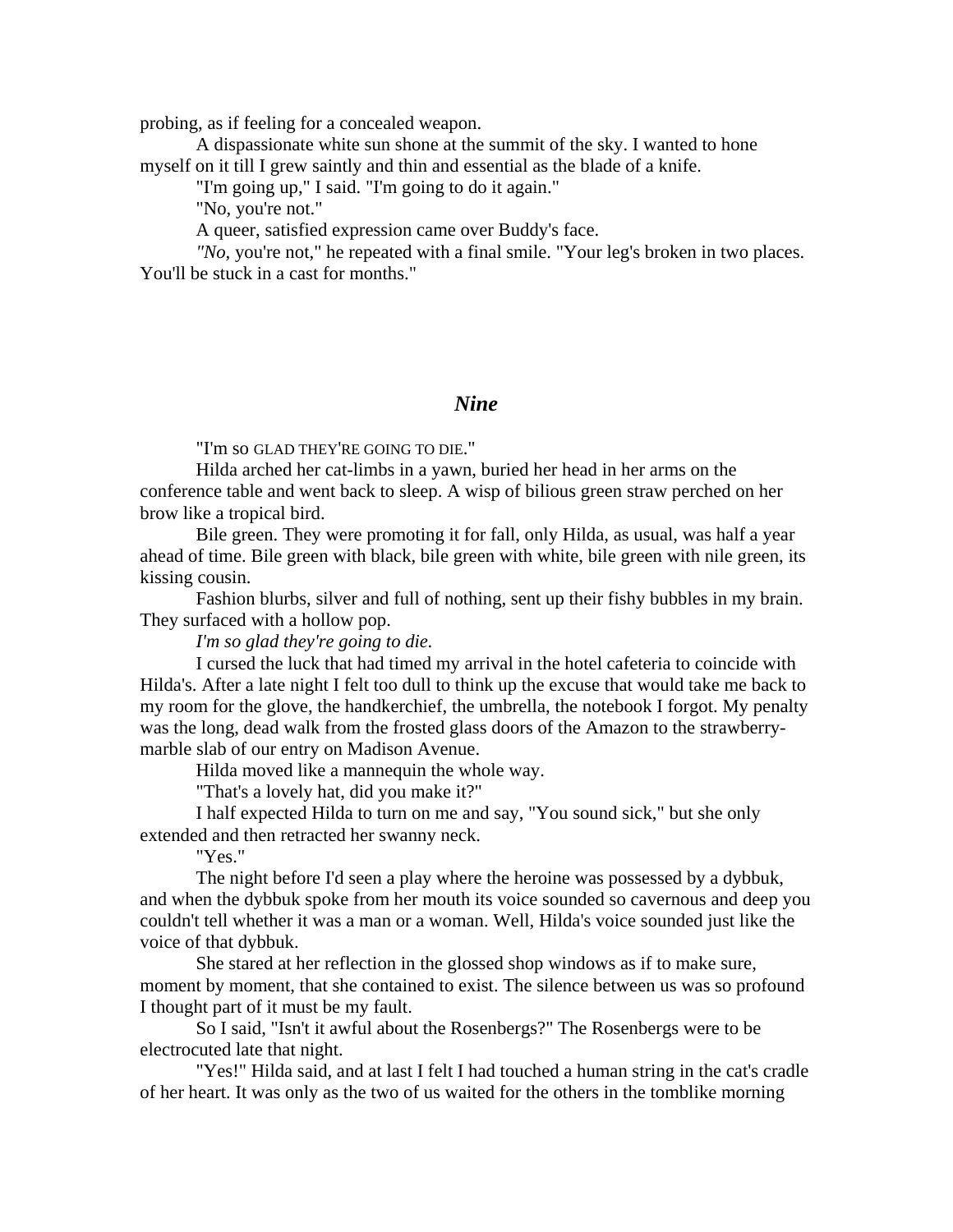gloom of the conference room that Hilda amplified that Yes of hers.

"It's awful such people should be alive."

 She yawned then, and her pale orange mouth opened on a large darkness. Fascinated, I stared at the blind cave behind her face until the two lips met and moved and the dybbuk spoke out of its hiding place, "I'm so glad they're going to die."

"Come on, give us a smile."

 I sat on the pink velvet loveseat in Jay Cee's office, holding a paper rose and facing the magazine photographer. I was the last of the twelve to have my picture taken. I had tried concealing myself in the powder room, but it didn't work. Betsy had spied my feet under the doors.

 I didn't want my picture taken because I was going to cry. I didn't know why I was going to cry, but I knew that if anybody spoke to me or looked at me too closely the tears would fly out of my eyes and the sobs would fly out of my throat and I'd cry for a week. I could feel the tears brimming and sloshing in me like water in a glass that is unsteady and too full

 This was the last round of photographs before the magazine went to press and we returned to Tulsa or Biloxi or Teaneck or Coos Bay or wherever we'd come from, and we were supposed to be photographed with props to show what we wanted to be.

 Betsy held an ear of corn to show she wanted to be a farmer's wife, and Hilda held the bald, faceless head of a hatmaker's dummy to show she wanted to design hats, and Doreen held a gold-embroidered sari to show she wanted to be a social worker in India (she didn't really, she told me, she only wanted to get her hands on a sari).

When they asked me what I wanted to be I said I didn't know.

"Oh, sure you know," the photographer said.

"She wants," said Jay Cee wittily, "to be everything."

I said I wanted to be a poet.

Then they scouted about for something for me to hold.

 Jay Cee suggested a book of poems, but the photographer said no, that was too obvious. It should be something that showed what inspired the poems. Finally Jay Cee undipped the single, long-stemmed paper rose from her latest hat.

 The photographer fiddled with his hot white lights. "Show us how happy it makes you to write a poem."

 I stared through the frieze of rubber-plant leaves in Jay Cee's window to the blue sky beyond. A few stagey cloud puffs were traveling from right to left. I fixed my eyes on the largest cloud, as if, when it passed out of sight, I might have the good luck to pass with it.

I felt it was very important to keep the line of my mouth level.

"Give us a smile."

 At last, obediently, like the mouth of a ventriloquist's dummy, my own mouth started to quirk up.

 "Hey," the photographer protested, with sudden foreboding, "you look like you're going to cry."

I couldn't stop.

 I buried my face in the pink velvet facade of Jay Cee's loveseat and with immense relief the salt tears and miserable noises that had been prowling around in me all morning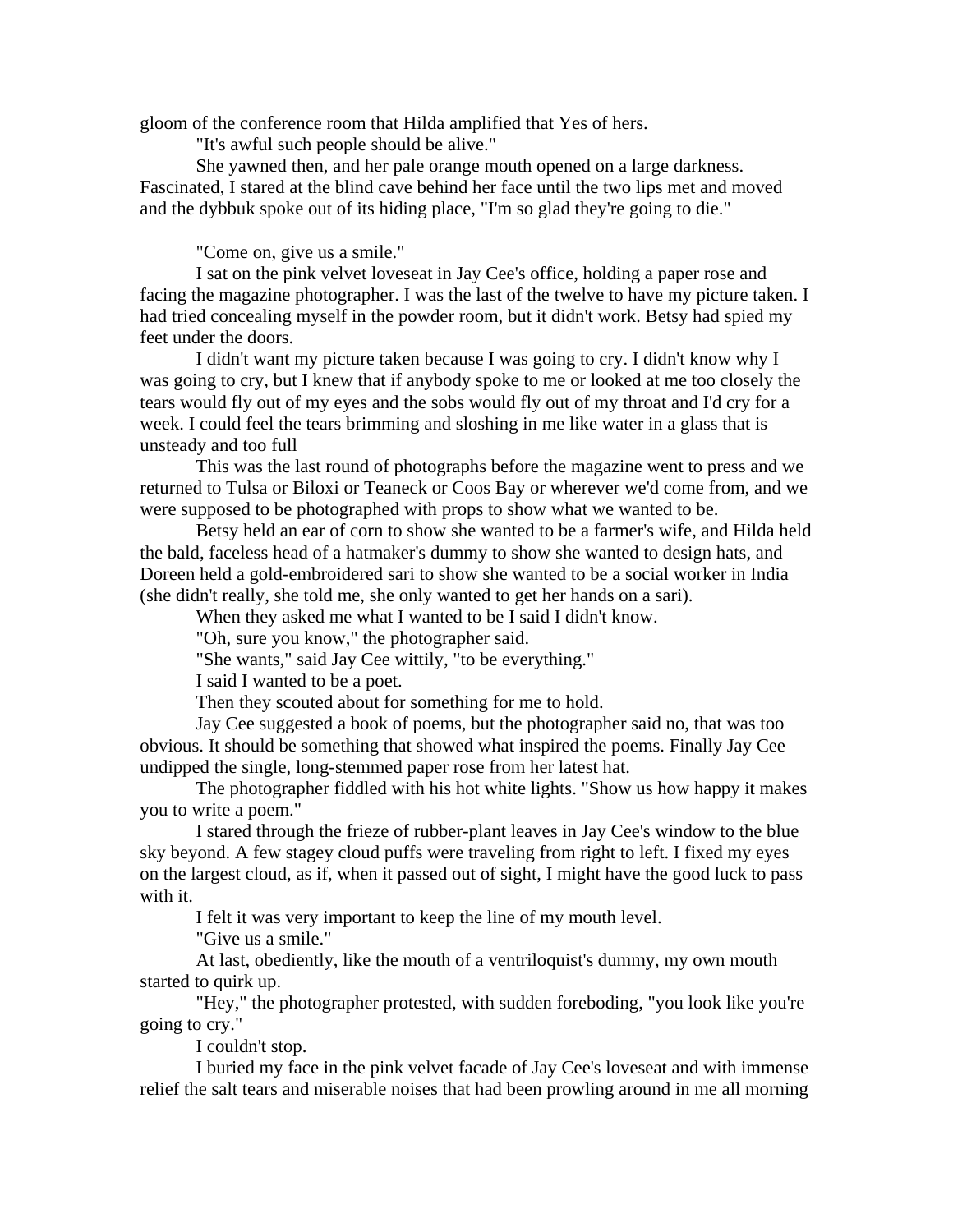burst out into the room.

 When I lifted my head, the photographer had vanished. Jay Cee had vanished as well. I felt limp and betrayed, like the skin shed by a terrible animal. It was a relief to be free of the animal, but it seemed to have taken my spirit with it, and everything else it could lay its paws on.

 I fumbled in my pocketbook for the gilt compact with the mascara and the mascara brush and the eyeshadow and the three lipsticks and the side mirror. The face that peered back at me seemed to be peering from the grating of a prison cell after a prolonged beating. It looked bruised and puffy and all the wrong colors. It was a face that needed soap and water and Christian tolerance.

I started to paint it with small heart.

 Jay Cee breezed back after a decent interval with an armful of manuscripts. "These'll amuse you," she said. "Have a good read."

 Every morning a snowy avalanche of manuscripts swelled the dust-gray piles in the office of the Fiction Editor. Secretly, in studies and attics and schoolrooms all over America, people must be writing. Say someone or other finished a manuscript every minute; in five minutes that would be five manuscripts stacked on the Fiction Editor's desk. Within the hour there would be sixty, crowding each other onto the floor. And in a year. . .

 I smiled, seeing a pristine, imaginary manuscript floating in mid-air, with Esther Greenwood typed in the upper-right-hand corner. After my month on the magazine I'd applied for a summer school course with a famous writer where you sent in the manuscript of a story and he read it and said whether you were good enough to be admitted into his class.

 Of course, it was a very small class, and I had sent in my story a long time ago and hadn't heard from the writer yet, but I was sure I'd find the letter of acceptance waiting on the mail table at home.

 I decided I'd surprise Jay Cee and send in a couple of the stories I wrote in this class under a pseudonym. Then one day the Fiction Editor would come in to Jay Cee personally and plop the stories down on her desk and say, "Here's something a cut above the usual," and Jay Cee would agree and accept them and ask the author to lunch and it would be me.

"Honestly," Doreen said, "this one'll be different"

"Tell me about him," I said stonily.

"He's from Peru."

"They're squat," I said. "They're ugly as Aztecs."

"No, no, no, sweetie, I've already met him."

 We were sitting on my bed in a mess of dirty cotton dresses and laddered nylons and gray underwear, and for ten minutes Doreen had been trying to persuade me to go to a country club dance with a friend of somebody Lenny knew which, she insisted, was a very different thing from a friend of Lenny's, but as I was catching the eight o'clock train home the next morning I felt I should make some attempt to pack

 I also had a dim idea that if I walked the streets of New York by myself all night something of the city's mystery and magnificence might rub off on to me at last

But I gave it up.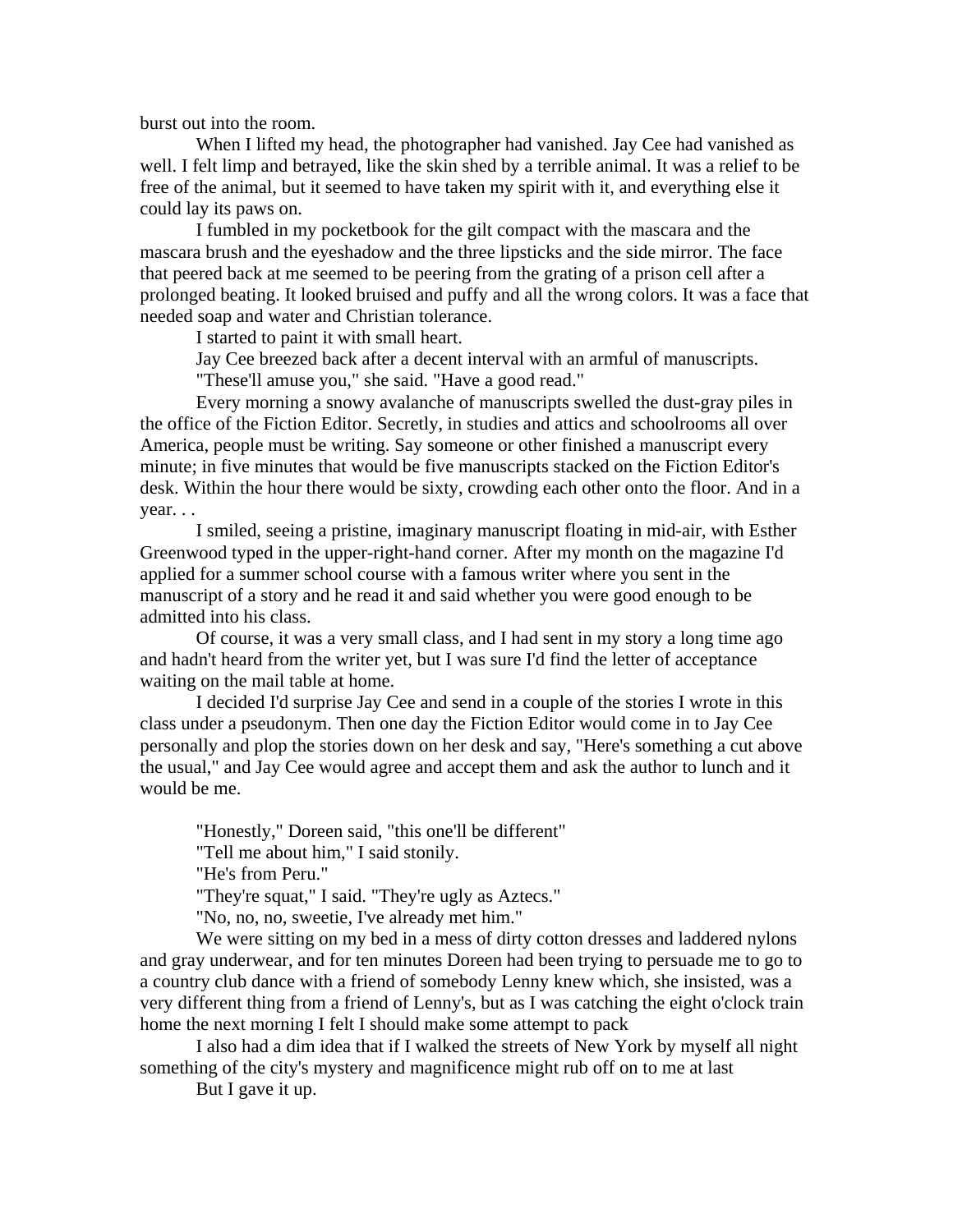It was becoming more and more difficult for me to decide to do anything in those last days. And when I eventually *did* decide to do something, such as packing a suitcase, I only dragged all my grubby, expensive clothes out of the bureau and the closet and spread them on the chairs and the bed and the floor and then sat and stared at them, utterly perplexed. They seemed to have a separate, mulish identity of their own that refused to be washed and folded and stowed.

 "It's these clothes," I told Doreen. "I just can't face these clothes when I come back."

"That's easy."

 And in her beautiful, one-track way, Doreen started to snatch up slips and stockings and the elaborate strapless bra, full of steel springs -- a free gift from the Primrose Corset Company, which I'd never had the courage to wear -- and finally, one by one, the sad array of queerly cut forty-dollar dresses. . .

"Hey, leave that one out. I'm wearing it."

 Doreen extricated a black scrap from her bundle and dropped it in my lap. Then, snowballing the rest of the clothes into one soft, conglomerate mass, she stuffed them out of sight under the bed.

Doreen knocked on the green door with the gold knob.

 Scuffing and a man's laugh, cut short, sounded from inside. Then a tall boy in shirtsleeves and a blond crewcut inched the door open and peered out.

"Baby!" he roared.

Doreen disappeared in his arms. I thought it must be the person Lenny knew.

 I stood quietly in the doorway in my black sheath and my black stole with the fringe, yellower than ever, but expecting less. "I am an observer," I told myself, as I watched Doreen being handed into the room by the blond boy to another man, who was also tall, but dark, with slightly longer hair. This man was wearing an immaculate white suit, a pale blue shirt and a yellow satin tie with a bright stickpin.

I couldn't take my eyes off that stickpin.

 A great white light seemed to shoot out of it, illuminating the room. Then the light withdrew into itself, leaving a dewdrop on a field of gold.

I put one foot in front of the other.

"That's a diamond," somebody said, and a lot of people burst out laughing.

My nail tapped a glassy facet

"Her first diamond."

"Give it to her, Marco."

Marco bowed and deposited the stickpin in my palm.

 It dazzled and danced with light like a heavenly ice cube. I slipped it quickly into my imitation jet bead evening bag and looked around. The faces were empty as plates, and nobody seemed to be breathing.

 "Fortunately," a dry, hard hand encircled my upper arm, "I am escorting the lady for the rest of the evening. Perhaps," the spark in Marco's eyes extinguished, and they went black, "I shall perform some small service. . ."

Somebody laughed.

". . .worthy of a diamond."

The hand round my arm tightened.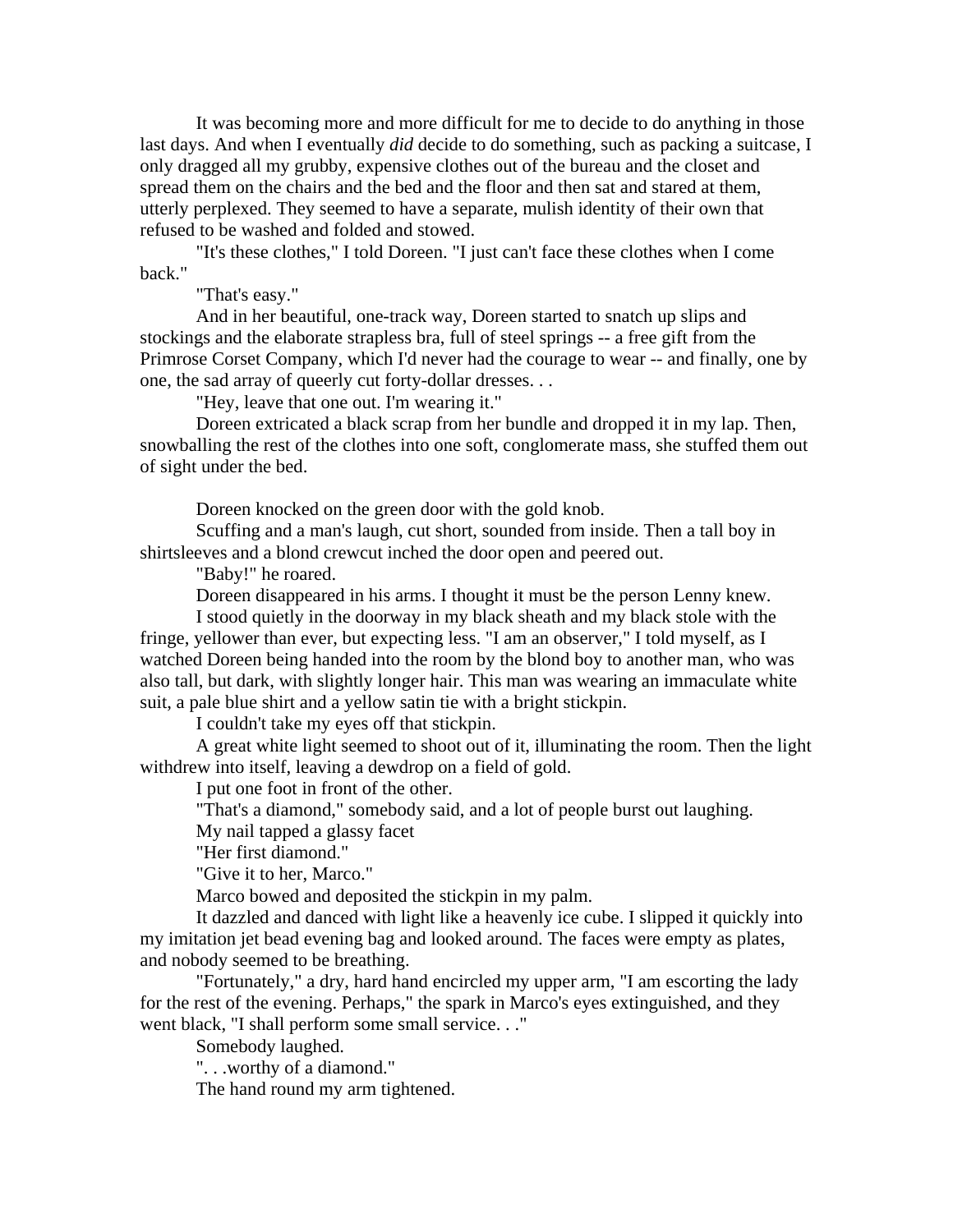"Ouch!"

 Marco removed his hand. I looked down at my arm. A fhumbprint purpled into view. Marco watched me. Then he pointed to the underside of my arm. "Look there."

I looked, and saw four, faint matching prints.

"You see, I am quite serious."

 Marco's small, flickering smile reminded me of a snake I'd teased in the Bronx Zoo. When I tapped my finger on the stout cage glass the snake had opened its clockwork jaws and seemed to smile. Then it struck and struck and struck at the invisible pane till I moved off.

I had never met a woman-hater before.

 I could tell Marco was a woman-hater, because in spite of all the models and TV starlets in the room that night he paid attention to nobody but me. Not out of kindness or even curiosity, but because I'd happened to be dealt to him, like a playing card in a pack of identical cards.

 A man in the country club band stepped up to the mike and started shaking those seedpod rattles that mean South American music.

 Marco reached for my hand, but I hung on to my fourth daiquiri and stayed put. I'd never had a daiquiri before. The reason I had a daiquiri was because Marco ordered it for me, and I felt so grateful he hadn't asked what sort of drink I wanted that I didn't say a word, I just drank one daiquiri after another.

Marco looked at me.

"No," I said.

"What do you mean, no?"

"I can't dance to that kind of music."

"Don't be stupid."

"I want to sit here and finish my drink."

 Marco bent toward me with a tight smile, and in one swoop my drink took wing and landed in a potted palm. Then Marco gripped my hand in such a way I had to choose between following him on to the floor or having my arm torn off.

 "It's a tango." Marco maneuvered me out among the dancers. "I love tangos." "I can't dance."

"You don't have to dance. I'll do the dancing."

 Marco hooked an arm around my waist and jerked me up against his dazzling white suit. Then he said, "Pretend you are drowning."

 I shut my eyes, and the music broke over me like a rainstorm. Marco's leg slid forward against mine and my leg slid back and I seemed to be riveted to him, limb for limb, moving as he moved, without any will or knowledge of my own, and after a while I thought, "It doesn't take two to dance, it only takes one," and I let myself blow and bend like a tree in the wind.

 "What did I tell you?" Marco's breath scorched my ear. "You're a perfectly respectable dancer."

 I began to see why woman-haters could make such fools of women. Womanhaters were like gods: invulnerable and chock-full of power. They descended, and then they disappeared. You could never catch one.

After the South American music there was an interval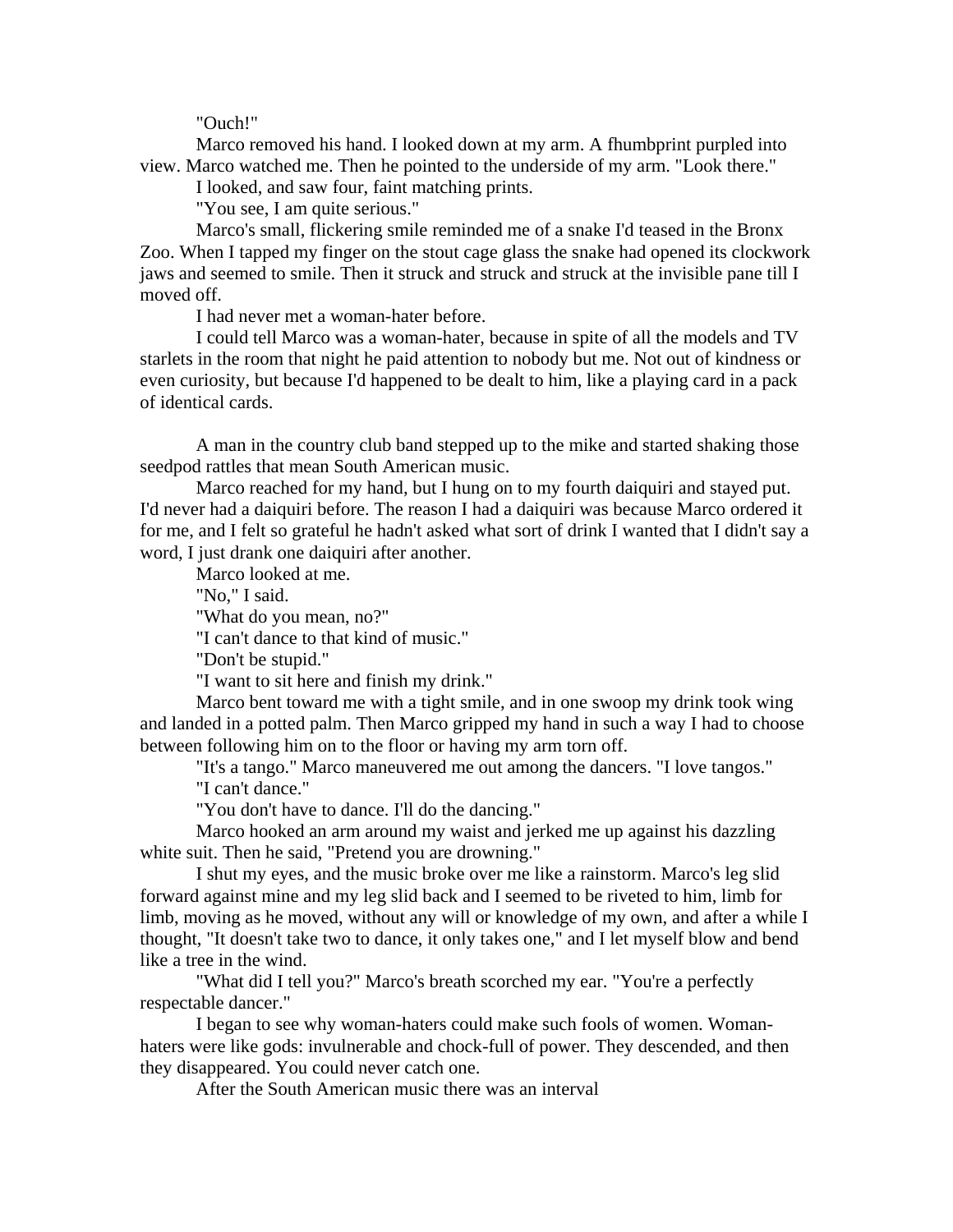Marco led me through the French doors into the garden. Lights and voices spilled from the ballroom window, but a few yards beyond the darkness drew up its barricade and sealed them off. In the infinitesimal glow of the stars, the trees and flowers were strewing their cool odors. There was no moon.

 The box hedges shut behind us. A deserted golf course stretched away toward a few hilly clumps of trees, and I felt the whole desolate familiarity of the scene -- the country club and the dance and the lawn with its single cricket.

 I didn't know where I was, but it was somewhere in the wealthy suburbs of New York.

 Marco produced a slim cigar and a silver lighter in the shape of a bullet. He set the cigar between his lips and bent over the small flare. His face, with its exaggerated shadows and planes of light, looked alien and pained, like a refugee's.

I watched him.

"Who are you in love with?" I said then.

 For a minute Marco didn't say anything, he simply opened his mouth and breathed out a blue, vaporous ring.

"Perfect!" he laughed.

The ring widened and blurred, ghost-pale on the dark air.

Then he said, "I am in love with my cousin."

I felt no surprise.

"Why don't you marry her?"

"Impossible."

"Why?"

Marco shrugged. "She's my first cousin. She's going to be a nun."

"Is she beautiful?"

"There's no one to touch her."

"Does she know you love her?"

"Of course."

I paused. The obstacle seemed unreal to me.

"If you love her," I said, "you'll love somebody else someday."

Marco dashed his cigar underfoot.

 The ground soared and struck me with a soft shock. Mud squirmed through my fingers. Marco waited until I half rose. Then he put both hands on my shoulders and flung me back.

"My dress. . ."

 "Your dress!" The mud oozed and adjusted itself to my shoulder blades. "Your dress!" Marco's face lowered cloudily over mine. A few drops of spit struck my lips. "Your dress is black and the dirt is black as well."

 Then he threw himself face down as if he would grind his body through me and into the mud.

 "It's happening," I thought. "It's happening. If I just lie here and do nothing it will happen."

Marco set his teeth to the strap at my shoulder and tore my sheath to the waist. I

saw the glimmer of bare skin, like a pale veil separating two bloody-minded adversaries. "Slut!"

The words hissed by my ear.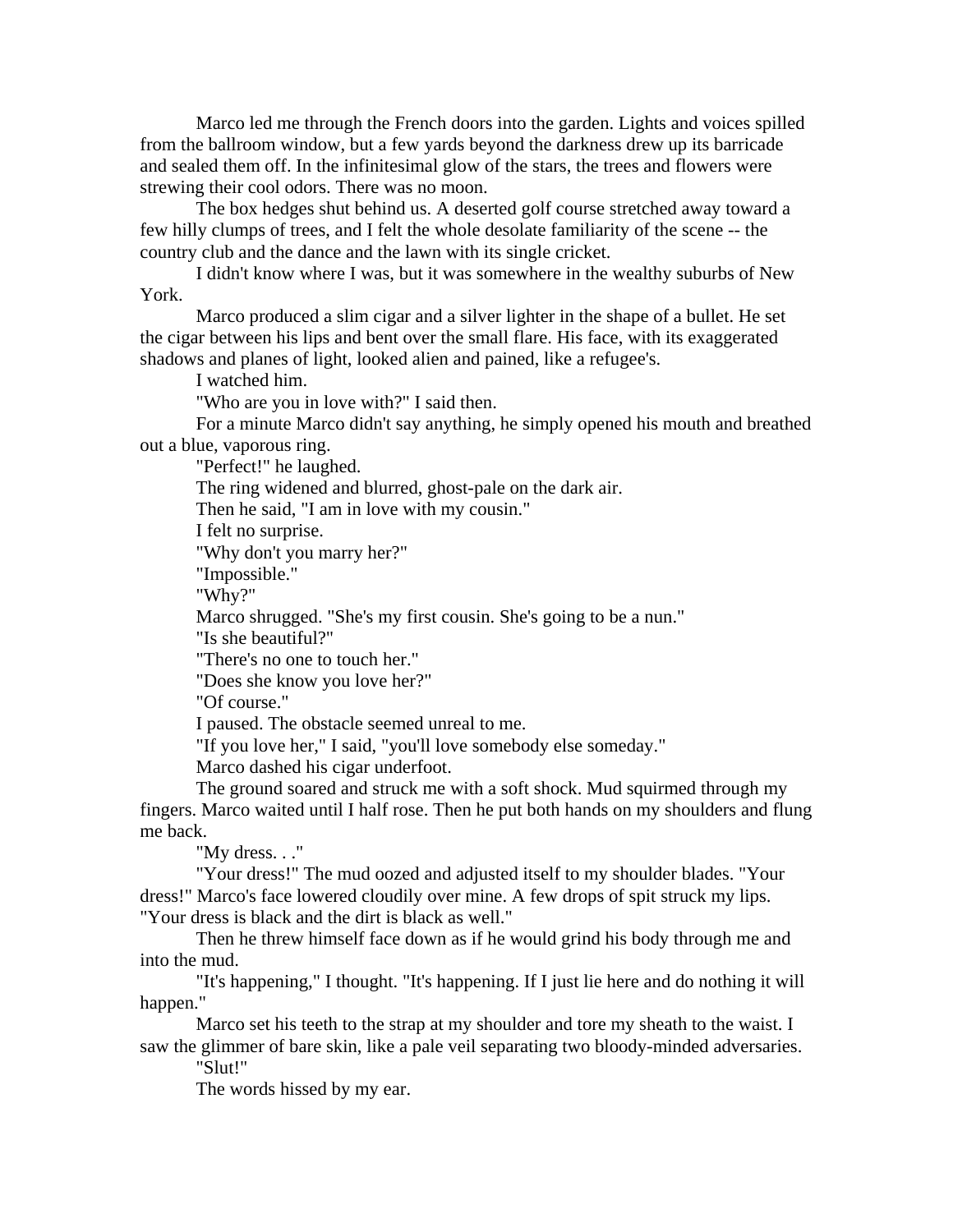"Slut!"

The dust cleared, and I had a full view of the battle.

I began to writhe and bite.

Marco weighed me to the earth.

"Slut!"

 I gouged at his leg with the sharp heel of my shoe. He turned, fumbling for the hurt.

 Then I fisted my fingers together and smashed them at his nose. It was like hitting the steel plate of a battleship. Marco sat up. I began to cry.

 Marco pulled out a white handkerchief and dabbed his nose. Blackness, like ink, spread over the pale cloth.

I sucked at my salty knuckles.

"I want Doreen."

Marco stared off across the golf links.

"I want Doreen. I want to go home."

"Sluts, all sluts." Marco seemed to be talking to nimself. "Yes or no, it is all the

same."

I poked Marco's shoulder. "Where's Doreen?"

Marco snorted. "Go to the parking lot. Look in the backs of all the cars."

Then he spun around.

"My diamond."

 I got up and retrieved my stole from the darkness. I started to walk off. Marco sprang to his feet and blocked my path. Then, deliberately, he wiped his finger under his bloody nose and with two strokes stained my cheeks. "I have earned my diamond with this blood. Give it to me."

"I don't know where it is."

 Now I knew perfectly well that the diamond was in my evening bag and that when Marco knocked me down my evening bag had soared, like a night bird, into the enveloping darkness. I began to think I would lead him away and then return on my own and hunt for it.

 I had no idea what a diamond that size would buy, but whatever it was, I knew it would be a lot. Marco took my shoulders in both hands. "Tell me," he said, giving each word equal emphasis. "Tell me, or I'll break your neck." Suddenly I didn't care.

"It's in my imitation jet bead evening bag," I said. "Somewhere in the muck."

 I left Marco on his hands and knees, scrabbling in the darkness for another, smaller darkness that hid the light of his diamond from his furious eyes.

 Doreen was not in the ballroom nor in the parking lot. I kept to the fringe of the shadows so nobody would notice the grass plastered to my dress and shoes, and with my black stole I covered my shoulders and bare breasts.

 Luckily for me, the dance was nearly over, and groups of people were leaving and coming out to the parked cars. I asked at one car after another until finally I found a car that had room and would drop me in the middle of Manhattan.

 At that vague hour between dark and dawn, the sunroof of the Amazon was deserted.

 Quiet as a burglar in my cornflower-sprigged bathrobe, I crept to the edge of the parapet. The parapet reached almost to my shoulders, so I dragged a folding chair from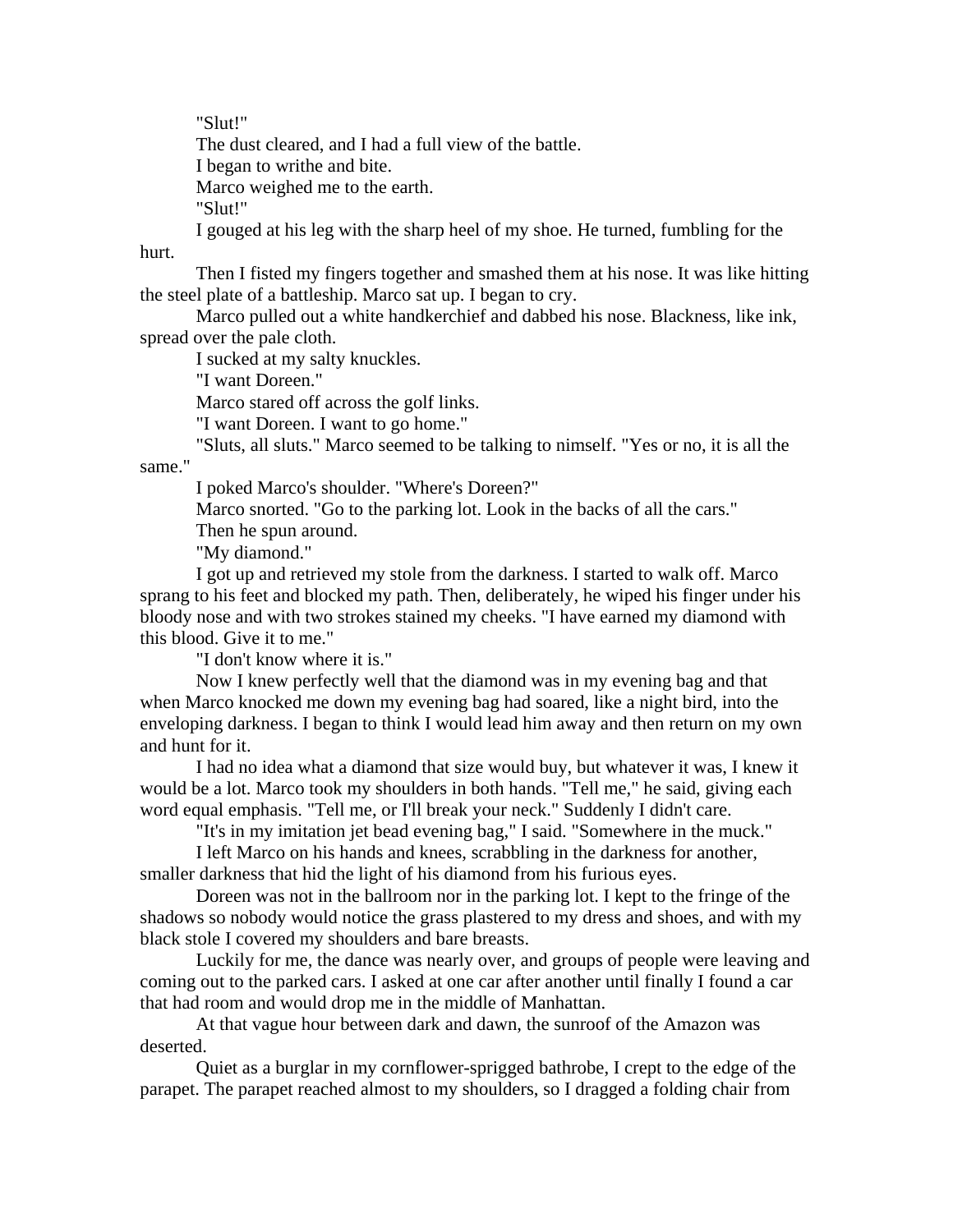the stack against the wall, opened it, and climbed onto the precarious seat.

 A stiff breeze lifted the hair from my head. At my feet, the city doused its lights in sleep, its buildings blackened, as if for a funeral.

It was my last night.

 I grasped the bundle I carried and pulled at a pale tail. A strapless elasticized slip which, in the course of wear, had lost its elasticity, slumped into my hand. I waved it, like a flag of truce, once, twice. . . The breeze caught it, and I let go.

 A white flake floated out into the night, and began its slow descent. I wondered on what street or rooftop it would come to rest.

I tugged at the bundle again.

 The wind made an effort, but failed, and a batlike shadow sank toward the roof garden of the penthouse opposite.

 Piece by piece, I fed my wardrobe to the night wind, and flutteringly, like a loved one's ashes, the gray scraps were ferried off, to settle here, there, exactly where I would never know, in the dark heart of New York.

### *Ten*

THE FACE IN THE MIRROR looked like a sick Indian.

 I dropped the compact into my pocketbook and stared out of the train window. Like a colossal junkyard, the swamps and back lots of Connecticut flashed past, one broken-down fragment bearing no relation to another.

What a hotchpotch the world was!

I glanced down at my unfamiliar skirt and blouse.

 The skirt was a green dirndl with tiny black, white and electric-blue shapes swarming across it, and it stuck out like a lampshade. Instead of sleeves, the white eyelet blouse had frills at the shoulder, floppy as the wings of a new angel.

 I'd forgotten to save any day clothes from the ones I let fly over New York, so Betsy had traded me a blouse and skirt for my bathrobe with the cornflowers on it.

 A wan reflection of myself, white wings, brown ponytail and all, ghosted over the landscape.

"Pollyanna Cowgirl," I said out loud.

A woman in the seat opposite looked up from her magazine.

 I hadn't, at the last moment, felt like washing off the two diagonal lines of dried blood that marked my cheeks. They seemed touching, and rather spectacular, and I thought I would carry them around with me, like the relic of a dead lover, till they wore off of their own accord.

 Of course, if I smiled or moved my face much, the blood would flake away in no time, so I kept my face immobile, and when I had to speak I spoke through my teeth, without disturbing my lips.

I didn't really see why people should look at me.

Plenty of people looked queerer than I did.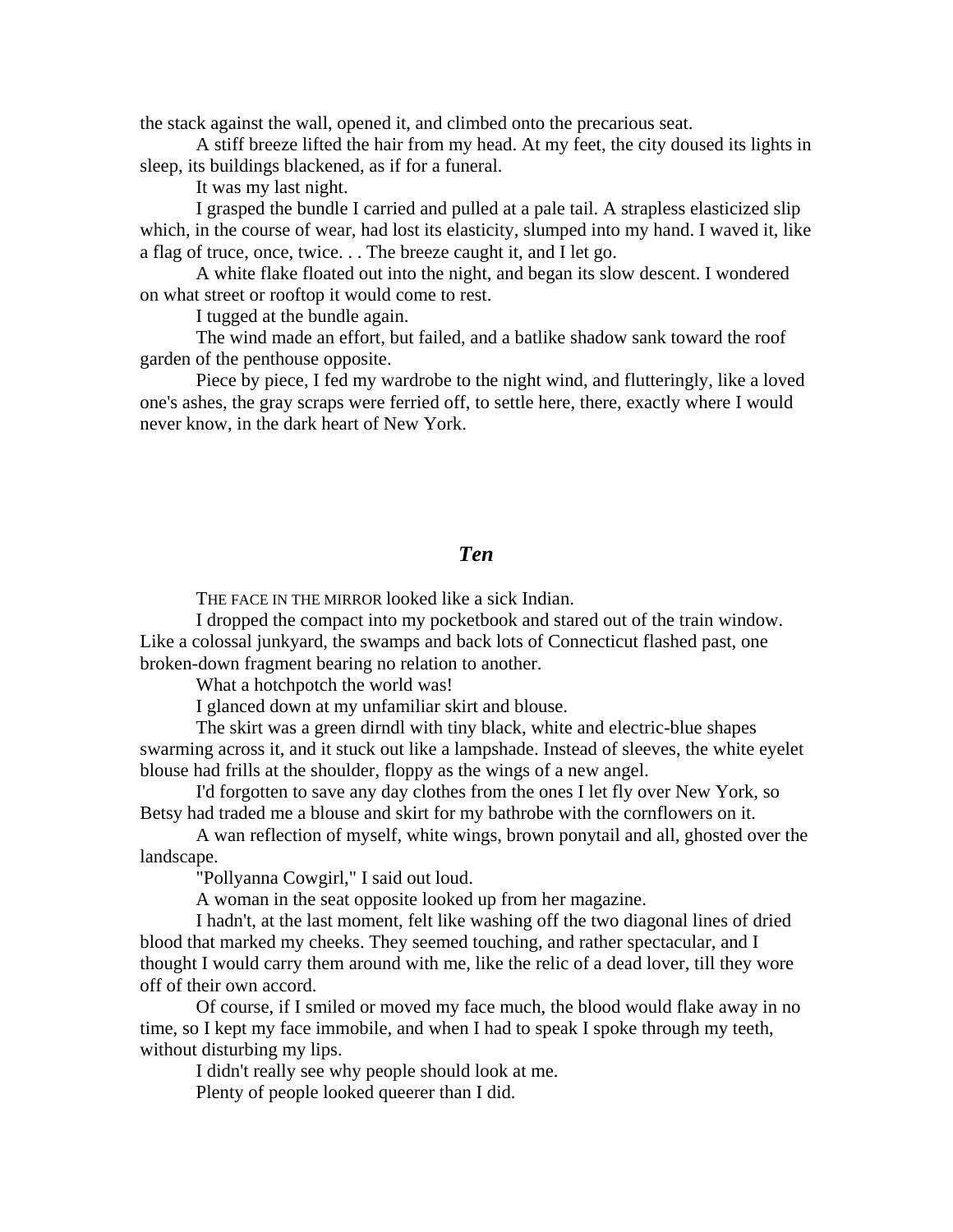My gray suitcase rode on the rack over my head, empty except for *The Thirty Best Short Stories of the Year,* a white plastic sunglasses case and two dozen avocado pears, a parting present from Doreen.

 The pears were unripe, so they would keep well, and whenever I lifted my suitcase up or down or simply carried it along, they cannoned from one end to the other with a special little thunder of their own.

"Root Wan Twenny Ate!" the conductor bawled.

 The domesticated wilderness of pine, maple and oak rolled to a halt and stuck in the frame of the train window like a bad picture. My suitcase grumbled and bumped as I negotiated the long aisle.

 I stepped from the air-conditioned compartment onto the station platform, and the motherly breath of the suburbs enfolded me. It smelt of lawn sprinklers and station wagons and tennis rackets and dogs and babies.

A summer calm laid its soothing hand over everything, like death.

My mother was waiting by the glove-gray Chevrolet.

"Why lovey, what's happened to your face?"

 "Cut myself," I said briefly, and crawled into the back seat after my suitcase. I didn't want her staring at me the whole way home.

The upholstery felt slippery and clean.

 My mother climbed behind the wheel and tossed a few letters into my lap, then turned her back

The car purred into life.

 "I think I should tell you right away," she said, and I could see bad news in the set of her neck, "you didn't make that writing course."

The air punched out of my stomach.

 All through June the writing course stretched before me like a bright, safe bridge over the dull gulf of the summer. Now I saw it totter and dissolve, and a body in a white blouse and green skirt plummet into the gap.

Then my mouth shaped itself sourly.

I had expected it.

 I slunk down on the middle of my spine, my nose level with the rim of the window, and watched the houses of outer Boston glide by. As the houses grew more familiar I slunk still lower.

I felt it was very important not to be recognized.

 The gray, padded car roof closed over my head like the roof of a prison van, and the white, shining, identical clapboard houses with their interstices of well-groomed green proceeded past, one bar after another in a large but escape-proof cage.

I had never spent a summer in the suburbs before.

 The soprano screak of carriage wheels punished my ear. Sun, seeping through the blinds, filled the bedroom with a sulphurous light. I didn't know how long I had slept, but I felt one big twitch of exhaustion.

The twin bed next to mine was empty and unmade.

 At seven I had heard my mother get up, slip into her clothes and tiptoe out of the room. Then the buzz of the orange squeezer sounded from downstairs, and the smell of coffee and bacon filtered under my door. Then the sink water ran from the tap and dishes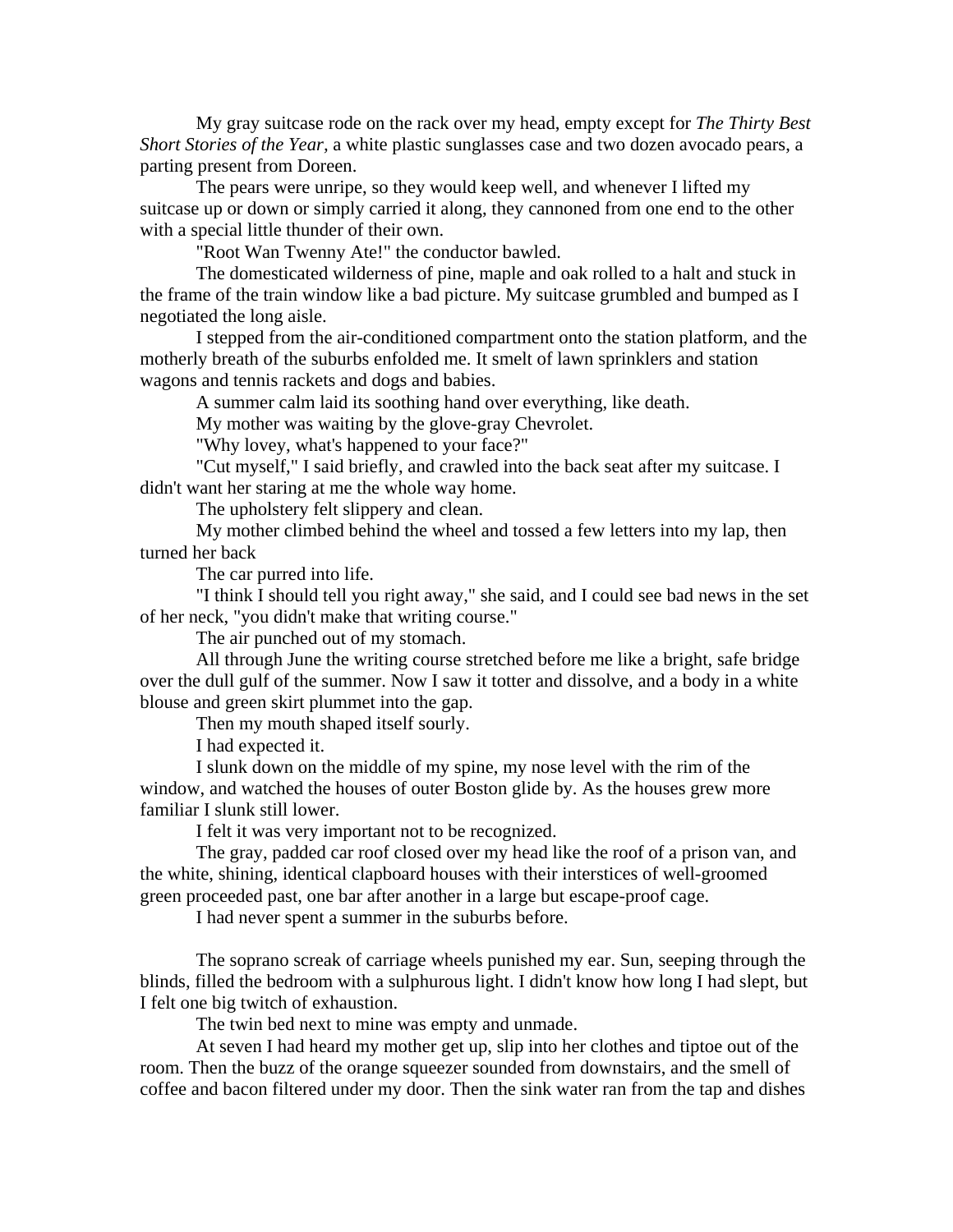clinked as my mother dried them and put them back in the cupboard.

 Then the front door opened and shut. Then the car door opened and shut, and the motor went broom-broom and, edging off with a crunch of gravel, faded into the distance.

 My mother was teaching shorthand and typing to a lot of city college girls and wouldn't be home till the middle of the afternoon.

 The carriage wheels screaked past again. Somebody seemed to be wheeling a baby back and forth under my window.

 I slipped out of bed and onto the rug, and quietly, on my hands and knees, crawled over to see who it was.

 Ours was a small, white clapboard house set in the middle of a small green lawn on the corner of two peaceful suburban streets, but in spite of the little maple trees planted at intervals around our property, anybody passing along the sidewalk could glance up at the second story windows and see just what was going on.

 This was brought home to me by our next-door neighbor, a spiteful woman named Mrs. Ockenden.

 Mrs. Ockenden was a retired nurse who had just married her third husband -- the other two died in curious circumstances -- and she spent an inordinate amount of time peering from behind the starched white curtains of her windows.

 She had called my mother up twice about me -- once to report that I had been sitting in front of the house for an hour under the streetlight and kissing somebody in a blue Plymouth, and once to say that I had better pull the blinds down in my room, because she had seen me half-naked getting ready for bed one night when she happened to be out walking her Scotch terrier.

With great care, I raised my eyes to the level of the windowsill.

 A woman not five feet tall, with a grotesque, protruding stomach, was wheeling an old black baby carriage down the street. Two or three small children of various sizes, all pale, with smudgy faces and bare smudgy knees, wobbled along in the shadow of her skirts.

 A serene, almost religious smile lit up the woman's face. Her head tilted happily back, like a sparrow egg perched on a duck egg, she smiled into the sun.

I knew the woman well

It was Dodo Conway.

 Dodo Conway was a Catholic who had gone to Barnard and then married an architect who had gone to Columbia and was also a Catholic. They had a big, rambling house up the street from us, set behind a morbid facade of pine trees, and surrounded by scooters, tricycles, doll carriages, toy fire trucks, baseball bats, badminton nets, croquet wickets, hamster cages and cocker spaniel puppies -- the whole sprawling paraphernalia of suburban childhood.

Dodo interested me in spite of myself.

 Her house was unlike all the others in our neighborhood in its size (it was much bigger) and its color (the second story was constructed of dark brown clapboard and the first of gray stucco, studded with gray and purple golfball-shaped stones), and the pine trees completely screened it from view, which was considered unsociable in our community of adjoining lawns and friendly, waist-high hedges.

Dodo raised her six children -- and would no doubt raise her seventh -- on Rice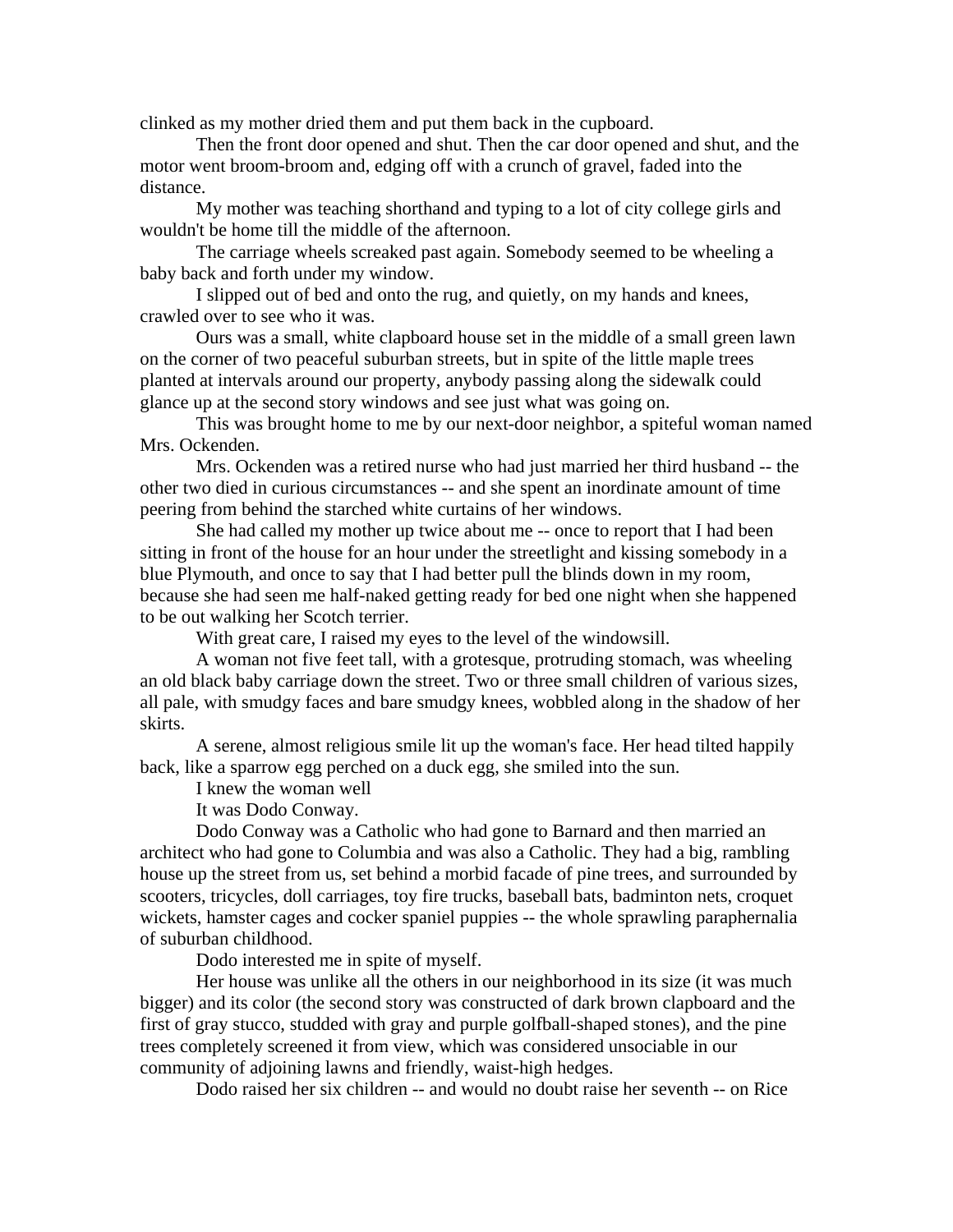Krispies, peanut-butter-and-marshmallow sandwiches, vanilla ice cream and gallon upon gallon of Hoods milk. She got a special discount from the local milkman.

 Everybody loved Dodo, although the swelling size of her family was the talk of the neighborhood. The older people around, like my mother, had two children, and the younger, more prosperous ones had four, but nobody but Dodo was on the verge of a seventh. Even six was considered excessive, but then, everybody said, of course Dodo was a Catholic.

 I watched Dodo wheel the youngest Conway up and down. She seemed to be doing it for my benefit. Children made me sick.

 A floorboard creaked, and I ducked down again, just as Dodo Conway's face, by instinct, or some gift of supernatural hearing, turned on the little pivot of its neck.

 I felt her gaze pierce through the white clapboard and the pink wallpaper roses and uncover me, crouching there behind the silver pickets of the radiator.

 I crawled back into bed and pulled the sheet over my head. But even that didn't shut out the light, so I buried my head under the darkness of the pillow and pretended it was night. I couldn't see the point of getting up. I had nothing to look forward to.

 After a while I heard the telephone ringing in the downstairs hall. I stuffed the pillow into my ears and gave myself five minutes. Then I lifted my head from its bolt hole. The ringing had stopped.

Almost at once it started up again.

 Cursing whatever friend, relative or stranger had sniffed out my homecoming, I padded barefoot downstairs. The black instrument on the hall table trilled its hysterical note over and over, like a nervous bird. I picked up the receiver. "Hullo," I said, in a low, disguised voice. "Hullo, Esther, what's the matter, have you got laryngitis?" It was my old friend Jody, calling from Cambridge. Jody was working at the Coop that summer and taking a lunchtime course in sociology. She and two other girls from my college had rented a big apartment from four Harvard law students, and I'd been planning to move in with them when my writing course began.

Jody wanted to know when they could expect me.

"I'm not coming," I said. "I didn't make the course."

There was a small pause.

 "He's an ass," Jody said then. "He doesn't know a good thing when he sees it." "My sentiments exactly." My voice sounded strange and hollow in my ears.

"Come anyway. Take some other course."

 The notion of studying German or abnormal psychology flitted through my head. After all, I'd saved nearly the whole of my New York salary, so I could just about afford it

But the hollow voice said, "You better count me out."

 "Well," Jody began, "there's this other girl who wanted to come in with us if anybody dropped out. . ."

"Fine. Ask her."

 The minute I hung up I knew I should have said I would come. One morning listening to Dodo Conway's baby carriage would drive me crazy. And I made a point of never living in the same house with my mother for more than a week.

I reached for the receiver.

My hand advanced a few inches, then retreated and fell limp. I forced it toward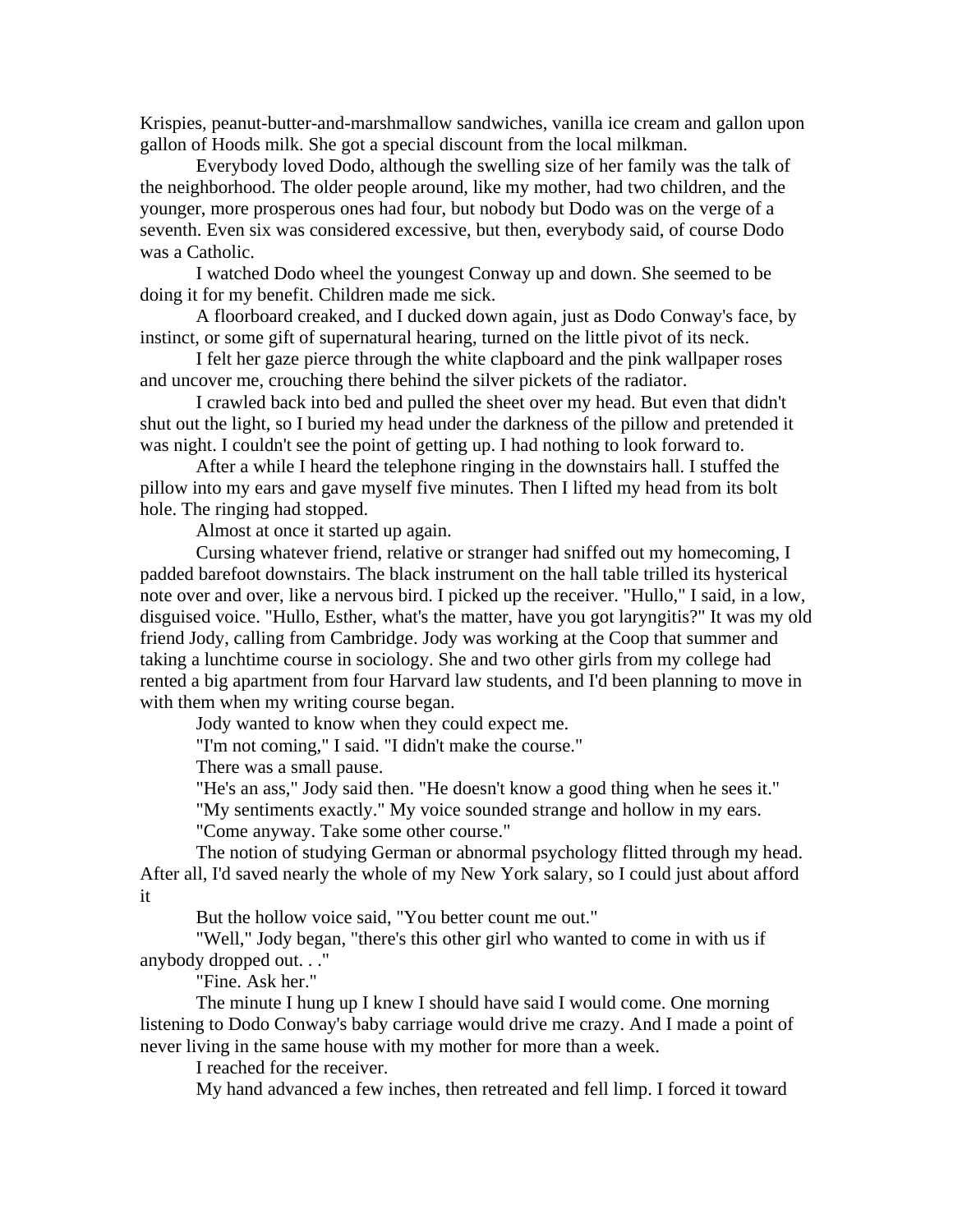the receiver again, but again it stopped short, as if it had collided with a pane of glass. I wandered into the dining room.

 Propped on the table I found a long, businesslike letter from the summer school and a thin blue letter on leftover Yale stationery, addressed to me in Buddy Willard's lucid hand.

I slit open the summer school letter with a knife.

 Since I wasn't accepted for the writing course, it said, I could choose some other course instead, but I should call in to the Admissions Office that same morning, or it would be too late to register, the courses were almost full.

 I dialed the Admissions Office and listened to the zombie voice leave a message that Miss Esther Greenwood was canceling all arrangements to come to summer school

Then I opened Buddy Willard's letter.

 Buddy wrote that he was probably falling in love with a nurse who also had TB, but his mother had rented a cottage in the Adirondacks for the month of July, and if I came along with her, he might well find his feeling for the nurse was mere infatuation.

 I snatched up a pencil and crossed out Buddy's message. Then I turned the letter paper over and on the opposite side wrote that I was engaged to a simultaneous interpreter and never wanted to see Buddy again as I did not want to give my children a hypocrite for a father.

 I stuck the letter back in the envelope, Scotch-taped it together, and readdressed it to Buddy, without putting on a new stamp. I thought the message was worth a good three cents.

Then I decided I would spend the summer writing a novel

That would fix a lot of people.

 I strolled into the kitchen, dropped a raw egg into a teacup of raw hamburger, mixed it up and ate it. Then I set up the card table on the screened breezeway between the house and the garage.

 A great wallowing bush of mock orange shut off the view of the street in front, the house wall and the garage wall took care of either side, and a clump of birches and a box hedge protected me from Mrs. Ockenden at the back.

 I counted out three hundred and fifty sheets of corrasable bond from my mother's stock in the hall closet, secreted away under a pile of old felt hats and clothes brushes and woolen scarves.

 Back on the breezeway, I fed the first, virgin sheet into my old portable and rolled it up.

 From another, distanced mind, I saw myself sitting on the breezeway, surrounded by two white clapboard walls, a mock orange bush and a clump of birches and a box hedge, small as a doll in a doll's house.

 A feeling of tenderness filled my heart. My heroine would be myself, only in disguise. She would be called Elaine. Elaine. I counted the letters on my fingers. There were six letters in Esther, too. It seemed a lucky thing.

*Elaine sat on the breezeway in an old yellow nightgown of her mother's waiting for something to happen. It was a sweltering morning in July, and drops of sweat crawled down her back one by one, like slow insects.*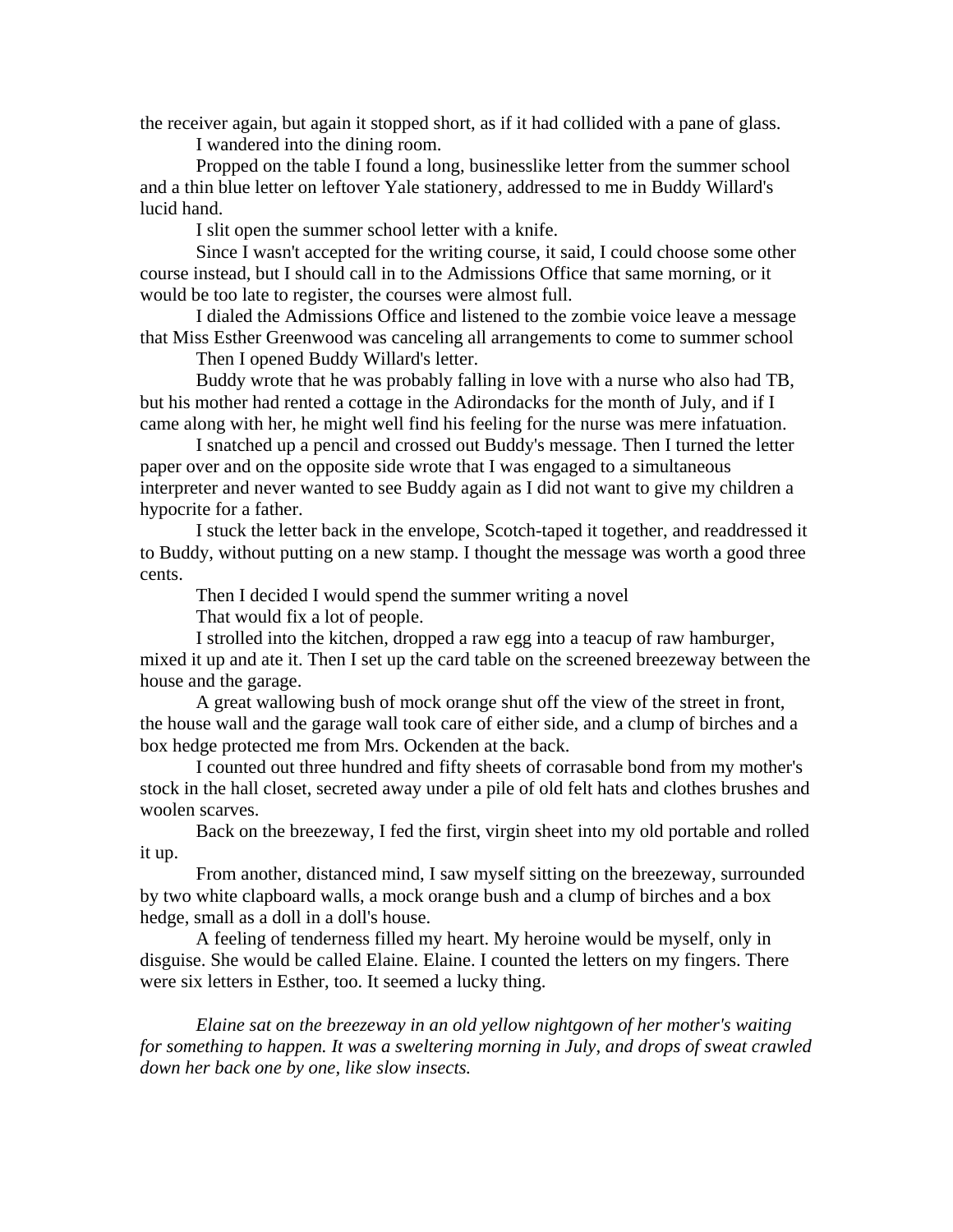I leaned back and read what I had written.

 It seemed lively enough, and I was quite proud of the bit about the drops of sweat like insects, only I had the dim impression I'd probably read it somewhere else a long time ago.

 I sat like that for about an hour, trying to think what would come next, and in my mind, the barefoot doll in her mother's old yellow nightgown sat and stared into space as well.

"Why, honey, don't you want to get dressed?"

 My mother took care never to tell me to do anything. She would only reason with me sweetly, like one intelligent mature person with another.

"It's almost three in the afternoon."

 "I'm writing a novel," I said. "I haven't got time to change out of this and change into that."

 I lay on the couch on the breezeway and shut my eyes. I could hear my mother clearing the typewriter and the papers from the card table and laying out the silver for supper, but I didn't move.

*Inertia oozed like molasses through Elaine's limbs. That's what it must feel like to have malaria, she thought.*

At any rate, I'd be lucky if I wrote a page a day.

Then I knew what the trouble was.

I needed experience.

 How could I write about life when I'd never had a love affair or a baby or even seen anybody die? A girl I knew had just won a prize for a short story about her adventures among the pygmies in Africa. How could I compete with that sort of thing?

 By the end of supper my mother had convinced me I should study shorthand in the evenings. Then I would be killing two birds with one stone, writing a novel and learning something practical as well. I would also be saving a whole lot of money.

 That same evening, my mother unearthed an old blackboard from the cellar and set it up on the breezeway. Then she stood at the blackboard and scribbled little curlicues in white chalk while I sat in a chair and watched.

At first I felt hopeful.

 I thought I might learn shorthand in no time, and when the freckled lady in the Scholarships Office asked me why I hadn't worked to earn money in July and August, the way you were supposed to if you were a scholarship girl, I could tell her I had taken a free shorthand course instead, so I could support myself right after college.

 The only thing was, when I tried to picture myself in some job, briskly jotting down line after line of shorthand, my mind went blank. There wasn't one job I felt like doing where you used shorthand. And, as I sat there and watched, the white chalk curlicues blurred into senselessness.

I told my mother I had a terrible headache, and went to bed.

 An hour later the door inched open, and she crept into the room. I heard the whisper of her clothes as she undressed. She climbed into bed. Then her breathing grew slow and regular.

In the dim light of the streetlamp that filtered through the drawn blinds, I could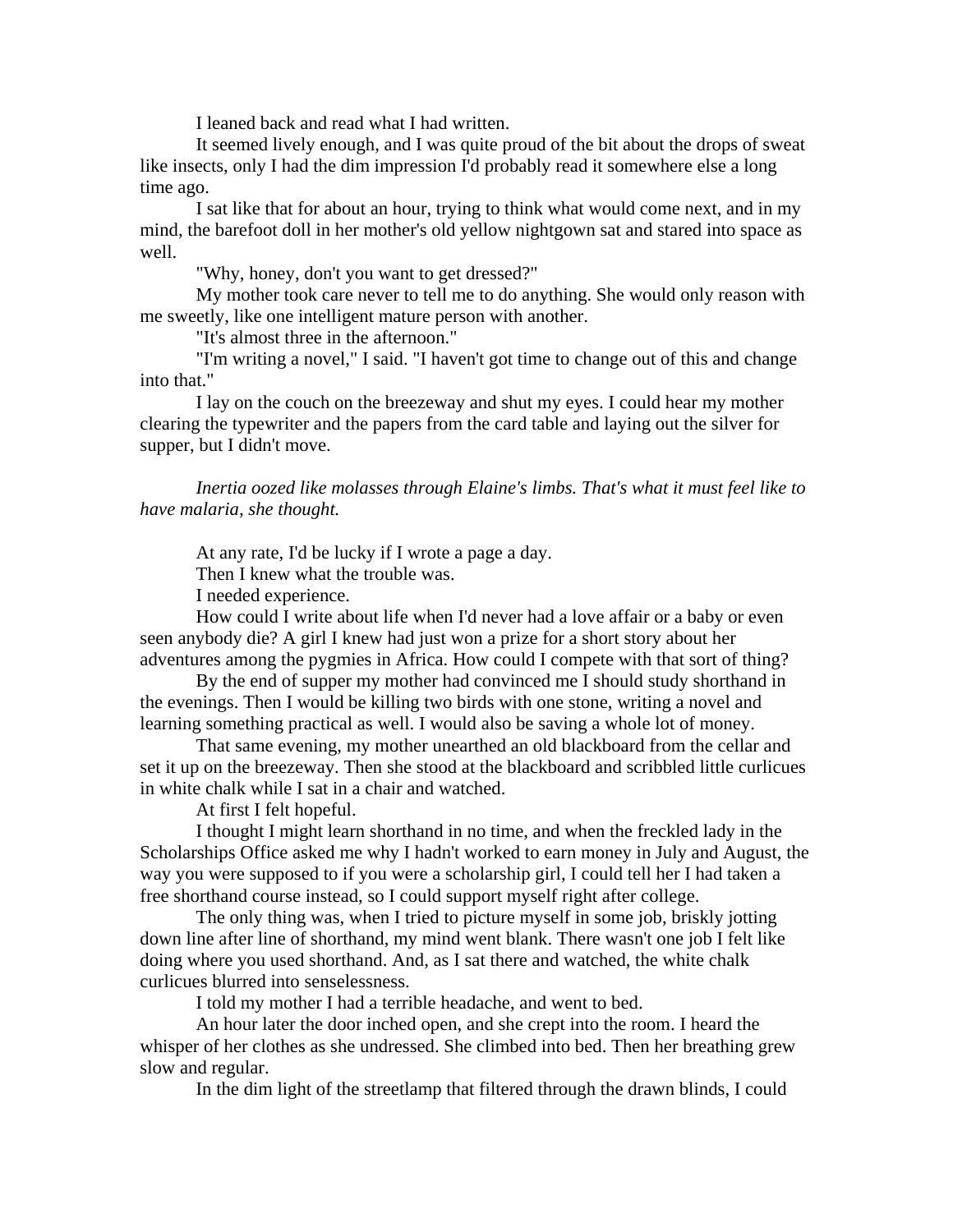see the pin curls on her head glittering like a row of little bayonets.

 I decided I would put off the novel until I had gone to Europe and had a lover, and that I would never learn a word of shorthand. If I never learned shorthand I would never have to use it.

 I thought I would spend the summer reading *Ftnnegans Wake* and writing my thesis.

 Then I would be way ahead when college started at the end of September, and able to enjoy my last year instead of swotting away with no makeup and stringy hair, on a diet of coffee and Benzedrine, the way most of the seniors taking honors did, until they finished their thesis.

 Then I thought I might put off college for a year and apprentice myself to a pottery maker.

Or work my way to Germany and be a waitress, until I was bilingual.

 Then plan after plan started leaping through my head, like a family of scatty rabbits.

 I saw the years of my life spaced along a road in the form of telephone poles, threaded together by wires. I counted one, two, three. . . nineteen telephone poles, and then the wires dangled into space, and try as I would, I couldn't see a single pole beyond the nineteenth.

 The room blued into view, and I wondered where the night had gone. My mother turned from a foggy log into a slumbering, middle-aged woman, her mouth slightly open and a snore raveling from her throat. The piggish noise irritated me, and for a while it seemed to me that the only way to stop it would be to take the column of skin and sinew from which it rose and twist it to silence between my hands.

 I feigned sleep until my mother left for school, but even my eyelids didn't shut out the light. They hung the raw, red screen of their tiny vessels in front of me like a wound. I crawled between the mattress and the padded bedstead and let the mattress fall across me like a tombstone. It felt dark and safe under there, but the mattress was not heavy enough.

It needed about a ton more weight to make me sleep.

*riverrun, past Eve and Adam's, from swerve of shore to bend of bay, brings us by a commodius vicus of recirculation back to Howth Castle and Environs. . .*

The thick book made an unpleasant dent in my stomach.

*riverrun, past Eve and Adam's. . .*

 I thought the small letter at the start might mean that nothing ever really began all new, with a capital, but that it just flowed on from what came before. Eve and Adam's was Adam and Eve, or course, but it probably signified something else as well.

Maybe it was a pub in Dublin.

 My eyes sank through an alphabet soup of letters to the long word in the middle of the page.

*bababadalgharaghtakammmarronnkonnbronntonnerronnttionnthunntrovarrhoun awnskawntoohoohoordenenthurnuk!*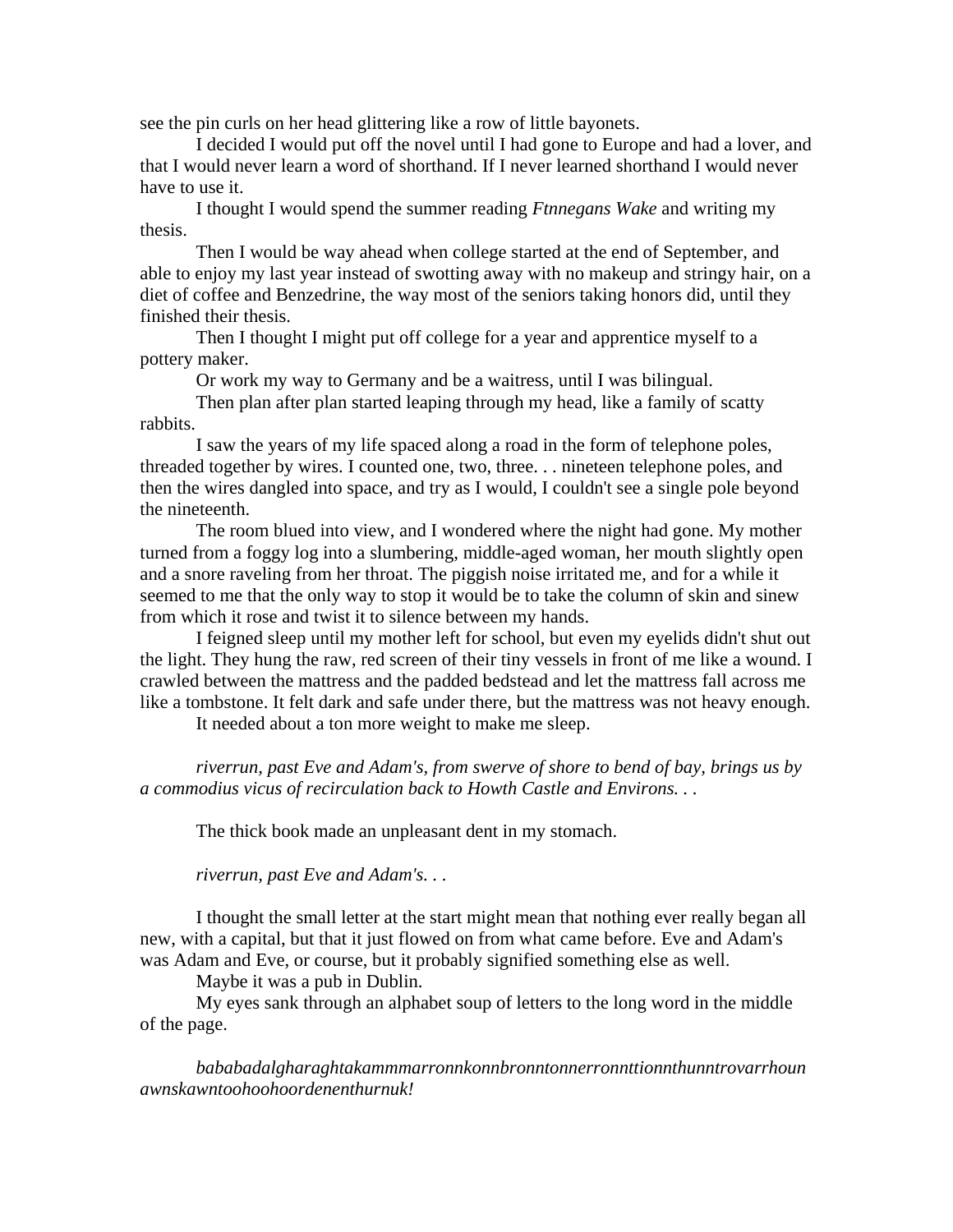I counted the letters. There were exactly a hundred of them. I thought this must be important.

Why should there be a hundred letters?

Haltingly, I tried the word aloud.

 It sounded like a heavy wooden object falling downstairs, boomp boomp boomp, step after step. Lifting the pages of the book, I let them fan slowly by my eyes. Words, dimly familiar but twisted all awry, like faces in a funhouse mirror, fled past, leaving no impression on the glassy surface of my brain.

I squinted at the page.

 The letters grew barbs and rams' horns. I watched them separate, each from the other, and jiggle up and down in a silly way. Then they associated themselves in fantastic, untranslatable shapes, like Arabic or Chinese.

I decided to junk my thesis.

 I decided to junk the whole honors program and become an ordinary English major. I went to look up the requirements of an ordinary English major at my college.

 There were lots of requirements, and I didn't have half of them. One of the requirements was a course in the eighteenth century. I hated the very idea of the eighteenth century, with all those smug men writing tight little couplets and being so dead keen on reason. So I'd skipped it. They let you do that in honors, you were much freer. I had been so free I'd spent most of my time on Dylan Thomas.

 A friend of mine, also in honors, had managed never to read a word of Shakespeare; but she was a real expert on the *Four Quartets.*

 I saw how impossible and embarrassing it would be for me to try to switch from my free program into the stricter one. So I looked up the requirements for English majors at the city college where my mother taught.

They were even worse.

 You had to know Old English and the History of the English Language and a representative selection of all that had been written from Beowulf to the present day.

 This surprised me. I had always looked down on my mother's college, as it was coed, and filled with people who couldn't get scholarships to the big eastern colleges.

 Now I saw that the stupidest person at my mother's college knew more than I did. I saw they wouldn't even let me in through the door, let alone give me a large scholarship like the one I had at my own college.

 I thought I'd better go to work for a year and think things over. Maybe I could study the eighteenth century in secret.

But I didn't know shorthand, so what could I do?

I could be a waitress or a typist.

But I couldn't stand the idea of being either one.

"You say you want more sleeping pills?"

"Yes."

"But the ones I gave you last week are very strong."

"They don't work any more."

 Teresa's large, dark eyes regarded me thoughtfully. I could hear the voices of her three children in the garden under the consulting-room window. My Aunt Libby had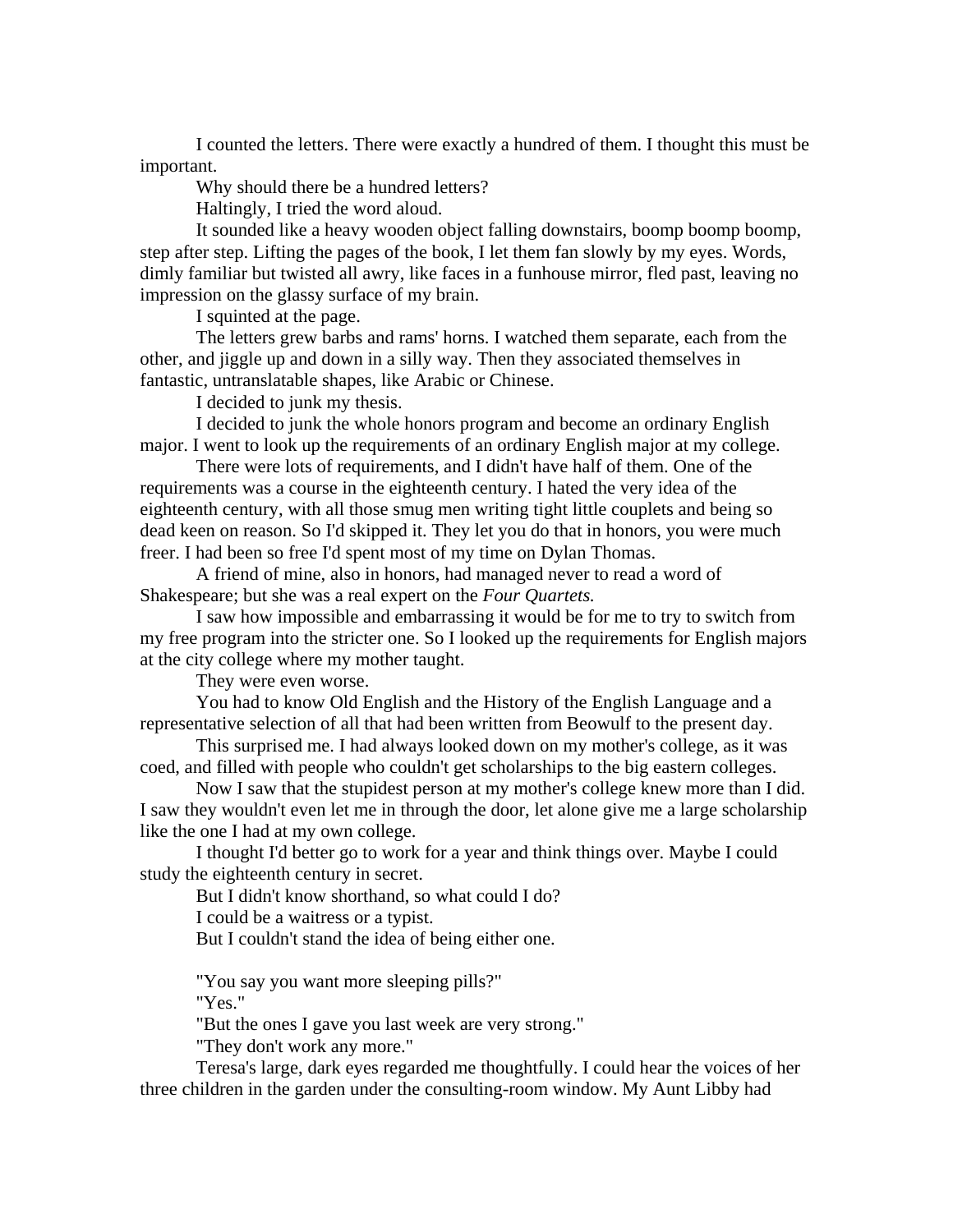married an Italian, and Teresa was my aunt's sister-in-law and our family doctor.

I liked Teresa. She had a gentle, intuitive touch.

I thought it must be because she was Italian.

There was a little pause.

"What seems to be the matter?" Teresa said then.

 "I can't sleep. I can't read." I tried to speak in a cool, calm way, but the zombie rose up in my throat and choked me off. I turned my hands palm up.

 "I think," Teresa tore off a white slip from her prescription pad and wrote down a name and address, "you'd better see another doctor I know. He'll be able to help you more than I can."

I peered at the writing, but I couldn't read it.

"Doctor Gordon," Teresa said. "He's a psychiatrist."

## *Eleven*

DOCTOR GORDON'S WAITING ROOM was hushed and beige.

 The walls were beige, and the carpets were beige, and the upholstered chairs and sofas were beige. There were no mirrors or pictures, only certificates from different medical schools, with Doctor Gordon's name in Latin, hung about the walls. Pale green loopy ferns and spiked leaves of a much darker green filled the ceramic pots on the end table and the coffee table and the magazine table.

 At first I wondered why the room felt so safe. Then I realized it was because there were no windows.

The air-conditioning made me shiver.

 I was still wearing Betsy's white blouse and dirndl skirt. They drooped a bit now, as I hadn't washed them in my three weeks at home. The sweaty cotton gave off a sour but friendly smell.

I hadn't washed my hair for three weeks, either.

I hadn't slept for seven nights.

 My mother told me I must have slept, it was impossible not to sleep in all that time, but if I slept, it was with my eyes wide open, for I had followed the green, luminous course of the second hand and the minute hand and the hour hand of the bedside clock through their circles and semi-circles, every night for seven nights, without missing a second, or a minute, or an hour.

The reason I hadn't washed my clothes or my hair was because it seemed so silly.

 I saw the days of the year stretching ahead like a series of bright, white boxes, and separating one box from another was sleep, like a black shade. Only for me, the long perspective of shades that set off one box from the next had suddenly snapped up, and I could see day after day after day glaring ahead of me like a white, broad, infinitely desolate avenue.

 It seemed silly to wash one day when I would only have to wash again the next. It made me tired just to think of it.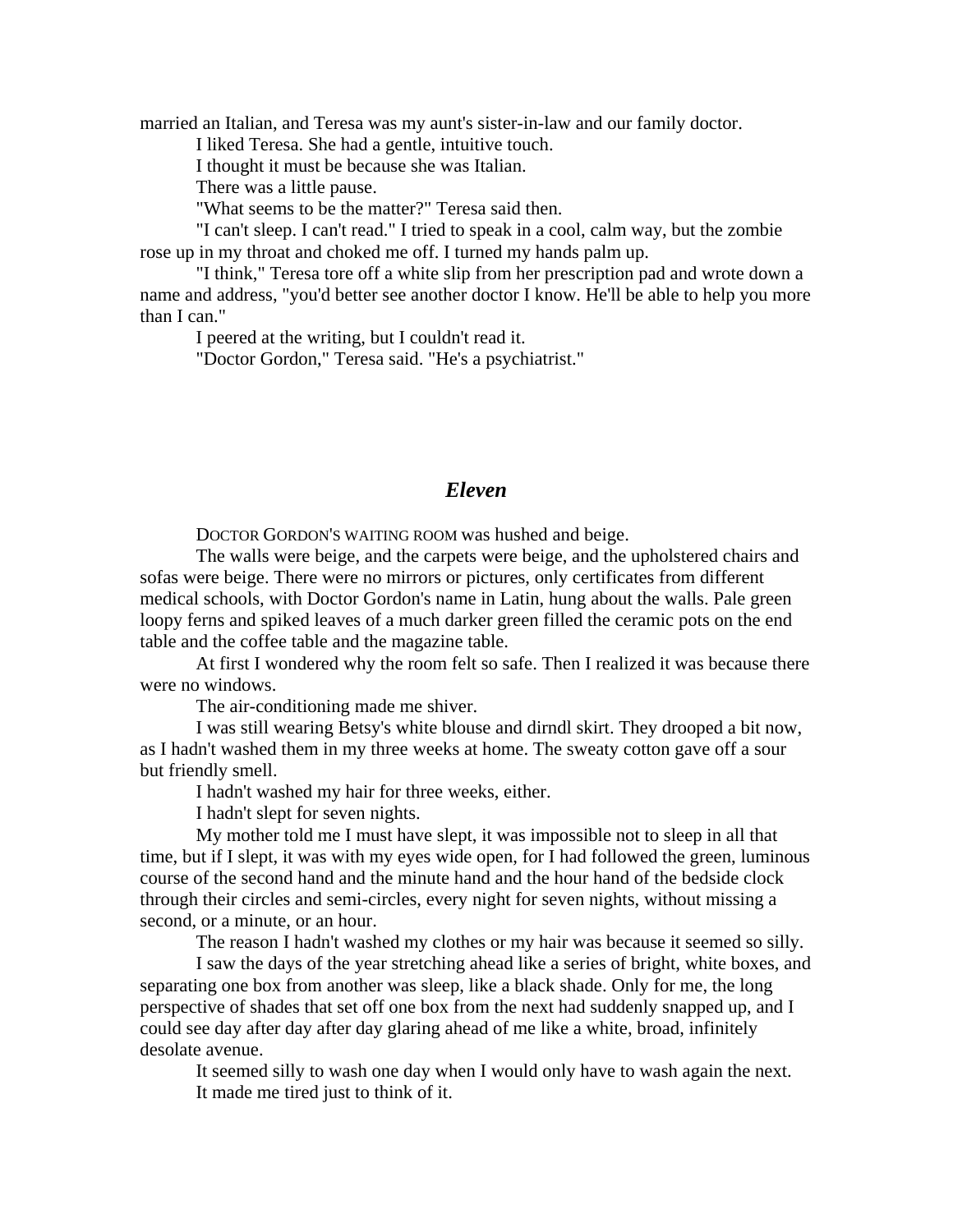I wanted to do everything once and for all and be through with it.

Doctor Gordon twiddled a silver pencil

"Your mother tells me you are upset."

 I curled in the cavernous leather chair and faced Doctor Gordon across an acre of highly polished desk.

 Doctor Gordon waited. He tapped his pencil -- tap, tap, tap -- across the neat green field of his blotter.

 His eyelashes were so long and thick they looked artificial. Black plastic reeds fringing two green, glacial pools.

Doctor Gordon's features were so perfect he was almost pretty.

I hated him the minute I walked in through the door.

 I had imagined a kind, ugly, intuitive man looking up and saying "Ah!" in an encoraging way, as if he could see something I couldn't, and then I would find words to tell him how I was so scared, as if I were being stuffed farther and farther into a black, airless sack with no way out.

 Then he would lean back in his chair and match the tips of his fingers together in a little steeple and tell me why I couldn't sleep and why I couldn't read and why I couldn't eat and why everything people did seemed so silly, because they only died in the end.

And then, I thought, he would help me, step by step, to be myself again.

 But Doctor Gordon wasn't like that at all. He was young and good-looking, and I could see right away he was conceited.

 Doctor Gordon had a photograph on his desk, in a silver frame, that half faced him and half faced my leather chair. It was a family photograph, and it showed a beautiful dark-haired woman, who could have been Doctor Gordon's sister, smiling out over the heads of two blond children.

 I think one child was a boy and one was a girl, but it may have been that both children were boys or that both were girls, it is hard to tell when children are so small. I think there was also a dog in the picture, toward the bottom -- a kind of airedale or a golden retriever -- but it may have only been the pattern in the woman's skirt.

For some reason the photograph made me furious.

 I didn't see why it should be turned half toward me unless Doctor Gordon was trying to show me right away that he was married to some glamorous woman and I'd better not get any funny ideas.

 Then I thought, how could this Doctor Gordon help me anyway, with a beautiful wife and beautiful children and a beautiful dog haloing him like the angels on a Christmas card?

"Suppose you try and tell me what you think is wrong."

 I turned the words over suspiciously, like round, sea-polished pebbles that might suddenly put out a claw and change into something else.

What did I *think* was wrong?

That made it sound as if nothing was *really* wrong, I only *thought* it was wrong.

 In a dull, flat voice -- to show I was not beguiled by his good looks or his family photograph -- I told Doctor Gordon about not sleeping and not eating and not reading. I didn't tell him about the handwriting, which bothered me most of all.

That morning I had tried to write a letter to Doreen, down in West Virginia,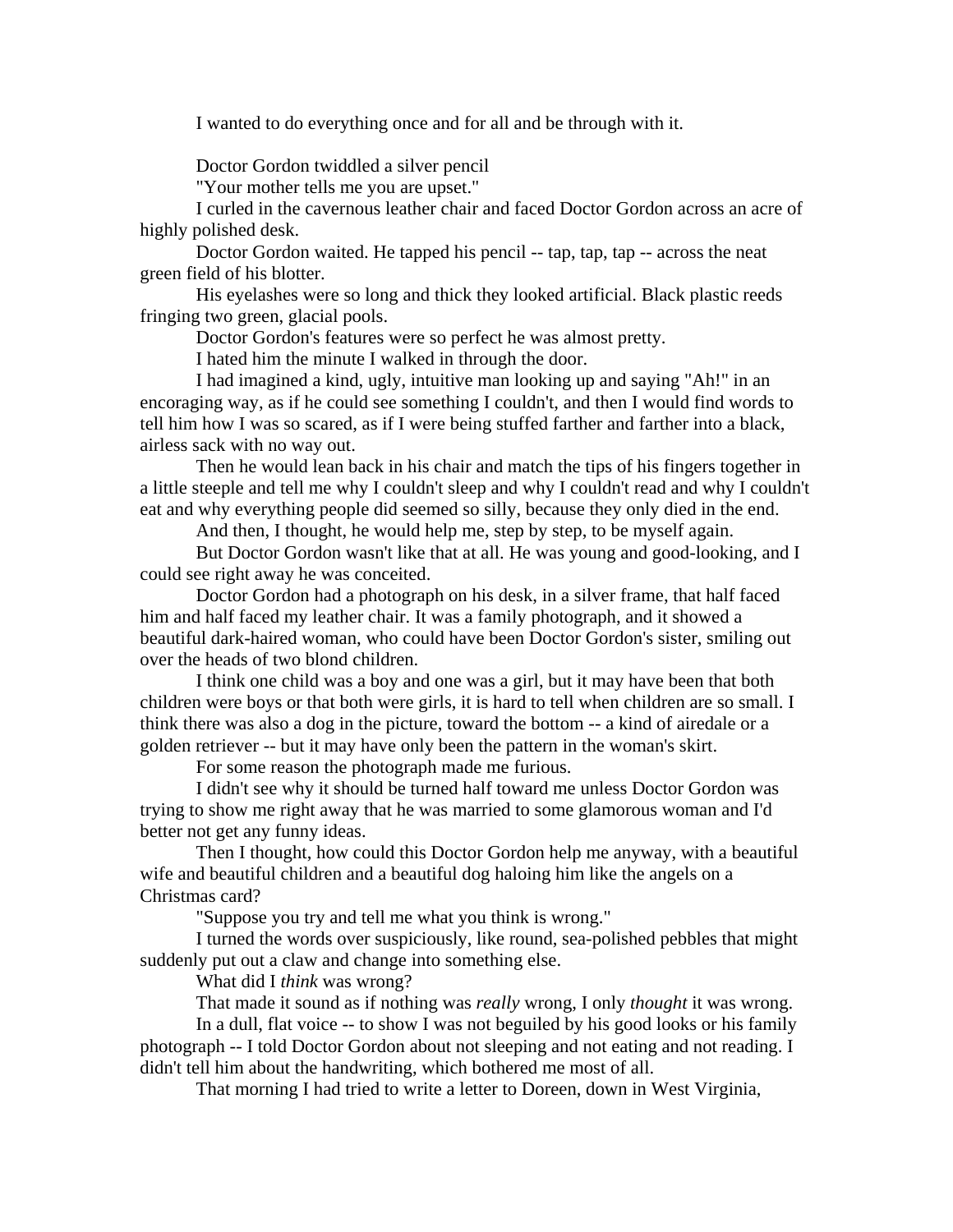asking whether I could come and live with her and maybe get a job at her college waiting on table or something.

 But when I took up my pen, my hand made big, jerky letters like those of a child, and the lines sloped down the page from left to right almost diagonally, as if they were loops of string lying on the paper, and someone had come along and blown them askew.

 I knew I couldn't send a letter like that, so I tore it up in little pieces and put them in my pocketbook, next to my all-purpose compact, in case the psychiatrist asked to see them.

 But of course Doctor Gordon didn't ask to see them, as I hadn't mentioned them, and I began to feel pleased at my cleverness. I thought I only need tell him what I wanted to, and that I could control the picture he had of me by hiding this and revealing that, all the while he thought he was so smart.

 The whole time I was talking, Doctor Gordon bent his head as if he were praying, and the only noise apart from the dull, flat voice was the tap, tap, tap of Doctor Gordon's pencil at the same point on the green blotter, like a stalled walking stick.

 When I had finished, Doctor Gordon lifted his head. ''Where did you say you went to college?" Baffled, I told him. I didn't see where college fitted in. "Ah!" Doctor Gordon leaned back in his chair, staring into the air over my shoulder with a reminiscent smile.

 I thought he was going to tell me his diagnosis, and that perhaps I had judged him too hastily and too unkindly. But he only said, "I remember your college well. I was up there, during the war. They had a WAC station, didn't they? Or was it WAVES?"

I said I didn't know.

 "Yes, a WAC station, I remember now. I was doctor for the lot, before I was sent overseas. My, they were a pretty bunch of girls."

Doctor Gordon laughed.

 Then, in one smooth move, he rose to his feet and strolled toward me round the corner of his desk. I wasn't sure what he meant to do, so I stood up as well.

 Doctor Gordon reached for the hand that hung at my right side and shook it. "See you next week, then."

 The full, bosomy elms made a tunnel of shade over the yellow and red brick fronts along Commonwealth Avenue, and a trolley car was threading itself toward Boston down its slim, silver track. I waited for the trolley to pass, then crossed to the gray Chevrolet at the opposite curb.

 I could see my mother's face, anxious and sallow as a slice of lemon, peering up at me through the windshield.

"Well, what did he say?"

 I pulled the car door shut. It didn't catch. I pushed it out and drew it in again with a dull slam.

"He said he'll see me next week."

My mother sighed.

Doctor Gordon cost twenty-five dollars an hour.

"Hi there, what's your name?"

"Elly Higginbottom."

The sailor fell into step beside me, and I smiled.

I thought there must be as many sailors on the Common as there were pigeons.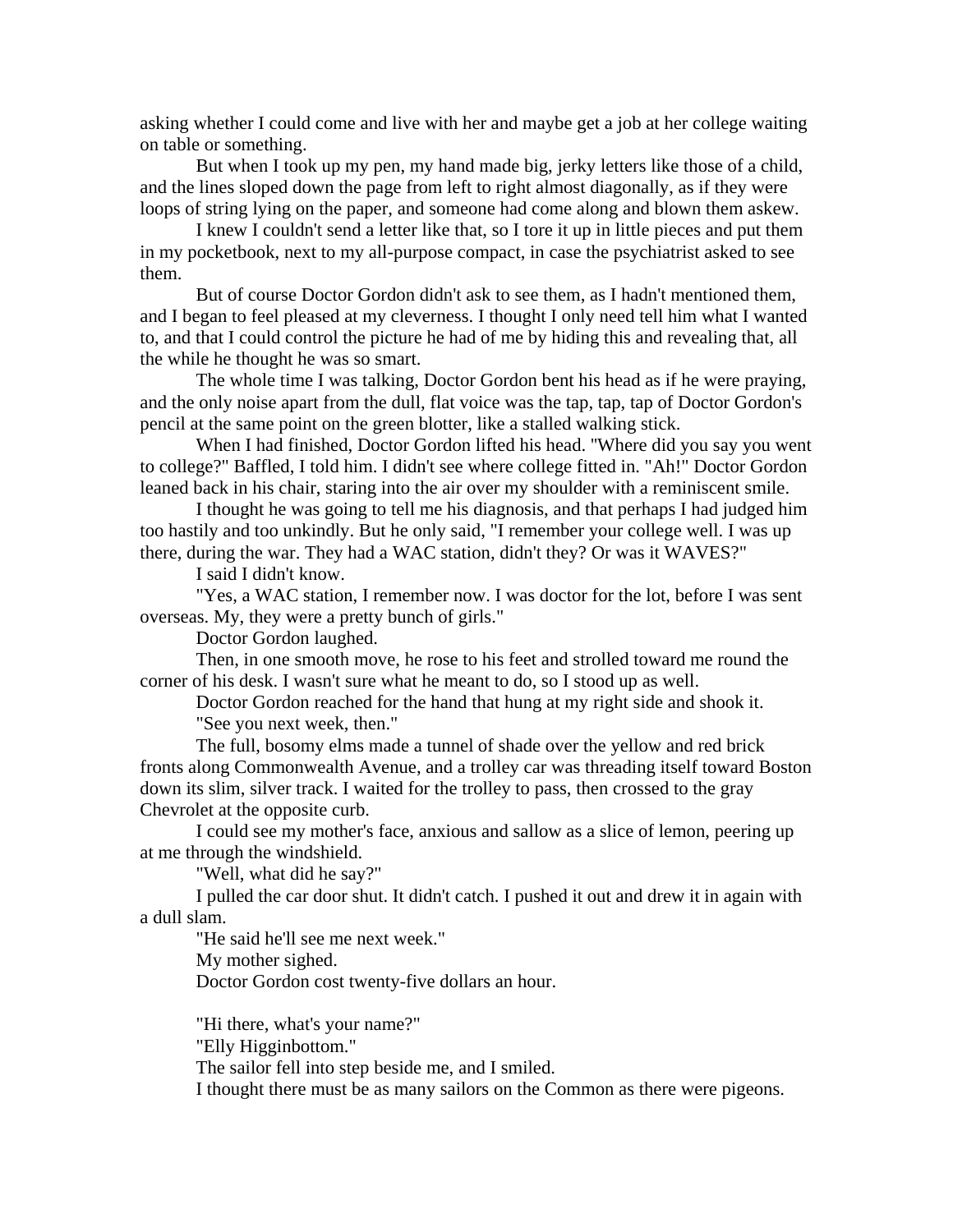They seemed to come out of a dun-colored recruiting house on the far side, with blue and white "Join the Navy" posters stuck up on billboards round it and all over the inner walls.

"Where do you come from, Elly?"

"Chicago."

 I had never been to Chicago, but I knew one or two boys who went to Chicago University, and it seemed the sort of place where unconventional, mixed-up people would come from.

"You sure are a long way from home."

 The sailor put his arm around my waist, and for a long time we walked around the Common like that, the sailor stroking my hip through the green dirndl skirt, and me smiling mysteriously and trying not to say anything that would show I was from Boston and might at any moment meet Mrs. Willard, or one of my mother's other friends, crossing the Common after tea on Beacon Hill or shopping in Filene's Basement.

 I thought if I ever did get to Chicago, I might change my name to Elly Higginbottom for good. Then nobody would know I had thrown up a scholarship at a big eastern women's college and mucked up a month in New York and refused a perfectly solid medical student for a husband who would one day be a member of the AMA and earn pots of money.

In Chicago, people would take me for what I was.

 I would be simple Elly Higgenbottom, the orphan. People would love me for my sweet, quiet nature. They wouldn't be after me to read books and write long papers on the twins in James Joyce. And one day I might just marry a virile, but tender, garage mechanic and have a big cowy family, like Dodo Conway.

If I happened to feel like it.

 "What do you want to do when you get out of the Navy?" I asked the sailor suddenly.

 It was the longest sentence I had said, and he seemed taken aback. He pushed his white cupcake cap to one side and scratched his head.

"Well, I dunno, Elly," he said. "I might just go to college on the G.I. Bill"

 I paused. Then I said suggestively, "You ever thought of opening a garage?" "Nope," said the sailor. "Never have."

 I peered at him from the corner of my eye. He didn't look a day over sixteen. "Do you know how old I am?" I said accusingly.

The sailor grinned at me. "Nope, and I don't care either."

 It occurred to me that this sailor was really remarkably handsome. He looked Nordic and virginal. Now I was simple-minded it seemed I attracted clean, handsome people.

"Well, I'm thirty," I said, and waited.

"Gee, Elly, you don't look it." The sailor squeezed my hip.

 Then he glanced quickly from left to right. "Listen, Elly, if we go round to those steps over there, under the monument, I can kiss you."

 At that moment I noticed a brown figure in sensible flat brown shoes striding across the Common in my direction. From the distance, I couldn't make out any features on the dime-sized face, but I knew it was Mrs. Willard.

 "Could you please tell me the way to the subway?" I said to the sailor in a loud voice.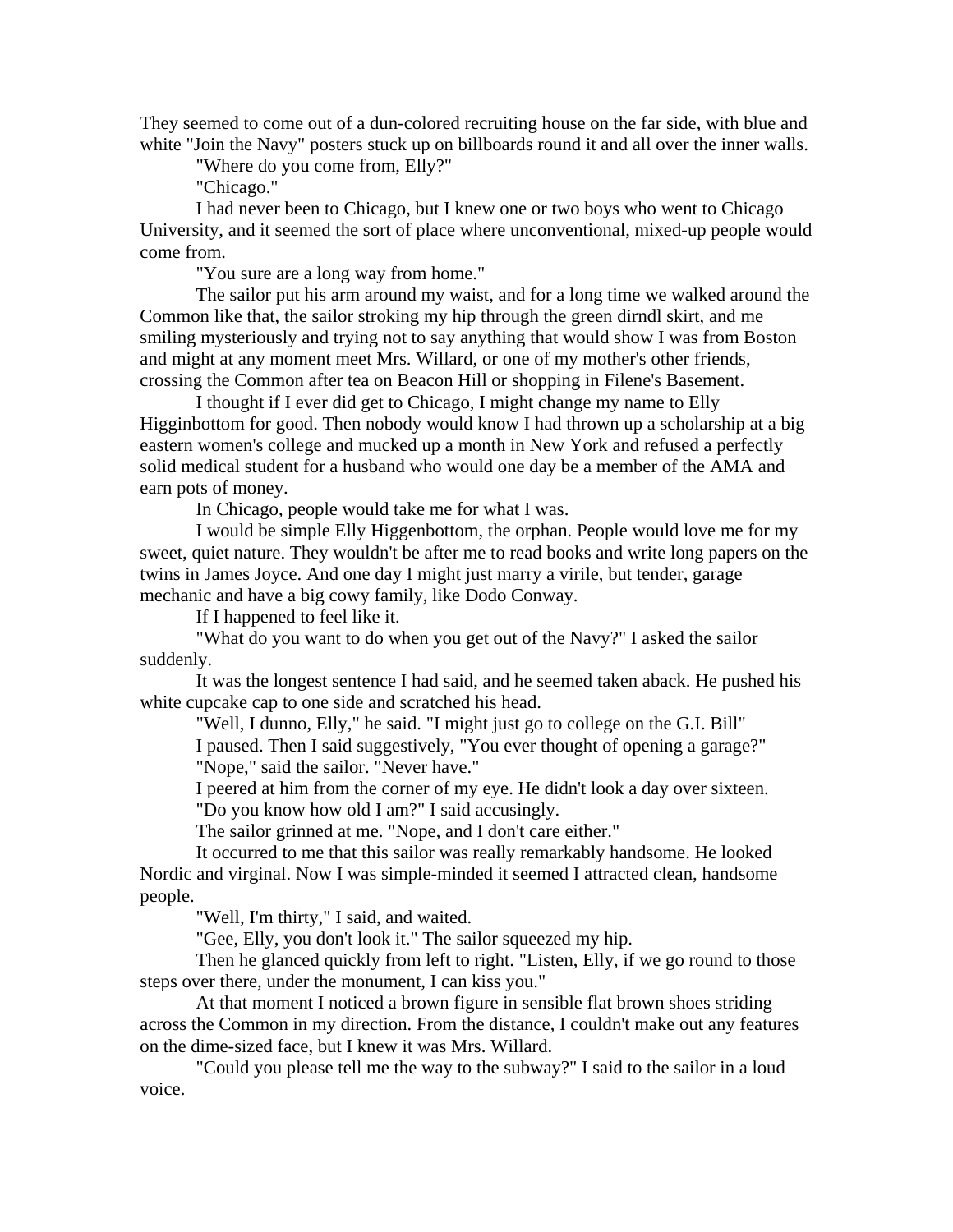"Huh?"

"The subway that goes out to the Deer Island Prison?"

When Mrs. Willard came up I would have to pretend I was only asking the sailor directions, and didn't really know him at all.

"Take your hands off me," I said between my teeth.

"Say, Elly, what's up?"

 The woman approached and passed by without a look or a nod, and of course it wasn't Mrs. Willard. Mrs. Willard was at her cottage in the Adirondacks.

I fixed the woman's receding back with a vengeful stare.

"Say, Elly.  $\ldots$ "

 "I thought it was somebody I knew," I said. "Some blasted lady from this orphan home in Chicago."

The sailor put his arm around me again.

"You mean you got no mom and dad, Elly?"

"No." I let out a tear that seemed ready. It made a little hot track down my cheek.

"Say, Elly, don't cry. This lady, was she mean to you?"

"She was. . . she was *awful*."

 The tears came in a rush, then, and while the sailor was holding me and patting them dry with a big, clean, white linen handkerchief in the shelter of an American elm, I thought what an awful woman that lady in the brown suit had been, and how she, whether she knew it or not, was responsible for my taking the wrong turn here and the wrong path there and for everything bad that happened after that.

"Well, Esther, how do you feel this week?"

Doctor Gordon cradled his pencil like a slim, silver bullet.

"The same."

"The same?" He quirked an eyebrow, as if he didn't believe it.

 So I told him again, in the same dull, flat voice, only it was angrier this time, because he seemed so slow to understand, how I hadn't slept for fourteen nights and how I couldn't read or write or swallow very well.

Doctor Gordon seemed unimpressed.

 I dug into my pocketbook and found the scraps of my letter to Doreen. I took them out and let them flutter on to Doctor Gordon's immaculate green blotter. They lay there, dumb as daisy petals in a summer meadow.

"What," I said, "do you think of that?"

 I thought Doctor Gordon must immediately see how bad the handwriting was, but he only said, "I think I would like to speak to your mother. Do you mind?"

 "No." But I didn't like the idea of Doctor Gordon talking to my mother one bit. I thought he might tell her I should be locked up. I picked up every scrap of my letter to Doreen, so Doctor Gordon couldn't piece them together and see I was planning to run away, and walked out of his office without another word.

 I watched my mother grow smaller and smaller until she disappeared into the door of Doctor Gordon's office building. Then I watched her grow larger and larger as she came back to the car.

"Well?" I could tell she had been crying.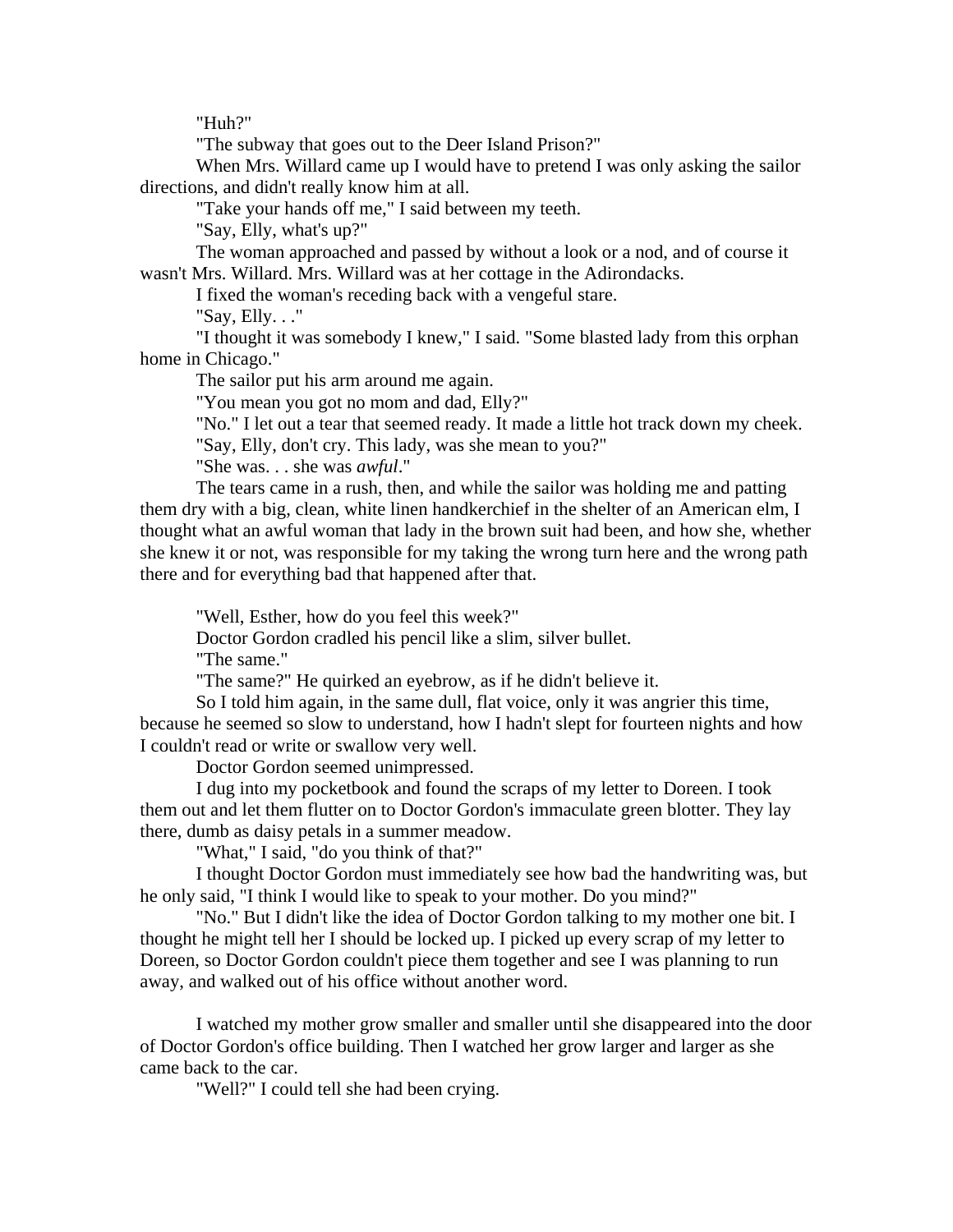My mother didn't look at me. She started the car.

 Then she said, as we glided under the cool, deep-sea shade of the elms, "Doctor Gordon doesn't think you've improved at all. He thinks you should have some shock treatments at his private hospital in Walton."

 I felt a sharp stab of curiosity, as if I had just read a terrible newspaper headline about somebody else.

"Does he mean *live* there?"

"No," my mother said, and her chin quivered.

I thought she must be lying.

"You tell me the truth," I said, "or I'll never speak to you again."

"Don't I *always* tell you the truth?" my mother said, and burst into tears.

#### SUICIDE SAVED FROM 7-STORY LEDGE!

 After two hours on a narrow ledge seven stories above a concrete parking lot and gathered crowds, Mr. George Pollucci let himself be helped to safety through a nearby window by Sgt. Will Kilmartin of the Charles Street police force.

 I cracked open a peanut from the ten-cent bag I had bought to feed the pigeons, and ate it. It tasted dead, like a bit of old tree bark.

 I brought the newspaper close up to my eyes to get a better view of George Pollucci's face, spotlighted lie a three-quarter moon against a vague background of brick and black sky. I felt he had something important to tell me, and whatever it was might just be written on his face.

 But the smudgy crags of George Pollucci's features melted away as I peered at them, and resolved themselves into a regular pattern of dark and light and medium-gray dots.

 The inky-black newspaper paragraph didn't tell why Mr. Pollucci was on the ledge, or what Sgt. Kilmartin did to him when he finally got him in through the window.

 The trouble about jumping was that if you didn't pick the right number of stories, you might still be alive when you hit bottom. I thought seven stories must be a safe distance.

 I folded the paper and wedged it between the slats of the park bench. It was what my mother called a scandal sheet, full of the local murders and suicides and beatings and robbings, and just about every page had a half-naked lady on it with her breasts surging over the edge of her dress and her legs arranged so you could see to her stocking tops.

 I didn't know why I had never bought any of these papers before. They were the only things I could read. The little paragraphs between the pictures ended before the letters had a chance to get cocky and wiggle about. At home, all I ever saw was the *Christian Science Monitor,* which appeared on the doorstep at five o'clock every day but Sunday and treated suicides and sex crimes and airplane crashes as if they didn't happen.

 A big white swan full of little children approached my bench, then turned around a bosky islet covered with ducks and paddled back under the dark arch of the bridge. Everything I looked at seemed bright and extremely tiny.

 I saw, as if through the keyhole of a door I couldn't open, myself and my younger brother, knee-high and holding rabbit-eared balloons, climb aboard a swanboat and fight for a seat at the edge, over the peanut-shell-paved water. My mouth tasted of cleanness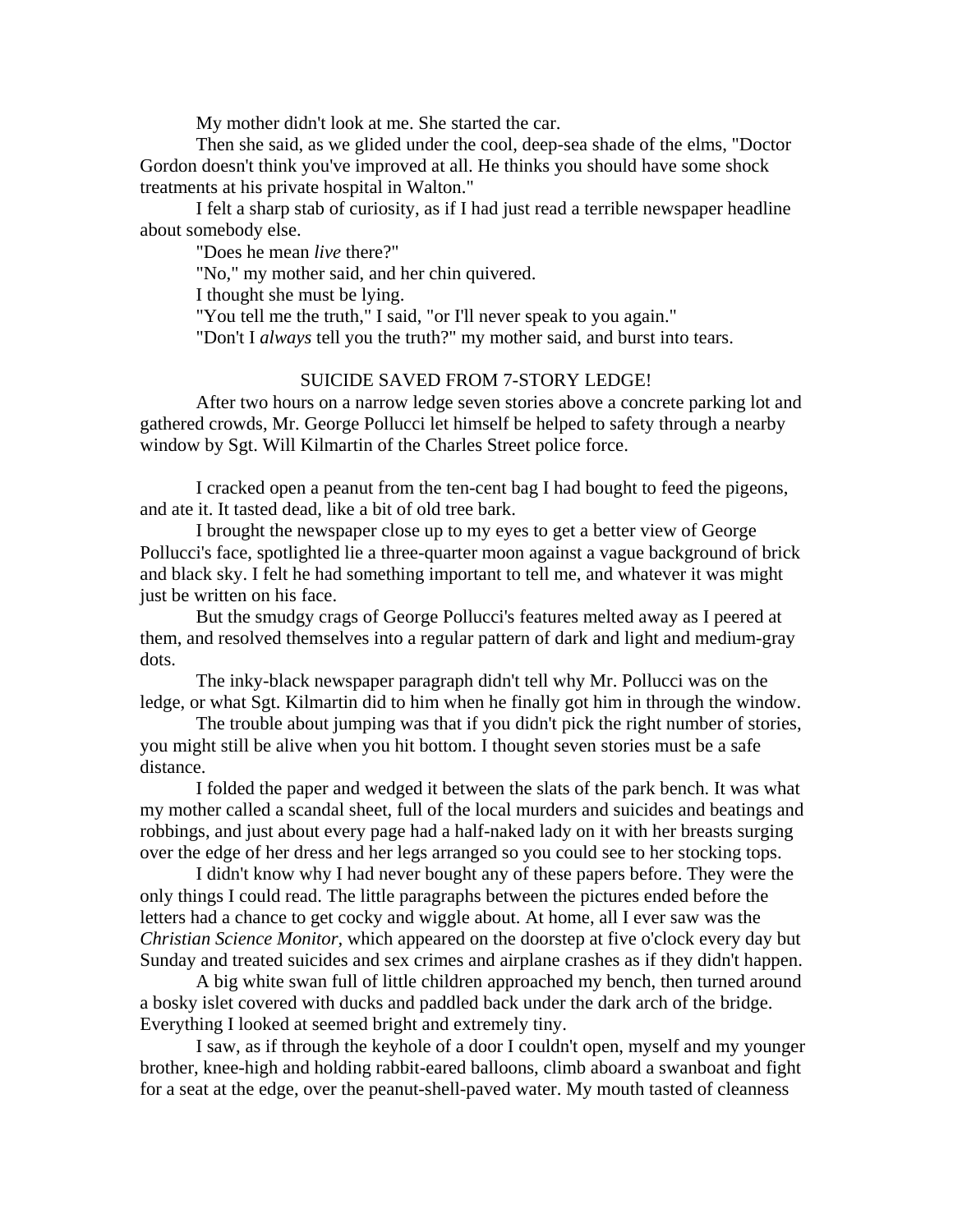and peppermint. If we were good at the dentist's, my mother always bought us a swanboat ride.

 I circled the Public Garden -- over the bridge and under the blue-green monuments, past the American flag flowerbed and the entrance where you could have your picture taken in an orange-and-white striped canvas booth for twenty-five cents - reading the names of the trees.

 My favorite tree was the Weeping Scholar Tree. I thought it must come from Japan. They understood things of the spirit in Japan.

They disemboweled themselves when anything went wrong.

 I tried to imagine how they would go about it. They must have an extremely sharp knife. No, probably two extremely sharp knives. Then they would sit down, cross-legged, a knife in either hand. Then they would cross their hands and point a knife at each side of their stomach. They would have to be naked, or the knife would get stuck in their clothes.

 Then in one quick flash, before they had time to think twice, they would jab the knives in and zip them round, one on the upper crescent and one on the lower crescent, making a full circle. Then their stomach skin would come loose, like a plate, and their insides would fall out, and they would die.

It must take a lot of courage to die like that.

My trouble was I hated the sight of blood.

I thought I might stay in the park all night.

 The next morning Dodo Conway was driving my mother and me to Walton, and if I was to run away before it was too late, now was the time. I looked in my pocketbook and counted out a dollar bill and seventy-nine cents in dunes and nickels and pennies.

 I had no idea how much it would cost to get to Chicago, and I didn't dare go to the bank and draw out all my money, because I thought Doctor Gordon might well have warned the bank clerk to intercept me if I made an obvious move.

 Hitchhiking occurred to me, but I had no idea which of all the routes out of Boston led to Chicago. It's easy enough to find directions on a map, but I had very little knowledge of directions when I was smack in the middle of somewhere. Every time I wanted to figure what was east or what was west it seemed to be noon, or cloudy, which was no help at all, or nighttime, and except for the Big Dipper and Cassiopeia's Chair, I was hopeless at stars, a failing which always disheartened Buddy Willard.

 I decided to walk to the bus terminal and inquire about the fares to Chicago. Then I might go to the bank and withdraw precisely that amount, which would not cause so much suspicion.

 I had just strolled in through the glass doors of the terminal and was browsing over the rack of colored tour leaflets and schedules, when I realized that the bank in my home town would be closed, as it was already mid-afternoon, and I couldn't get any money out till the next day.

My appointment at Walton was for ten o'clock.

 At that moment, the loudspeaker crackled into life and started announcing the stops of a bus getting ready to leave in the parking lot outside. The voice on the loudspeaker went bockle bockle bockle, the way they do, so you can't understand a word, and then, in the middle of all the static, I heard a familiar name clear as A on the piano in the middle of all the tuning instruments of an orchestra.

It was a stop two blocks from my house.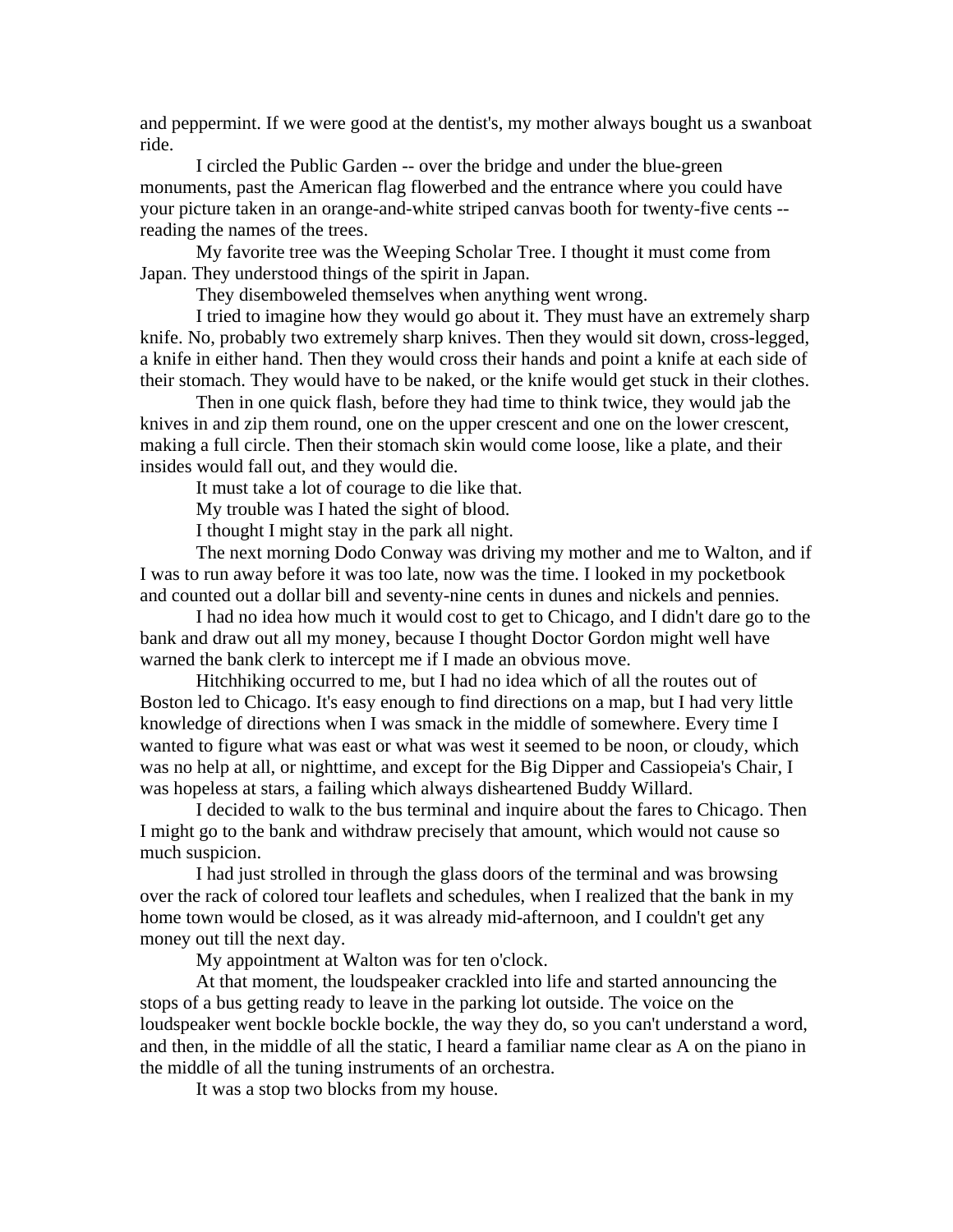I hurried out into the hot, dusty, end-of-July afternoon, sweating and sandymouthed, as if late for a difficult interview, and boarded the red bus, whose motor was already running.

 I handed my fare to the driver, and silently, on gloved hinges, the door folded shut at my back

## *Twelve*

 DOCTOR GORDON'S private hospital crowned a grassy rise at the end of a long, secluded drive that had been whitened with broken quahog shells. The yellow clapboard walls of the large house, with its encircling veranda, gleamed in the sun, but no people strolled on the green dome of the lawn.

 As my mother and I approached the summer heat bore down on us, and a cicada started up, like an aerial lawnmower, in the heart of a copper beech tree at the back. The sound of the cicada only served to underline the enormous silence.

A nurse met us at the door.

 "Will you wait in the living room, please. Doctor Gordon will be with you presently."

 What bothered me was that everything about the house seemed normal, although I knew it must be chock-full of crazy people. There were no bars on the windows that I could see, and no wild or disquieting noises. Sunlight measured itself out in regular oblongs on the shabby, but soft red carpets, and a whiff of fresh-cut grass sweetened the air.

I paused in the doorway of the living room.

 For a minute I thought it was the replica of a lounge in a guest house I visited once on an island off the coast of Maine. The French doors let in a dazzle of white light, a grand piano filled the far corner of the room, and people in summer clothes were sitting about at card tables and in the lopsided wicker armchairs one so often finds at down-atheel seaside resorts.

Then I realized that none of the people were moving.

 I focused more closely, trying to pry some clue from their stiff postures. I made out men and women, and boys and girls who must be as young as I, but there was a uniformity to their faces, as if they had lain for a long time on the shelf, out of the sunlight, under siftings of pale, fine dust.

 Then I saw that some of the people were indeed moving, but with such small, birdlike gestures I had not at first discerned them.

 A gray-faced man was counting out a deck of cards, one, two, three, four. . . I thought he must be seeing if it was a full pack, but when he had finished counting, he started over again. Next to him, a fat lady played with a string of wooden beads. She drew all the beads up to one end of the string. Then click, click, click, she let them fall back on each other.

 At the piano, a young girl leafed through a few sheets of music, but when she saw me looking at her, she ducked her head crossly and tore the sheets in half.

My mother touched my arm, and I followed her into the room.

We sat, without speaking, on a lumpy sofa that creaked each time one stirred.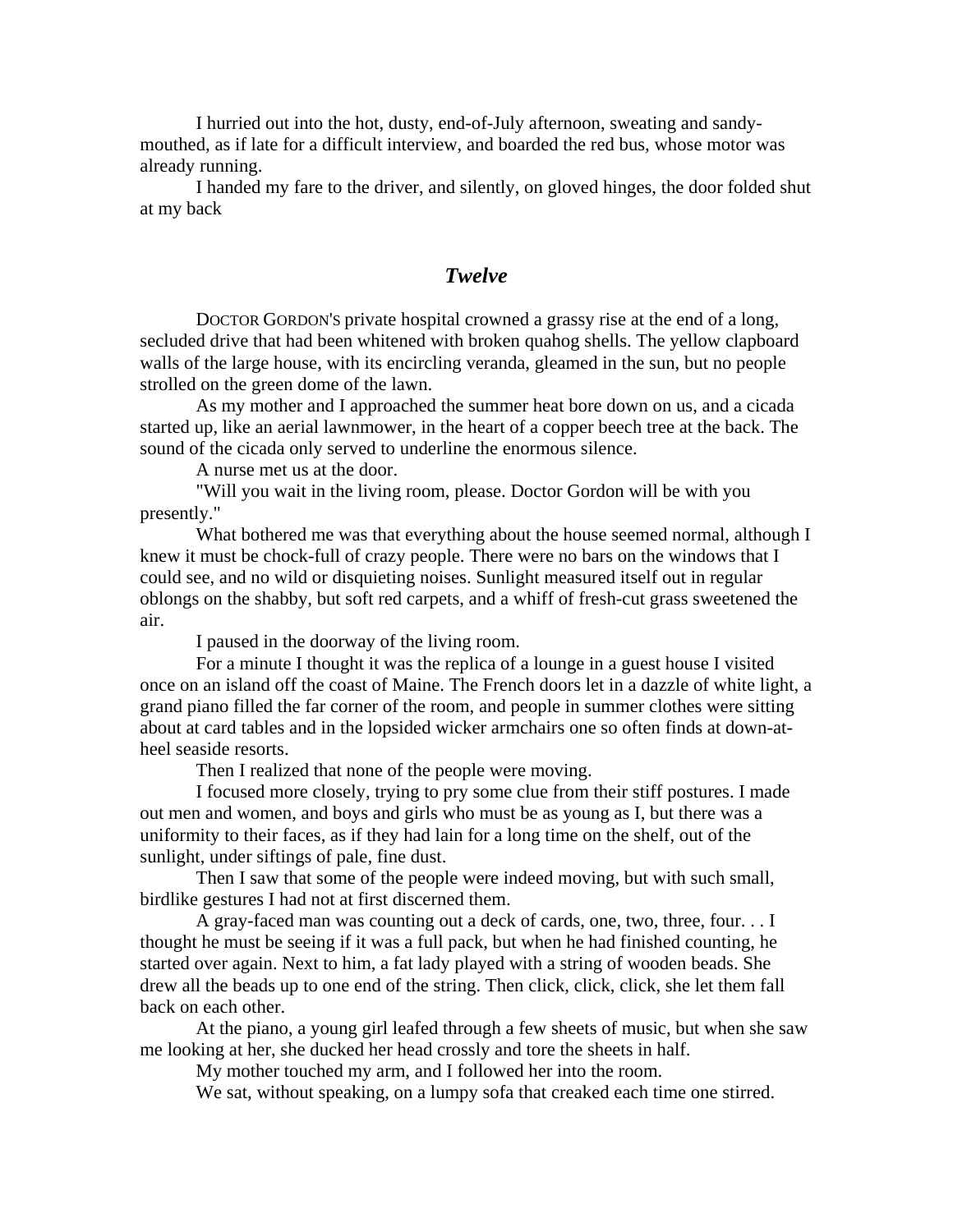Then my gaze slid over the people to the blaze of green beyond the diaphanous curtains, and I felt as if I were sitting in the window of an enormous department store. The figures around me weren't people, but shop dummies, painted to resemble people and propped up in attitudes counterfeiting life.

I climbed after Doctor Gordon's dark-jacketed back.

 Downstairs, in the hall, I had tried to ask him what the shock treatment would be like, but when I opened my mouth no words came out, my eyes only widened and stared at the smiling, familiar face that floated before me like a plate full of assurances.

 At the top of the stairs, the garnet-colored carpet stopped. A plain, brown linoleum, tacked to the floor, took its place, and extended down a corridor lined with shut white doors. As I followed Doctor Gordon, a door opened somewhere in the distance, and I heard a woman shouting.

 All at once a nurse popped around the corner of the corridor ahead of us leading a woman in a blue bathrobe with shaggy, waist-length hair. Doctor Gordon stepped back, and I flattened against the wall

 As the woman was dragged by, waving her arms and struggling in the grip of the nurse, she was saying, "I'm going to jump out of the window, I'm going to jump out of the window, I'm going to jump out of the window."

 Dumpy and muscular in her smudge-fronted uniform, the wall-eyed nurse wore such thick spectacles that four eyes peered out at me from behind the round, twin panes of glass. I was trying to tell which eyes were the real eyes and which the false eyes, and which of the real eyes was the wall-eye and which the straight eye, when she brought her face up to mine with a large, conspiratorial grin and hissed, as if to reassure me, "She thinks she's going to jump out the window but she can't jump out the window because they're all barred!"

 And as Doctor Gordon led me into a bare room at the back of the house, I saw that the windows in that part were indeed barred, and that the room door and the closet door and the drawers of the bureau and everything that opened and shut was fitted with a keyhole so it could be locked up.

I lay down on the bed.

 The wall-eyed nurse came back. She unclasped my watch and dropped it in her pocket. Then she started tweaking the hairpins from my hair.

 Doctor Gordon was unlocking the closet. He dragged out a table on wheels with a machine on it and rolled it behind the head of the bed. The nurse started swabbing my temples with a smelly grease.

 As she leaned over to reach the side of my head nearest the wall, her fat breast muffled my face like a cloud or a pillow. A vague, medicinal stench emanated from her flesh.

 "Don't worry," the nurse grinned down at me. "Their first time everybody's scared to death."

I tried to smile, but my skin had gone stiff, like parchment.

 Doctor Gordon was fitting two metal plates on either side of my head. He buckled them into place with a strap that dented my forehead, and gave me a wire to bite.

I shut my eyes.

There was a brief silence, like an indrawn breath.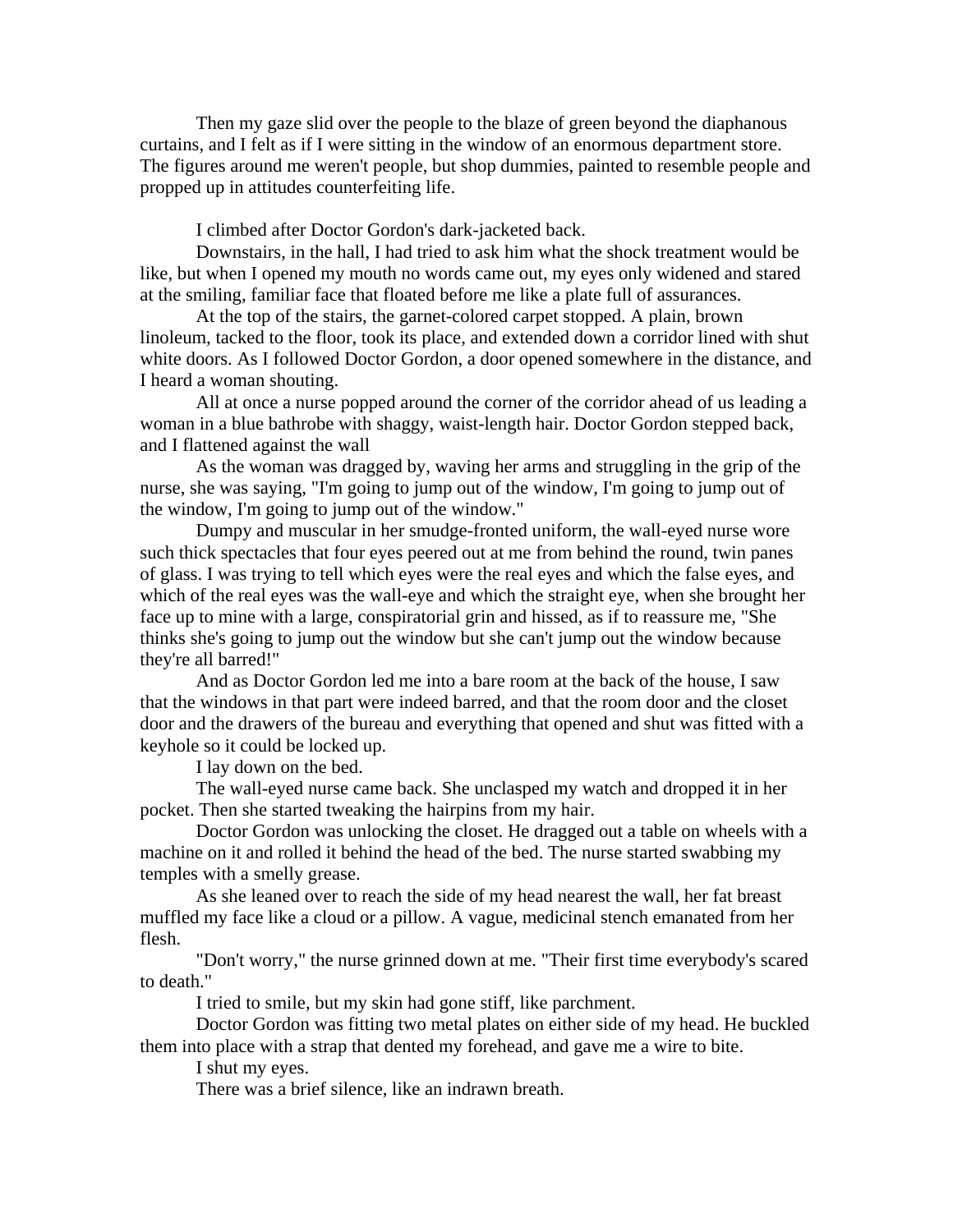Then something bent down and took hold of me and shook me like the end of the world. Whee-ee-ee-ee-ee, it shrilled, through an air crackling with blue light, and with each flash a great jolt drubbed me till I thought my bones would break and the sap fly out of me like a split plant.

I wondered what terrible thing it was that I had done.

 I was sitting in a wicker chair, holding a small cocktail glass of tomato juice. The watch had been replaced on my wrist, but it looked odd. Then I realised it had been fastened upside down. I sensed the unfamiliar positioning of the hairpins in my hair.

"How do you feel?"

 An old metal floor lamp surfaced in my mind. One of the few relics of my father's study, it was surmounted by a copper bell which held the light bulb, and from which a frayed, tiger-colored cord ran down the length of the metal stand to a socket in the wall.

 One day I decided to move this lamp from the side of my mother's bed to my desk at the other end of the room. The cord would be long enough, so I didn't unplug it. I closed both hands around the lamp and the fuzzy cord and gripped them tight

 Then something leapt out of the lamp in a blue flash and shook me till my teeth rattled, and I tried to pull my hands off, but they were stuck, and I screamed, or a scream was torn from my throat, for I didn't recognize it, but heard it soar and quaver in the air like a violently disembodied spirit.

 Then my hands jerked free, and I fell back onto my mother's bed. A small hole, blackened as if with pencil lead, pitted the center of my right palm.

 "How do you feel?" "All right." But I didn't. I felt terrible. "Which college did you say you went to?" I said what college it was.

 "Ah!" Doctor Gordon's face lighted with a slow, almost tropical smile. "They had a WAC station up there, didn't they, during the war?"

 My mother's knuckles were bone-white, as if the skin had worn off them in the hour of waiting. She looked past me to Doctor Gordon, and he must have nodded, or smiled, because her face relaxed.

 "A few more shock treatments, Mrs. Greenwood," I heard Doctor Gordon say, "and I think you'll notice a wonderful improvement."

 The girl was still sitting on the piano stool, the torn sheet of music splayed at her feet like a dead bird. She stared at me, and I stared back. Her eyes narrowed. She stuck out her tongue.

 My mother was following Doctor Gordon to the door. I lingered behind, and when their backs were turned, I rounded on the girl and thumbed both ears at her. She pulled her tongue in, and her face went stony.

I walked out into the sun.

 Pantherlike in a dapple of tree shadow, Dodo Conway's black station wagon lay in wait.

 The station wagon had been ordered originally by a wealthy society lady, black, without a speck of chrome, and with black leather upholstery, but when it came, it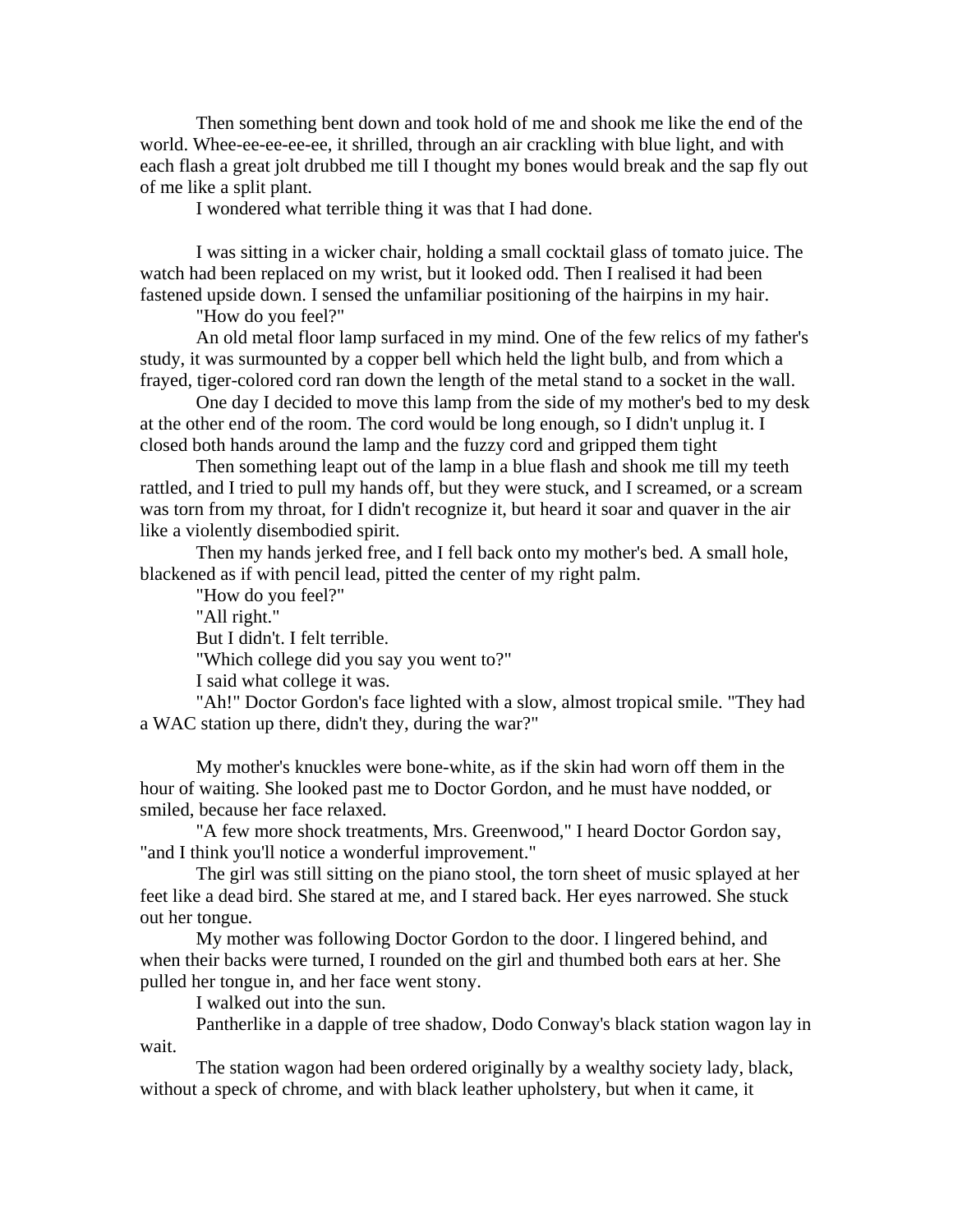depressed her. It was the dead spit of a hearse, she said, and everybody else thought so too, and nobody would buy it, so the Conways drove it home, cut-price, and saved themselves a couple of hundred dollars.

 Sitting in the front seat, between Dodo and my mother, I felt dumb and subdued. Every time I tried to concentrate, my mind glided off, like a skater, into a large empty space, and pirouetted there, absently.

 "I'm through with that Doctor Gordon," I said, after we had left Dodo and her black station wagon behind the pines. "You can call him up and tell him I'm not coming next week."

My mother smiled. "I knew my baby wasn't like that."

I looked at her. "Like what?"

 "Like those awful people. Those awful dead people at that hospital." She paused. "I knew you'd decide to be all right again."

### STARLET SUCCUMBS AFTER 68-HOUR COMA.

 I felt in my pocketbook among the paper scraps and the compact and the peanut shells and the dimes and nickels and the blue jiffy box containing nineteen Gillette blades, till I unearthed the snapshot I'd had taken that afternoon in the orange-and-white striped booth.

 I brought it up next to the smudgy photograph of the dead girl. It matched, mouth for mouth, nose for nose. The only difference was the eyes. The eyes in the snapshot were open, and those in the newspaper photograph were closed. But I knew if the dead girl's eyes were to be thumbed wide, they would look at me with the same dead, black, vacant expression as the eyes in the snapshot.

I stuffed the snapshot back in my pocketbook.

 "I will just sit here in the sun on this park bench five minutes more by the clock on that building over there," I told myself, "and then I will go somewhere and do it."

I summoned my little chorus of voices.

*Doesn't your work interest you, Esther?*

*You know, Esther, you've got the perfect setup of a true neurotic.*

*You'll never get anywhere like that, you'll never get anywhere like that, you'll never get anywhere like that.*

 Once on a hot summer night, I had spent an hour kissing a hairy, ape-shaped law student from Yale because I felt sorry for him, he was so ugly. When I had finished, he said, "I have you typed, baby. You'll be a prude at forty."

 "Factitious!" my creative writing professor at college scrawled on a story of mine called "The Big Weekend."

 I hadn't known what factitious meant, so I looked it up in the dictionary. Factitious, artificial, sham.

*You'll never get anywhere like that.*

I hadn't slept for twenty-one nights.

 I thought the most beautiful thing in the world must be shadow, the million moving shapes and cul-de-sacs of shadow. There was shadow in bureau drawers and closets and suitcases, and shadow under houses and trees and stones, and shadow at the back of people's eyes and smiles, and shadow, miles and miles and miles of it, on the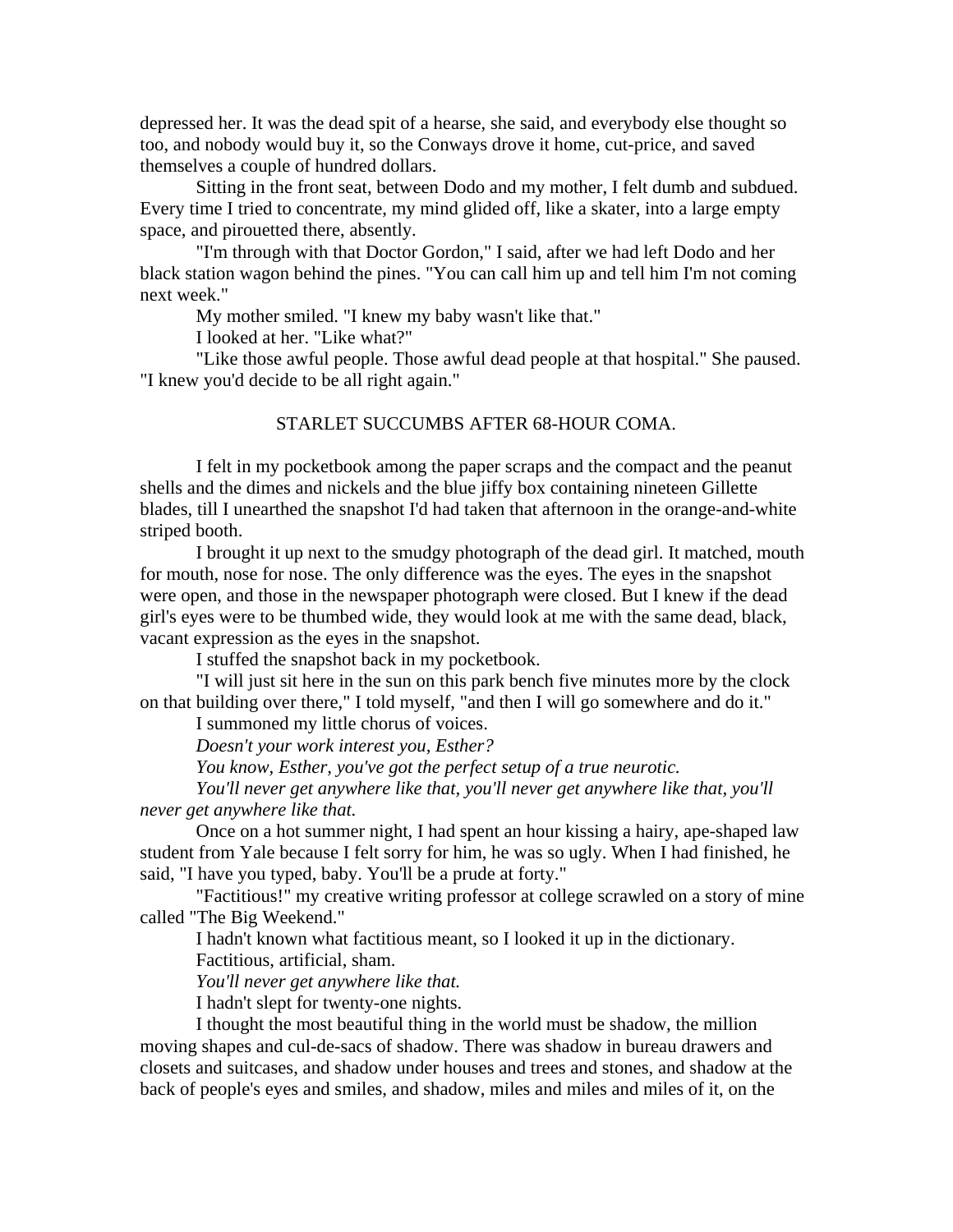night side of the earth.

 I looked down at the two flesh-colored Band-Aids forming a cross on the calf of my right leg.

That morning I had made a start.

 I had locked myself in the bathroom, and run a tub full of warm water, and taken out a Gillette blade.

 When they asked some old Roman philosopher or other how he wanted to die, he said he would open his veins in a warm bath. I thought it would be easy, lying in the tub and seeing the redness flower from my wrists, flush after flush through the clear water, till I sank to sleep under a surf gaudy as poppies.

 But when it came right down to it, the skin of my wrist looked so white and defenseless that I couldn't do it. It was as if what I wanted to kill wasn't in that skin or the thin blue pulse that jumped under my thumb, but somewhere else, deeper, more secret, a whole lot harder to get at.

 It would take two motions. One wrist, then the other wrist. Three motions, if you counted changing the razor from hand to hand. Then I would step into the tub and lie down.

 I moved in front of the medicine cabinet. If I looked in the mirror while I did it, it would be like watching somebody else, in a book or a play.

But the person in the mirror was paralyzed and too stupid to do a thing.

 Then I thought maybe I ought to spill a little blood for practice, so I sat on the edge of the tub and crossed my right ankle over my left knee. Then I lifted my right hand with the razor and let it drop of its own weight, like a guillotine, onto the calf of my leg.

 I felt nothing. Then I felt a small, deep thrill, and a bright seam of red welled up at the lip of the slash. The blood gathered darkly, like fruit, and rolled down my ankle into the cup of my black patent leather shoe.

 I thought of getting into the tub then, but I realized my dallying had used up the better part of the morning, and that my mother would probably come home and find me before I was done.

 So I bandaged the cut, packed up my Gillette blades and caught the eleven-thirty bus to Boston.

"Sorry, baby, there's no subway to the Deer Island Prison, it's on a niland."

 "No, it's not on an island, it used to be on an island, but they filled up the water with dirt and now it joins on to the mainland."

"There's no subway."

"I've got to get there."

 "Hey," the fat man in the ticket booth peered at me through the grating, "don't cry. Who you got there, honey, some relative?"

 People shoved and bumped by me in the artificially lit dark, hurrying after the trains that rumbled in and out of the intestinal tunnels under Scollay Square. I could feel the tears start to spurt from the screwed-up nozzles of my eyes.

"It's my father."

 The fat man consulted a diagram on the wall of his booth. "Here's how you do," he said, "you take a car from that track over there and get off at Orient Heights and then hop a bus with The Point on it." He beamed at me. "It'll run you straight to the prison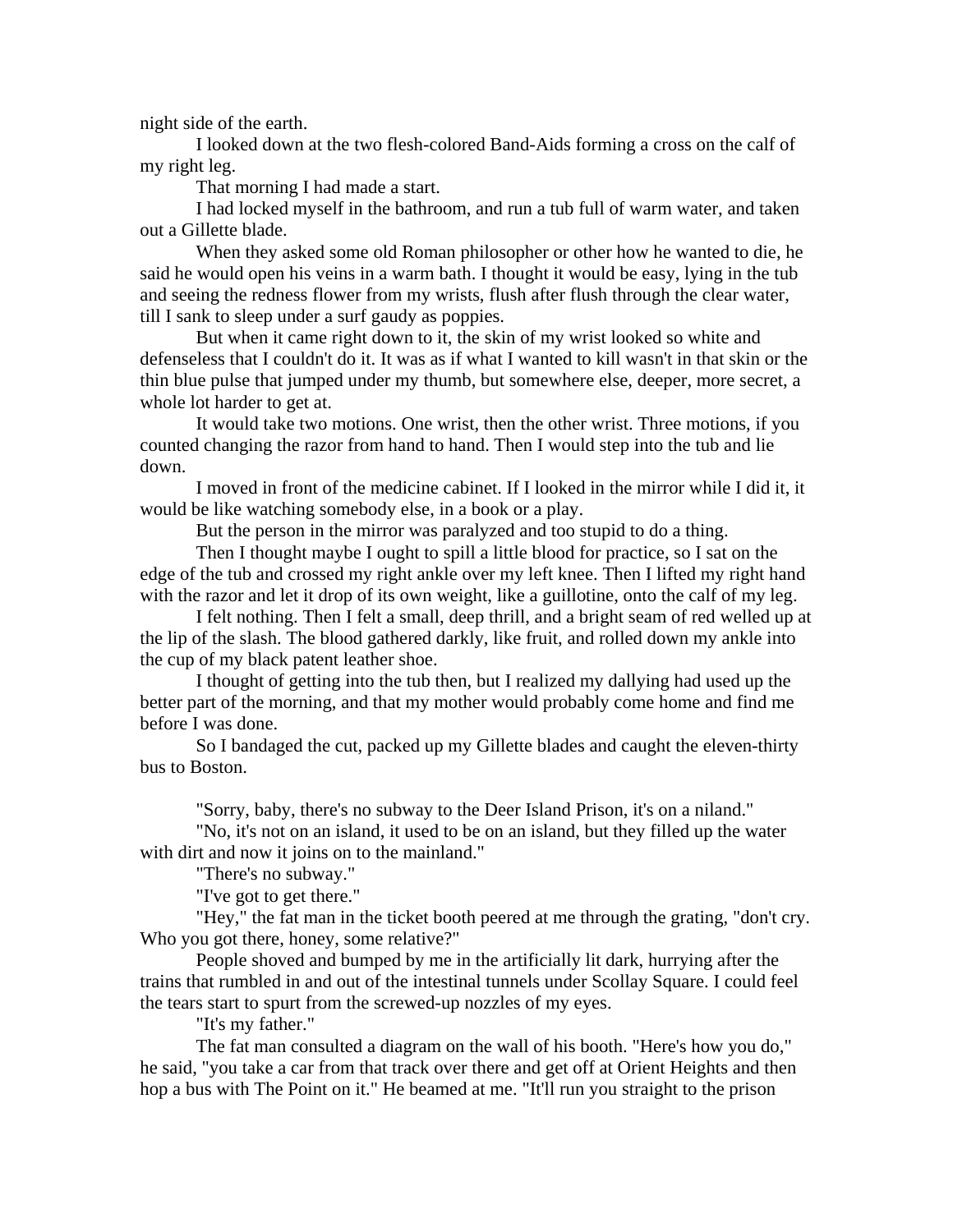gate."

 "Hey you!" A young fellow in a blue uniform waved from the hut. I waved back and kept on going.

"Hey you!"

 I stopped and walked slowly over to the hut that perched like a circular living room on the waste of sands.

 "Hey, you can't go any further. That's prison property, no trespassers allowed." "I thought you could go anyplace along the beach," I said. "So long as you stayed under the tideline."

The fellow thought a minute.

Then he said, "Not this beach."

He had a pleasant, fresh face.

"You've a nice place here," I said. "It's like a little house."

 He glanced back into the room, with its braided rug and chintz curtains. He smiled.

"We even got a coffee pot,"

"I used to live near here."

"No kidding. I was born and brought up in this town myself."

 I looked across the sands to the parking lot and the barred gate, and past the barred gate to the narrow road, lapped by the ocean on both sides, that led out to the onetime island.

 The red brick buildings of the prison looked friendly, like the buildings of a seaside college. On a green hump of lawn to the left, I could see small white spots and slightly larger pink spots moving about. I asked the guard what they were, and he said, "Them's pigs 'n' chickens."

 I was thinking that if I'd had the sense to go on living in that old town I might just have met this prison guard in school and married him and had a parcel of little kids by now. It would be nice, living by the sea with piles of little kids and pigs and chickens, wearing what my grandmother called wash dresses, and sitting about in some kitchen with bright linoleum and fat arms, drinking pots of coffee.

"How do you get into that prison?"

"You get a pass."

"No, how do you get *locked* in?"

"Oh," the guard laughed, "you steal a car, you rob a store."

"You got any murderers in there?"

"No. Murderers go to a big state place."

"Who else is in there?"

 "Well, the first day of winter we get these old bums out of Boston. They heave a brick through a window, and then they get picked up and spend the winter out of the cold, with TV and plenty to eat, and basketball games on the weekend."

"That's nice."

"Nice if you like it," said the guard.

 I said good-bye and started to move off, glancing back over my shoulder only once. The guard still stood in the doorway of his observation booth, and when I turned he lifted his arm in a salute.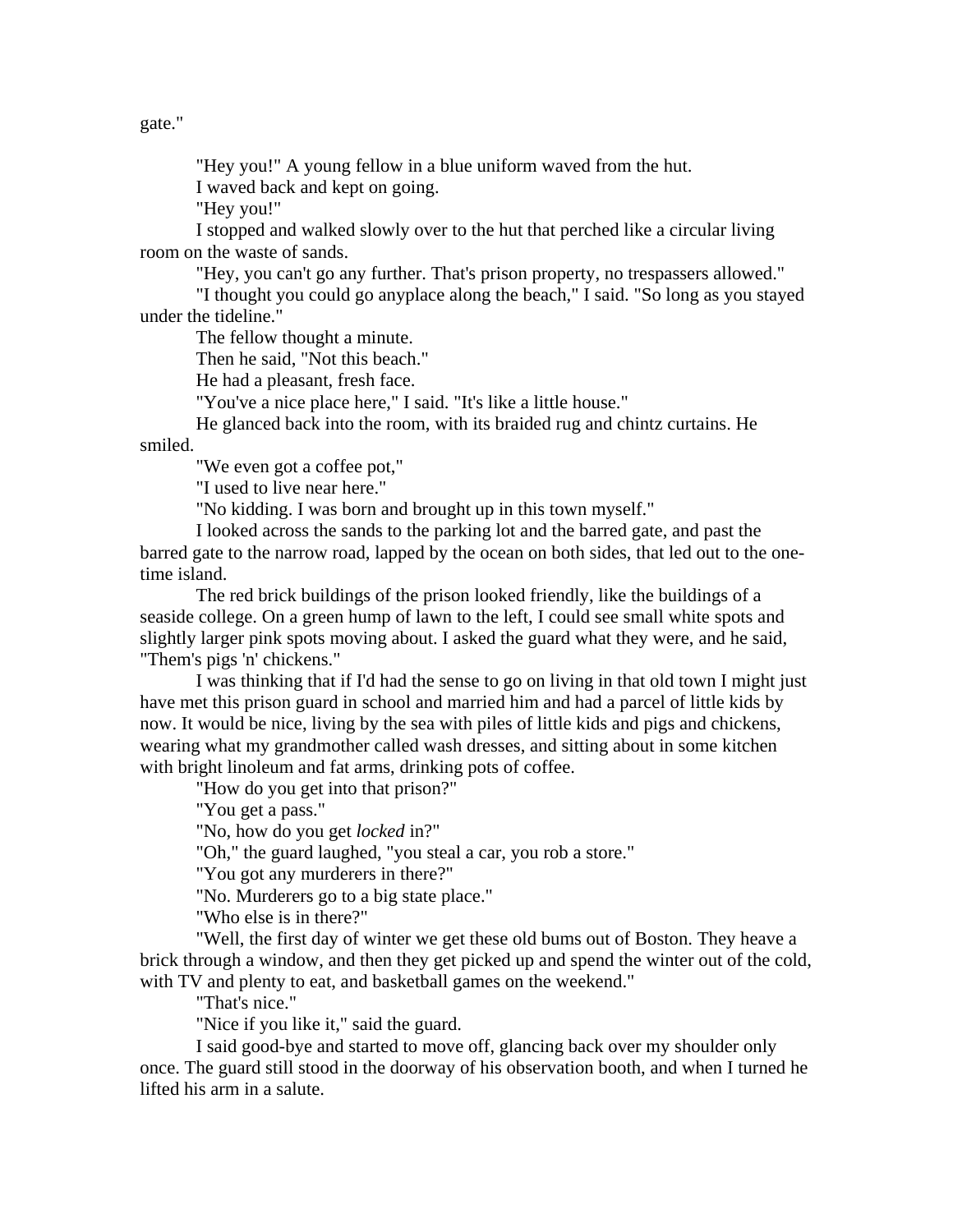The log I sat on was lead-heavy and smelled of tar. Under the stout, gray cylinder of the water tower on its commanding hill, the sandbar curved out into the sea. At high tide the bar completely submerged itself.

 I remembered that sandbar well. It harbored, in the crook of its inner curve, a particular shell that could be found nowhere else on the beach.

 The shell was thick, smooth, big as a thumb joint, and usually white, although sometimes pink or peach-colored. It resembled a sort of modest conch.

"Mummy, that girl's *still* sitting there."

 I looked up, idly, and saw a small, sandy child being dragged up from the sea's edge by a skinny, bird-eyed woman in red shorts and a red-and-white polka-dot halter.

 I hadn't counted on the beach being overrun with summer people. In the ten years of my absence, fancy blue and pink and pale green shanties had sprung up on the flat sands of the Point like a crop of tasteless mushrooms, and the silver airplanes and cigarshaped blimps had given way to jets that scoured the rooftops in their loud offrush from the airport across the bay.

 I was the only girl on the beach in a skirt and high heels, and it occurred to me I must stand out. I had removed my patent leather shoes after a while, for they foundered badly in the sand. It pleased me to think they would be perched there on the silver log, pointing out to sea, like a sort of soul-compass, after I was dead.

I fingered the box of razors in my pocketbook.

Then I thought how stupid I was. I had the razors, but no warm bath.

 I considered renting a room. There must be a boarding-house among all those summer places. But I had no luggage. That would create suspicion. Besides, in a boardinghouse other people are always wanting to use the bathroom. I'd hardly have time to do it and step into the tub when somebody would be pounding at the door.

 The gulls on their wooden stilts at the tip of the bar miaowed like cats. Then they flapped up, one by one, in their ash-colored jackets, circling my head and crying.

"Say, lady, you better not sit out here, the tide's coming in."

 The small boy squatted a few feet away. He picked up a round purple stone and lobbed it into the water. The water swallowed it with a resonant plop. Then he scrabbled around, and I heard the dry stones clank together like money.

 He skimmed a flat stone over the dull green surface, and it skipped seven times before it sliced out of sight.

"Why don't you go home?" I said.

The boy skipped another, heavier stone. It sank after the second bounce.

"Don't want to."

"Your mother's looking for you."

"She is not." He sounded worried.

"If you go home, I'll give you some candy."

The boy hitched closer. "What kind?"

But I knew without looking into my pocketbook that all I had was peanut shells.

"I'll give you some money to buy some candy."

"Ar-*thur*!"

*A* woman was indeed coming out on the sandbar, slipping and no doubt cursing to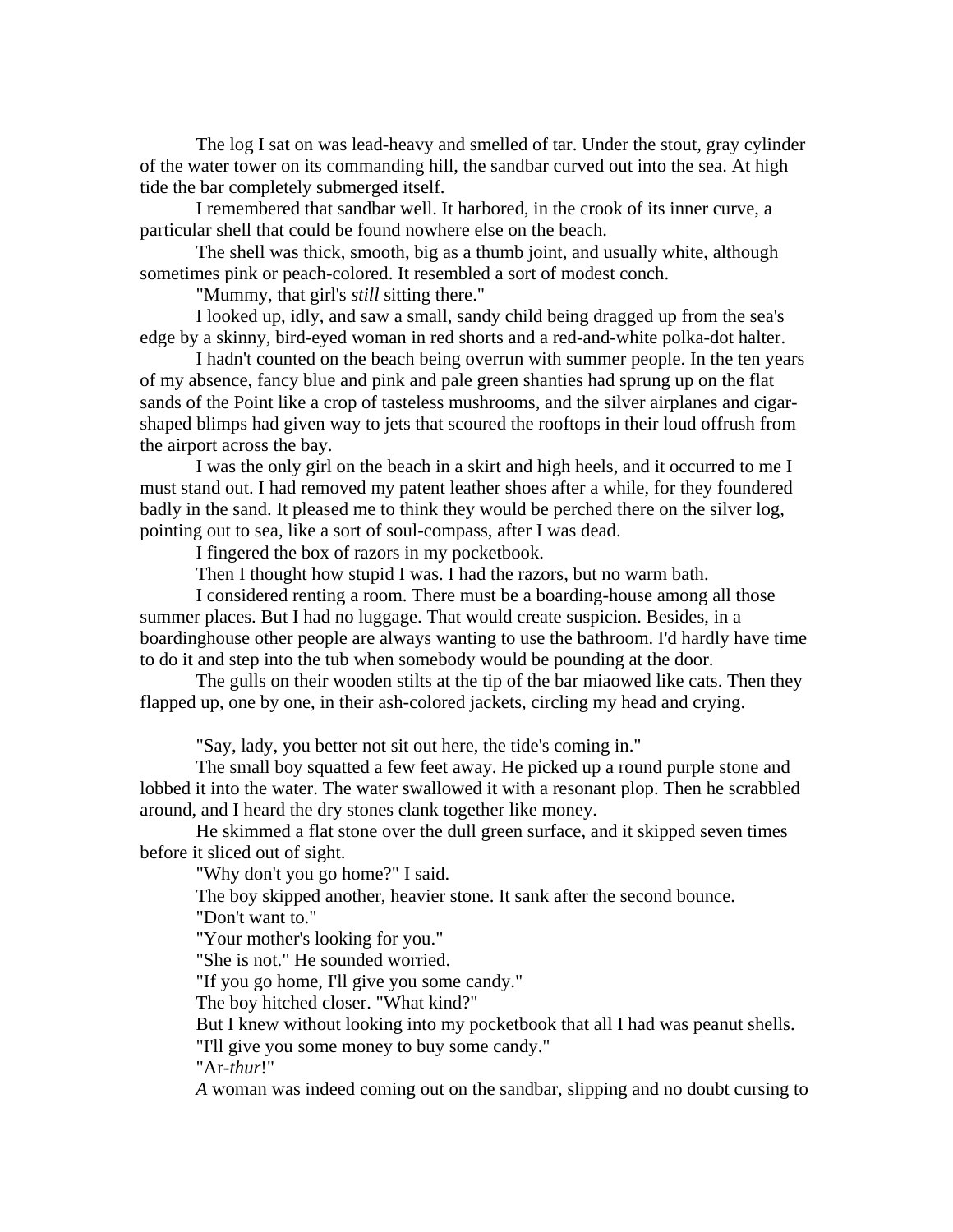herself, for her lips went up and down between her clear, peremptory calls.

"Ar-*thur*!"

 She shaded her eyes with one hand, as if this helped her discern us through the thickening sea dusk.

 I could sense the boy's interest dwindle as the pull of his mother increased. He began to pretend he didn't know me. He kicked over a few stones, as if searching for something, and edged off.

I shivered.

 The stones lay lumpish and cold under my bare feet. I thought longingly of the black shoes on the beach. A wave drew back, like a hand, then advanced and touched my foot.

 The drench seemed to come off the sea floor itself, where blind white fish ferried themselves by their own light through the great polar cold. I saw sharks' teeth and whales' earbones littered about down there like gravestones.

I waited, as if the sea could make my decision for me.

 A second wave collapsed over my feet, lipped with white froth, and the chill gripped my ankles with a mortal ache.

My flesh winced, in cowardice, from such a death.

 I picked up my pocketbook and started back over the cold stones to where my shoes kept their vigil in the violet light.

# *Thirteen*

"Of course his mother killed him."

 I looked at the mouth of the boy Jody had wanted me to meet. His lips were thick and pink and a baby face nestled under the silk of white-blond hair. His name was Cal, which I thought must be short for something, but I couldn't think what it would be short for, unless it was California.

"How can you be sure she killed him?" I said.

 Cal was supposed to be very intelligent, and Jody had said over the phone that he was cute and I would like him. I wondered, if I'd been my old self, if I would have liked him.

It was impossible to tell.

"Well, first she says No no no, and then she says Yes."

"But then she says No no again."

 Cal and I lay side by side on an orange-and-green striped towel on a mucky beach across the swamps from Lynn. Jody and Mark, the boy she was pinned to, were swimming. Cal hadn't wanted to swim, he had wanted to talk, and we were arguing about this play where a young man finds out he has a brain disease, on account of his father fooling around with unclean women, and in the end his brain, which has been softening all along, snaps completely, and his mother is debating whether to kill him or not.

I had a suspicion that my mother had called Jody and begged her to ask me out, so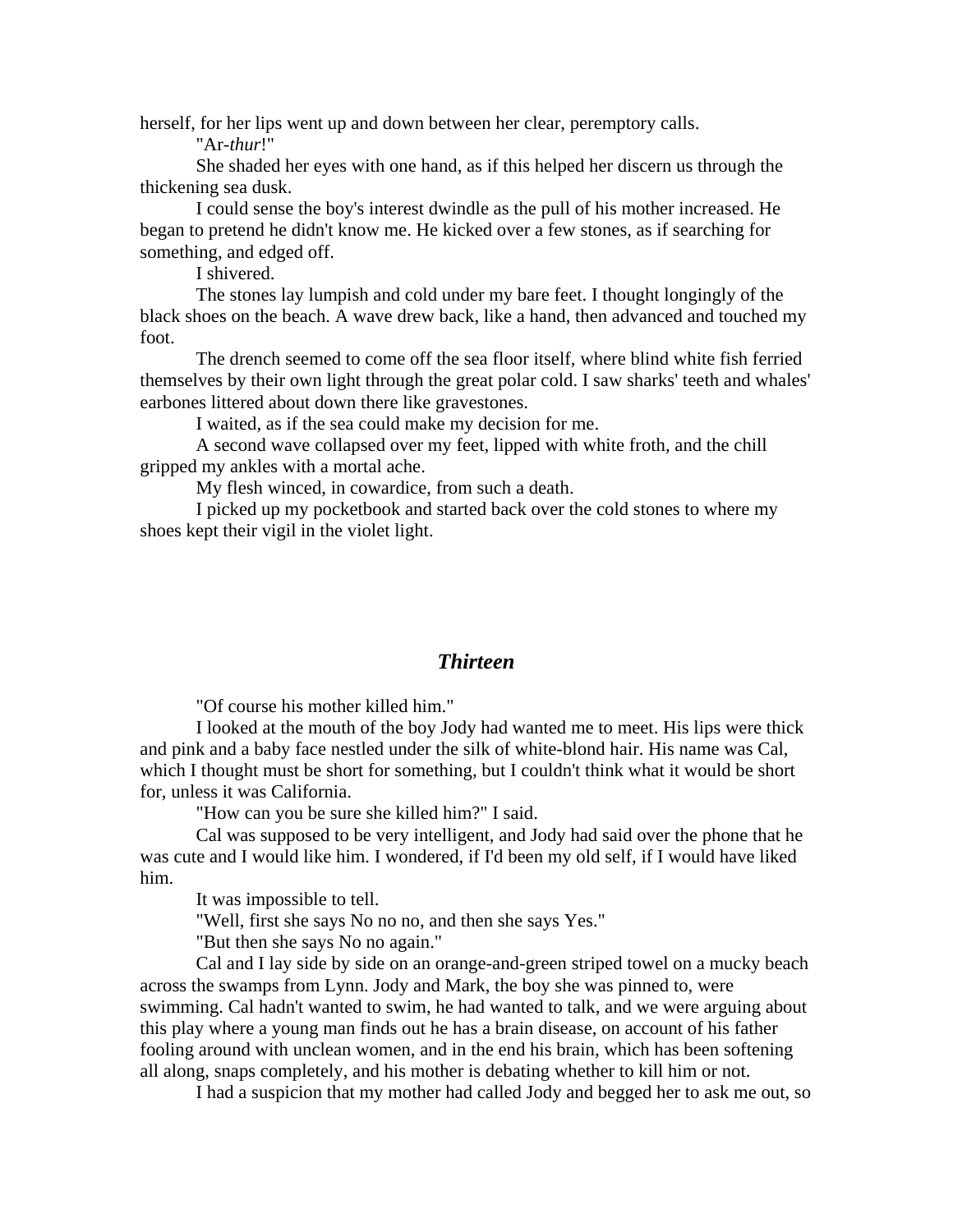I wouldn't sit around in my room all day with the shades drawn. I didn't want to go at first, because I thought Jody would notice the change in me, and that anybody with half an eye would see I didn't have a brain in my head.

 But all during the drive north, and then east, Jody had joked and laughed and chattered and not seemed to mind that I only said, "My" or "Gosh" or "You don't say."

 We browned hot dogs on the public grills at the beach, and by watching Jody and Mark and Cal very carefully I managed to cook my hot dog just the right amount of time and didn't burn it or drop it into the fire, the way I was afraid of doing. Then, when nobody was looking, I buried it in the sand.

 After we ate, Jody and Mark ran down to the water hand-in-hand, and I lay back, staring into the sky, while Cal went on and on about this play.

 The only reason I remembered this play was because it had a mad person in it, and everything I had ever read about mad people stuck in my mind, while everything else flew out.

 "But it's the Yes that matters," Cal said. "It's the Yes she'll come back to in the end."

 I lifted my head and squinted out at the bright blue plate of the sea -- a bright blue plate with a dirty rim. A big round gray rock, like the upper half of an egg, poked out of the water about a mile from the stony headland.

"What was she going to kill him with? I forget."

 I hadn't forgotten. I remembered perfectly well, but I wanted to hear what Cal would say.

"Morphia powders."

"Do you suppose they have morphia powders in America?"

 Cal considered a minute. Then he said, "I wouldn't think so. They sound awfully old-fashioned."

 I rolled over onto my stomach and squinted at the view in the other direction, toward Lynn. A glassy haze rippled up from the fires in the grills and the heat on the road, and through the haze, as through a curtain of clear water, I could make out a smudgy skyline of gas tanks and factory stacks and derricks and bridges.

It looked one hell of a mess.

 I rolled onto my back again and made my voice casual. "If you were going to kill yourself, how would you do it?"

 Cal seemed pleased. "I've often thought of that. I'd blow my brains out with a gun."

 I was disappointed. It was just like a man to do it with a gun. A fat chance I had of laying my hands on a gun. And even if I did, I wouldn't have a clue as to what part of me to shoot at.

 I'd already read in the papers about people who'd tried to shoot themselves, only they ended up shooting an important nerve and getting paralyzed or blasting their face off, but being saved, by surgeons and a sort of miracle, from dying outright.

The risks of a gun seemed great. "What kind of a gun?"

 "My father's shotgun. He keeps it loaded. I'd just have to walk into his study one day and," Cal pointed a finger to his temple and made a comical, screwed-up face, "click!" He widened his pale gray eyes and looked at me.

"Does your father happen to live near Boston?" I asked idly.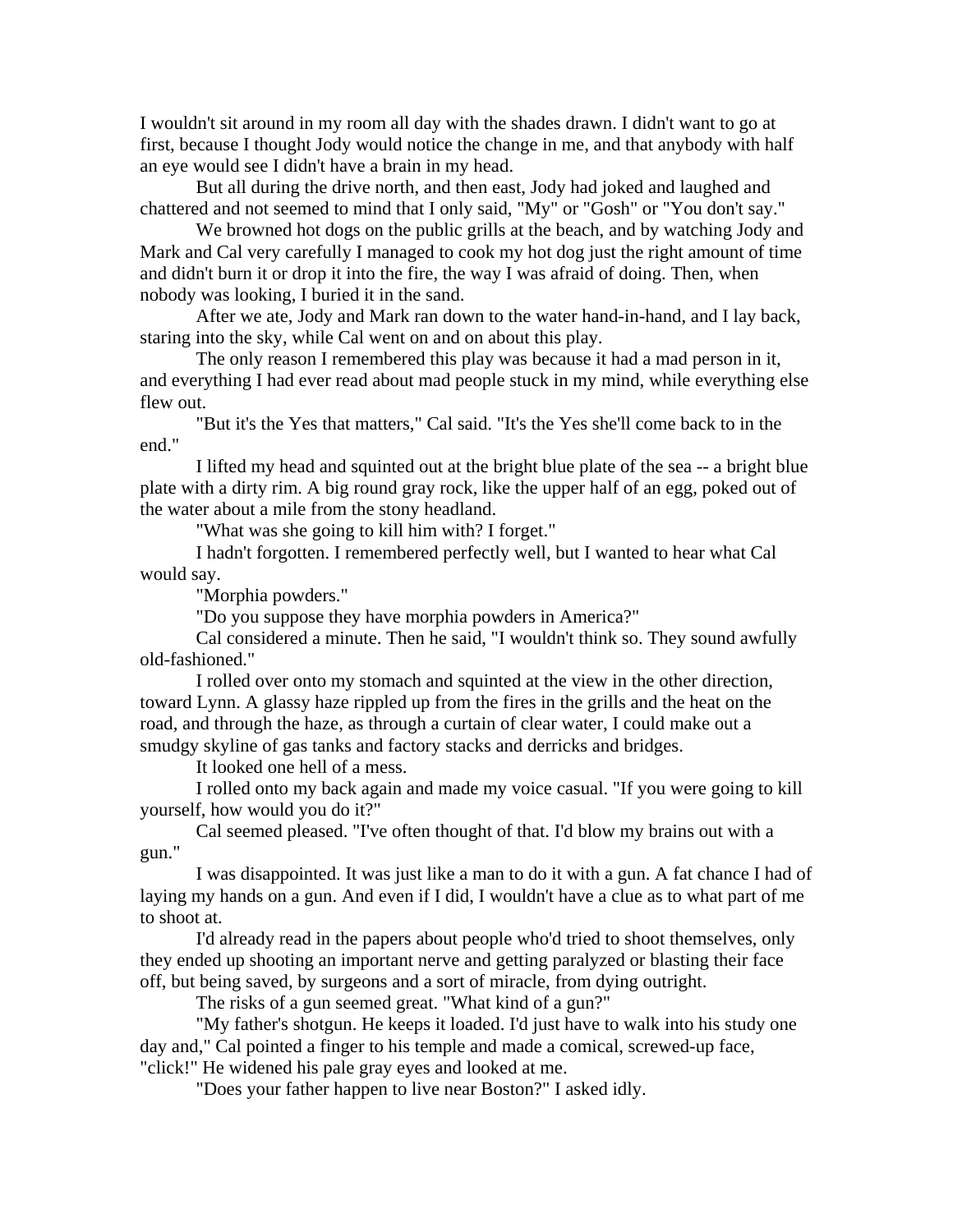"Nope, in Clacton-on-Sea. He's English."

 Jody and Mark ran up hand-in-hand, dripping and shaking off water drops like two loving puppies. I thought there would be too many people, so I stood up and pretended to yawn. "I guess I'll go for a swim."

 Being with Jody and Mark and Cal was beginning to weigh on my nerves, like a dull wooden block on the strings of a piano. I was afraid that at any moment my control would snap, and I would start babbling about how I couldn't read and couldn't write and how I must be just about the only person who had stayed awake for a solid month without dropping dead of exhaustion,

 A smoke seemed to be going up from my nerves like the smoke from the grills and the sun-saturated road. The whole kndscape-beach and headland and sea and rockquavered in front of my eyes like a stage backcloth.

 I wondered at what point in space the silly, sham blue of the sky turned black. "You swim too, Cal."

Jody gave Cal a playful little push.

"Ohhh." Cal hid his face in the towel. "It's too cold."

I started to walk toward the water.

 Somehow, in the broad, shadowless light of noon, the water looked amiable and welcoming.

 I thought drowning must be the kindest way to die, and burning the worst. Some of those babies in the jars that Buddy Willard showed me had gills, he said. They went through a stage where they were just like fish.

 A little, rubbishy wavelet, full of candy wrappers and orange peel and seaweed, folded over my foot.

I heard the sand thud behind me, and Cal came up.

"Let's swim to that rock out there." I pointed at it

"Are you crazy? That's a mile out."

"What are you?" I said. "Chicken?"

 Cal took me by the elbow and jostled me into the water. When we were waist high, he pushed me under. I surfaced, splashing, my eyes seared with salt. Underneath, the water was green and semi-opaque as a hunk of quartz.

 I started to swim, a modified dogpaddle, keeping my face toward the rock. Cal did a slow crawl. After a while he put his head up and treaded water.

"Can't make it." He was panting heavily.

"Okay. You go back."

 I thought I would swim out until I was too tired to swim back. As I paddled on, my heartbeat boomed like a dull motor in my ears.

I am I am I am.

That morning I had tried to hang myself.

 I had taken the silk cord of my mother's yellow bathrobe as soon as she left for work, and, in the amber shade of the bedroom, fashioned it into a knot that slipped up and down on itself. It took me a long time to do this, because I was poor at knots and had no idea how to make a proper one.

Then I hunted around for a place to attach the rope.

The trouble was, our house had the wrong kind of ceilings. The ceilings were low,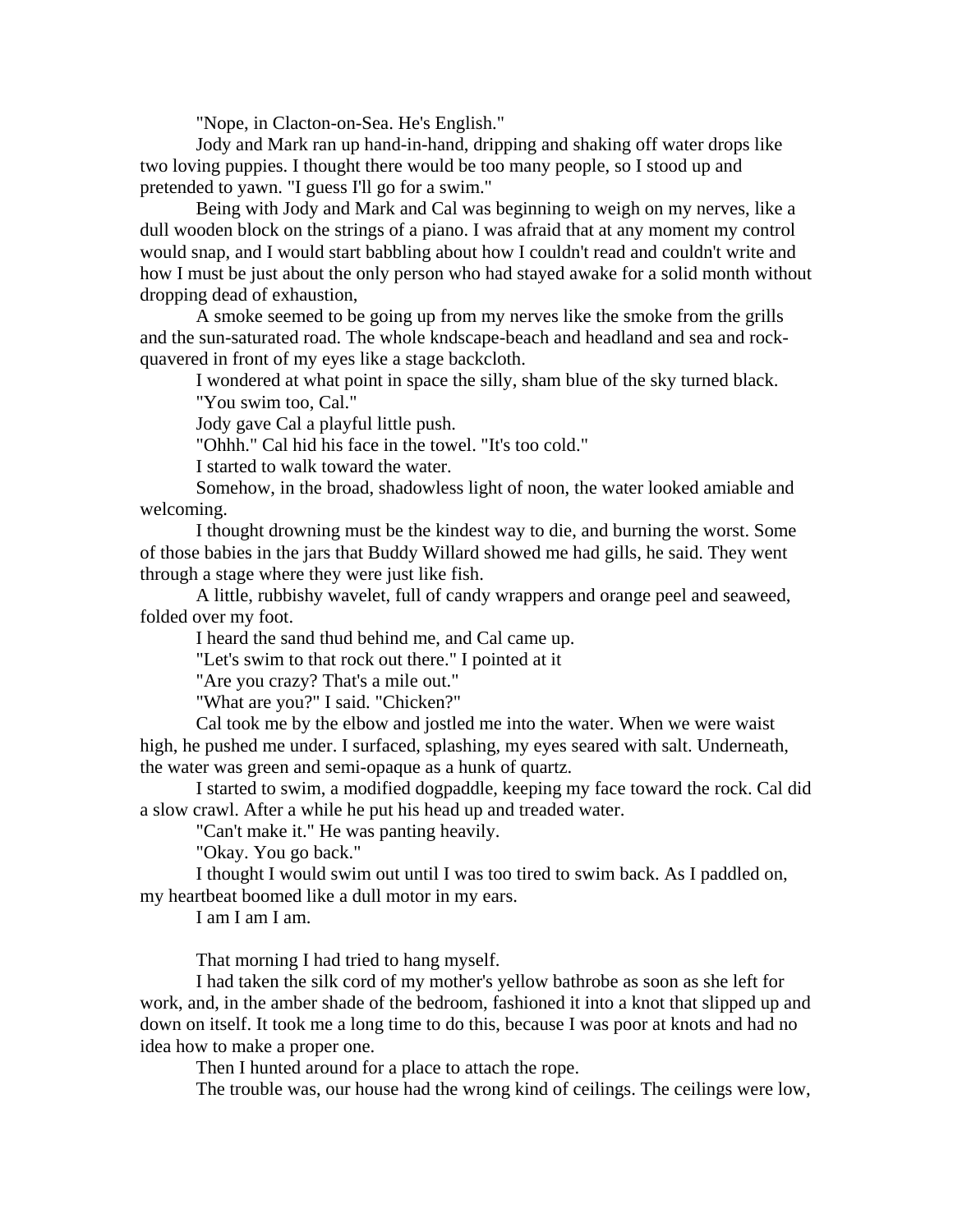white and smoothly plastered, without a light fixture or a wood beam in sight. I thought with longing of the house my grandmother had before she sold it to come and live with us, and then with my Aunt Libby.

 My grandmother's house was built in the fine, nineteenth-century style, with lofty rooms and sturdy chandelier brackets and high closets with stout rails across them, and an attic where nobody ever went, full of trunks and parrot cages and dressmakers' dummies and overhead beams thick as a ship's timbers.

 But it was an old house, and she'd sold it, and I didn't know anybody else with a house like that.

 After a discouraging time of walking about with the silk cord dangling from my neck like a yellow cat's tail and finding no place to fasten it, I sat on the edge of my mother's bed and tried pulling the cord tight.

 But each time I would get the cord so tight I could feel a rushing in my ears and a flush of blood in my face, my hands would weaken and let go, and I would be all right again.

 Then I saw that my body had all sorts of little tricks, such as making my hands go limp at the crucial second, which would save it, time and again, whereas if I had the whole say, I would be dead in a flash.

 I would simply have to ambush it with whatever sense I had left, or it would trap me in its stupid cage for fifty years without any sense at all. And when people found out my mind had gone, as they would have to, sooner or later, in spite of my mother's guarded tongue, they would persuade her to put me into an asylum where I could be cured.

Only my case was incurable.

 I had bought a few paperbacks on abnormal psychology at the drugstore and compared my symptoms with the symptoms in the books, and sure enough, my symptoms tallied with the most hopeless cases.

 The only thing I could read, besides the scandal sheets, were those abnormalpsychology books. It was as if some slim opening had been left, so I could learn all I needed to know about my case to end it in the proper way.

 I wondered, after the hanging fiasco, if I shouldn't just give it up and turn myself over to the doctors, and then I remembered Doctor Gordon and his private shock machine. Once I was locked up they could use that on me all the time.

 And I thought of how my mother and brother and friends would visit me, day after day, hoping I would be better. Then their visits would slacken off, and they would give up hope. They would grow old. They would forget me.

They would be poor, too.

 They would want me to have the best of care at first, so they would sink all their money in a private hospital like Doctor Gordon's. Finally, when the money was used up, I would be moved to a state hospital, with hundreds of people like me, in a big cage in the basement.

The more hopeless you were, the further away they hid you.

Cal had turned around and was swimming in.

 As I watched, he dragged himself slowly out of the neck-deep sea. Against the khaki-colored sand and the green shore wavelets, his body was bisected for a moment,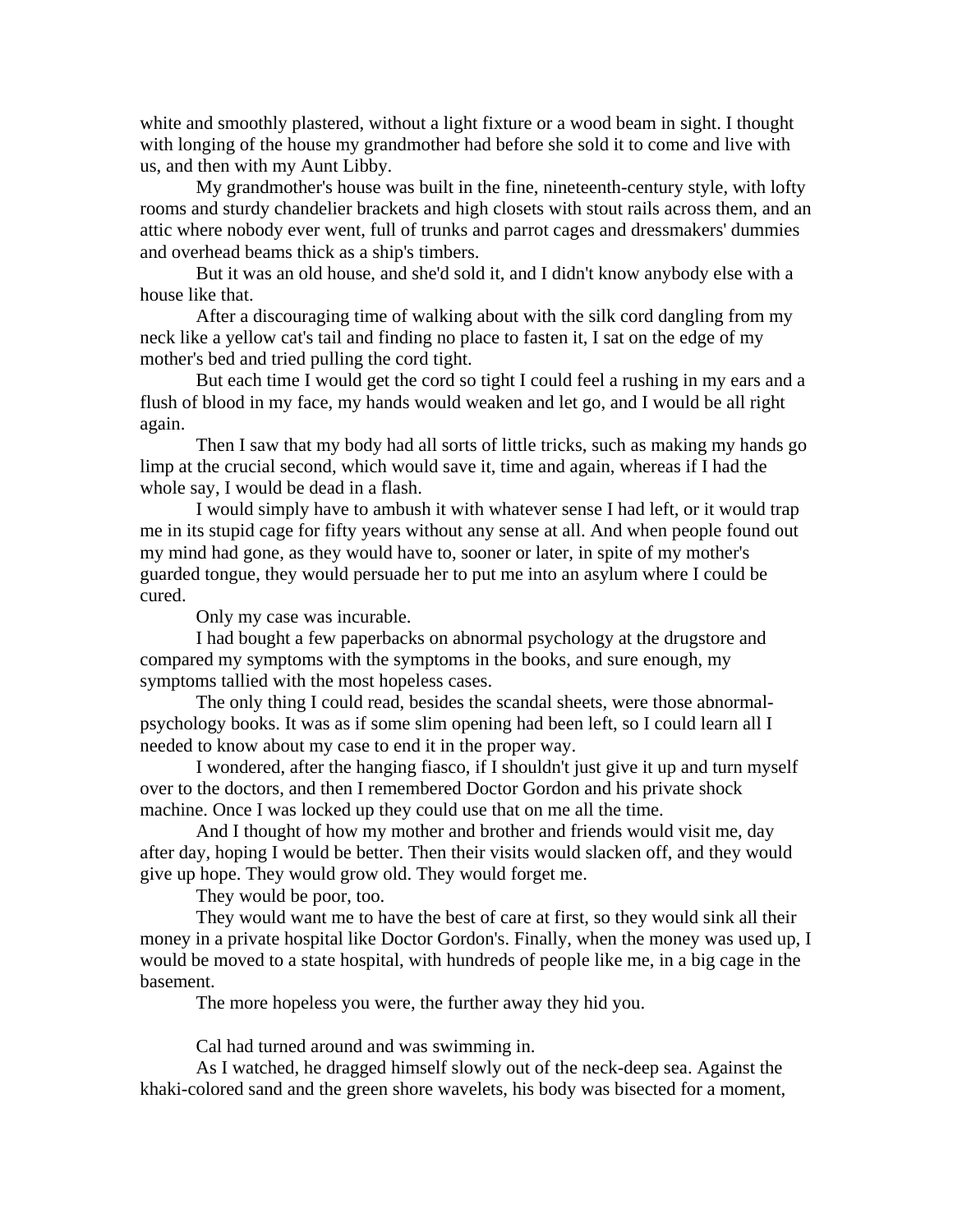like a white worm. Then it crawled completely out of the green and onto the khaki and lost itself among dozens and dozens of other worms that were wriggling or just lolling about between the sea and the sky.

 I paddled my hands in the water and kicked my feet. The egg-shaped rock didn't seem to be any nearer than it had been when Cal and I had looked at it from the shore.

 Then I saw it would be pointless to swim as far as the rock, because my body would take that excuse to climb out and lie in the sun, gathering strength to swim back.

The only thing to do was to drown myself then and there.

So I stopped.

 I brought my hands to my breast, ducked my head, and dived, using my hands to push the water aside. The water pressed in on my eardrums and on my heart. I fanned myself down, but before I knew where I was, the water had spat me up into the sun, the world was sparkling all about me like blue and green and yellow semi-precious stones.

I dashed the water from my eyes.

I was panting, as after a strenuous exertion, but floating, without effort.

I dived, and dived again, and each time popped up like a cork.

The gray rock mocked me, bobbing on the water easy as a lifebuoy.

I knew when I was beaten.

I turned back.

 The flowers nodded like bright, knowledgeable children as I trundled them down the hall.

 I felt silly in my sage-green volunteer's uniform, and superfluous, unlike the white-uniformed doctors and nurses, ot even the brown-uniformed scrubwomen with their mops and their buckets of grimy water, who passed me without a word.

 If I had been getting paid, no matter how little, I could at least count this a proper job, but all I got for a morning of pushing round magazines and candy and flowers was a free lunch.

 My mother said the cure for thinking too much about yourself was helping somebody who was worse off than you, so Teresa had arranged for me to sign on as a volunteer at our local hospital. It was difficult to be a volunteer at this hospital, because that's what all the Junior League women wanted to do, but luckily for me, a lot of them were away on vacation. I had hoped they would send me to a ward with some really gruesome cases, who would see through my numb, dumb face to how I meant well, and be grateful. But the head of the volunteers, a society lady at our church, took one look at me and said, "You're on maternity."

 So I rode the elevator up three flights to the maternity ward and reported to the head nurse. She gave me the trolley of flowers. I was supposed to put the right vases at the right beds in the right rooms.

 But before I came to the door of the first room I noticed that a lot of the flowers were droopy and brown at the edges. I thought it would be discouraging for a woman who'd just had a baby to see somebody plonk down a big bouquet of dead flowers in front of her, so I steered the trolley to a washbasin in an alcove in the hall and began to pick out all the flowers that were dead.

Then I picked out all those that were dying.

There was no wastebasket in sight, so I crumpled the flowers up and laid them in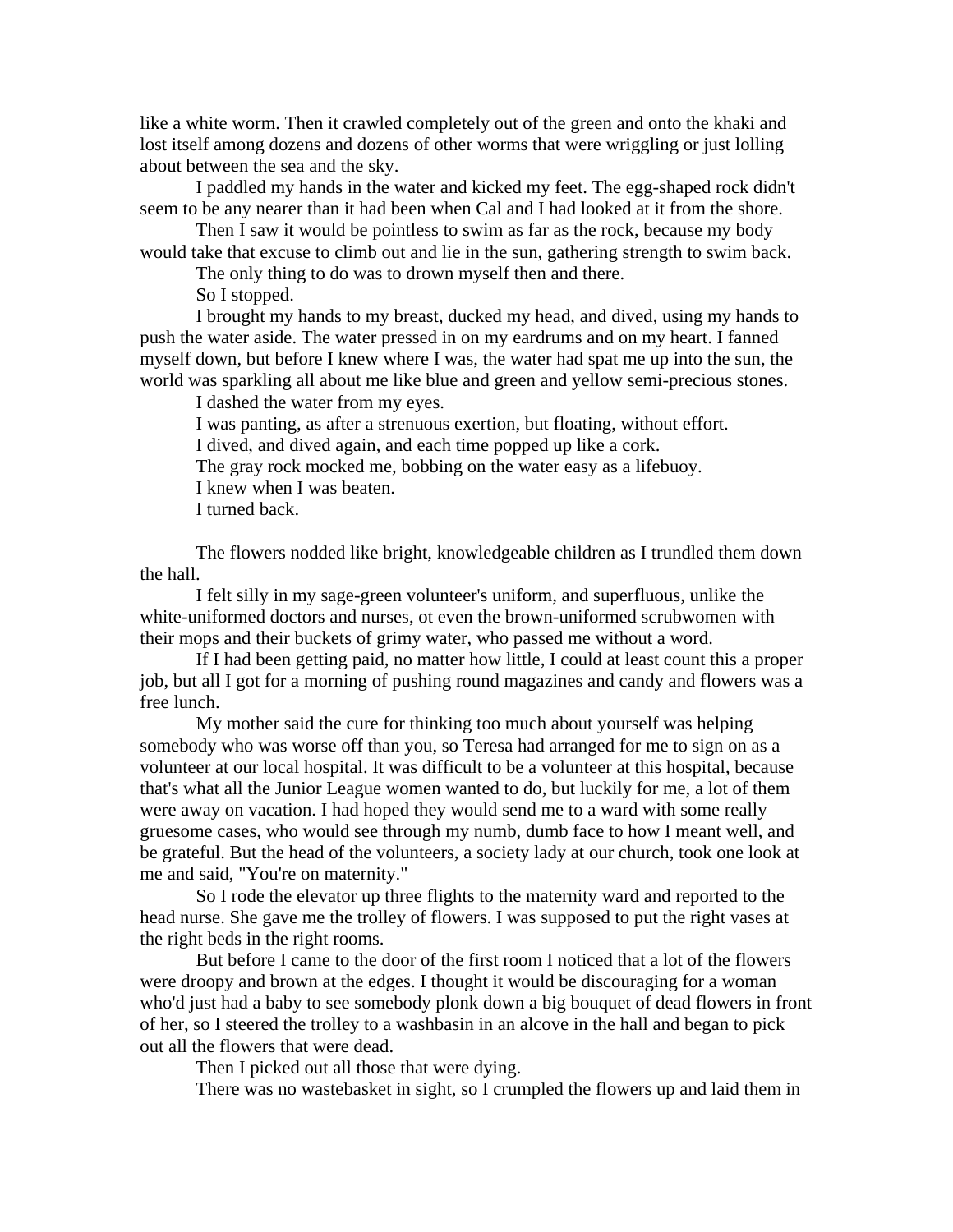the deep white basin. The basin felt cold as a tomb. I smiled. This must be how they laid the bodies away in the hospital morgue. My gesture, in its small way, echoed the larger gesture of the doctors and nurses.

 I swung the door of the first room open and walked in, dragging my trolley. A couple of nurses jumped up, and I had a confused impression of shelves and medicine cabinets.

 "What do you want?" one of the nurses demanded sternly. I couldn't tell one from the other, they all looked just alike.

"I'm taking the flowers round."

 The nurse who had spoken put a hand on my shoulder and led me out of the room, maneuvering the trolley with her free, expert hand. She flung open the swinging doors of the room next to that one and bowed me in. Then she disappeared.

I could hear giggles in the distance till a door shut and cut them off.

 There were six beds in the room, and each bed had a woman in it. The women were all sitting up and knitting or riffling through magazines or putting their hair in pin curls and chattering like parrots in a parrot house.

 I had thought they would be sleeping, or lying quiet and pale, so I could tiptoe round without any trouble and match the bed numbers to the numbers inked on adhesive tape on the vases, but before I had a chance to get my bearings, a bright, jazzy blonde with a sharp, triangular face beckoned to me.

 I approached her, leaving the trolley in the middle of the floor, but then she made an impatient gesture, and I saw she wanted me to bring the trolley too.

I wheeled the trolley over to her bedside with a helpful smile.

 "Hey, where's my larkspur?" A large, flabby lady from across the ward raked me with an eagle eye.

 The sharp-faced blonde bent over the trolley. "Here are my yellow roses," she said, "but they're all mixed up with some lousy iris."

 Other voices joined the voices of the first two women. They sounded cross and loud and full of complaint.

 I was opening my mouth to explain that I had thrown a bunch of dead larkspur in the sink, and that some of the vases I had weeded out looked skimpy, there were so few flowers left, so I had joined a few of the bouquets together to fill them out, when the swinging door flew open and a nurse stalked in to see what the commotion was.

"Listen, nurse, I had this big bunch of larkspur Larry brought last night."

"She's loused up my yellow roses."

 Unbuttoning the green uniform as I ran, I stuffed it, in passing, into the washbasin with the rubbish of dead flowers. Then I took the deserted side steps down to the street two at a time, without meeting another soul

"Which way is the graveyard?"

 The Italian in the black leather jacket stopped and pointed down an alley behind the white Methodist church. I remembered the Methodist church. I had been a Methodist for the first nine years of my life, before my father died and we moved and turned Unitarian.

 My mother had been a Catholic before she was a Methodist. My grandmother and my grandfather and my Aunt Libby were all still Catholics. My Aunt Libby had broken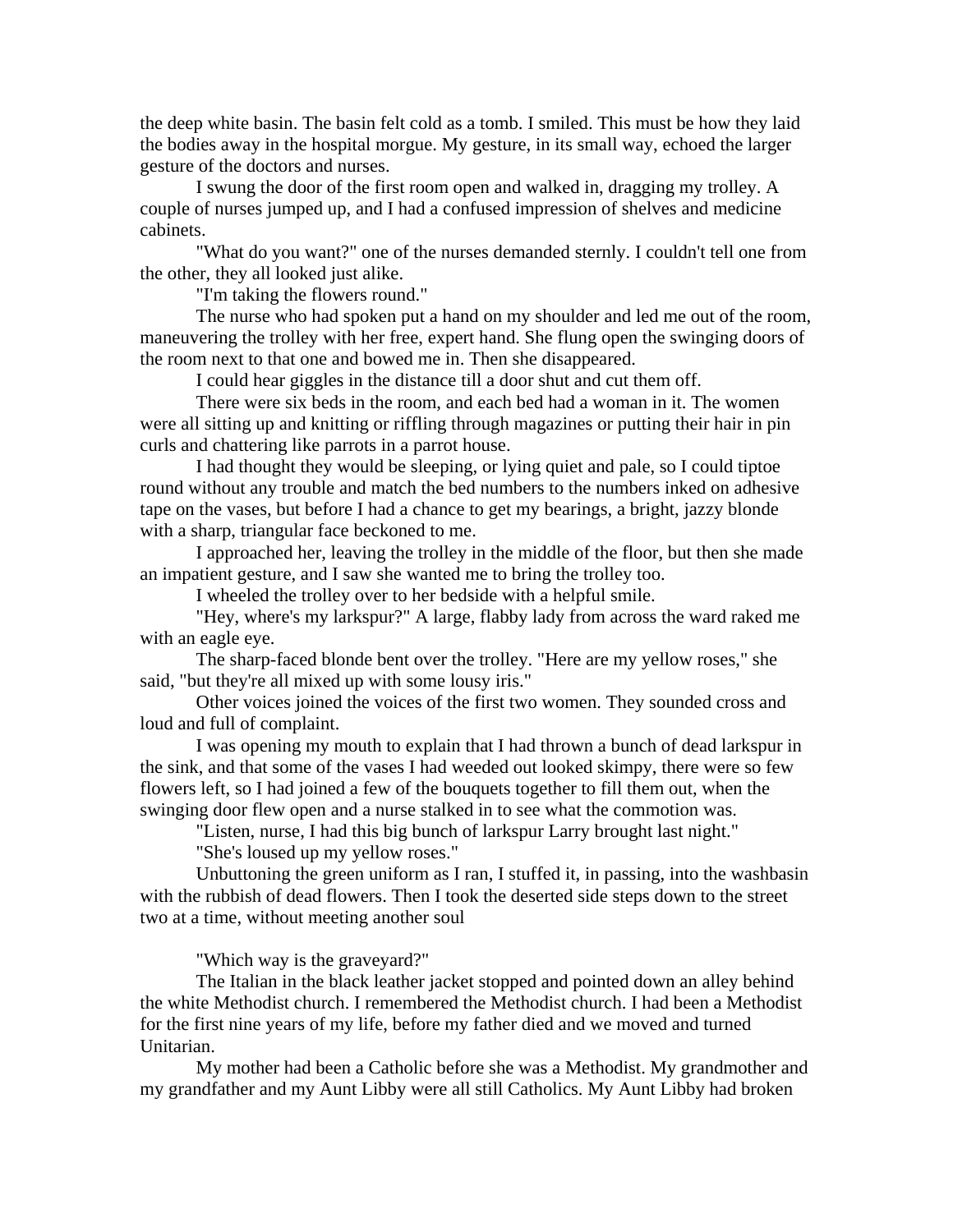away from the Catholic Church at the same time my mother did, but then she'd fallen in love with an Italian Catholic, so she'd gone back again.

 Lately I had considered going into the Catholic Church myself. I knew the Catholics thought killing yourself was an awful sin. But perhaps, if this was so, they might have a good way to persuade me out of it

 Of course, I didn't believe in life after death or the virgin birth or the Inquisition or the infallibility of that little monkey-faced Pope or anything, but I didn't have to let the priest see this, I could just concentrate on my sin, and he would help me repent.

 The only trouble was, Church, even the Catholic Church, didn't take up the whole of your life. No matter how much you knelt and prayed, you still had to eat three meals a day and have a job and live in the world.

 I thought I might see how long you had to be a Catholic before you became a nun, so I asked my mother, thinking she'd know the best way to go about it.

 My mother had laughed at me. "Do you think they'll take somebody like you, right off the bat? Why you've got to know all these catechisms and credos and believe in them, lock, stock and barrel. A girl with your sense!"

 Still, I imagined myself going to some Boston priest -- it would have to be Boston, because I didn't want any priest in my home town to know I'd thought of killing myself. Priests were terrible gossips.

 I would be in black, with my dead white face, and I would throw myself at this priest's feet and say, "O Father, help me."

 But that was before people had begun to look at me in a funny way, like those nurses in the hospital.

 I was pretty sure the Catholics wouldn't take in any crazy nuns. My Aunt Libby's husband had made a joke once, about a nun that a nunnery sent to Teresa for a checkup. This nun kept hearing harp notes in her ears and a voice saying over and over, "Alleluia!" Only she wasn't sure, on being closely questioned, whether the voice was saying Alleluia or Arizona. The nun had been born in Arizona. I think she ended up in some asylum.

 I tugged my black veil down to my chin and strode in through the wrought-iron gates. I thought it odd that in all the time my father had been buried in this graveyard, none of us had ever visited him. My mother hadn't let us come to his funeral because we were only children then, and he had died in the hospital, so the graveyard and even his death had always seemed unreal to me.

 I had a great yearning, lately, to pay my father back for all the years of neglect, and start tending his grave. I had always been my father's favorite, and it seemed fitting I should take on a mourning my mother had never bothered with.

 I thought that if my father hadn't died, he would have taught me all about insects, which was his specialty at the university. He would also have taught me German and Greek and Latin, which he knew, and perhaps I would be a Lutheran. My father had been a Lutheran in Wisconsin, but they were out of style in New England, so he had become a lapsed Lutheran and then, my mother said, a bitter atheist.

 The graveyard disappointed me. It lay at the outskirts of the town, on low ground, like a rubbish dump, and as I walked up and down the gravel paths, I could smell the stagnant salt marshes in the distance.

 The old part of the graveyard was all right, with its worn, flat stones and lichenbitten monuments, but I soon saw my father must be buried in the modern part with dates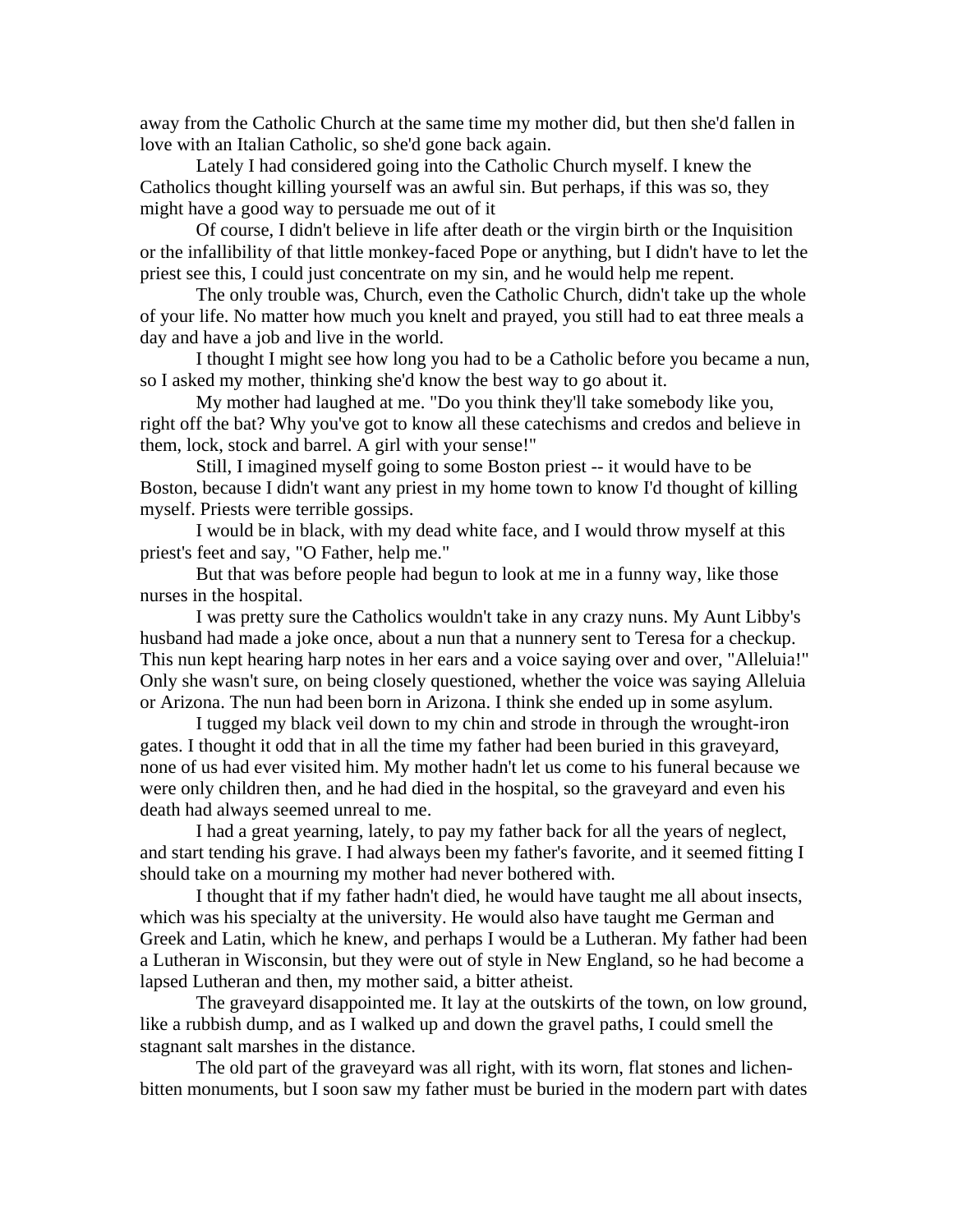in the nineteen forties.

 The stones in the modern part were crude and cheap, and here and there a grave was rimmed with marble, like an oblong bathtub full of dirt, and rusty metal containers stuck up about where the person's navel would be, full of plastic flowers. A fine drizzle started drifting down from the gray sky, and I grew very depressed.

I couldn't find my father anywhere.

 Low, shaggy clouds scudded over that part of the horizon where the sea lay, behind the marshes and the beach shanty settlements, and raindrops darkened the black mackintosh I had bought that morning. A clammy dampness sank through to my skin.

 I had asked the salesgirl, "Is it water-repellent?" And she had said, "No raincoat is ever water-*repellent.* It's showerproofed."

 And when I asked her what showerproofed was, she told me I had better buy an umbrella.

 But I hadn't enough money for an umbrella. What with bus fare in and out of Boston and peanuts and newspapers and abnormal-psychology books and trips to my old home town by the sea, my New York fund was almost exhausted.

 I had decided that when there was no more money in my bank account I would do it, and that morning I'd spent the last of it on the black raincoat.

Then I saw my father's gravestone.

 It was crowded right up by another gravestone, head to head, the way people are crowded in a charity ward when there isn't enough space. The stone was of a mottled pink marble, like canned salmon, and all there was on it was my father's name and, under it, two dates, separated by a little dash.

 At the foot of the stone I arranged the rainy armful of azaleas I had picked from a bush at the gateway of the graveyard. Then my legs folded under me, and I sat down in the sopping grass. I couldn't understand why I was crying so hard.

Then I remembered that I had never cried for my father's death.

 My mother hadn't cried either. She had just smiled and said what a merciful thing it was for him he had died, because if he had lived he would have been crippled and an invalid for life, and he couldn't have stood that, he would rather have died than had that happen.

 I laid my face to the smooth face of the marble and howled my loss into the cold salt rain.

I knew just how to go about it

 The minute the car tires crunched off down the drive and the sound of the motor faded, I jumped out of bed and hurried into my white blouse and green figured skirt and black raincoat. The raincoat felt damp still, from the day before, but that would soon cease to matter.

 I went downstairs and picked up a pale blue envelope from the dining room table and scrawled on the back, in large, painstaking letters: *I am going for a long walk.*

 I propped the message where my mother would see it the minute she came in. Then I laughed.

I had forgotten the most Important thing.

 I ran upstairs and dragged a chair into my mother's closet. Then I climbed up and reached for the small green strongbox on the top shelf. I could have torn the metal cover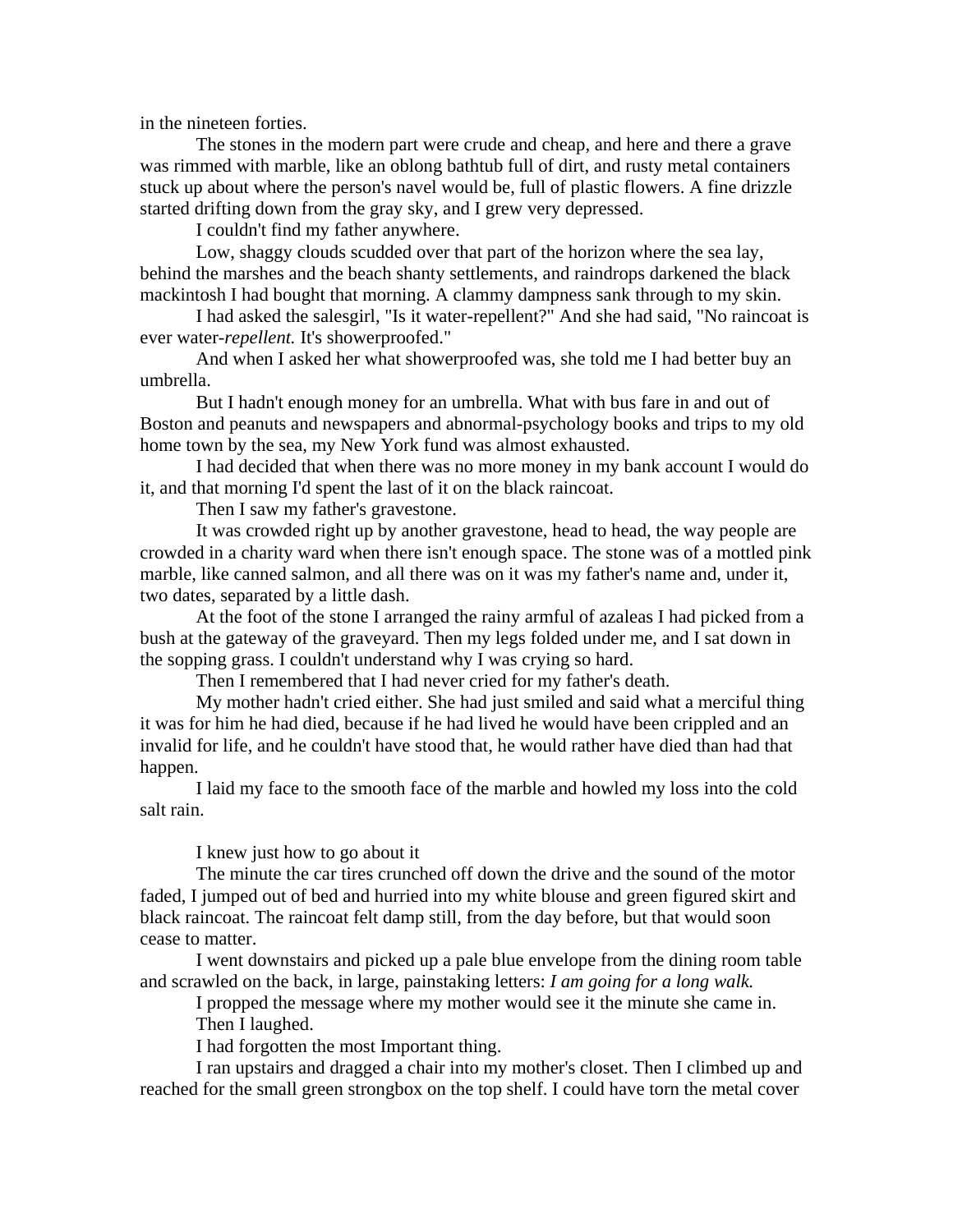off with my bare hands, the lock was so feeble, but I wanted to do things in a calm, orderly way.

 I pulled out my mother's upper right-hand bureau drawer and slipped the blue jewelry box from its hiding place under the scented Irish linen handkerchiefs. I unpinned the little key from the dark velvet. Then I unlocked the strongbox and took out the bottle of new pills. There were more than I had hoped.

There were at least fifty.

 If I had waited until my mother doled them out to me, night by night, it would have taken me fifty nights to save up enough. And in fifty nights, college would have opened, and my brother would have come back from Germany, and it would be too late.

 I pinned the key back in the jewelry box among the clutter of inexpensive chains and rings, put the jewelry box back in the drawer under the handkerchiefs, returned the strongbox to the closet shelf and set the chair on the rug in the exact spot I had dragged it from.

 Then I went downstairs and into the kitchen. I turned on the tap and poured myself a tall glass of water. Then I took the glass of water and the bottle of pills and went down into the cellar.

 A dim, undersea light filtered through the slits of the cellar windows. Behind the oil burner, a dark gap showed in the wall at about shoulder height and ran back under the breezeway, out of sight. The breezeway had been added to the house after the cellar was dug, and built out over this secret, earth-bottomed crevice.

 A few old, rotting fireplace logs blocked the hole mouth. I shoved them back a bit. Then I set the glass of water and the bottle of pills side by side on the flat surface of one of the logs and started to heave myself up.

 It took me a good while to heft my body into the gap, but at last, after many tries, I managed it, and crouched at the mouth of the darkness, like a troll.

 The earth seemed friendly under my bare feet, but cold. I wondered how long it had been since this particular square of soil had seen the sun.

 Then, one after the other, I lugged the heavy, dust-covered logs across the hole mouth. The dark felt thick as velvet. I reached for the glass and bottle, and carefully, on my knees, with bent head, crawled to the farthest wall

 Cobwebs touched my face with the softness of moths. Wrapping my black coat round me like my own sweet shadow, I unscrewed the bottle of pills and started taking them swiftly, between gulps of water, one by one by one.

 At first nothing happened, but as I approached the bottom of the bottle, red and blue lights began to flash before my eyes. The bottle slid from my fingers and I lay down.

 The silence drew off, baring the pebbles and shells and all the tatty wreckage of my life. Then, at the rim of vision, it gathered itself, and in one sweeping tide, rushed me to sleep.

# *Fourteen*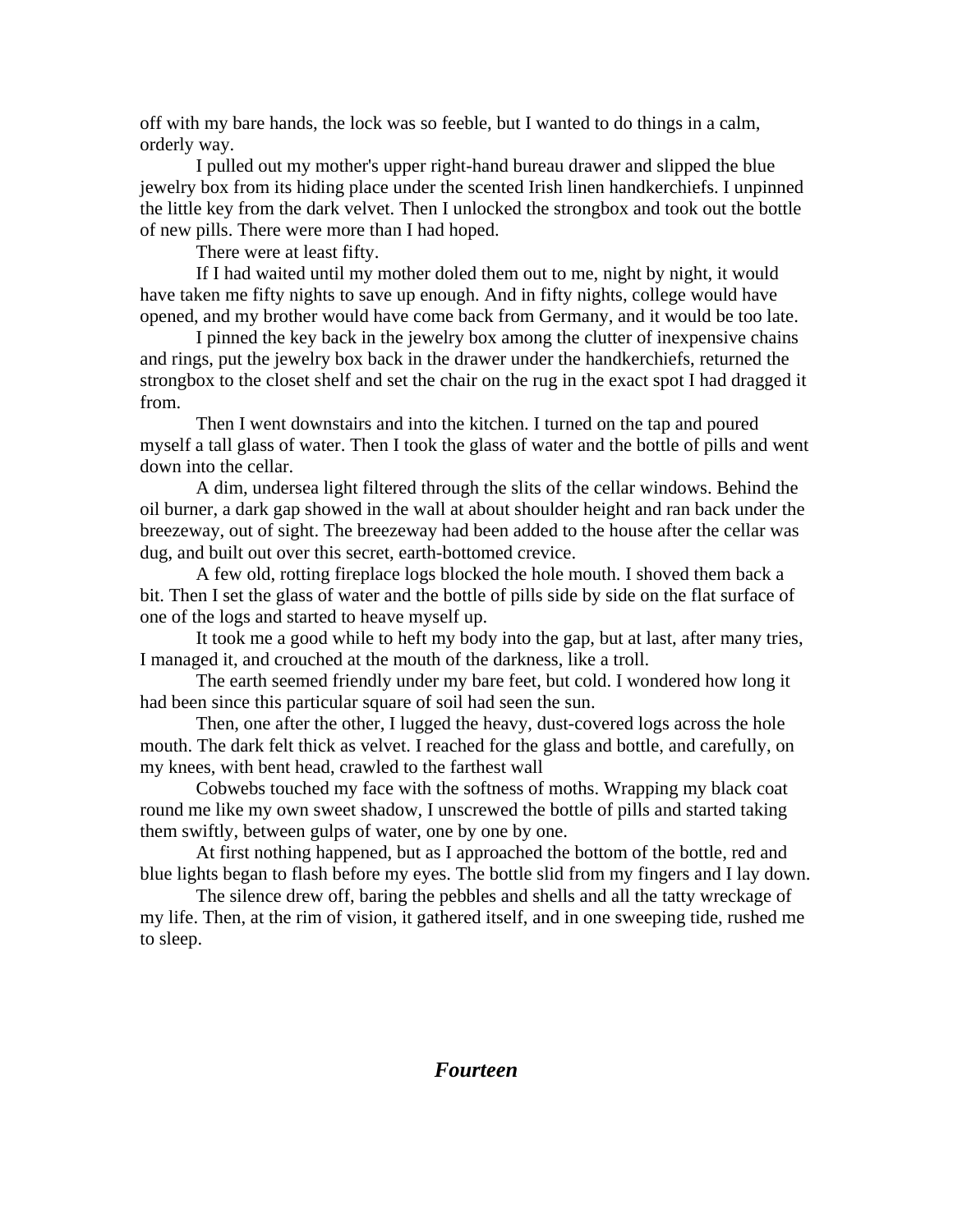It was completely dark.

 I felt the darkness, but nothing else, and my head rose, feeling it, like the head of a worm. Someone was moaning. Then a great, hard weight smashed against my cheek like a stone wall and the moaning stopped.

 The silence surged back, smoothing itself as black water smooths to its old surface calm over a dropped stone.

 A cool wind rushed by. I was being transported at enormous speed down a tunnel into the earth. Then the wind stopped. There was a rumbling, as of many voices, protesting and disagreeing in the distance. Then the voices stopped.

 A chisel cracked down on my eye, and a slit of light opened, like a mouth or a wound, till the darkness clamped shut on it again. I tried to roll away from the direction of the light, but hands wrapped round my limbs like mummy bands, and I couldn't move.

 I began to think I must be in an underground chamber, lit by blinding lights, and that the chamber was full of people who for some reason were holding me down.

 Then the chisel struck again, and the light leapt into my head, and through the thick, warm, furry dark, a voice cried,

"Mother!"

Air breathed and played over my face.

 I felt the shape of a room around me, a big room with open windows. A pillow molded itself under my head, and my body floated, without pressure, between thin sheets.

 Then I felt warmth, like a hand on my face. I must be lying in the sun. If I opened my eyes, I would see colors and shapes bending in upon me like nurses.

I opened my eyes.

It was completely dark.

Somebody was breathing beside me.

"I can't see," I said.

 A cheery voice spoke out of the dark. "There are lots of blind people in the world. You'll marry a nice blind man someday."

The man with the chisel had come back.

"Why do you bother?" I said. "It's no use."

 "You musn't talk like that." His fingers probed at the great, aching boss over my left eye. Then he loosened something, and a ragged gap of light appeared, like the hole in a wall. A man's hand peered round the edge of it.

"Can you see me?"

"Yes."

"Can you see anything else?"

 Then I remembered. "I can't see anything." The gap narrowed and went dark. "I'm blind."

"Nonsense! Who told you that?"

"The nurse."

 The man snorted. He finished taping the bandage back over my eye. "You are a very lucky girl Your sight is perfectly intact."

"Somebody to see you."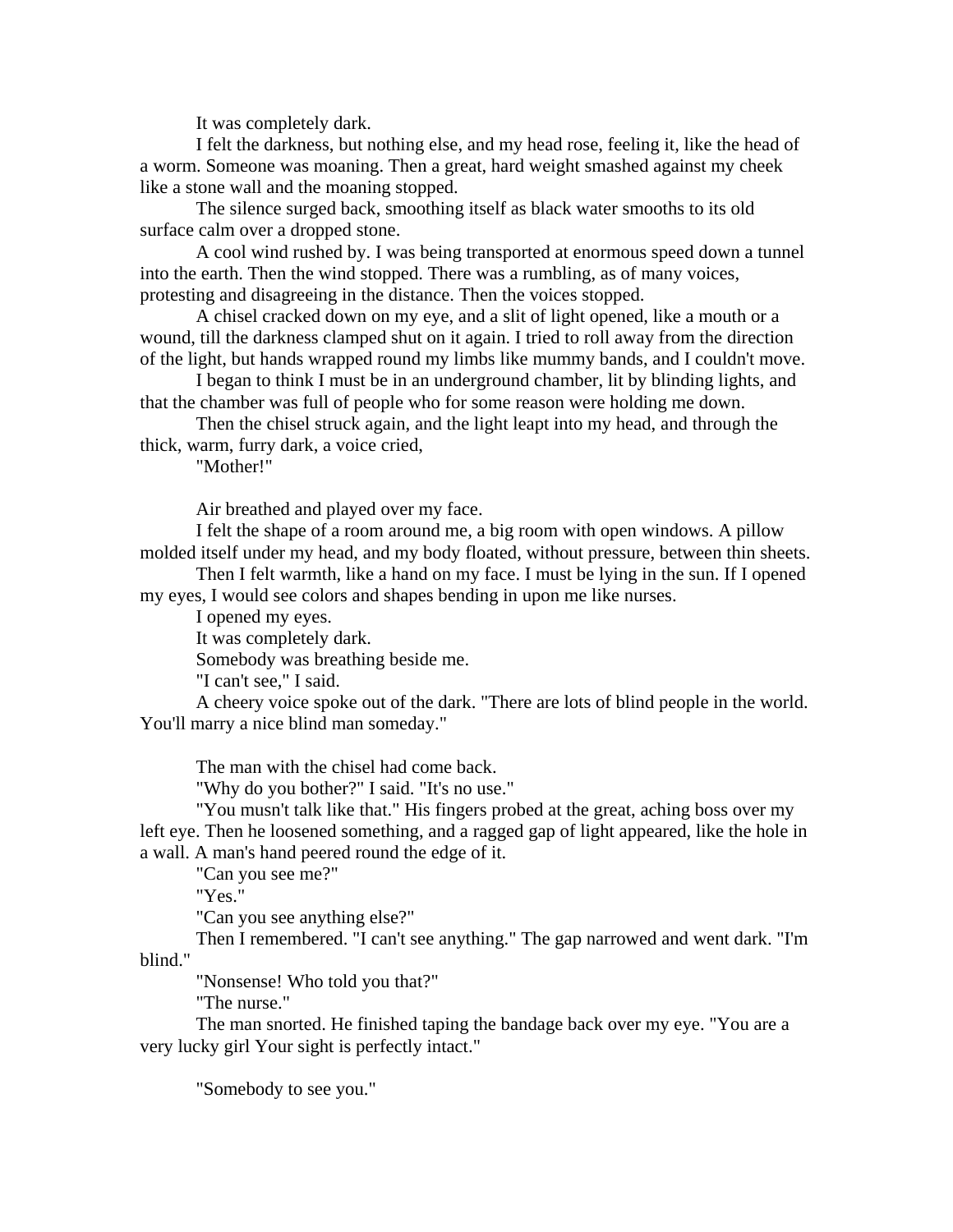The nurse beamed and disappeared.

 My mother came smiling round the foot of the bed. She was wearing a dress with purple cartwheels on it and she looked awful.

 A big tall boy followed her. At first I couldn't make out who it was, because my eye only opened a short way, but then I saw it was my brother.

"They said you wanted to see me."

 My mother perched on the edge of the bed and laid a hand on my leg. She looked loving and reproachful, and I wanted her to go away.

"I didn't think I said anything."

 "They said you called for me." She seemed ready to cry. Her face puckered up and quivered like a pale jelly.

"How are you?" my brother said.

I looked my mother in the eye.

"The same," I said.

"You have a visitor."

"I don't want a visitor."

 The nurse bustled out and whispered to somebody In the hall. Then she came back. "He'd very much like to see you."

 I looked down at the yellow legs sticking out of the unfamiliar white silk pajamas they had dressed me in. The skin shook flabbily when I moved, as if there wasn't a muscle in it, and it was covered with a short, thick stubble of black hair.

"Who is it?"

"Somebody you know."

"What's his name?"

"George Bakewell."

"I don't know any George Bakewell."

"He says he knows you."

 Then the nurse went out, and a very familiar boy came in and said, "Mind if I sit on the edge of your bed?"

 He was wearing a white coat, and I could see a stethoscope poking out of his pocket. I thought it must be somebody I knew dressed up as a doctor.

 I had meant to cover my legs if anybody came in, but now I saw it was too late, so I let them stick out, just as they were, disgusting and ugly.

"That's me," I thought. "That's what I am."

 "You remember me, don't you, Esther?" I squinted at the boy's face through the crack of my good eye. The other eye hadn't opened yet, but the eye doctor said it would be all right in a few days.

 The boy looked at me as if I were some exciting new zoo animal and he was about to burst out laughing.

 "You remember me, don't you, Esther?" He spoke slowly, the way one speaks to a dull child. "I'm George Bakewell. I go to your church. You dated my roommate once at Amherst."

 I thought I placed the boy's face then. It hovered dimly at the rim of memory - the sort of face to which I would never bother to attach a name.

"What are you doing here?"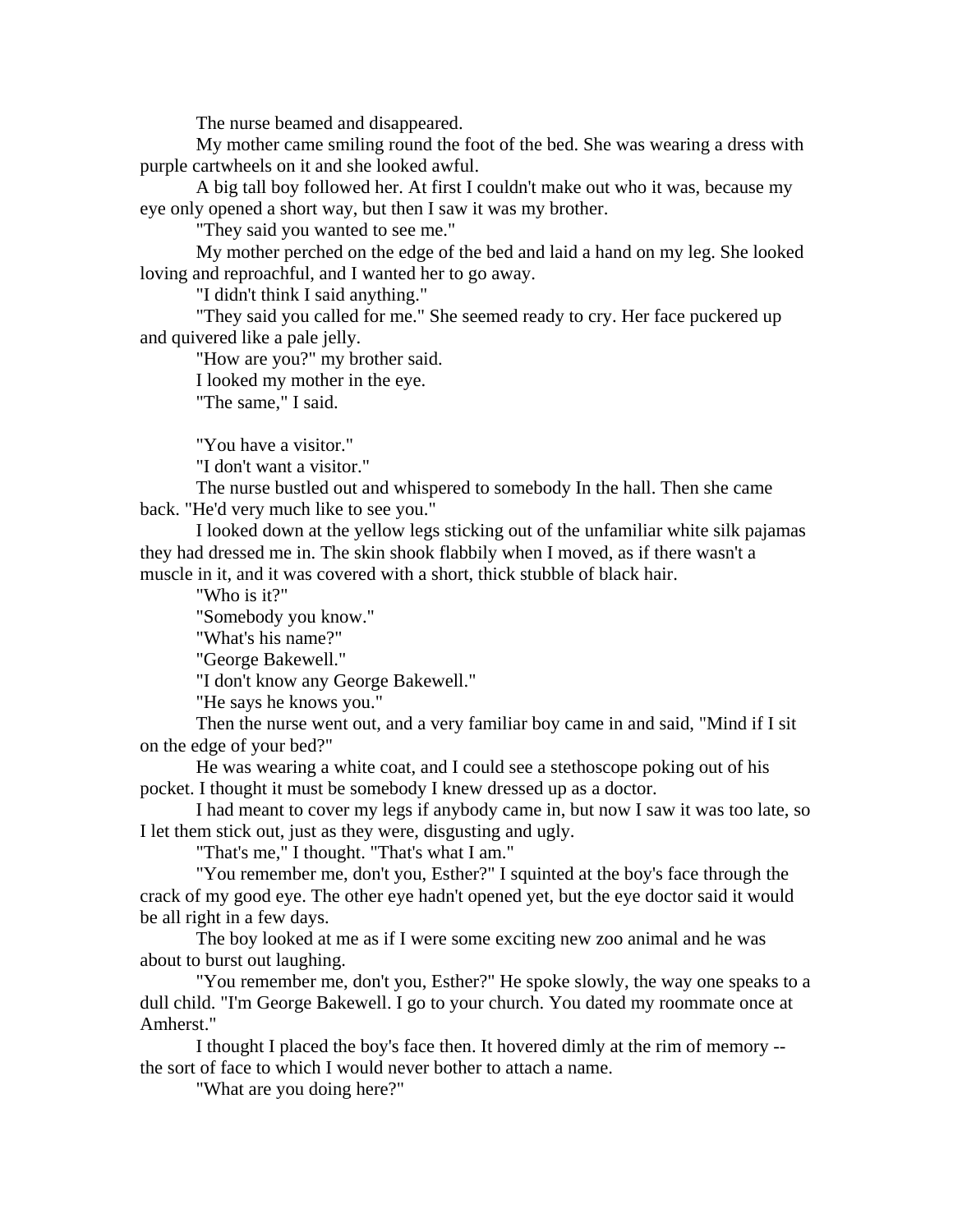"I'm houseman at this hospital."

 How could this George Bakewell have become a doctor so suddenly? I wondered. He didn't really know me, either. He just wanted to see what a girl who was crazy enough to kill herself looked like.

I turned my face to the wall.

"Get out," I said. "Get the hell out and don't come back."

"I want to see a mirror."

 The nurse hummed busily as she opened one drawer after another, stuffing the new underclothes and blouses and skirts and pajamas my mother had bought me into the black patent leather overnight case.

"Why can't I see a mirror?"

 I had been dressed in a sheath, striped gray and white, like mattress ticking, with a wide, shiny red belt, and they had propped me up in an armchair.

"Why can't I?"

"Why?"

"Because you better not." The nurse shut the lid of the overnight case with a little

snap.

"Because you don't look very pretty."

"Oh, just let me see."

 The nurse sighed and opened the top bureau drawer. She took out a large mirror in a wooden frame that matched the wood of the bureau and handed it to me.

At first I didn't see what the trouble was. It wasn't a mirror at all, but a picture.

 You couldn't tell whether the person in the picture was a man or a woman, because their hair was shaved off and sprouted in bristly chicken-feather tufts all over their head. One side of the person's face was purple, and bulged out in a shapeless way, shading to green along the edges, and then to a sallow yellow. The person's mouth was pale brown, with a rose-colored sore at either corner.

 The most startling thing about the face was its supernatural conglomeration of bright colors.

I smiled.

The mouth in the mirror cracked into a grin.

 A minute after the crash another nurse ran in. She took one look at the broken mirror, and at me, standing over the blind, white pieces, and hustled the young nurse out of the room.

"Didn't I *tell* you," I could hear her say.

"But I only. . ."

"Didn't I *tell* you!"

 I listened with mild interest. Anybody could drop a mirror. I didn't see why they should get so stirred up.

 The other, older nurse came back into the room. She stood there, arms folded, staring hard at me.

"Seven years' bad luck"

"What?"

 "I said," the nurse raised her voice, as if speaking to a deaf person, "*seven years' bad luck*."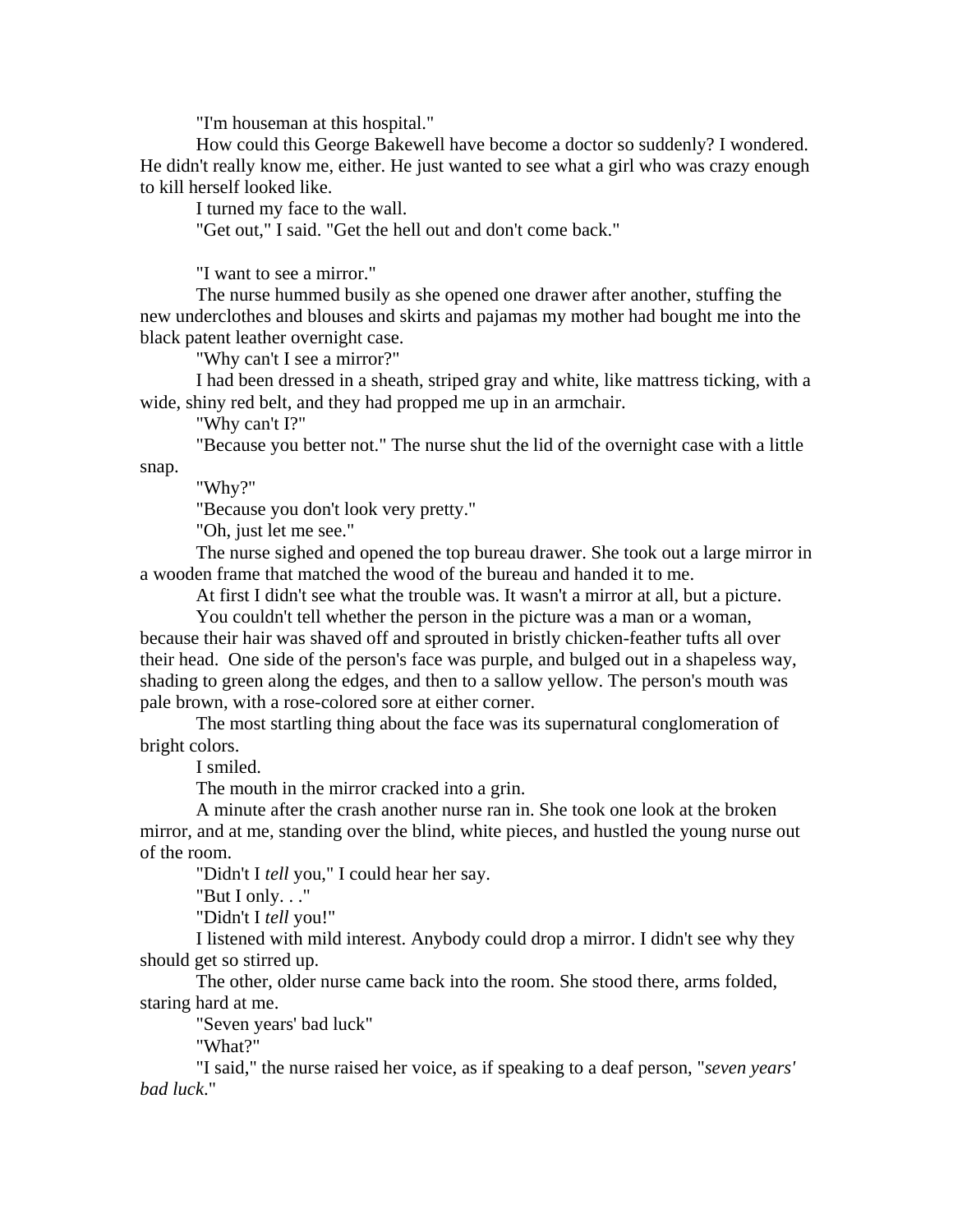The young nurse returned with a dustpan and brush and began to sweep up the glittery splinters.

"That's only a superstition," I said then.

 "Huh!" The second nurse addressed herself to the nurse on her hands and knees as if I wasn't there. "At you-know-where they'll take care of *her*!"

 From the back window of the ambulance I could see street after familiar street funneling off into a summery green distance. My mother sat on one side of me, and my brother on the other.

 I had pretended I didn't know why they were moving me from the hospital in my home town to a city hospital, to see what they would say.

 "They want you to be in a special ward," my mother said. "They don't have that sort of ward at our hospital."

"I liked it where I was."

 My mother's mouth tightened. "You should have behaved better, then." "What?"

 "You shouldn't have broken that mirror. Then maybe they'd have let you stay." But of course I knew the mirror had nothing to do with it

I sat in bed with the covers up to my neck.

"Why can't I get up? I'm not sick."

 "Ward rounds," the nurse said. "You can get up after ward rounds." She shoved the bed curtains back and revealed a fat young Italian woman in the next bed.

 The Italian woman had a mass of tight black curls, starting at her forehead, that rose in a mountainous pompadour and cascaded down her back. Whenever she moved, the huge arrangement of hair moved with her, as if made of stiff black paper.

 The woman looked at me and giggled. "Why are you here?" She didn't wait for an answer. "I'm here on account of my French-Canadian mother-in-law." She giggled again. "My husband knows I can't stand her, and still he said she could come and visit us, and when she came, my tongue stuck out of my head, I couldn't stop it. They ran me into Emergency and then they put me up here," she lowered her voice, "along with the nuts." Then she said, "What's the matter with you?"

 I turned her my full face, with the bulging purple and green eye. "I tried to kill myself."

 The woman stared at me. Then, hastily, she snatched up a movie magazine from her bed table and pretended to be reading.

 The swinging door opposite my bed flew open, and a whole troop of young boys and girls in white coats came in, with an older, gray-haired man. They were all smiling with bright, artificial smiles. They grouped themselves at the foot of my bed.

"And how are you feeling this morning, Miss Greenwood?"

 I tried to decide which one of them had spoken. I hate saying anything to a group of people. When I talk to a group of people I always have to single out one and talk to him, and all the while I am talking I feel the others are peering at me and taking unfair advantage. I also hate people to ask cheerfully how you are when they know you're feeling like hell and expect you to say "Fine."

"I feel lousy."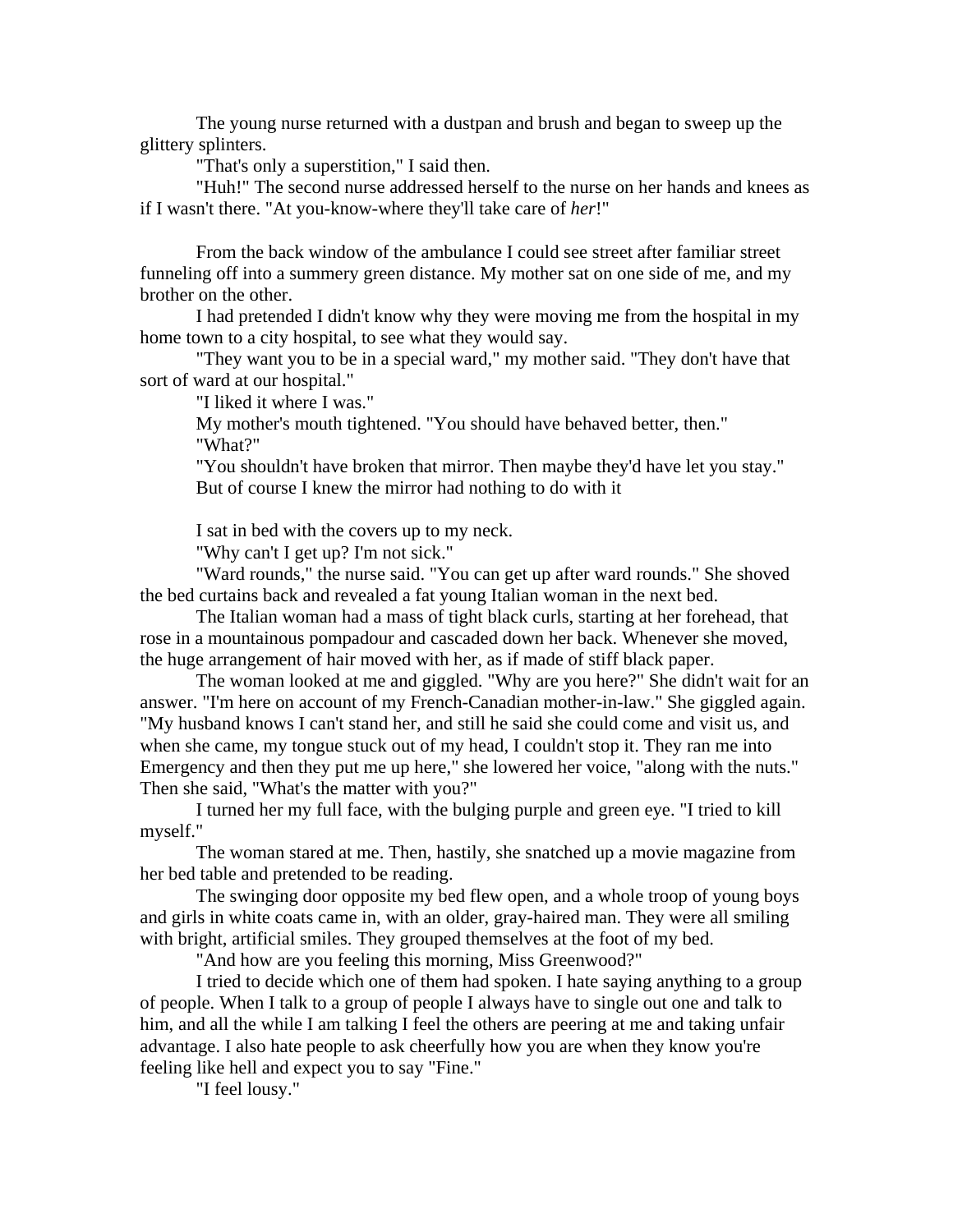"Lousy. Hmm," somebody said, and a boy ducked his head with a little smile. Somebody else scribbled something on a clipboard. Then somebody pulled a straight, solemn face and said, "And why do you feel lousy?"

 I thought some of the boys and girls in that bright group might well be friends of Buddy Willard. They would know I knew him, and they would be curious to see me, and afterward they would gossip about me among themselves. I wanted to be where nobody I knew could ever come.

"I can't sleep. . ."

 They interrupted me. "But the nurse says you slept last night." I looked around the crescent of fresh, strange faces.

 "I can't read." I raised my voice. "I can't eat." It occurred to me I'd been eating ravenously ever since I came to.

 The people in the group had turned from me and were murmuring in low voices to each other. Finally, the gray-haired man stepped out.

 "Thank you, Miss Greenwood. You will be seen by one of the staff doctors presently."

Then the group moved on to the bed of the Italian woman.

 "And how are you feeling today, Mrs. . ." somebody said, and the name sounded long and full of *I's,* like Mrs. Tomolillo.

 Mrs. Tomolillo giggled. "Oh, I'm fine, doctor. I'm just fine." Then she lowered her voice and whispered something I couldn't hear. One or two people in the group glanced in my direction. Then somebody said, "All right, Mrs. Tomolillo," and somebody stepped out and pulled the bed curtain between us like a white wall

 I sat on one end of a wooden bench in the grassy square between the four brick walls of the hospital. My mother, in her purple cartwheel dress, sat at the other end. She had her head propped in her hand, index finger on her cheek and thumb under her chin.

 Mrs. Tomolillo was sitting with some dark-haired, laughing Italians on the nest bench down. Every time my mother moved, Mrs. Tomolillo imitated her. Now Mrs. Tomolillo was sitting with her index finger on her cheek and her thumb under her chin, and her head tilted wistfully to one side.

"Don't move," I told my mother in a low voice. "That woman's imitating you."

 My mother turned to glance round, but quick as a wink, Mrs. Tomolillo dropped her fat white hands in her lap and started talking vigorously to her friends.

"Why no, she's not," my mother said. "She's not even paying any attention to us."

 But the minute my mother turned round to me again, Mrs. Tomolillo matched the tips of her fingers together the way my mother had just done and cast a black, mocking look at me.

The lawn was white with doctors.

 All the time my mother and I had been sitting there, in the narrow cone of sun that shone down between the tall brick walls, doctors had been coming up to me and introducing themselves. "I'm Doctor Soandso, I'm Doctor Soandso."

 Some of them looked so young I knew they couldn't be proper doctors, and one of them had a queer name that sounded just like Doctor Syphilis, so I began to look out for suspicious, fake names, and sure enough, a dark-haired fellow who looked very like Doctor Gordon, except that he had black skin where Doctor Gordon's skin was white,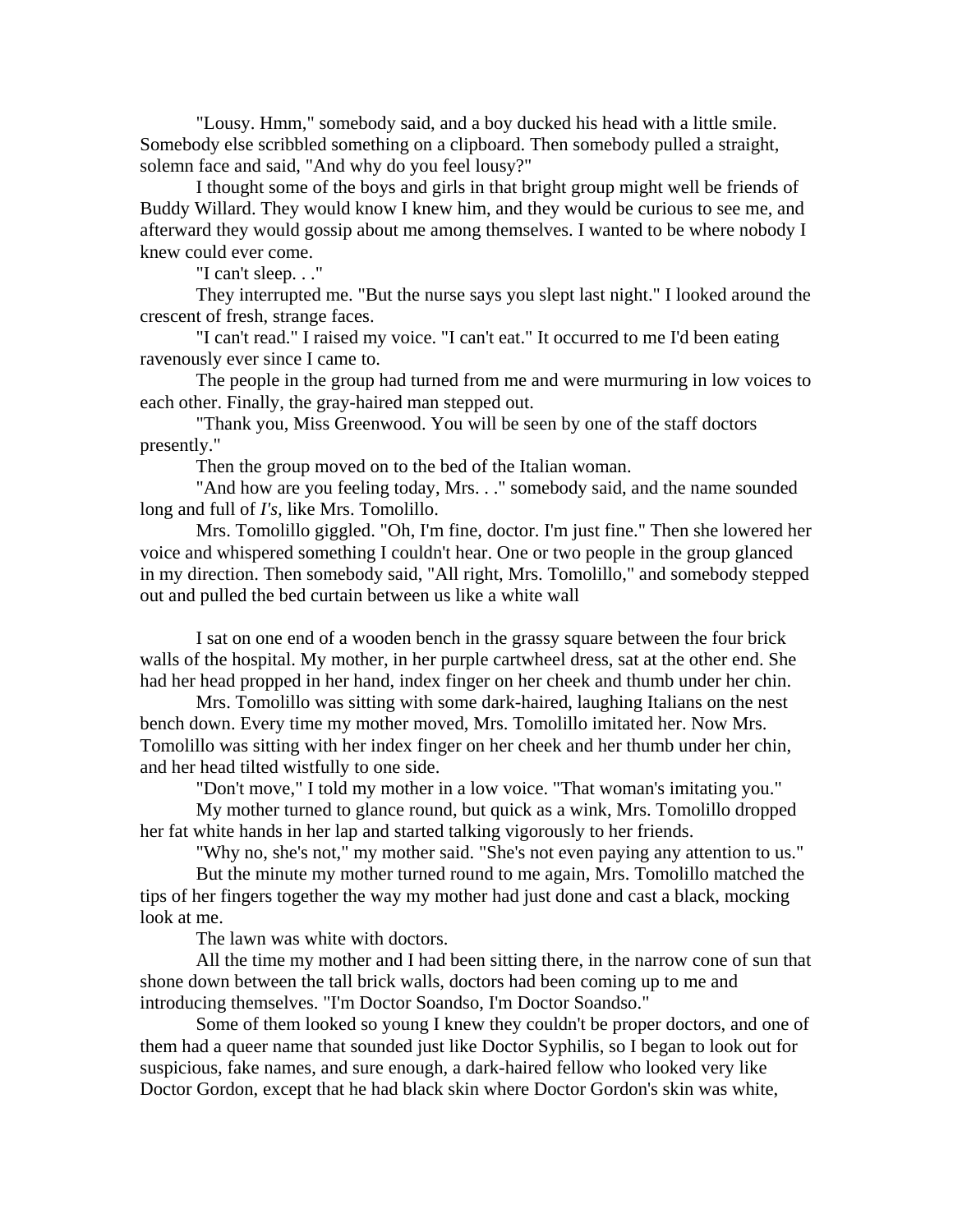came up and said, "I'm Doctor Pancreas," and shook my hand.

 After introducing themselves, the doctors all stood within listening distance, only I couldn't tell my mother that they were taking down every word we said without their hearing me, so I leaned over and whispered into her ear.

My mother drew back sharply.

 "Oh, Esther, I wish you would cooperate. They say you don't cooperate. They say you won't talk to any of the doctors or make anything in Occupational Therapy. . ."

 "I've got to get out of here," I told her meaningly. "Then I'd be all right. You got me in here," I said. "You get me out."

 I thought if only I could persuade my mother to get me out of the hospital I could work on her sympathies, like that boy with brain disease in the play, and convince her what was the best thing to do.

 To my surprise, my mother said, "All right, I'll try to get you out -- even if only to a better place. If I try to get you out," she laid a hand on my knee, "promise you'll be good?"

 I spun round and glared straight at Doctor Syphilis, who stood at my elbow taking notes on a tiny, almost invisible pad. "I promise," I said in a loud, conspicuous voice.

 The Negro wheeled the food cart into the patients' dining room. The Psychiatric Ward at the hospital was very small -- just two corridors in an L-shape, lined with rooms, and an alcove of beds behind the OT shop, where I was, and a little area with a table and a few seats by a window in the corner of the L, which was our lounge and dining room.

 Usually it was a shrunken old white man that brought our food, but today it was a Negro. The Negro was with a woman in blue stiletto heels, and she was telling him what to do. The Negro kept grinning and chuckling in a silly way.

 Then he carried a tray over to our table with three lidded tin tureens on it, and started banging the tureens down. The woman left the room, locking the door behind her. All the time the Negro was banging down the tureens and then the dinted silver and the thick, white china plates, he gawped at us with big, rolling eyes.

I could tell we were his first crazy people.

 Nobody at the table made a move to take the lids off the tin tureens, and the nurse stood back to see if any of us would take the lids off before she came to do it. Usually Mrs. Tomolillo had taken the lids off and dished out everybody's food like a little mother, but then they sent her home, and nobody seemed to want to take her place.

I was starving, so I lifted the lid off the first bowl.

 "That's very nice of you, Esther," the nurse said pleasantly. "Would you like to take some beans and pass them round to the others?"

 I dished myself out a helping of green string beans and turned to pass the tureen to the enormous red-headed woman at my right. This was the first time the red-headed woman had been allowed up to the table. I had seen her once, at, the end of the L-shaped corridor, standing in front of an open door with bars on the square, inset windows.

 She had been yelling and laughing in a rude way and slapping her thighs at the passing doctors, and the white-jacketed attendant who took care of the people in that end of the ward was leaning against the radiator, laughing himself sick.

 The red-headed woman snatched the tureen from me and upended it on her plate. Beans mountained up in front of her and scattered over onto her lap and onto the floor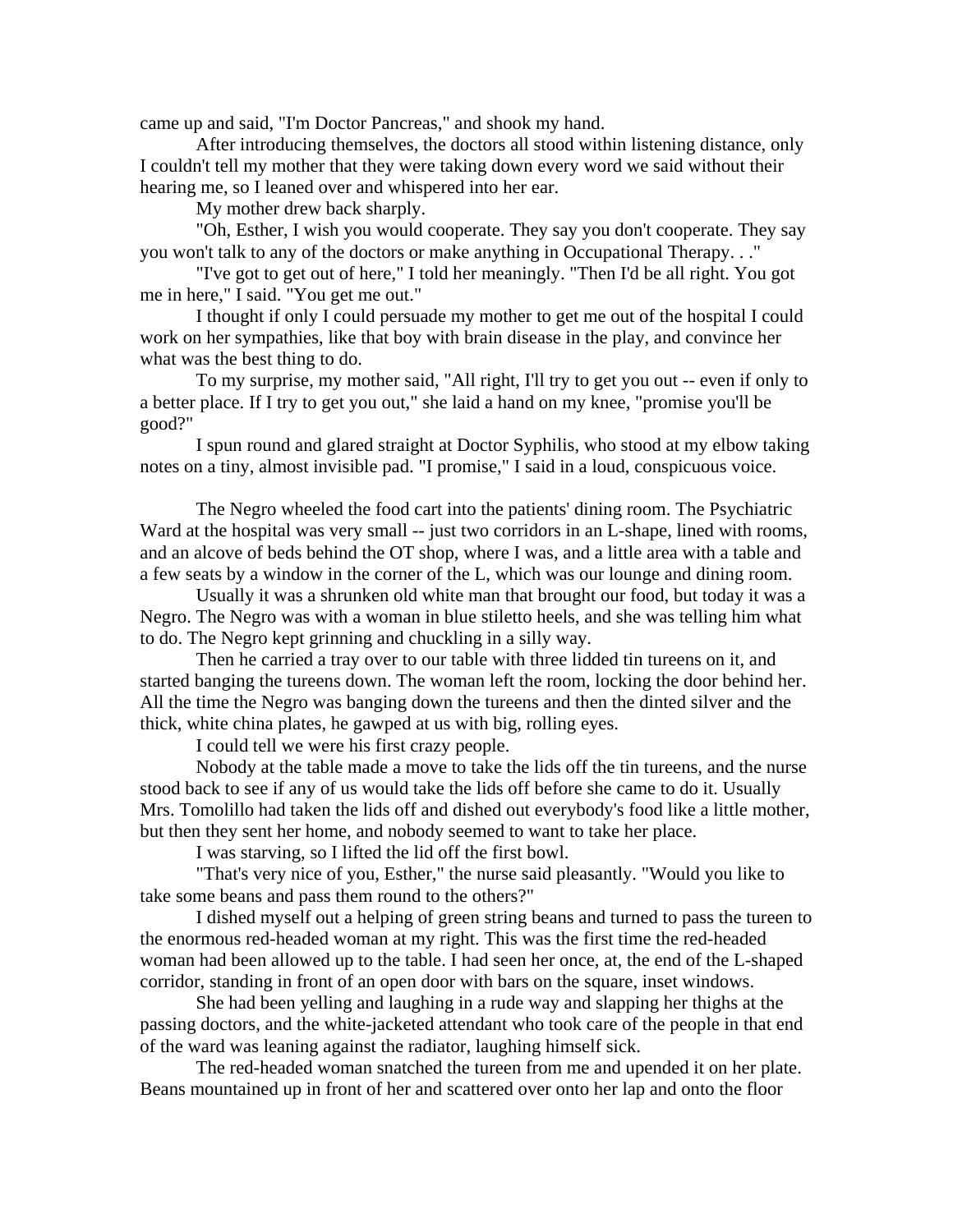like stiff, green straws.

 "Oh, Mrs. Mole!" the nurse said in a sad voice. "I think you better eat in your room today."

 And she returned most of the beans to the tureen and gave it to the person next to Mrs. Mole and led Mrs. Mole off. All the way down the hall to her room, Mrs. Mole kept turning round and making leering faces at us, and ugly, oinking noises.

 The Negro had come back and was starting to collect the empty plates of people who hadn't dished out any beans yet.

"We're not done," I told him. "You can just wait."

 "Mah, mah!" The Negro widened his eyes in mock wonder. He glanced round. The nurse had not yet returned from locking up Mrs. Mole. The Negro made me an insolent bow. "Miss Mucky-Muck," he said under his breath.

 I lifted the lid off the second tureen and uncovered a wedge of macaroni, stonecold and stuck together in a gluey paste. The third and last tureen was chock-full of baked beans.

 Now I knew perfectly well you didn't serve two kinds of beans together at a meal. Beans and carrots, or beans and peas, maybe, but never beans and beans. The Negro was just trying to see how much we would take.

 The nurse came back, and the Negro edged off at a distance. I ate as much as I could of the baked beans. Then I rose from the table, passing round to the side where the nurse couldn't see me below the waist, and behind the Negro, who was clearing the dirty plates. I drew my foot back and gave him a sharp, hard kick on the calf of the leg.

 The Negro leapt away with a yelp and rolled his eyes at me. "Oh Miz, oh Miz," he moaned, rubbing his leg. "You shouldn't of done that, you shouldn't, you reely shouldn't." "That's what *you* get," I said, and stared him in the eye.

"Don't you want to get up today?"

 "No." I huddled down more deeply in the bed and pulled the sheet up over my head. Then I lifted a corner of the sheet and peered out. The nurse was shaking down the thermometer she had just removed from my mouth.

 "You *see,* it's normal." I had looked at the thermometer before she came to collect it, the way I always did. "You *see,* it's normal, what do you keep taking it for?"

 I wanted to tell her that if only something were wrong with my body it would be fine, I would rather have anything wrong with my body than something wrong with my head, but the idea seemed so involved and wearisome that I didn't say anything. I only burrowed down further in the bed.

 Then, through the sheet, I felt a slight, annoying pressure on my leg. I peeped out. The nurse had set her tray of thermometers on my bed while she turned her back and took the pulse of the person who lay next to me, in Mrs. Tomolillo's place.

 A heavy naughtiness pricked through my veins, irritating and attractive as the hurt of a loose tooth. I yawned and stirred, as if about to turn over, and edged my foot under the box.

 "Oh!" The nurse's cry sounded like a cry for help, and another nurse came running. "Look what you've done!"

 I poked my head out of the covers and stared over the edge of the bed. Around the overturned enamel tray, a star of thermometer shards glittered, and balls of mercury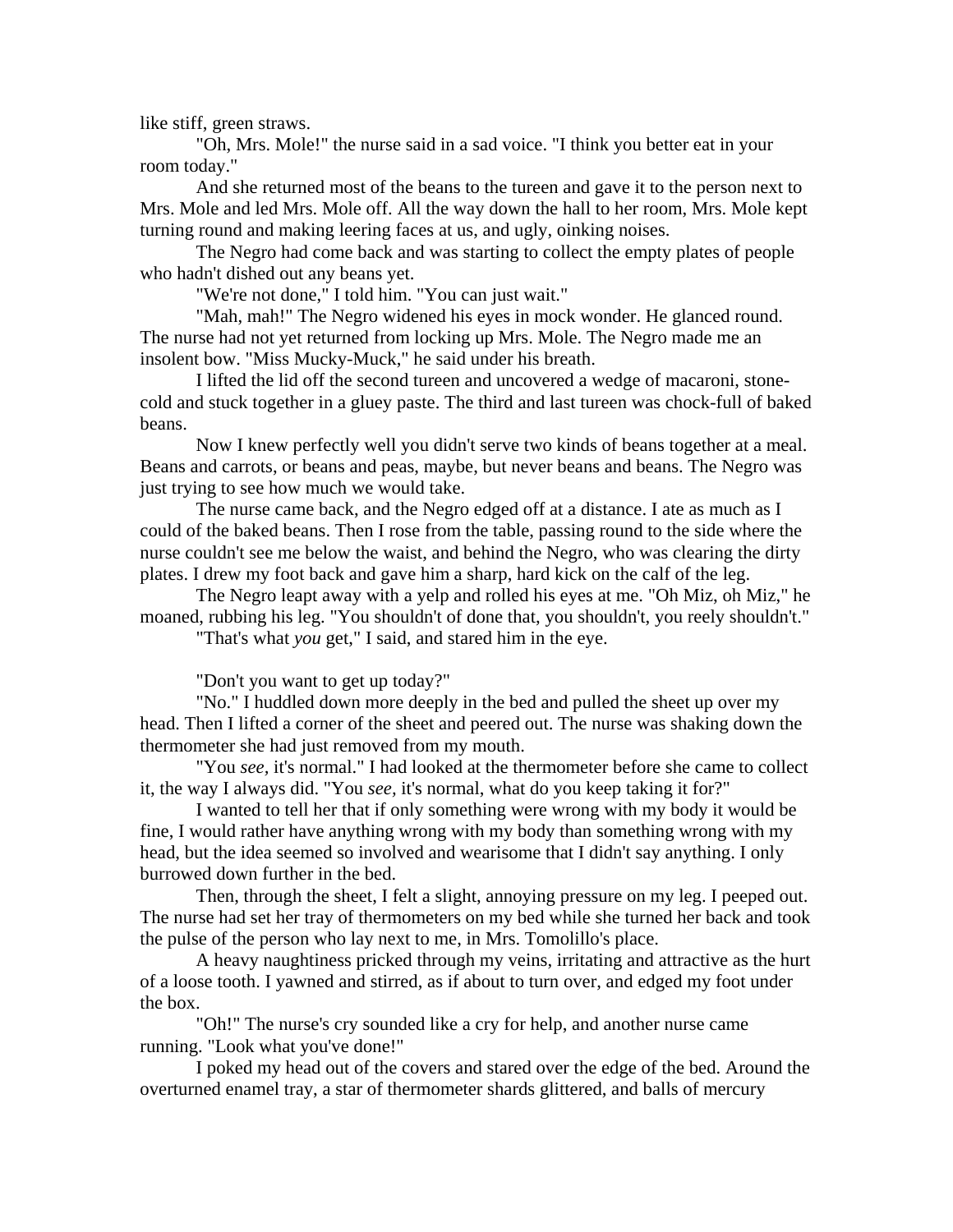trembled like celestial dew.

"I'm sorry," I said. "It was an accident."

The second nurse fixed me with a baleful eye. "You did it on purpose. I *saw* you."

 Then she hurried off, and almost immediately two attendants came and wheeled me, bed and all, down to Mrs. Mole's old room, but not before I had scooped up a ball of mercury.

 Soon after they had locked the door, I could see the Negro's face, a molassescolored moon, risen at the window grating, but I pretended not to notice.

 I opened my fingers a crack, like a child *with* a secret, and smiled at the silver globe cupped in my palm. If I dropped it, it would break into a million little replicas of itself, and if I pushed them near each other, they would fuse, without a crack, into one whole again.

I smiled and smiled at the small silver ball.

I couldn't imagine what they had done with Mrs. Mole.

# *Fifteen*

 PHILOMENA GUINEA'S black Cadillac eased through the tight, five o'clock traffic like a ceremonial car. Soon it would cross one of the brief bridges that arched the Charles, and I would, without thinking, open the door and plunge out through the stream of traffic to the rail of the bridge. One jump and the water would be over my head.

 Idly I twisted a Kleenex to small, pill-sized pellets between my fingers and watched my chance. I sat in the middle of the back seat of the Cadillac, my mother on one side of me, and my brother on the other, both leaning slightly forward, like diagonal bars, one across each car door.

 In front of me I could see the Spam-colored expanse of the chauffeur's neck, sandwiched between a blue cap and the shoulders of a blue jacket and, next to him, like a frail, exotic bird, the silver hair and emerald-feathered hat of Philomena Guinea, the famous novelist.

 I wasn't quite sure why Mrs. Guinea had turned up. All I knew was that she had interested herself in my case and that at one time, at the peak of her career, she had been in an asylum as well

 My mother said that Mrs. Guinea had sent her a telegram from the Bahamas, where she read about me in a Boston paper. Mrs. Guinea had telegrammed, "Is there a boy in the case?"

 If there was a boy in the case, Mrs. Guinea couldn't, of course, have anything to do with it.

 But my mother had telegrammed back, "No, it is Esther's writing. She thinks she will never write again."

 So Mrs. Guinea had flown back to Boston and taken me out of the cramped city hospital ward, and now she was driving me to a private hospital that had grounds and golf courses and gardens, like a country club, where she would pay for me, as if I had a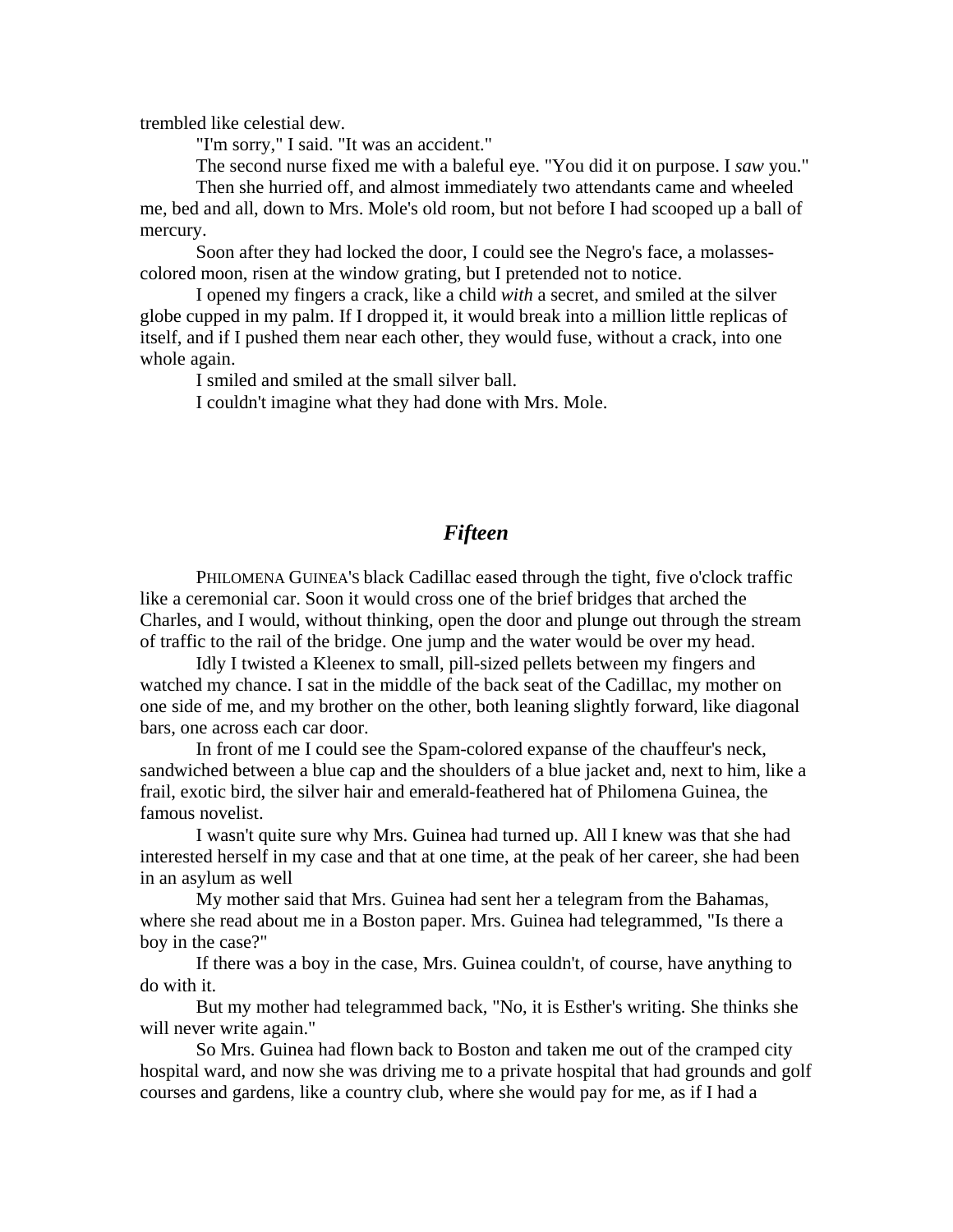scholarship, until the doctors she knew of there had made me well.

 My mother told me I should be grateful. She said I had used up almost all her money, and if it weren't for Mrs. Guinea she didn't know where I'd be. I knew where I'd be though. I'd be in the big state hospital in the country, cheek by jowl to this private place.

 I knew I should be grateful to Mrs. Guinea, only I couldn't feel a thing. If Mrs. Guinea had given me a ticket to Europe, or a round-the-world cruise, it wouldn't have made one scrap of difference to me, because wherever I sat -- on the deck of a ship or at a street café in Paris or Bangkok -- I would be sitting under the same glass bell jar, stewing in my own sour air.

 Blue sky opened its dome above the river, and the river was dotted with sails. I readied myself, but immediately my mother and my brother each laid one hand on a door handle. The tires hummed briefly over the grill of the bridge. Water, sails, blue sky and suspended gulls flashed by like an improbable postcard, and we were across.

 I sank back in the gray, plush seat and closed my eyes. The air of the bell jar wadded round me and I couldn't stir.

I had my own room again.

 It reminded me of the room in Doctor Gordon's hospital -- a bed, a bureau, a closet, a table and chair. A window with a screen, but no bars. My room was on the first floor, and the window, a short distance above the pine-needle-padded ground, overlooked a wooded yard ringed by a red brick wall. If I jumped I wouldn't even bruise my knees. The inner surface of the tall wall seemed smooth as glass.

The journey over the bridge had unnerved me.

 I had missed a perfectly good chance. The river water passed me by like an untouched drink. I suspected that even if my mother and brother had not been there I would have made no move to jump.

When I enrolled in the main building of the hospital, a slim young woman had come and introduced herself. "My name is Doctor Nolan. I am to be Esther's doctor."

 I was surprised to have a woman. I didn't think they had woman psychiatrists. This woman was a cross between Myrna Loy and my mother. She wore a white blouse and a full skirt gathered at the waist by a wide leather belt, and stylish, crescent-shaped spectacles.

 But after a nurse had led me across the lawn to the gloomy brick building called Caplan, where I would live, Doctor Nolan didn't come to see me, a whole lot of strange men came instead.

 I lay on my bed under the thick white blanket, and they entered my room, one by one, and introduced themselves. I couldn't understand why there should be so many of them, or why they would want to introduce themselves, and I began to think they were testing me, to see if I noticed there were too many of them, and I grew wary.

 Finally, a handsome, white-haired doctor came in and said he was the director of the hospital. Then he started talking about the Pilgrims and Indians and who had the land after them, and what rivers ran nearby, and who had built the first hospital, and how it had burned down, and who had built the next hospital, until I thought he must be waiting to see when I would interrupt him and tell him I knew all that about rivers and Pilgrims was a lot of nonsense.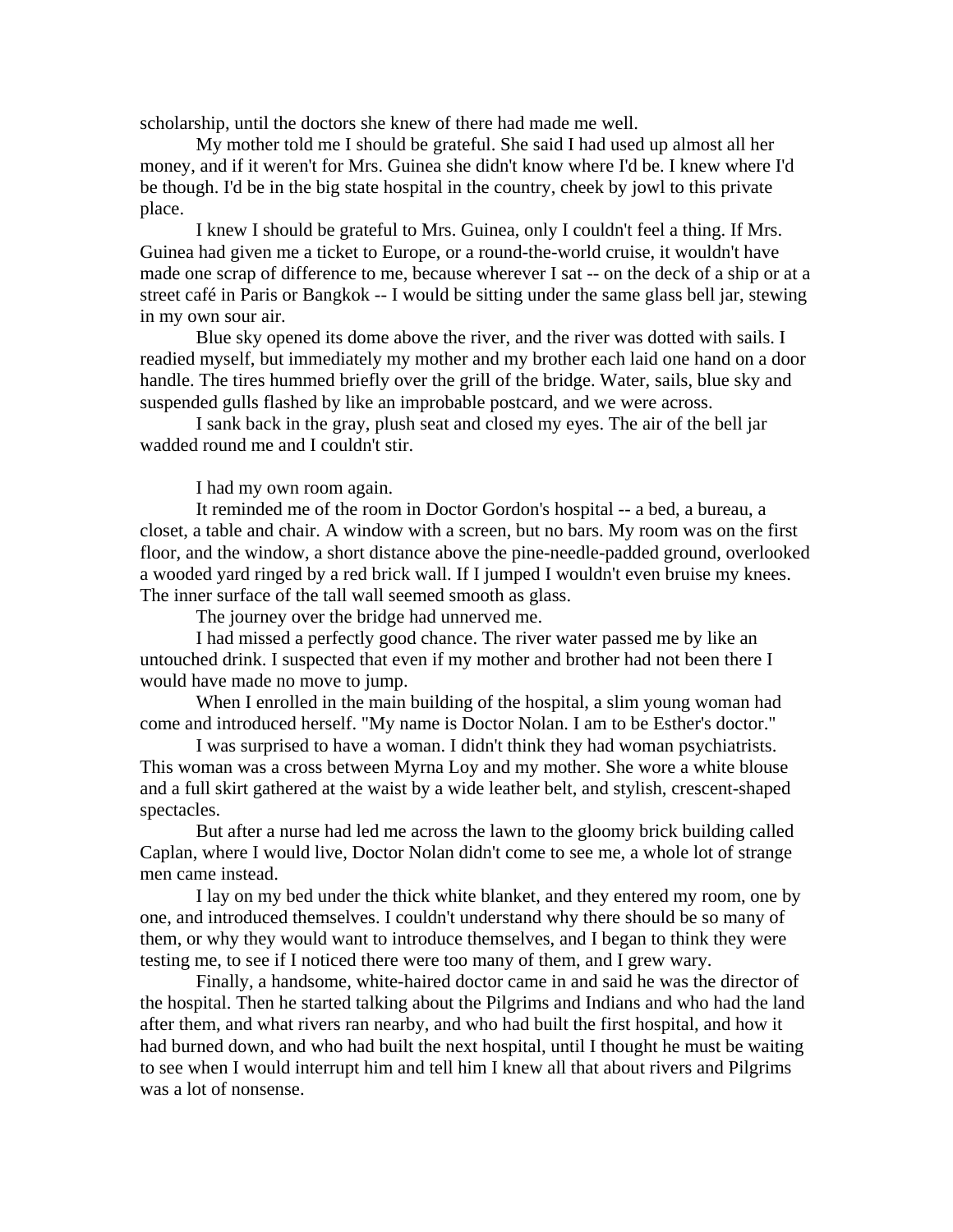But then I thought some of it might be true, so I tried to sort out what was likely to be true and what wasn't, only before I could do that, he had said good-bye.

 I waited till I heard the voices of all the doctors die away. Then I threw back the white blanket and put on my shoes and walked out into the hall. Nobody stopped me, so I walked round the corner of my wing of the hall and down another, longer hall, past an open dining room.

 A maid in a green uniform was setting the tables for supper. There were white linen tablecloths and glasses and paper napkins. I stored the fact that they were real glasses in the corner of my mind the way a squirrel stores a nut. At the city hospital we had drunk out of paper cups and had no knives to cut our meat. The meat had always been so overcooked we could cut it with a fork.

 Finally I arrived at a big lounge with shabby furniture and a threadbare rug. A girl with a round pasty face and short black hair was sitting in an armchair, reading a magazine. She reminded me of a Girl Scout leader I'd had once. I glanced at her feet, and sure enough, she wore those flat brown leather shoes with fringed tongues lapping down over the front that are supposed to be so sporty, and the ends of the laces were knobbed with little imitation acorns.

The girl raised her eyes and smiled. "I'm Valerie. Who are you?"

 I pretended I hadn't heard and walked out of the lounge to the end of the next wing. On the way, I passed a waist-high door behind which I saw some nurses.

"Where is everybody?"

 "Out." The nurse was writing something over and over on little pieces of adhesive tape. I leaned across the gate of the door to see what she was writing, and it was E. Greenwood, E. Greenwood, E. Greenwood, E. Greenwood.

"Out where?"

"Oh, OT, the golf course, playing badminton."

 I noticed a pile of clothes on a chair beside the nurse. They were the same clothes the nurse in the first hospital had been packing into the patent leather case when I broke the mirror. The nurses began sticking the labels onto the clothes.

 I walked back to the lounge. I couldn't understand what these people were doing, playing badminton and golf. They mustn't be really sick at all, to do that.

 I sat down near Valerie and observed her carefully. Yes, I thought, she might just as well be in a Girl Scout camp. She was reading her tatty copy of *Vogue* with intense interest.

 ''What the hell is she doing here?" I wondered. "There's nothing the matter with her."

 "Do you mind if I smoke?" Doctor Nolan leaned back in the armchair next to my bed.

 I said no, I liked the smell of smoke. I thought if Doctor Nolan smoked, she might stay longer. This was the first time she had come to talk with me. When she left I would simply lapse into the old blankness.

"Tell me about Doctor Gordon," Doctor Nolan said suddenly. "Did you like him?"

 I gave Doctor Nolan a wary look. I thought the doctors must all be in it together, and that somewhere in this hospital, in a hidden corner, there reposed a machine exactly like Doctor Gordon's, ready to jolt me out of my skin.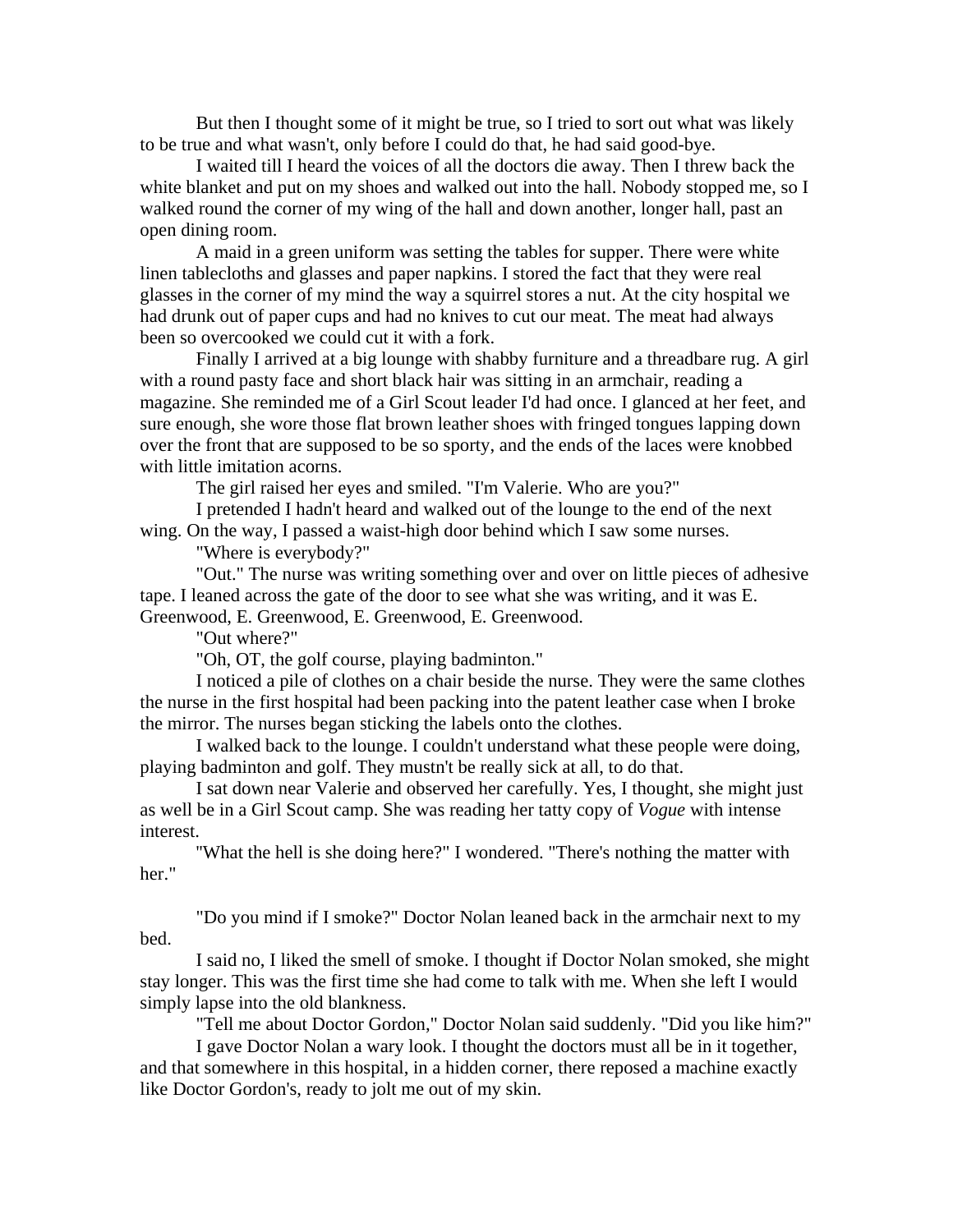"No," I said. "I didn't like him at all." "That's interesting. Why?" "I didn't like what he did to me." "Did to you?"

 I told Doctor Nolan about the machine, and the blue flashes, and the jolting and the noise. While I was telling her she went very still.

 "That was a mistake," she said then. "It's not supposed to be like that." I stared at her.

"If it's done properly," Doctor Nolan said, "it's like going to sleep."

"If anyone does that to me again I'll kill myself."

 Doctor Nolan said firmly, "You won't have any shock treatments here. Or if you do," she amended, "I'll tell you about it beforehand, and I promise you it won't be anything like what you had before. Why," she finished, "some people even *like* them."

 After Doctor Nolan had gone I found a box of matches on the windowsill. It wasn't an ordinary-size box, but an extremely tiny box. I opened it and exposed a row of little white sticks with pink tips. I tried to light one, and it crumpled in my hand.

 I couldn't think why Doctor Nolan would have left me such a stupid thing. Perhaps she wanted to see if I would give it back. Carefully I stored the toy matches in the hem of my new wool bathrobe. If Doctor Nolan asked me for the matches, I would say I'd thought they were made of candy and had eaten them.

A new woman had moved into the room next to mine.

 I thought she must be the only person in the building who was newer than I was, so she wouldn't know how really bad I was, the way the rest did. I thought I might go in and make friends.

 The woman was lying on her bed in a purple dress that fastened at the neck with a cameo brooch and reached midway between her knees and her shoes. She had rusty hair knotted in a schoolmarmish bun, and thin, silver-rimmed spectacles attached to her breast pocket with a black elastic.

 "Hello," I said conversationally, sitting down on the edge of the bed. "My name's Esther, what's your name?"

 The woman didn't stir, just stared up at the ceiling. I felt hurt. I thought maybe Valerie or somebody had told her when she first came in how stupid I was.

A nurse popped her head in at the door.

 "Oh, there you are," she said to me. "Visiting Miss Norris. How nice!" And she disappeared again.

 I don't know how long I sat there, watching the woman in purple and wondering if her pursed pink lips would open, and if they did open, what they would say.

 Finally, without speaking or looking at me, Miss Norris swung her feet in their high, black, buttoned boots over the other side of the bed and walked out of the room. I thought she might be trying to get rid of me in a subtle way. Quietly, at a little distance, I followed her down the hall.

 Miss Norris reached the door of the dining room and paused. All the way to the dining room she had walked precisely, placing her feet in the very center of the cabbage roses that twined through the pattern of the carpet. She waited a moment and then, one by one, lifted her feet over the doorsill and into the dining room as though stepping over an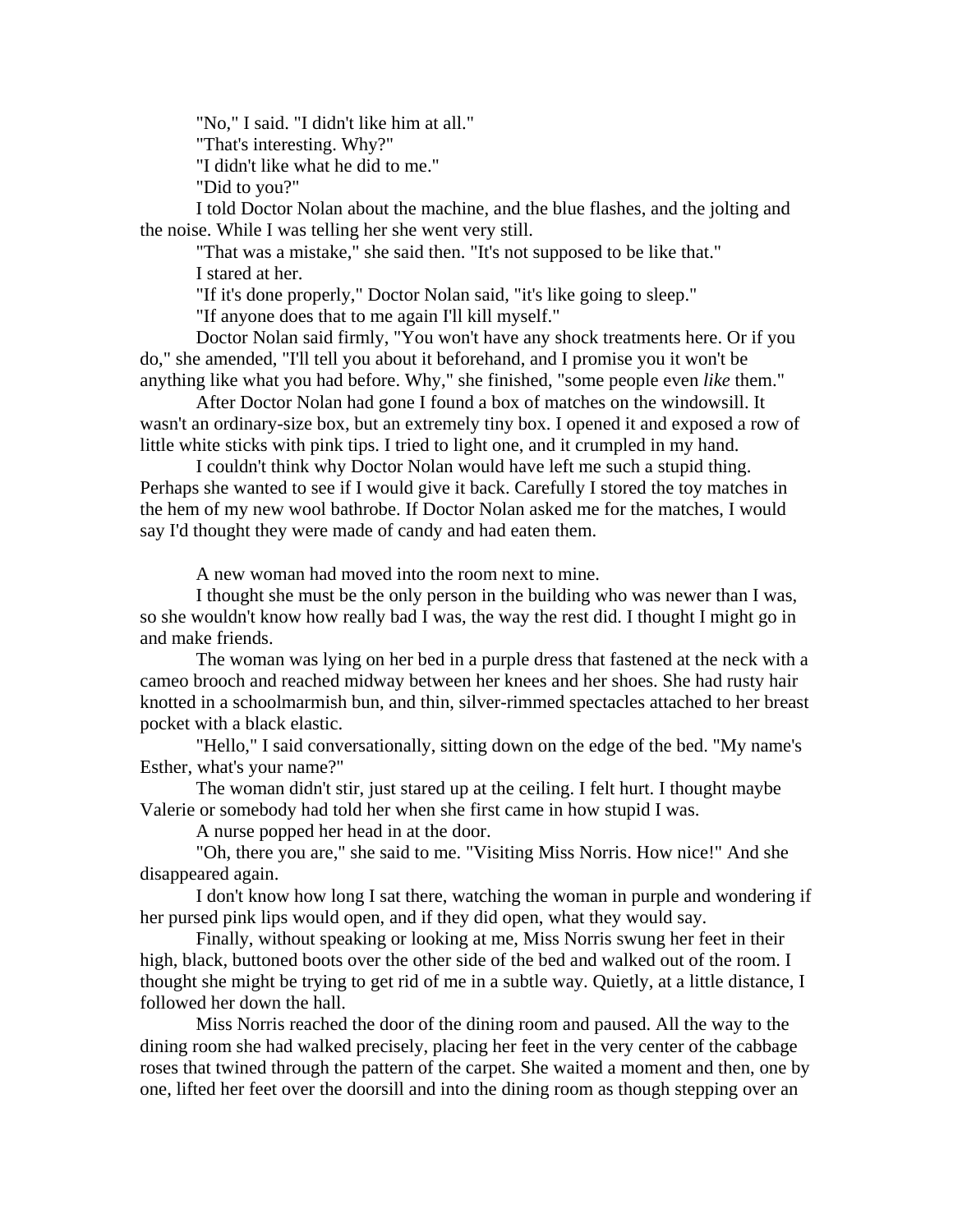invisible shin-high stile.

 She sat down at one of the round, linen-covered tables and unfolded a napkin in her lap.

"It's not supper for an hour yet," the cook called out of the kitchen.

 But Miss Norris didn't answer. She just stared straight ahead of her in a polite way.

 I pulled up a chair opposite her at the table and unfolded a napkin. We didn't speak, but sat there, in a dose, sisterly silence, until the gong for supper sounded down the hall

"Lie down," the nurse said. "I'm going to give you another injection."

 I rolled over on my stomach on the bed and hitched up my skirt. Then I pulled down the trousers of my silk pajamas.

"My word, what all have you got under there?"

"Pajamas. So I won't have to bother getting in and out of them all the time."

 The nurse made a little ducking noise. Then she said, "Which side?" It was an old joke.

 I raised my head and glanced back at my bare buttocks. They were bruised purple and green and blue from past injections. The left side looked darker than the right

"The right."

 "You name it." The nurse jabbed the needle in, and I winced, savoring the tiny hurt. Three times each day the nurses injected me, and about an hour after each injection they gave me a cup of sugary fruit juice and stood by, watching me drink it.

"Lucky you," Valerie said. "You're on insulin."

"Nothing happens."

"Oh, it will. I've had it. Tell me when you get a reaction."

 But I never seemed to get any reaction. I just grew fatter and fatter. Already I filled the new, too-big clothes my mother had bought, and when I peered down at my plump stomach and my broad hips I thought it was a good thing Mrs. Guinea hadn't seen me like this, because I looked just as if I were going to have a baby.

"Have you seen my scars?"

 Valerie pushed aside her black bang and indicated two pale marks, one on either side of her forehead, as if at some time she had started to sprout horns, but cut them off.

 We were walking, just the two of us, with the Sports Therapist in the asylum gardens. Nowadays I was let out on walk privileges more and more often. They never let Miss Norris out at all.

 Valerie said Miss Norris shouldn't be in Caplan, but in a building for worse people called Wymark.

"Do you know what these scars are?" Valerie persisted.

"No. What are they?"

"I've had a lobotomy."

 I looked at Valerie in awe, appreciating for the first time her perpetual marble calm. "How do you feel?"

 "Fine. I'm not angry any more. Before, I was always angry. I was in Wymark before, and now I'm in Caplan. I can go to town, now, or shopping or to a movie, along with a nurse."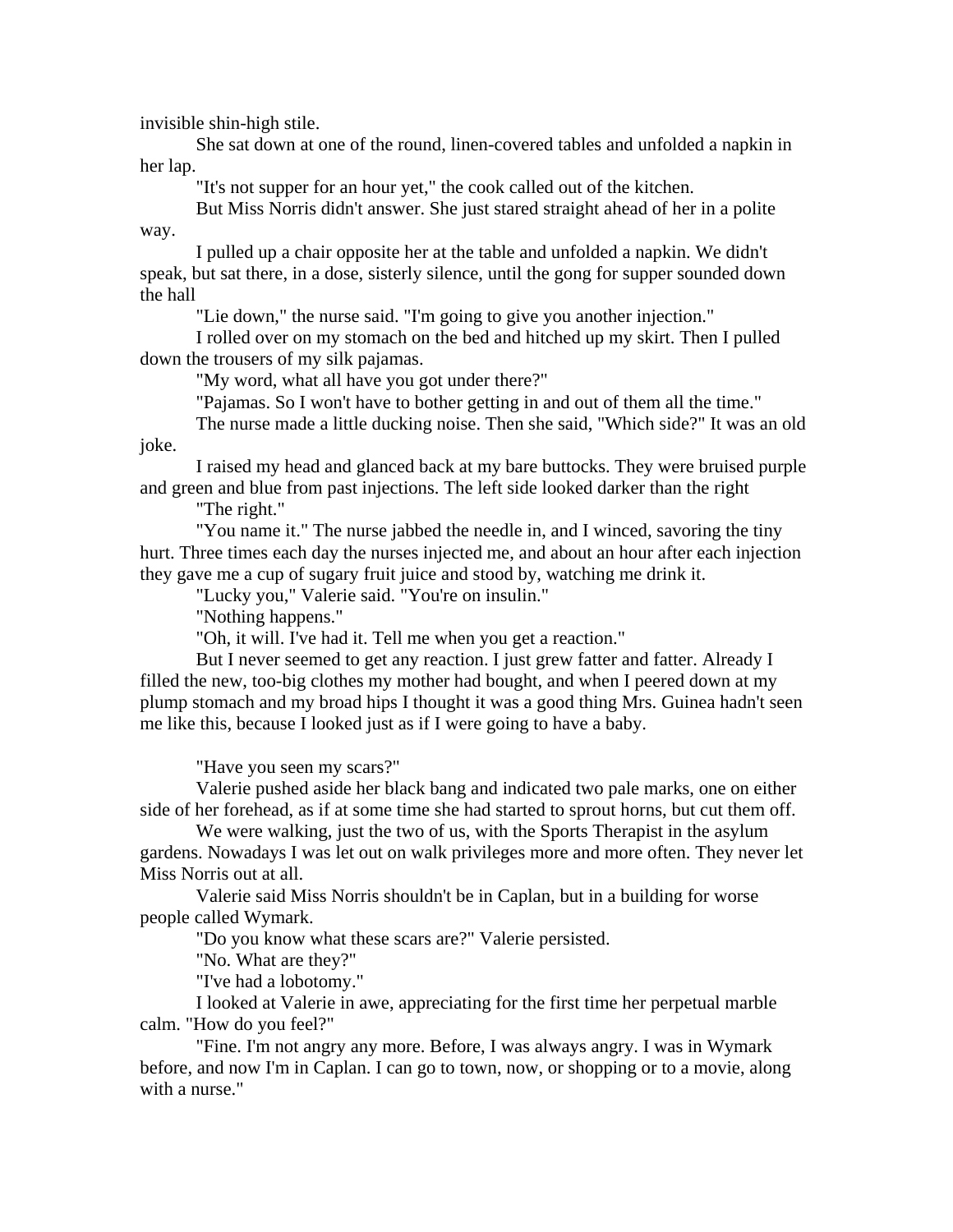"What will you do when you get out?" "Oh, I'm not leaving," Valerie laughed. "I like it here."

"Moving day!"

"Why should I be moving?"

 The nurse went on blithely opening and shutting my drawers, emptying the closet and folding my belongings into the black overnight case.

 I thought they must at last be moving me to Wymark. "Oh, you're only moving to the front of the house," the nurse said cheerfully. "You'll like it. There's lots more sun."

 When we came out into the hall, I saw that Miss Norris was moving too. A nurse, young and cheerful as my own, stood in the doorway of Miss Norris's room, helping Miss Norris into a purple coat with a scrawny squirrel-fur collar.

 Hour after hour I had been keeping watch by Miss Norris's bedside, refusing the diversion of OT and walks and badminton matches and even the weekly movies, which I enjoyed, and which Miss Norris never went to, simply to brood over the pale, speechless circlet of her lips.

 I thought how exciting it would be if she opened her mouth and spoke, and I rushed out into the hall and announced this to the nurses. They would praise me for encouraging Miss Norris, and I would probably be allowed shopping privileges and movie privileges downtown, and my escape would be assured.

But in all my hours of vigil Miss Norris hadn't said a word.

"Where are you moving to?" I asked her now.

 The nurse touched Miss Norris's elbow, and Miss Norris jerked into motion like a doll on wheels.

 "She's going to Wymark," my nurse told me in a low voice. "I'm afraid Miss Norris isn't moving up like you."

 I watched Miss Norris lift one foot, and then the other, over the invisible stile that barred the front doorsill.

 "I've a surprise for you," the nurse said as she installed me in a sunny room in the front wing overlooking the green golf links. "Somebody you know's just come today."

"Somebody I know?"

 The nurse laughed. "Don't look at me like that. It's not a policeman." Then, as I didn't say anything, she added, "She says she's an old friend of yours. She lives next door. Why don't you pay her a visit?"

 I thought the nurse must be joking, and that if I knocked on the door next to mine I would hear no answer, but go in and find Miss Norris, buttoned into her purple, squirrel-collared coat and lying on the bed, her mouth blooming out of the quiet vase of her body like the bud of a rose.

Still, I went out and knocked on the neighboring door.

"Come in!" called a gay voice.

 I opened the door a crack and peered into the room. The big, horsey girl in jodhpurs sitting by the window glanced up with a broad smile.

 "Esther!" She sounded out of breath, as if she had been running a long, long distance and only just come to a halt. "How nice to see you. They told me you were here."

"Joan?" I said tentatively, then "Joan!" in confusion and disbelief.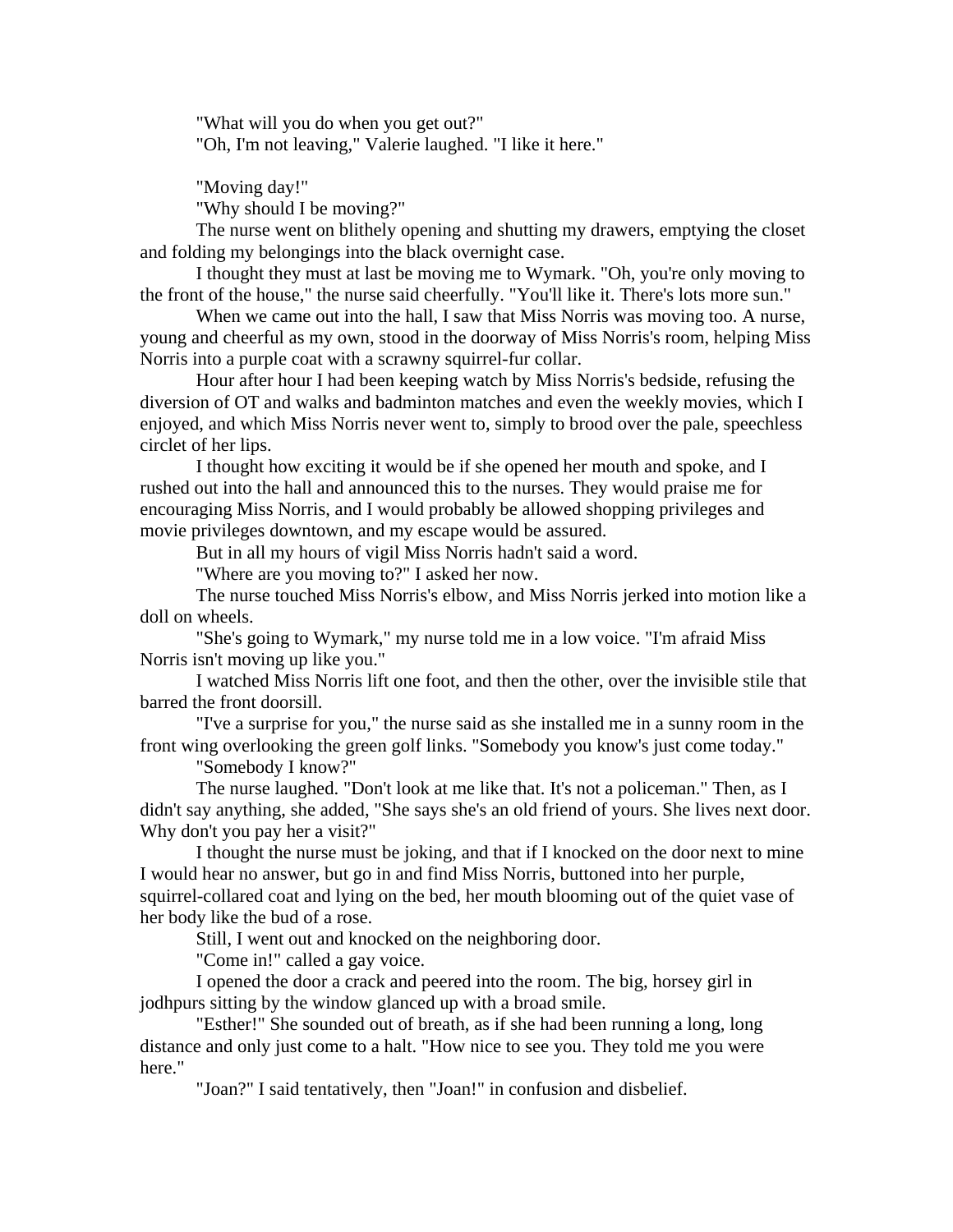Joan beamed, revealing her large, gleaming, unmistakable teeth. "It's really me. I thought you'd be surprised."

## *Sixteen*

 Joan's room, with its closet and bureau and table and chair and white blanket with the big blue C on it, was a mirror image of my own. It occurred to me that Joan, hearing where I was, had engaged a room at the asylum on pretense, simply as a joke. That would explain why she had told the nurse I was her friend. I had never known Joan, except at a cool distance.

"How did you get here?" I curled up on Joan's bed.

"I read about you," Joan said.

"What?"

"I read about you, and I ran away,"

"How do you mean?" I said evenly.

 "Well," Joan leaned back in the chintz-flowered asylum armchair, "I had a summer job working for the chapter head of some fraternity, like the Masons, you know, but not the Masons, and I felt terrible. I had these bunions, I could hardly walk -- in the last days I had to wear rubber boots to work, instead of shoes, and you can imagine what *that* did to my morale. . ."

 I thought either Joan must be crazy -- wearing rubber boots to work -- or she must be trying to see how crazy I was, believing all that. Besides, only old people ever got bunions. I decided to pretend I thought she was crazy, and that I was only humoring her along.

 "I always feel lousy without shoes," I said with an ambiguous smile. "Did your feet hurt much?"

 "Terribly. And my boss -- he'd just separated from his wife, he couldn't come right out and get a divorce, because that wouldn't go with this fraternal order -- my boss kept buzzing me in every other minute, and each time I moved my feet hurt like the devil, but the second I'd sit down at my desk again, buzz went the buzzer, and he'd have something else he wanted to get off his chest. . ."

"Why didn't you quit?"

 "Oh, I did quit, more or less. I stayed off work on sick leave. I didn't go out. I didn't see anyone. I stowed the telephone in a drawer and never answered it...

 "Then my doctor sent me to a psychiatrist at this big hospital I had an appointment for twelve o'clock, and I was in an awful state. Finally, at half past twelve, the receptionist came out and told me the doctor had gone to lunch. She asked me if I wanted to wait, and I said yes."

 "Did he come back?" The story sounded rather involved for Joan to have made up out of whole cloth, but I led her on, to see what would come of it.

 "Oh yes. I was going to kill myself, mind you. I said 'If this doctor doesn't do the trick, that's the end.' Well, the receptionist led me down a long hall, and just as we got to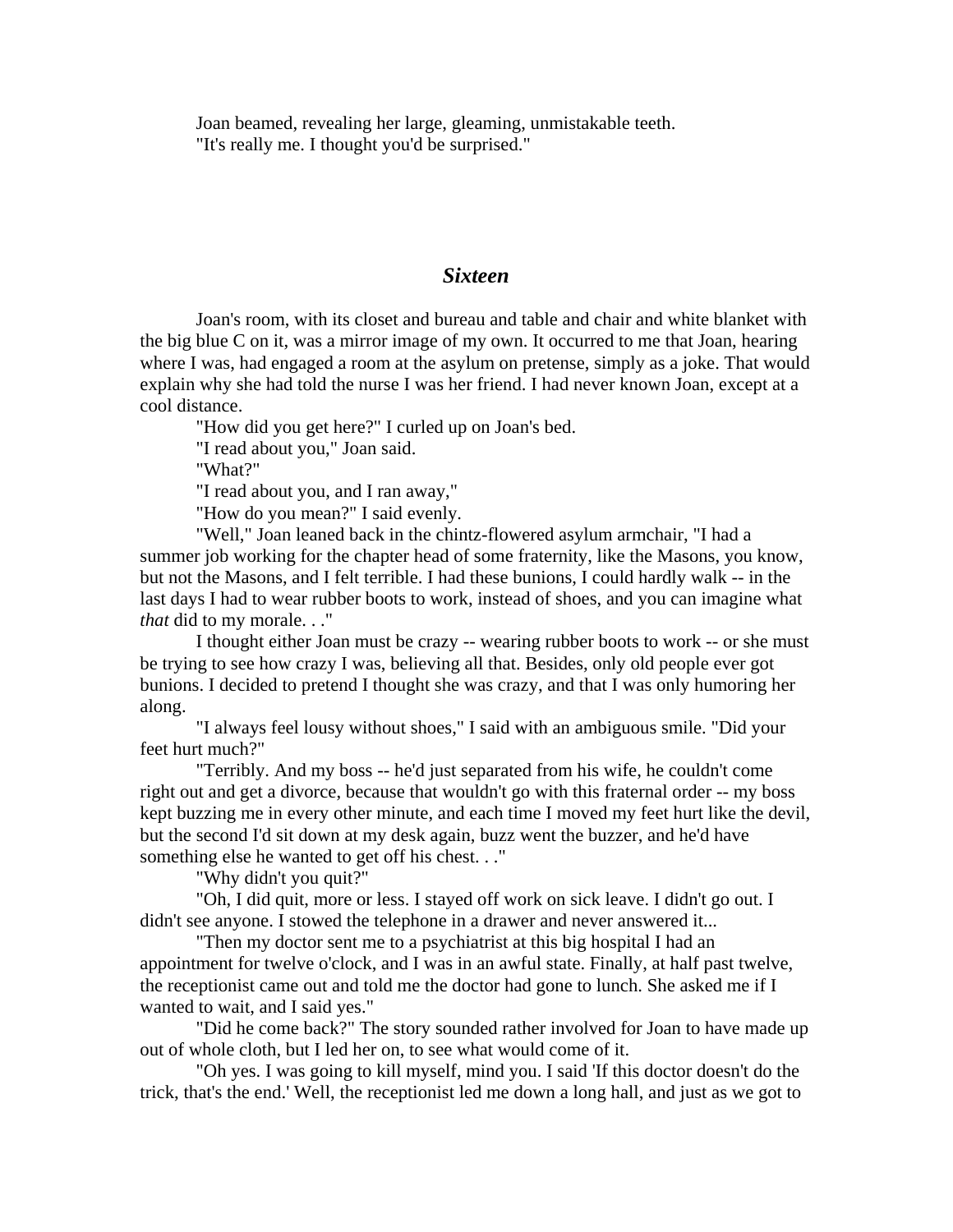the door she turned to me and said, 'You won't mind if there are a few students with the doctor, will you?' What could I say? 'Oh no,' I said. I walked in and found nine pairs of eyes fixed on me. Nine! Eighteen separate eyes.

 "Now, if that receptionist had told me there were going to be nine people in that room, I'd have walked out on the spot. But there I was, and it was too late to do a thing about it. Well, on this particular day I happened to be wearing a fur coat. . ."

"In August?"

 "Oh, it was one of those cold, wet days, and I thought, my first psychiatrist -- you know. Anyway, this psychiatrist kept eyeing that fur coat the whole time I talked to him, and I could just see what he thought of my asking to pay the student's cut rate instead of the full fee. I could see the dollar signs in his eyes. Well, I told him I don't know whatall - - about the bunions and the telephone in the drawer and how I wanted to kill myself - and then he asked me to wait outside while he discussed my case with the others, and when he called me back in, you know what he said?"

"What?"

 "He folded his hands together and looked at me and said, 'Miss Gilling, we have decided that you would benefit by group therapy.' "

*"Group* therapy?" I thought I must sound phony as an echo chamber, but Joan didn't pay any notice.

 "That's what he said. Can you imagine me wanting to kill myself, and coming round to chat about it with a whole pack of strangers, and most of them no better than myself. . ."

 "That's crazy." I was growing involved in spite of myself. "That's not even *hu*man."

 "That's just what I said. I went straight home and wrote that doctor a letter. I wrote him one beautiful letter about how a man like that had no business setting himself up to help sick people. . ."

"Did you get any answer?"

"I don't know. That was the day I read about you."

"How do you mean?"

 "Oh," Joan said, "about how the police thought you were dead and all. I've got a pile of clippings somewhere." She heaved herself up, and I had a strong horsey whiff that made my nostrils prickle. Joan had been a champion horse-jumper at the annual college gymkhana, and I wondered if she had been sleeping in a stable.

 Joan rummaged in her open suitcase and came up with a fistful of clippings. "Here, have a look."

 The first clipping showed a big, blown-up picture of a girl with black-shadowed eyes and black lips spread in a grin. I couldn't imagine where such a tarty picture had been taken until I noticed the Bloomingdale earrings and the Bloomingdale necklace glinting out of it with bright, white highlights, like imitation stars.

#### SCHOLARSHIP GIRL MISSING. MOTHER WORRIED

 The article under the picture told how this girl had disappeared from her home on August 17th, wearing a green skirt and a white blouse, and had left a note saying she was taking a long walk. *When Miss Greenwood had not returned by midnight,* it said, *her*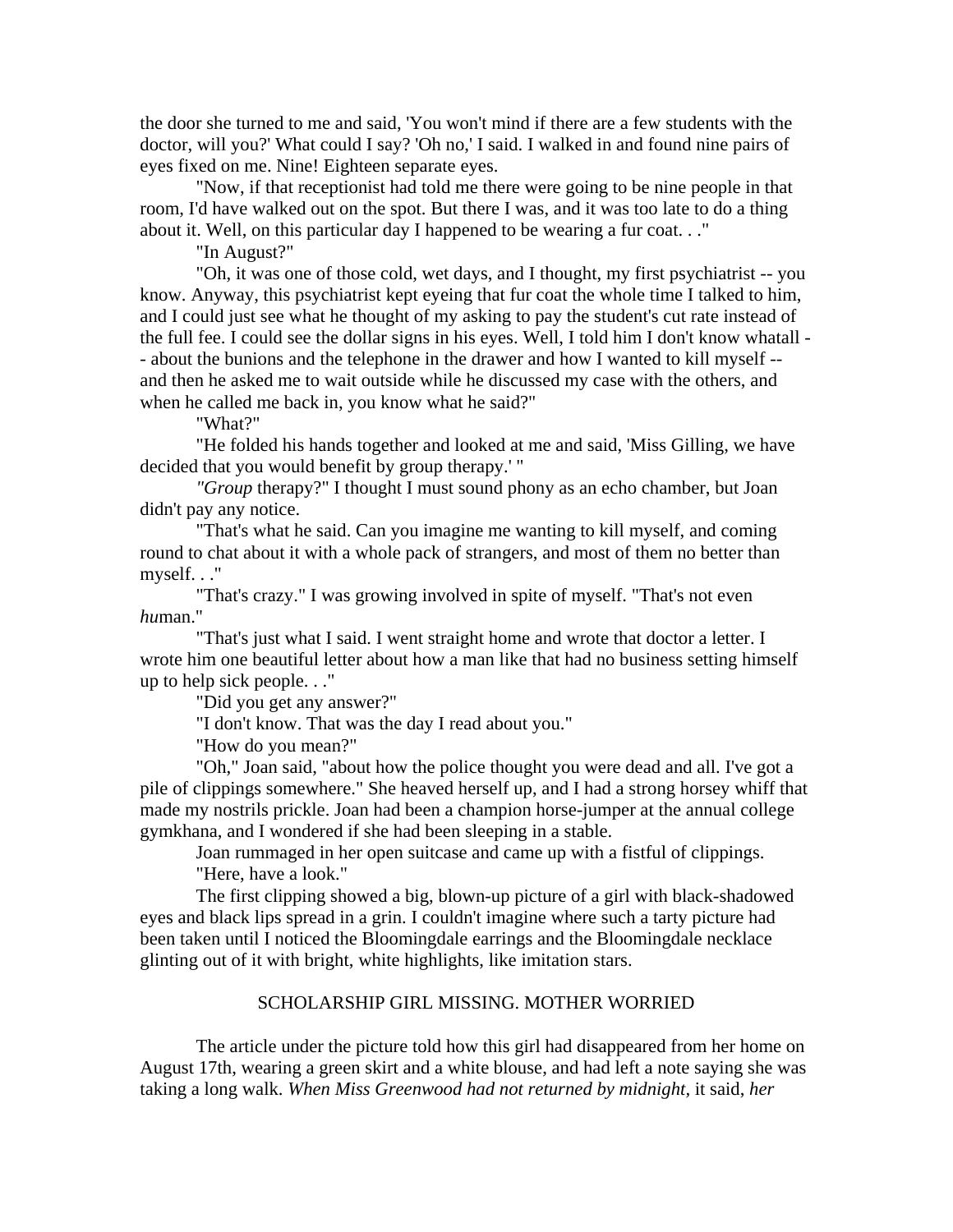#### *mother called the town police.*

 The next clipping showed a picture of my mother and brother and me grouped together in our backyard and smiling. I couldn't think who had taken that picture either, until I saw I was wearing dungarees and white sneakers and remembered that was what I wore in my spinach-picking summer, and how Dodo Conway had dropped by and taken some family snaps of the three of us one hot afternoon. *Mrs. Greenwood asked that this picture be printed in hopes that it will encourage her daughter to return home.*

### SLEEPING PILLS FEARED MISSING WITH GIRL

 A dark, midnight picture of about a dozen moon-faced people in a wood. I thought the people at the end of the row looked queer and unusually short until I realized they were not people, but dogs. *Bloodhounds used in search for missing girl. Police Sgt. Bill Mindly says: It doesn't look good.* 

#### GIRL FOUND ALIVE!

 The last picture showed policemen lifting a long, limp blanket roll with a featureless cabbage head into the back of an ambulance. Then it told how my mother had been down in the cellar, doing the week's laundry, when she heard faint groans coming from a disused hole. . .

I laid the clippings on the white spread of the bed.

"You keep them," Joan said. "You ought to stick them in a scrapbook."

I folded the clippings and slipped them in my pocket.

 "I read about you," Joan went on. "Not how they found you, but everything up to that, and I put all my money together and took the first plane to New York."

"Why New York?"

"Oh, I thought it would be easier to kill myself in New York."

"What did you do?"

 Joan grinned sheepishly and stretched out her hands, palm up. Like a miniature mountain range, large reddish weals upheaved across the white flesh of her wrists.

 "How did you do that?" For the first time it occurred to me Joan and I might have something in common.

"I shoved my fists through my roommate's window."

"What roommate?"

 "My old college roommate. She was working in New York, and I couldn't think of anyplace else to stay, and besides, I'd hardly any money left, so I went to stay with her. My parents found me there -- she'd written them I was acting funny -- and my father flew straight down and brought me back."

"But you're all right now." I made it a statement.

 Joan considered me with her bright, pebble-gray eyes. "I guess so," she said. "Aren't you?"

I had fallen asleep after the evening meal.

 I was awakened by a loud voice. *Mrs. Bannister, Mrs. Bannister, Mrs. Bannister, Mrs. Bannister.* As I pulled out of sleep, I found I was beating on the bedpost with my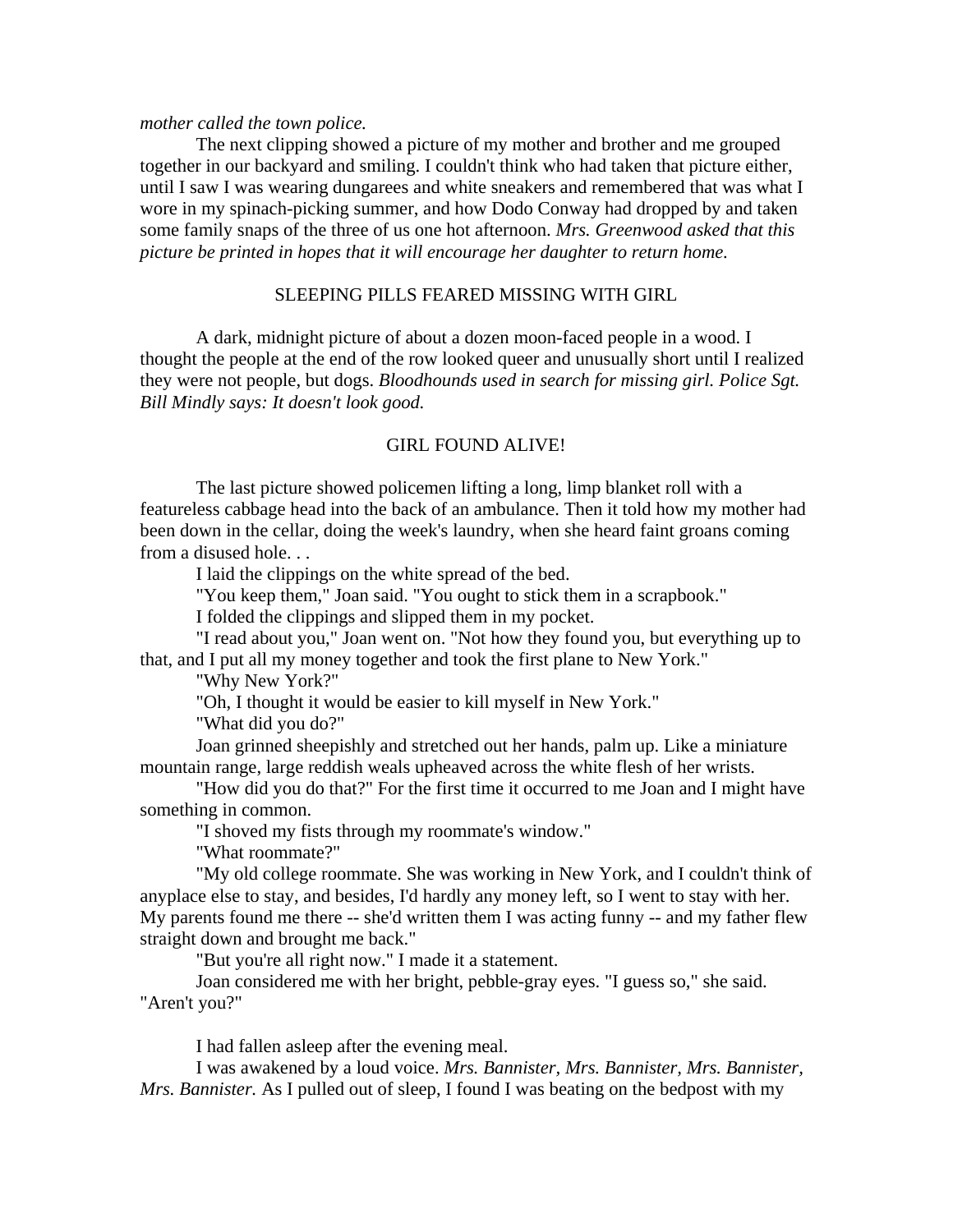hands and calling. The sharp, wry figure of Mrs. Bannister, the night nurse, scurried into view.

 "Here, we don't want you to break this." She unfastened the band of my watch. "What's the matter? What happened?" Mrs. Bannister's face twisted into a quick smile. "You've had a reaction." "A reaction?" "Yes, how do you feel?" "Funny. Sort of light and airy." Mrs. Bannister helped me sit up.

 "You'll be better now. You'll be better in no time. Would you like some hot milk?"

"Yes."

 And when Mrs. Bannister held the cup to my lips, I fanned the hot milk out on my tongue as it went down, tasting it luxuriously, the way a baby tastes its mother.

 "Mrs. Bannister tells me you had a reaction." Doctor Nolan seated herself in the armchair by the window and took out a tiny box of matches. The box looked exactly like the one I had hidden in the hem of my bathrobe, and for a moment I wondered if a nurse had discovered it there and given it back to Doctor Nolan on the quiet.

 Doctor Nolan scraped a match on the side of the box. A hot yellow flame jumped into life, and I watched her suck it up into the cigarette.

"Mrs. B. says you felt better."

"I did for a while. Now I'm the same again."

"I've news for you."

 I waited. Every day now, for I didn't know how many days, I had spent the mornings and afternoons and evenings wrapped up in my white blanket on the deck chair in the alcove, pretending to read. I had a dim notion that Doctor Nolan was allowing me a certain number of days and then she would say just what Doctor Gordon had said: "I'm sorry, you don't seem to have improved, I think you'd better have some shock treatment. . ."

"Well, don't you want to hear what it is?"

"What?" I said dully, and braced myself.

"You're not to have any more visitors for a while."

I stared at Doctor Nolan in surprise. "Why that's wonderful."

"I thought you'd be pleased." She smiled.

 Then I looked, and Doctor Nolan looked, at the wastebasket beside my bureau. Out of the wastebasket poked the blood-red buds of a dozen long-stemmed roses.

That afternoon my mother had come to visit me.

 My mother was only one in a long stream of visitors -- my former employer, the lady Christian Scientist, who walked on the lawn with me and talked about the mist going up from the earth in the Bible, and the mist being error, and my whole trouble being that I believed in the mist, and the minute I stopped believing in it, it would disappear and I would see I had always been well, and the English teacher I had in high school who came and tried to teach me how to play Scrabble, because he thought it might revive my old interest in words, and Philomena Guinea herself, who wasn't at all satisfied with what the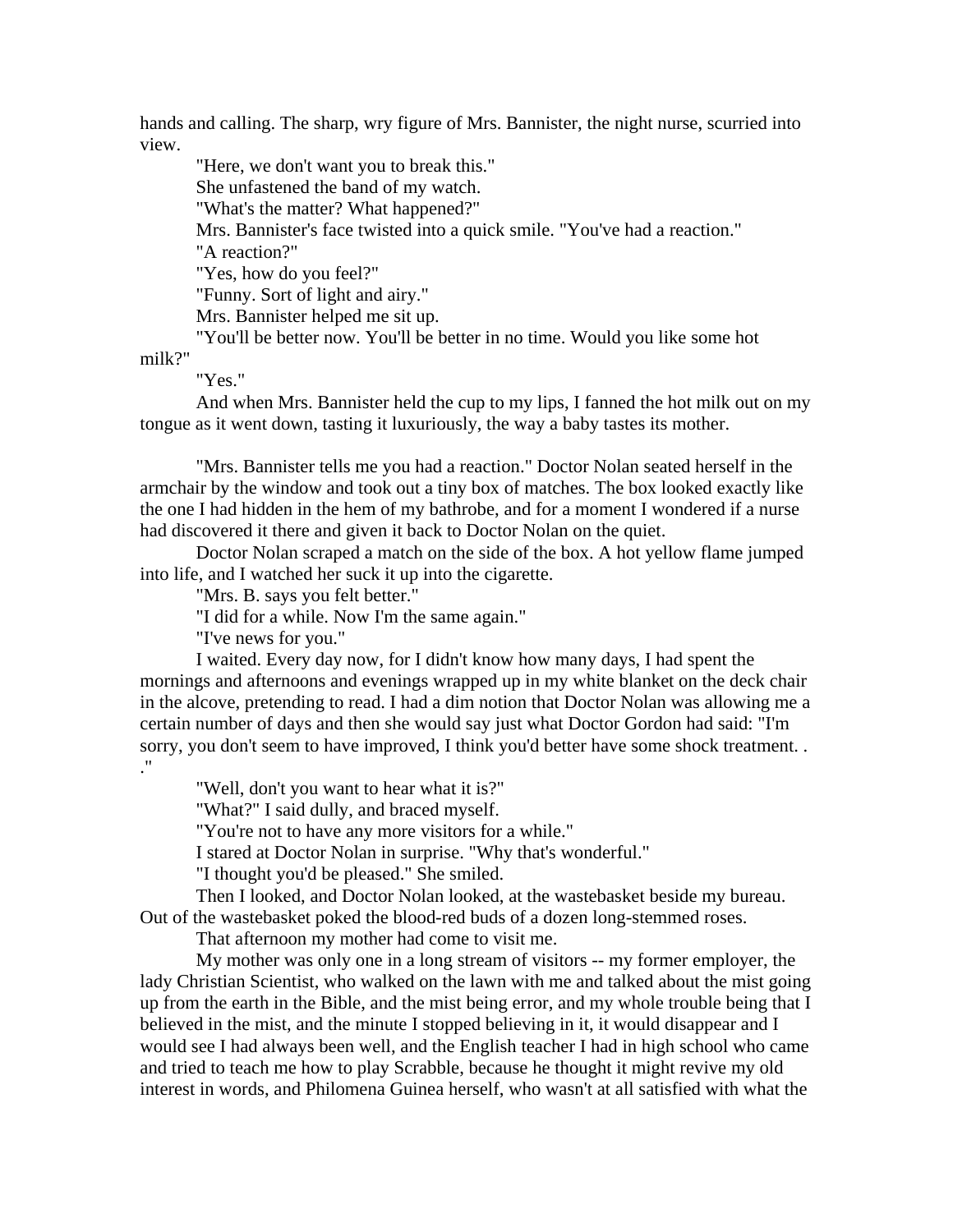doctors were doing and kept telling them so.

I hated these visits.

 I would be sitting in my alcove or in my room, and a smiling nurse would pop in and announce one or another of the visitors. Once they'd even brought the minister of thef Unitarian church, whom I'd never really liked at all. He was terribly nervous the whole time, and I could tell he thought I was crazy as a loon, because I told him I believed in hell, and that certain people, like me, had to live in hell before they died, to make up for missing out on it after death, since they didn't believe in life after death, and what each person believed happened to him when he died.

 I hated these visits, because I kept feeling the visitors measuring my fat and stringy hair against what I had been and what they wanted me to be, and I knew they went away utterly confounded.

I thought if they left me alone I might have some peace.

 My mother was the worst. She never scolded me, but kept begging me, with a sorrowful face, to tell her what she had done wrong. She said she was sure the doctors thought she had done something wrong because they asked her a lot of questions about my toilet training, and I had been perfectly trained at a very early age and given her no trouble whatsoever.

That afternoon my mother had brought me the roses.

"Save them for my funeral," I'd said.

My mother's face puckered, and she looked ready to cry.

 "But Esther, don't you remember what day it is today?" "No."

I thought it might be Saint Valentine's day. "It's your *birth*day."

And that was when I had dumped the roses in the waste-basket.

"That was a silly thing for her to do," I said to Doctor Nolan.

 Doctor Nolan nodded. She seemed to know what I meant. "I hate her," I said, and waited for the blow to fall.

 But Doctor Nolan only smiled at me as if something had pleased her very, very much, and said, "I suppose you do."

#### *Seventeen*

"You're a lucky girl today."

 The young nurse cleared my breakfast tray away and left me wrapped in my white blanket like a passenger taking the sea air on the deck of a ship.

"Why am I lucky?"

 "Well, I'm not sure if you're supposed to know yet, but today, you're moving to Belsize." The nurse looked at me expectantly.

"Belsize," I said. "I can't go there."

"Why not?"

"I'm not ready. I'm not well enough."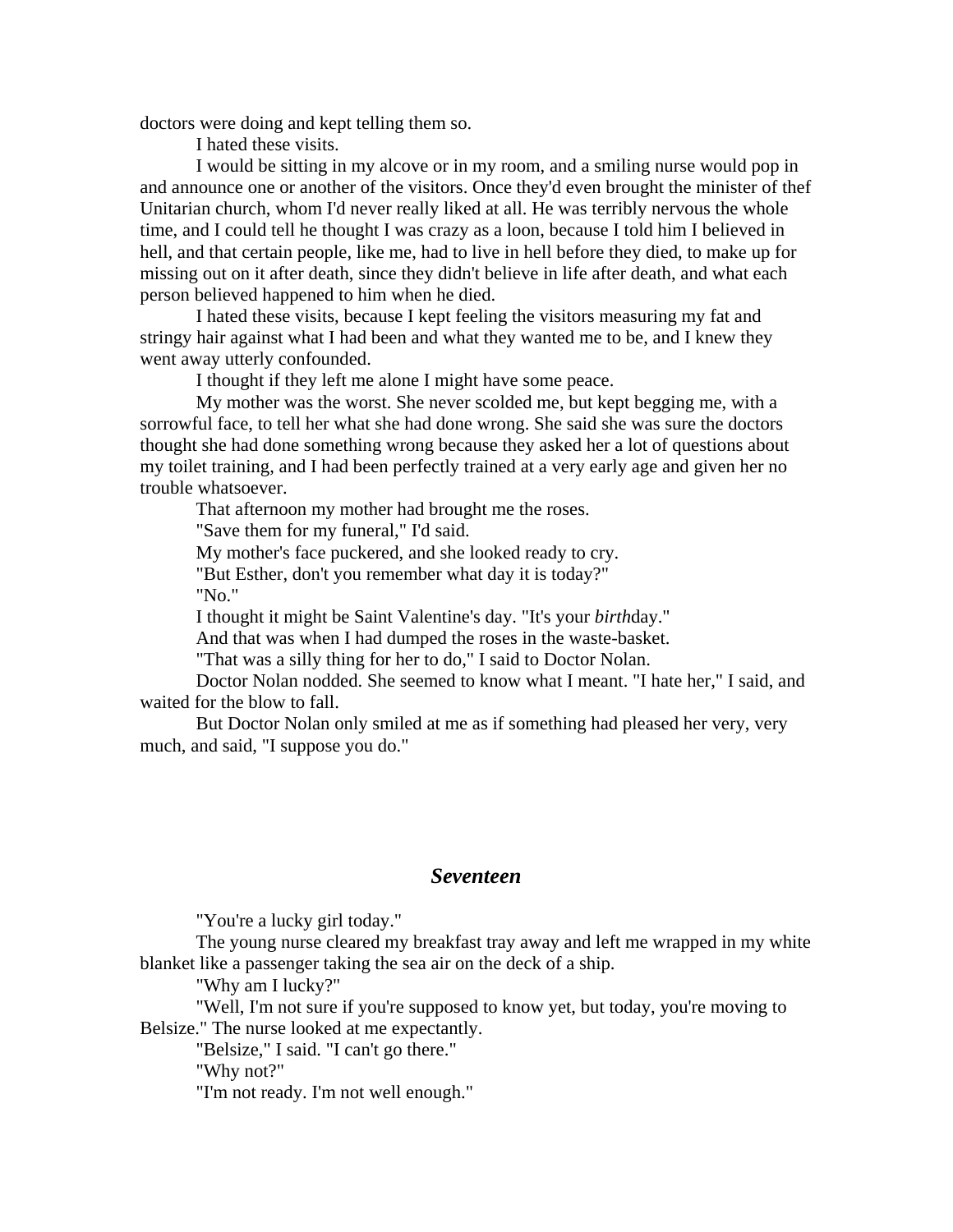"Of course, you're well enough. Don't worry, they wouldn't be moving you if you weren't well enough."

 After the nurse left, I tried to puzzle out this new move on Doctor Nolan's part. What was she trying to prove? I hadn't changed. Nothing had changed. And Belsize was the best house of all. From Belsize people went back to work and back to school and back to their homes.

 Joan would be at Belsize. Joan with her physics books and her golf clubs and her badminton rackets and her breathy voice. Joan, marking the gulf between me and the nearly well ones. Ever since Joan left Caplan I'd followed her progress through the asylum grapevine.

 Joan had walk privileges, Joan had shopping privileges, Joan had town privileges. I gathered all my news of Joan into a little, bitter heap, though I received it with surface gladness. Joan was the beaming double of my old best self, specially designed to follow and torment me.

Perhaps Joan would be gone when I got to Belsize.

 At least at Belsize I could forget about shock treatments. At Caplan a lot of the women had shock treatments. I could tell which ones they were, because they didn't get their breakfast trays with the rest of us. They had their shock treatments while we breakfasted in our rooms, and then they came into the lounge, quiet and extinguished, led like children by the nurses, and ate their breakfasts there.

 Each morning, when I heard the nurse knock with my tray, an immense relief flooded through me, because I knew I was out of danger for that day. I didn't see how Doctor Nolan could tell you went to sleep during a shock treatment if she'd never had a shock treatment herself. How did she know the person didn't just *look* as if he was asleep, while all the time, inside, he was feeling the blue volts and the noise?

Piano music sounded from the end of the hall.

 At supper I sat quietly, listening to the chatter of the Belsize women. They were all fashionably dressed and carefully made up, and several of them were married. Some of them had been shopping downtown, and others had been out visiting friends, and all during supper they kept tossing back and forth these private jokes.

 "I'd call Jack," a woman named DeeDee said, "only I'm afraid he wouldn't be home. I know just where I could call him, though, and he'd be in, all right."

 The short, spry blonde woman at my table laughed. "I almost had Doctor Loring where I wanted him today." She widened her starey blue eyes like a little doll. "I wouldn't mind trading old Percy in for a new model."

 At the opposite end of the room, Joan was wolfing her Spam and broiled tomato with great appetite. She seemed perfectly at home among these women and treated me coolly, with a slight sneer, like a dim and inferior acquaintance.

 I had gone to bed right after supper, but then I heard the piano music and pictured Joan and DeeDee and Loubelle, the blonde woman, and the rest of them, laughing and gossiping about me in the living room behind my back. They would be saying how awful it was to have people like me in Belsize and that I should be in Wymark instead.

I decided to put a lid on their nasty talk.

 Draping my blanket loosely around my shoulders, like a stole, I wandered down the hall toward the light and the gay noise.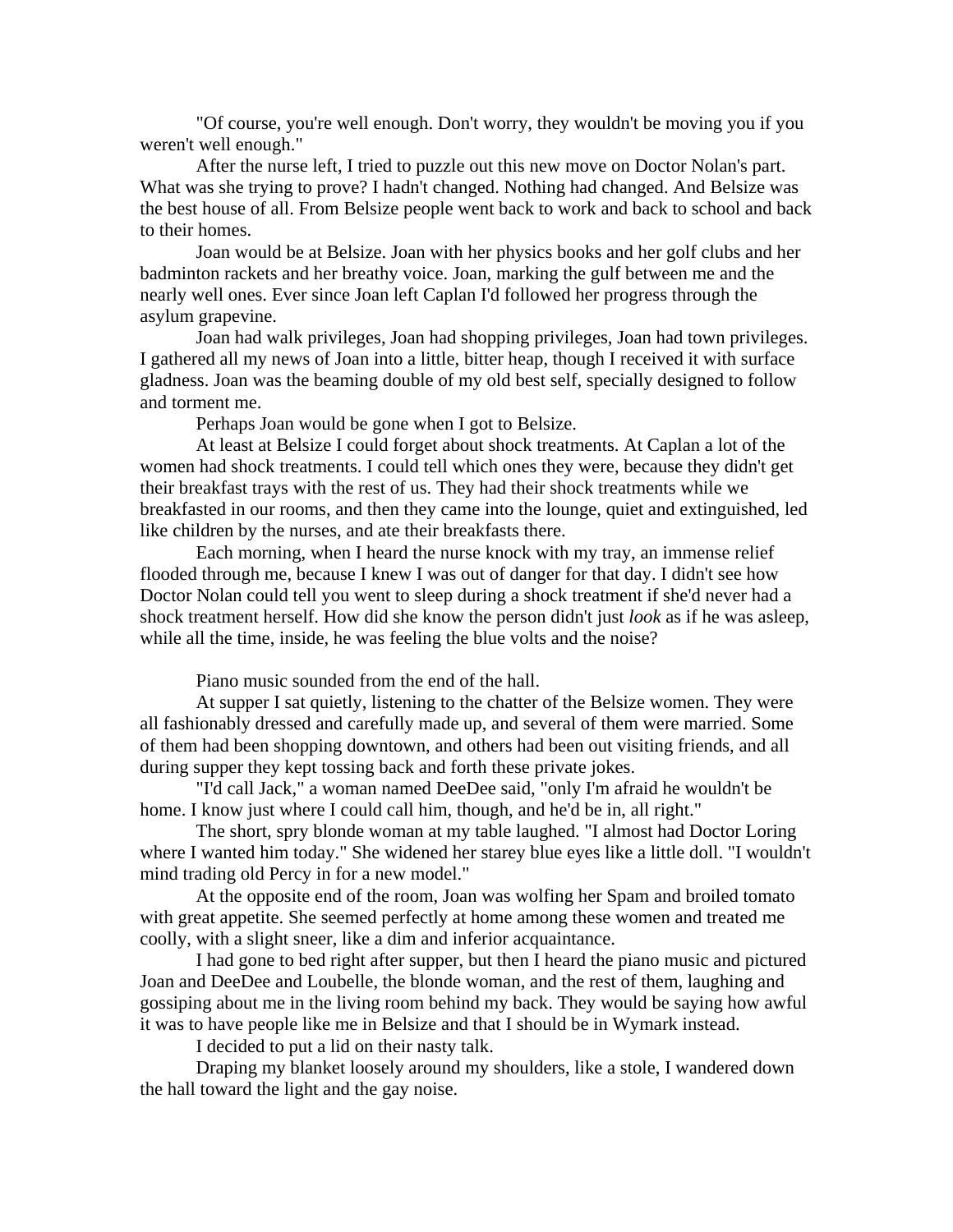For the rest of the evening I listened to DeeDee thump out some of her own songs on the grand piano, while the other women sat round playing bridge and chatting, just the way they would in a college dormitory, only most of them were ten years over college age.

 One of them, a great, tall, gray-haired woman with a booming bass voice, named Mrs. Savage, had gone to Vassar. I could tell right away she was a society woman, because she talked about nothing but debutantes. It seemed she had two or three daughters, and that year they were all going to be debutantes, only she had loused up their debutante party by signing herself into the asylum.

 DeeDee had one song she called "The Milkman" and everybody kept saying she ought to get it published, it would be a hit. First her hands would clop out a little melody on the keys, like the hoofbeats of a slow pony, and next another melody came in, like the milkman whistling, and then the two melodies went on together.

"That's very nice," I said in a conversational voice.

 Joan was leaning on one corner of the piano and leafing through a new issue of some fashion magazine, and DeeDee smiled up at her as if the two of them shared a secret.

"Oh, Esther," Joan said then, holding up the magazine, "isn't this you?"

 DeeDee stopped playing. "Let me see." She took the magazine, peered at the page Joan pointed to, and then glanced back at me.

 "Oh no," DeeDee said. "Surely not." She looked at the magazine again, then at me. "Never!"

"Oh, but it *is* Esther, isn't it, Esther?" Joan said.

 Loubelle and Mrs. Savage drifted over, and pretending I knew what it was all about, I moved to the piano with them.

 The magazine photograph showed a girl in a strapless evening dress of fuzzy white stuff, grinning fit to split, with a whole lot of boys bending around her. The girl was holding a glass full of a transparent drink and seemed to have her eyes fixed over my shoulder on something that stood behind me, a little to my left. A faint breath fanned the back of my neck. I wheeled round.

The night nurse had come in, unnoticed, on her soft rubber soles.

"No kidding," she said, "is that really you?"

"No, it's not me. Joan's quite mistaken. It's somebody else."

 "Oh, say it's you!" DeeDee cried. But I pretended I didn't hear her and turned away. Then Loubelle begged the nurse to make a fourth at bridge, and I drew up a chair to watch, although I didn't know the first thing about bridge, because I hadn't had time to pick it up at college, the way all the wealthy girls did.

 I stared at the flat poker faces of the kings and jacks and queens and listened to the nurse talking about her hard life. "You ladies don't know what it is, holding down two jobs," she said. "Nights I'm over here, watching you. . ."

Loubelle giggled. "Oh, we're good. We're the best of the lot, and you know it."

 "Oh, *you're* all right" The nurse passed round a packet of spearmint gum, then unfolded a pink strap from its tinfoil wrapper herself. "*You're* all right, it's those boobies at the state place that worry me off my feet."

"Do you work in both places then?" I asked with sudden interest.

"You bet." The nurse gave me a straight look, and I could see she thought I had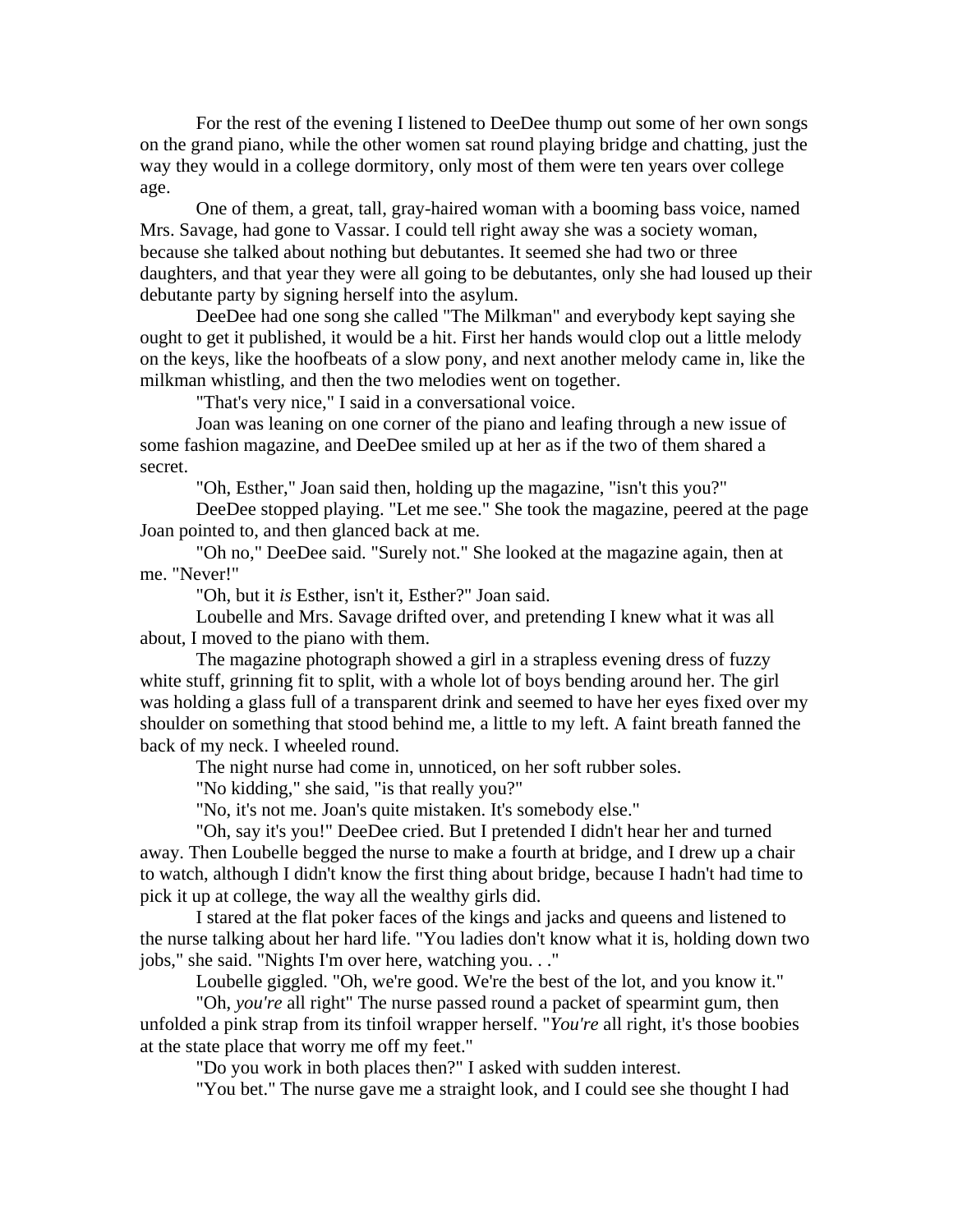no business in Belsize at all. "You wouldn't like it over there one bit, Lady Jane."

 I found it strange that the nurse should call me Lady Jane when she knew what my name was perfectly well.

"Why?" I persisted.

 "Oh, it's not a nice place, like this. This is a regular country club. Over there they've got nothing. No OT to talk of, no walks. . ."

"Why haven't they got walks?"

 "Not enough em-ploy-ees." The nurse scooped in a trick and Loubelle groaned. "Believe me, ladies, when I collect enough do-re-mi to buy me a car, I'm clearing out."

"Will you clear out of here, too?" Joan wanted to know.

"You bet. Only private cases from then on. When I feel like it. . ."

But I'd stopped listening.

 I felt the nurse had been instructed to show me my alternatives. Either I got better, or I fell, down, down, like a burning, then burnt-out star, from Belsize, to Caplan, to Wymark and finally, after Doctor Nolan and Mrs. Guinea had given me up, to the state place next door.

I gathered my blanket round me and pushed back my chair.

"You cold?" the nurse demanded rudely.

"Yes," I said, moving off down the hall. "I'm frozen stiff."

 I woke warm and placid in my white cocoon. A shaft of pale, wintry sunlight dazzled the mirror and the glasses on the bureau and the metal doorknobs. From across the hall came the early-morning clatter of the maids in the kitchen, preparing the breakfast trays.

 I heard the nurse knock on the door next to mine, at the far end of the hall. Mrs. Savage's sleepy voice boomed out, and the nurse went in to her with the jingling tray. I thought, with a mild stir of pleasure, of the steaming blue china coffee pitcher and the blue china breakfast cup and the fat blue china cream jug with the white daisies on it

I was beginning to resign myself.

 If I was going to fall, I would hang on to my small comforts, at least, as long as I possibly could.

The nurse rapped on my door and, without waiting for an answer, breezed in.

 It was a new nurse -- they were always changing -- with a lean, sand-colored face and sandy hair, and large freckles polka-dotting her bony nose. For some reason the sight of this nurse made me sick at heart, and it was only as she strode across the room to snap up the green blind that I realized part of her strangeness came from being empty-handed.

 I opened my mouth to ask for my breakfast tray, but silenced myself immediately. The nurse would be mistaking me for somebody else. New nurses often did that. Somebody in Belsize must be having shock treatments, unknown to me, and the nurse had, quite understandably, confused me with her.

 I waited until the nurse had made her little circuit of my room, patting, straightening, arranging, and taken the next tray in to Loubelle one door farther down the hall.

 Then I shoved my feet into my slippers, dragging my blanket with me, for the morning was bright, but very cold, and crossed quickly to the kitchen. The pinkuniformed maid was filling a row of blue china coffee pitchers from a great, battered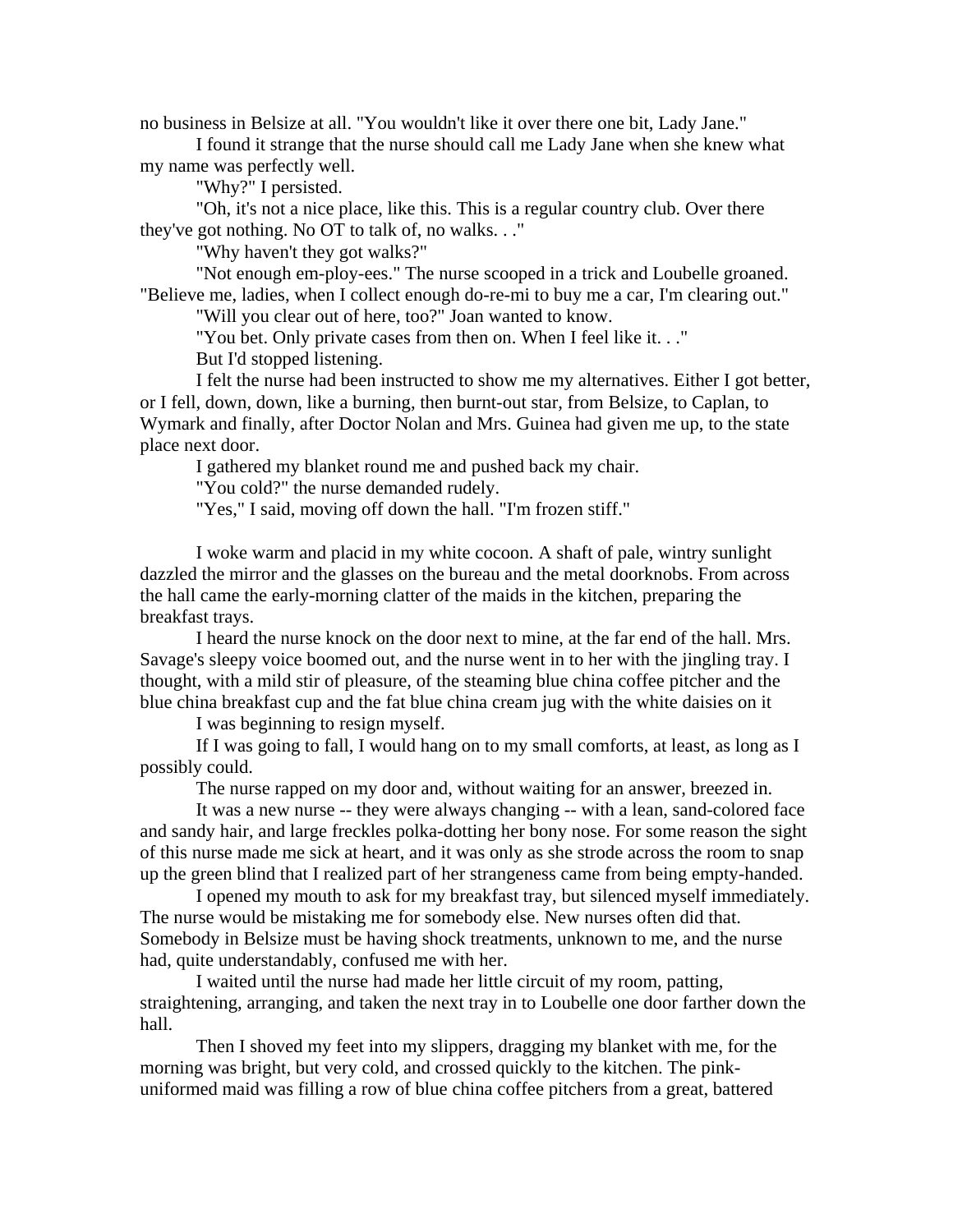kettle on the stove.

 I looked with love at the lineup of waiting trays -- the white paper napkins, folded in their crisp, isosceles triangles, each under the anchor of its silver fork, the pale domes of soft-boiled eggs in the blue egg cups, the scalloped glass shells of orange marmalade. All I had to do was reach out and claim my tray, and the world would be perfectly normal.

 "There's been a mistake," I told the maid, leaning over the counter and speaking in a low, confidential tone. "The new nurse forgot to bring me in my breakfast tray today."

I managed a bright smile, to show there were no hard feelings.

"What's the name?"

"Greenwood. Esther Greenwood."

 "Greenwood, Greenwood, Greenwood." The maid's warty index finger slid down the list of names of the patients in Belsize tacked upon the kitchen wall "Greenwood, no breakfast today."

I caught the rim of the counter with both hands.

"There must be a mistake. Are you sure it's Greenwood?"

"Greenwood," the maid said decisively as the nurse came in.

 The nurse looked questioningly from me to the maid. "Miss Greenwood wanted her tray," the maid said, avoiding my eyes.

 "Oh," the nurse smiled at me, "you'll be getting your tray later on this morning, Miss Greenwood. You. . ."

 But I didn't wait to hear what the nurse said. I strode blindly out into the hall, not to my room, because that was where they would come to get me, but to the alcove, greatly inferior to the alcove at Caplan, but an alcove, nevertheless, in a quiet corner of the hall, where Joan and Loubelle and DeeDee and Mrs. Savage would not come.

 I curled up in the far corner of the alcove with the blanket over my head. It wasn't the shock treatment that struck me, so much as the bare-faced treachery of Doctor Nolan. I liked Doctor Nolan, I loved her, I had given her my trust on a platter and told her everything, and she had promised, faithfully, to warn me ahead of time if ever I had to have another shock treatment.

 If she had told me the night before I would have lain awake all night, of course, full of dread and foreboding, but by morning I would have been composed and ready. I would have gone down the hall between two nurses, past DeeDee and Loubelle and Mrs. Savage and Joan, with dignity, like a person coolly resigned to execution.

The nurse bent over me and called my name.

 I pulled away and crouched farther into the corner. The nurse disappeared. I knew she would return, in a minute, with two burly men attendants, and they would bear me, howling and hitting, past the smiling audience now gathered in the lounge.

Doctor Nolan put her arm around me and hugged me like a mother.

"You said you'd *tell* me!" I shouted at her through the dishevelled blanket.

 "But I *am* telling you," Doctor Nolan said. "I've come specially early to tell you, and I'm taking you over myself."

I peered at her through swollen lids. "Why didn't you tell me last night?"

"I only thought it would keep you awake. If I'd known. . ."

"You *said* you'd tell me."

"Listen, Esther," Doctor Nolan said. "I'm going over with you. I'll be there the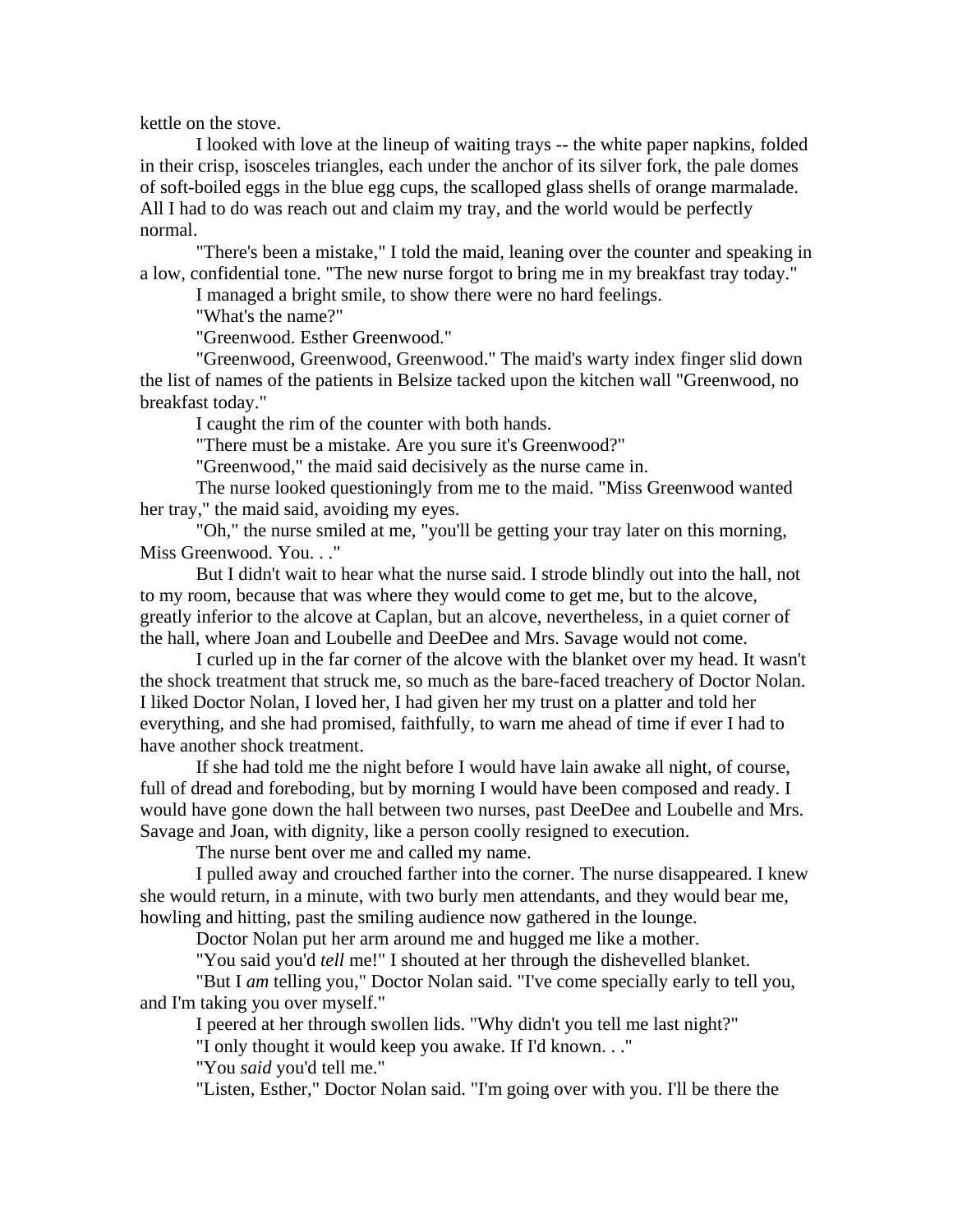whole time, so everything will happen right, the way I promised. I'll be there when you wake up, and I'll bring you back again."

I looked at her. She seemed very upset

I waited a minute. Then I said, "Promise you'll be there."

"I promise."

 Doctor Nolan took out a white handkerchief and wiped my face. Then she hooked her arm in my arm, like an old friend, and helped me up, and we started down the hall. My blanket tangled about my feet, so I let it drop, but Doctor Nolan didn't seem to notice. We passed Joan, coming out of her room, and I gave her a meaning, disdainful smile and she ducked back and waited until we had gone by.

 Then Doctor Nolan unlocked a door at the end of the hall and led me down a flight of stairs into the mysterious basement corridors that linked, in an elaborate network of tunnels and burrows, all the various buildings of the hospital.

 The walls were bright, white lavatory tile with bald bulbs set at intervals in the black ceiling. Stretchers and wheelchairs were beached here and there against the hissing, knocking pipes that ran and branched in an intricate nervous system along the glittering walls. I hung on to Doctor Nolan's arm like death, and every so often she gave me an encouraging squeeze.

 Finally, we stopped at a green door with Electrotherapy printed on it in black letters. I held back, and Doctor Nolan waited. Then I said, "Let's get it over with," and we went in.

 The only people in the waiting room besides Doctor Nolan and me were a pallid man in a shabby maroon bathrobe and his accompanying nurse.

 "Do you want to sit down?" Doctor Nolan pointed at a wooden bench, but my legs felt full of heaviness, and I thought how hard it would be to hoist myself from a sitting position when the shock treatment people came in.

"I'd rather stand."

 At last a tall, cadaverous woman in a white smock entered the room from an inner door. I thought that she would go up and take the man in the maroon bathrobe, as he was first, so I was surprised when she came toward me.

 "Good morning, Doctor Nolan," the woman said, putting her arm around my shoulders. "Is this Esther?"

 "Yes, Miss Huey. Esther, this is Miss Huey, she'll take good care of you. I've told her about you."

 I thought the woman must be seven feet tall. She bent over me in a kind way, and I could see that her face, with the buck teeth protruding in the center, had at one time been badly pitted with acne. It looked like maps of the craters on the moon.

 "I think we can take you right away, Esther," Miss Huey said. "Mr. Anderson won't mind waiting, will you, Mr. Anderson?"

 Mr. Anderson didn't say a word, so with Miss Huey's arm around my shoulder, and Doctor Nolan following, I moved into the next room.

 Through the slits of my eyes, which I didn't dare open too far, lest the full view strike me dead, I saw the high bed with its white, drumtight sheet, and the machine behind the bed, and the masked person -- I couldn't tell whether it was a man or a woman -- behind the machine, and other masked people flanking the bed on both sides.

Miss Huey helped me climb up and lie down on my back.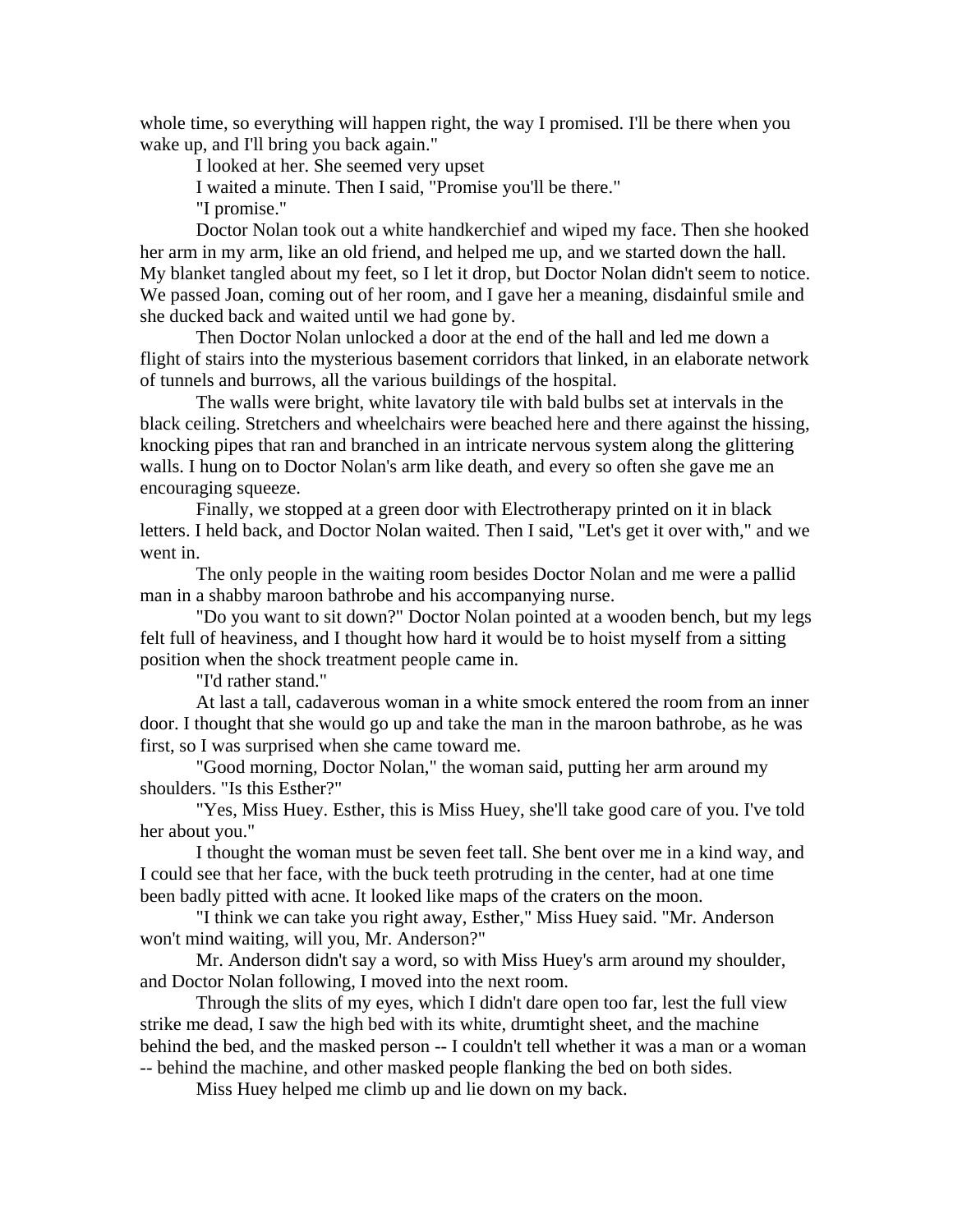"Talk to me," I said.

 Miss Huey began to talk in a low, soothing voice, smoothing the salve on my temples and fitting the small electric buttons on either side of my head. "You'll be perfectly all right, you won't feel a thing, just bite down. . ." And she set something on my tongue and in panic I bit down, and darkness wiped me out like chalk on a blackboard.

# *Eighteen*

"ESTHER."

 I woke out of a deep, drenched sleep, and the first thing I saw was Doctor Nolan's face swimming in front of me and saying, "Esther, Esther."

 I rubbed my eyes with an awkward hand. Behind Doctor Nolan I could see the body of a woman wearing a rumpled black-and-white checked robe and flung out on a cot as if dropped from a great height. But before I could take in any more, Doctor Nolan led me through a door into a fresh, blue-skied air.

 All the heat and fear purged itself. I felt surprisingly at peace. The bell jar hung, suspended, a few feet above my head. I was open to the circulating air.

 "It was like I told you it would be, wasn't it?" said Doctor Nolan, as we walked back to Belsize together through the crunch of brown leaves.

"Yes."

 "Well, it will always be like that," she said firmly. "You will be having shock treatments three times a week -- Tuesday, Thursday and Saturday."

I gulped in a long draught of air.

"For how long?"

"That depends," Doctor Nolan said, "on you and me."

 I took up the silver knife and cracked off the cap of my egg. Then I put down the knife and looked at it. I tried to think what I had loved knives for, but my mind slipped from the noose of the thought and swung, like a bird, in the center of empty air.

 Joan and DeeDee were sitting side by side on the piano bench, and DeeDee was teaching Joan to play the bottom half of "Chopsticks" while she played the top.

 I thought how sad it was Joan looked so horsey, with such big teeth and eyes like two gray, goggly pebbles. Why, she couldn't even keep a boy like Buddy Willard. And DeeDee's husband was obviously living with some mistress or other and turning her sour as an old fusty cat.

"I've got a let-ter," Joan chanted, poking her tousled head inside my door.

 "Good for you." I kept my eyes on my book. Ever since the shock treatments had ended, after a brief series of five, and I had town privileges, Joan hung about me like a large and breathless fruitfly -- as if the sweetness of recovery were something she could suck up by mere nearness. They had taken away her physics books and the piles of dusty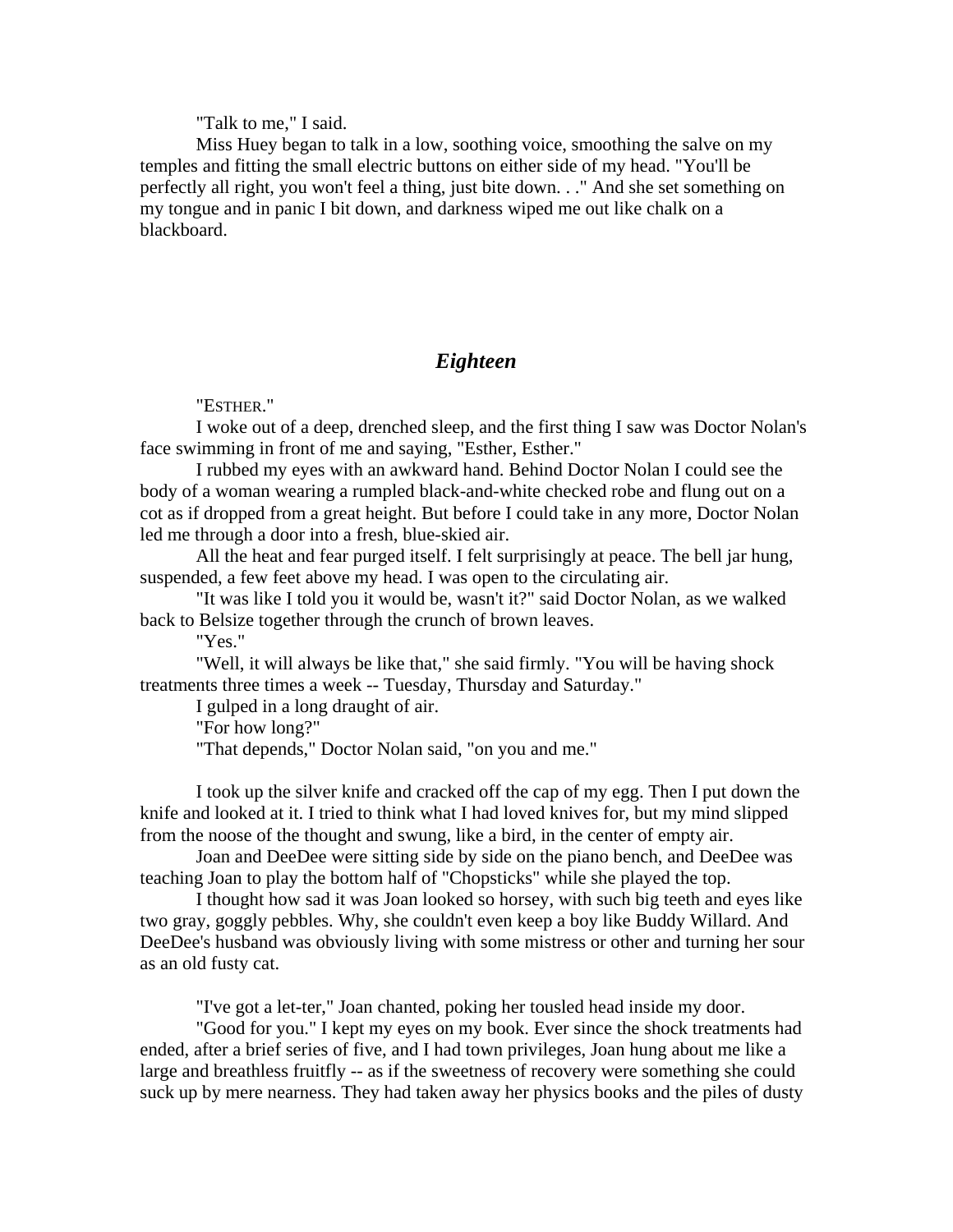spiral pads full of lecture notes that had ringed her room, and she was confined to grounds again.

"Don't you want to know who it's *from*?"

 Joan edged into the room and sat down on my bed. I wanted to tell her to get the hell out, she gave me the creeps, only I couldn't do it.

"All right." I stuck my finger in my place and shut the book. "Who from?"

 Joan slipped out a pale blue envelope from her skirt pocket and waved it teasingly.

"Well, isn't that a coincidence!" I said.

"What do you mean, a coincidence?"

 I went over to my bureau, picked up a pale blue envelope and waved it at Joan like a parting handkerchief. "I got a letter too. I wonder if they're the same."

"He's better," Joan said. "He's out of the hospital."

There was a little pause.

"Are you going to marry him?"

"No," I said. "Are you?"

Joan grinned evasively. "I didn't like him much, anyway."

"Oh?"

"No, it was his family I liked."

"You mean Mr. and Mrs. Willard?"

 "Yes." Joan's voice slid down my spine like a draft. "I loved them. They were so nice, so happy, nothing like my parents. I went over to see them all the time," she paused, "until you came."

 "I'm sorry." Then I added, "Why didn't you go on seeing them, if you liked them so much?"

 "Oh, I couldn't," Joan said. "Not with you dating Buddy. It would have looked. . . I don't know, *funny*."

I considered. "I suppose so."

"Are you," Joan hesitated, "going to let him come?"

"I don't know."

 At first I had thought it would be awful having Buddy come and visit me at the asylum -- he would probably only come to gloat and hobnob with the other doctors. But then it seemed to me it would be a step, placing him, renouncing him, in spite of the fact that I had nobody -- telling him there was no simultaneous interpreter, nobody, but that he was the wrong one, that I had stopped hanging on. "Are you?"

 "Yes," Joan breathed. "Maybe he'll bring his mother. I'm going to ask him to bring his mother. . ."

"His *mother*?"

 Joan pouted. "I like Mrs. Willard. Mrs. Willard's a wonderful, wonderful woman. She's been a real mother to me."

 I had a picture of Mrs. Willard, with her heather-mixture tweeds and her sensible shoes and her wise, maternal maxims. Mr. Willard was her little boy, and his voice was high and dear, like a little boy's. Joan and Mrs. Willard. Joan. . . and Mrs. Willard. . .

 I had knocked on DeeDee's door that morning, wanting to borrow some two-part sheet music. I waited a few minutes and then, hearing no answer and thinking DeeDee must be out, and I could pick up the music from her bureau, I pushed the door open and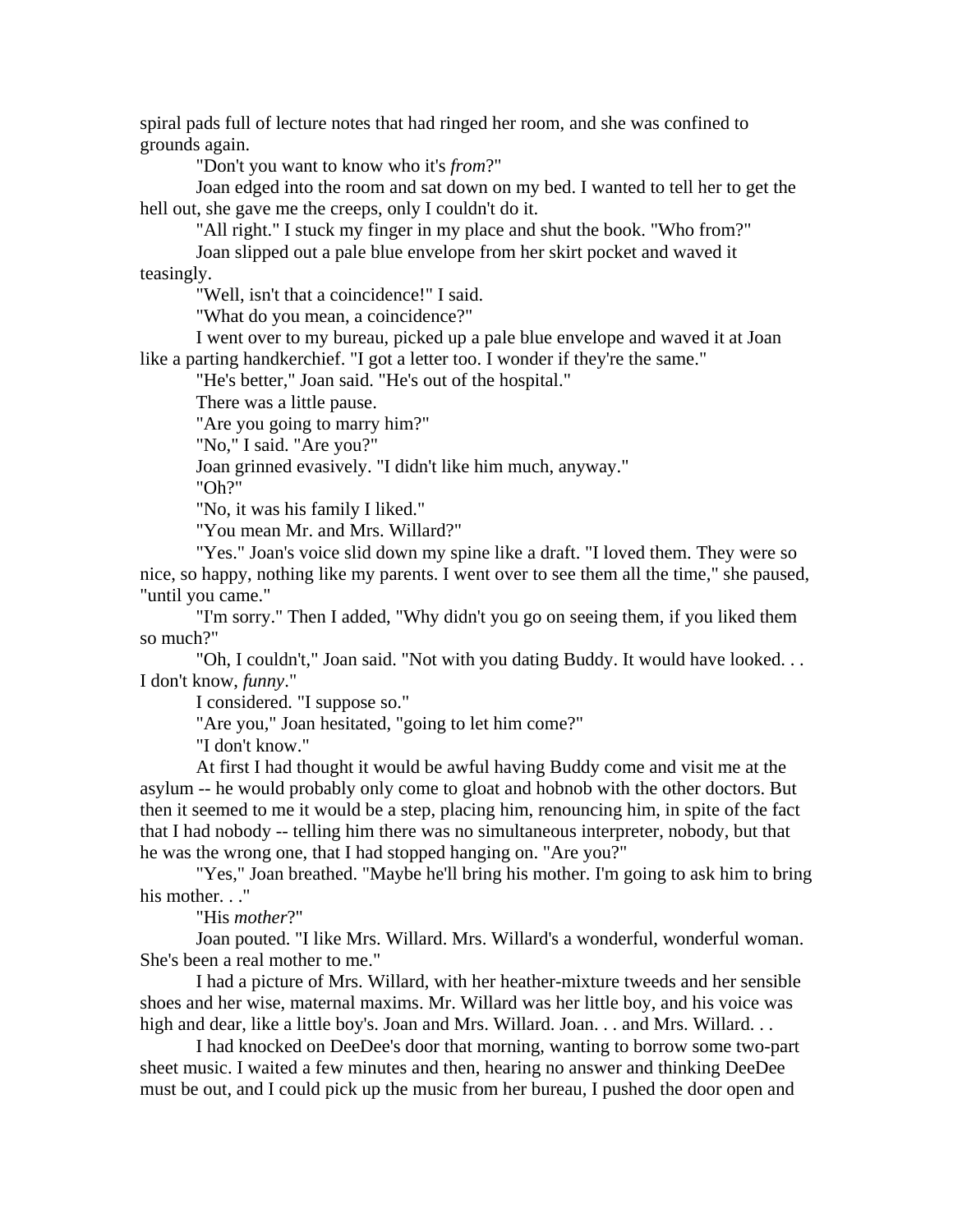stepped into the room.

 At Belsize, even at Belsize, the doors had locks, but the patients had no keys. A shut door meant privacy, and was respected, like a locked door. One knocked, and knocked again, then went away. I remembered this as I stood, my eyes half-useless after the brilliance of the hall, in the room's deep, musky dark.

 As my vision cleared, I saw a shape rise from the bed. Then somebody gave a low giggle. The shape adjusted its hair, and two pale, pebble eyes regarded me through the gloom. DeeDee lay back on the pillows, bare-legged under her green wool dressing gown, and watched me with a little mocking smile. A cigarette glowed between the fingers of her right hand.

"I just wanted. . ." I said.

"I know," said DeeDee. "The music."

 "Hello, Esther," Joan said then, and her cornhusk voice made me want to puke. "Wait for me, Esther, I'll come play the bottom part with you."

 Now Joan said stoutly, "I never really liked Buddy Willard. He thought he knew everything. He thought he knew everything about women. . ."

 I looked at Joan. In spite of the creepy feeling, and in spite of my old, ingrained dislike, Joan fascinated me. It was like observing a Martian, or a particularly warty toad. Her thoughts were not my thoughts, nor her feelings my feelings, but we were close enough so that her thoughts and feelings seemed a wry, black image of my own.

 Sometimes I wondered if I had made Joan up. Other times I wondered if she would continue to pop in at every crisis of my life to remind me of what I had been, and what I had been through, and carry on her own separate but similar crisis under my nose.

 "I don't see what women see in other women," I'd told Doctor Nolan in my interview that noon. "What does a woman see in a woman that she can't see in a man?"

Doctor Nokn paused. Then she said, "Tenderness."

That shut me up.

"I like you," Joan was saying. "I like you better than Buddy."

 And as she stretched out on my bed with a silly smile, I remembered a minor scandal at our college dormitory when a fat, matronly-breasted senior, homely as a grandmother and a pious Religion major, and a tall, gawky freshman with a history of being deserted at an early hour in all sorts of ingenious ways by her blind dates, started seeing too much of each other. They were always together, and once somebody had come upon them embracing, the story went, in the fat girl's room.

 "But what were they *doing?"* I had asked. Whenever I thought about men and men, and women and women, I could never really imagine what they would be actually doing.

 "Oh," the spy had said, "Milly was sitting on the chair and Theodora was lying on the bed, and Milly was stroking Theodora's hair."

 I was disappointed. I had thought I would have some revelation of specific evil. I wondered if all women did with other women was lie and hug.

 Of course, the famous woman poet at my college lived with another woman -- a stumpy old Classical scholar with a cropped Dutch cut. And when I had told the poet I might well get married and have a pack of children someday, she stared at me in horror. "But what about your *career?"* she had cried.

My head ached. Why did I attract these weird old women? There was the famous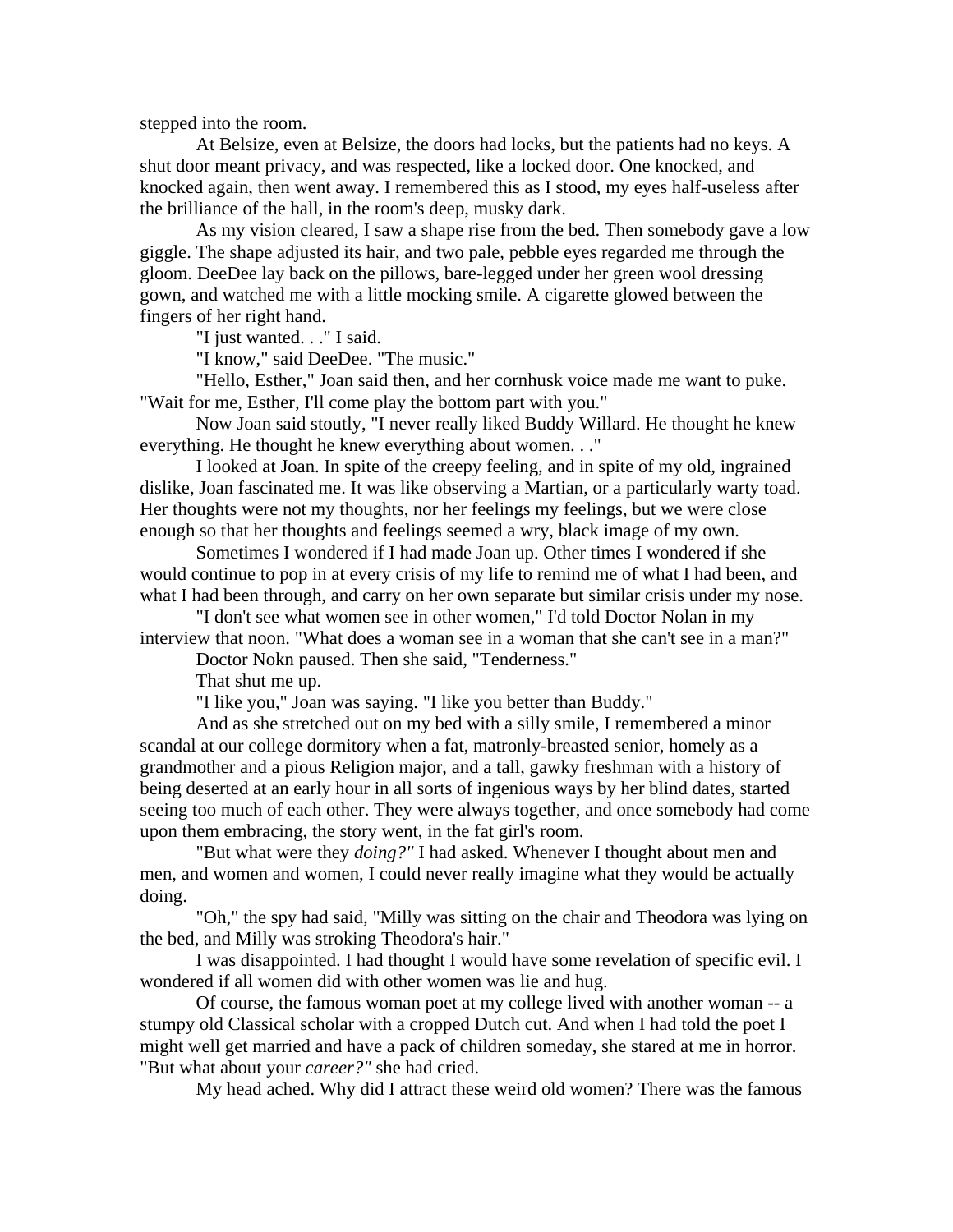poet, and Philomena Guinea, and Jay Cee, and the Christian Scientist lady and lord knows who, and they all wanted to adopt me in some way, and, for the price of their care and influence, have me resemble them.

"I like you."

 "That's tough, Joan," I said, picking up my book. "Because I don't like you. You make me puke, if you want to know."

 And I walked out of the room, leaving Joan lying, lumpy as an old horse, across my bed.

 I waited for the doctor, wondering if I should bolt. I knew what I was doing was illegal -- in Massachusetts, anyway, because the state was cram-jam full of Catholics - but Doctor Nolan said this doctor was an old friend of hers, and a wise man.

 "What's your appointment for?" the brisk, white-uniformed receptionist wanted to know, ticking my name off on a notebook list.

 "What do you mean, *for*?" I hadn't thought anybody but the doctor himself would ask me that, and the communal waiting room was full of other patients waiting for other doctors, most of them pregnant or with babies, and I felt their eyes on my flat, virgin stomach.

The receptionist glanced up at me, and I blushed.

 "A fitting, isn't it?" she said kindly. "I only wanted to make sure so I'd know what to charge you. Are you a student?"

"Ye-es."

"That will only be half-price then. Five dollars, instead of ten. Shall I bill you?"

 I was about to give my home address, where I would probably be by the time the bill arrived, but then I thought of my mother opening the bill and seeing what it was for. The only other address I had was the innocuous box number which people used who didn't want to advertise the fact they lived in an asylum. But I thought the receptionist might recognize the box number, so I said, "I better pay now," and peeled five dollar notes off the roll in my pocketbook.

 The five dollars was part of what Philomena Guinea had sent me as a sort of getwell present. I wondered what she would think if she knew to what use her money was being put.

Whether she knew it or not, Philomena Guinea was buying my freedom,

 "What I hate is the thought of being under a man's thumb," I had told Doctor Nolan. "A man doesn't have a worry in the world, while I've got a baby hanging over my head like a big stick, to keep me in line."

"Would you act differently if you didn't have to worry about a baby?"

 "Yes," I said, "*but*. . ." and I told Doctor Nolan about the married woman lawyer and her Defense of Chastity.

 Doctor Nolan waited until I was finished. Then she burst out laughing. "Propaganda!" she said, and scribbled the name and address of this doctor on a prescription pad.

 I leafed nervously through an issue of *Baby Talk.* The fat, bright faces of babies beamed up at me, page after page -- bald babies, chocolate-colored babies, Eisenhowerfaced babies, babies rolling over for the first time, babies reaching for rattles, babies eating their first spoonful of solid food, babies doing all the little tricky things it takes to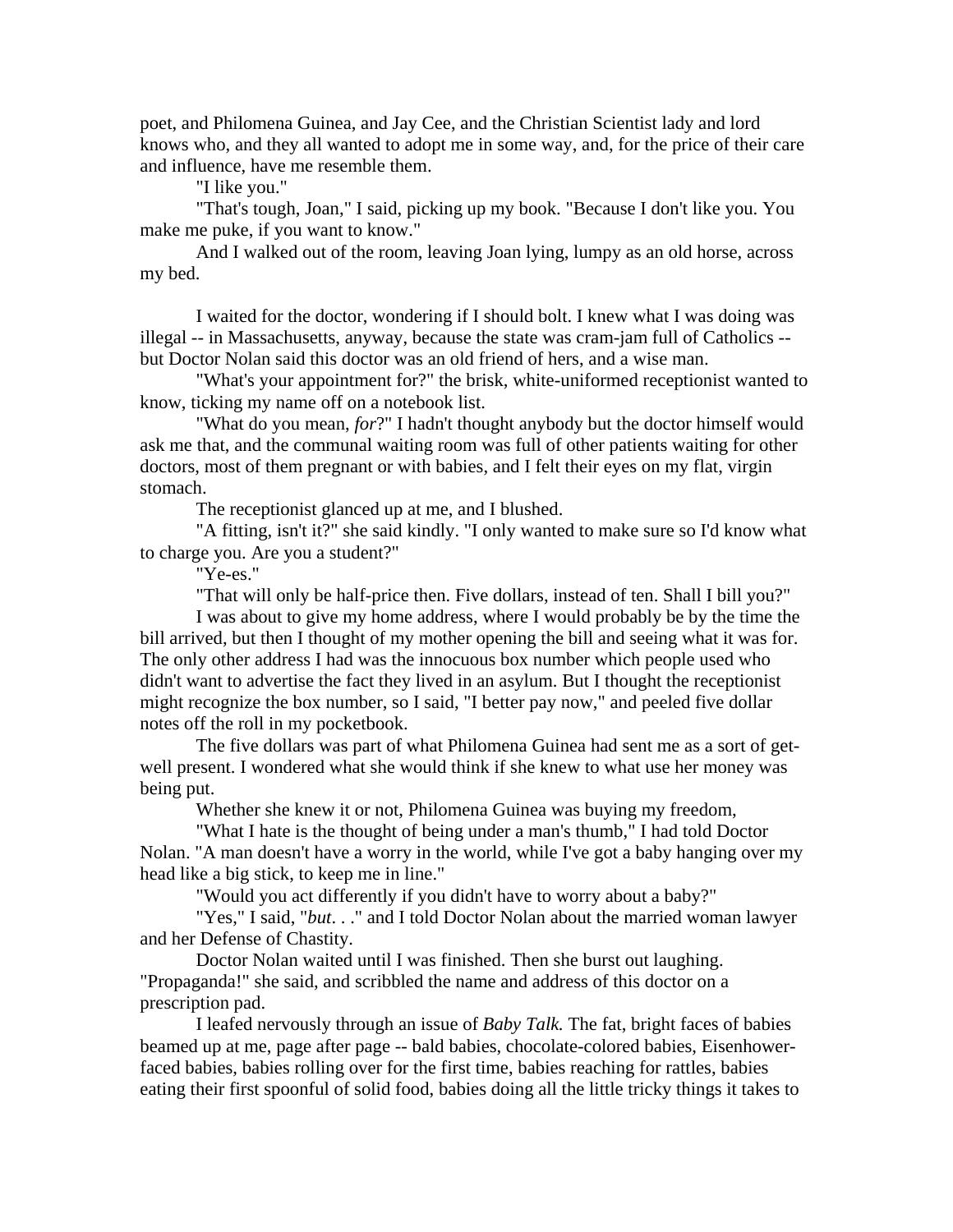grow up, step by step, into an anxious and unsettling world.

 I smelt a mingling of Pablum and sour milk and salt-cod-stinky diapers and felt sorrowful and tender. HOW easy having babies seemed to the women around me! Why was I so unmaternal and apart? Why couldn't I dream of devoting myself to baby after fat puling baby like Dodo Conway? If I had to wait on a baby all day, I would go mad. I looked at the baby in the lap of the woman opposite. I had no idea how old it was, I never did, with babies -- for all I knew it could talk a blue streak and had twenty teeth behind its pursed, pink lips. It held its little wobby head up on its shoulders -- it didn't seem to have a neck -- and observed me with a wise, Platonic expression.

 The baby's mother smiled and smiled, holding that baby as if it were the first wonder of the world. I watched the mother and the baby for some clue to their mutual satisfaction, but before I had discovered anything, the doctor called me in.

 "You'd like a fitting," he said cheerfully, and I thought with relief that he wasn't the sort of doctor to ask awkward questions. I had toyed with the idea of telling him I planned to be married to a sailor as soon as his ship docked at the Charlestown Navy Yard, and the reason I didn't have an engagement ring was because we were too poor, but at the last moment I rejected that appealing story and simply said "Yes."

 I climbed up on the examination table, thinking: "I am climbing to freedom, freedom from fear, freedom from marrying the wrong person, like Buddy Willard, just because of sex, freedom from the Florence Crittenden Homes where all the poor girls go who should have been fitted out like me, because what they did, they would do anyway, regardless. . ."

 As I rode back to the asylum with my box in the plain brown paper wrapper on my lap I might have been Mrs. Anybody coming back from a day in town with a Schrafft's cake for her maiden aunt or a Filene's Basement hat. Gradually the suspicion that Catholics had X-ray eyes diminished, and I grew easy. I had done well by my shopping privileges, I thought.

I was my own woman.

The next step was to find the proper sort of man.

## *Nineteen*

"I'm going to be a psychiatrist."

 Joan spoke with her usual breathy enthusiasm. We were drinking apple cider in the Belsize lounge.

"Oh," I said dryly, "that's nice."

 "I've had a long talk with Doctor Quinn, and she thinks it's perfectly possible." Doctor Quinn was Joan's psychiatrist, a bright, shrewd, single lady, and I often thought if I had been assigned to Doctor Quinn I would be still in Caplan or, more probably, Wymark. Doctor Quinn had an abstract quality that appealed to Joan, but it gave me the polar chills.

Joan chattered on about Egos and Ids, and I turned my mind to something else, to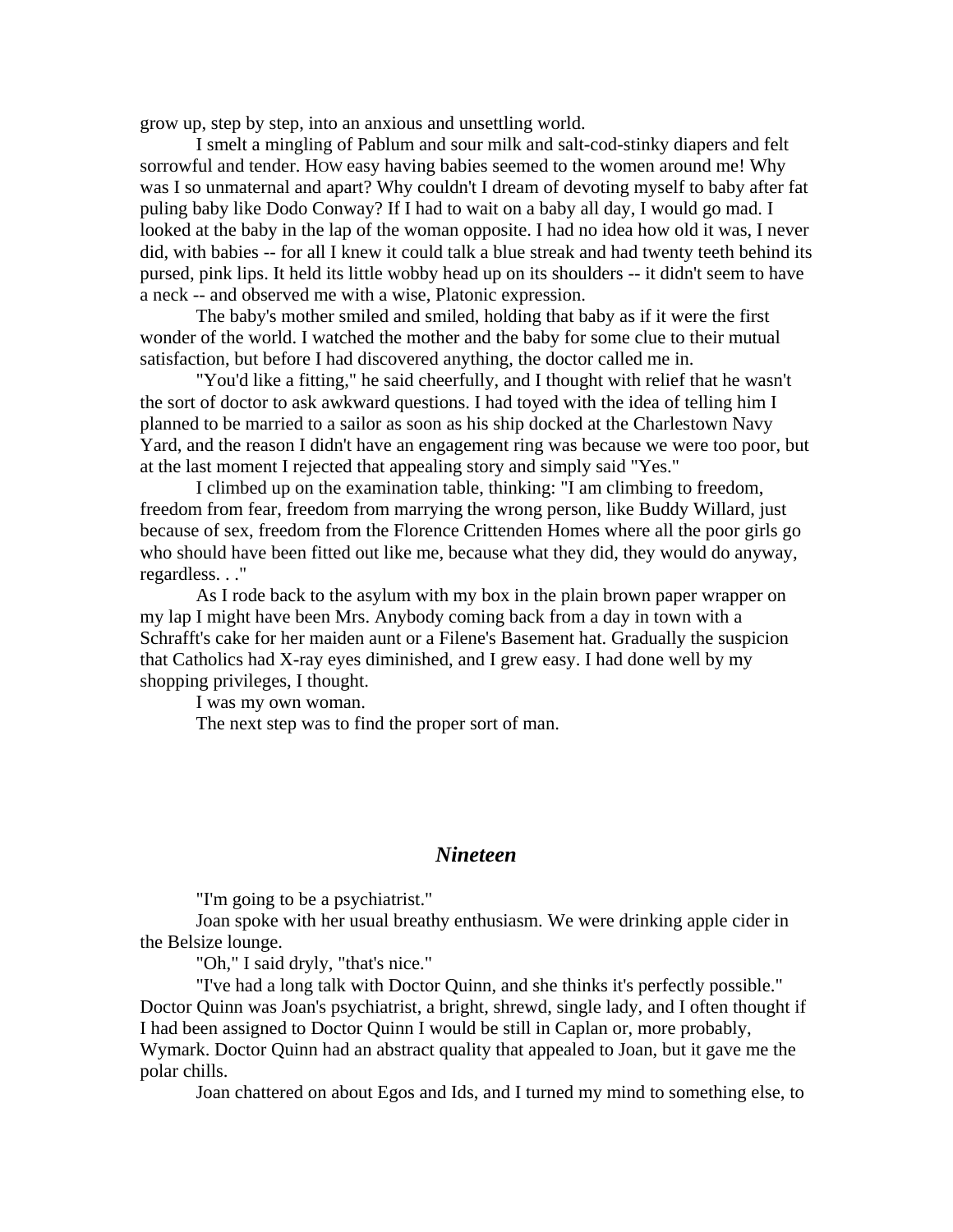the brown, unwrapped package in my bottom drawer. I never talked about Egos and Ids with Doctor Nolan. I didn't know just what I talked about really.

". . . I'm going to live out, now."

I tuned in on Joan then. "Where?" I demanded, trying to hide my envy.

 Doctor Nolan said my college would take me back for the second semester, on her recommendation and Philomena Guinea's scholarship, but as the doctors vetoed my living with my mother in the interim, I was staying on at the asylum until the winter term began.

Even so, I felt it unfair of Joan to beat me through the gates.

 "Where?" I persisted. "They're not letting you live on your own, are they?" Joan had only that week been given town privileges again.

 "Oh no, of course not. I'm living in Cambridge with Nurse Kennedy. Her roommate's just got married, and she needs someone to share the apartment."

 "Cheers." I raised my apple cider glass, and we clinked. In spite of my profound reservations, I thought I would always treasure Joan. It was as if we had been forced together by some overwhelming circumstance, like war or plague, and shared a world of our own. "When are you leaving?"

 "On the first.of the month." "Nice." Joan grew wistful "You'll come visit me, won't you, Esther?" "Of course." But I thought, "Not likely."

"It hurts," I said. "Is it supposed to hurt?"

Irwin didn't say anything. Then he said, "Sometimes it hurts."

 I had met Irwin on the steps of the Widener Library. I was standing at the top of the long flight, overlooking the red brick buildings that walled the snow-filled quad and preparing to catch the trolley back to the asylum, when a tall young man with a rather ugly and bespectacled, but intelligent face, came up and said, "Could you please tell me the time?"

I glanced at my watch. "Five past four."

 Then the man shifted his arms around the load of books he was carrying before him like a dinner tray and revealed a bony wrist.

"Why, you've a watch yourself!"

 The man looked ruefully at his watch. He lifted it and shook it by his ear. "Doesn't work." He smiled engagingly. "Where are you going?"

 I was about to say, "Back to the asylum," but the man looked promising, so I changed my mind. "Home."

"Would you like some coffee first?"

 I hesitated. I was due at the asylum for supper and I didn't want to be late so close to being signed out of there for good.

"A very *small* cup of coffee?"

 I decided to practice my new, normal personality on this man who, in the course of my hesitations, told me his name was Irwin and that he was a very well-paid professor of mathematics, so I said, "All right," and, matching my stride to Irwin's, strolled down the long, ice-encrusted flight at his side.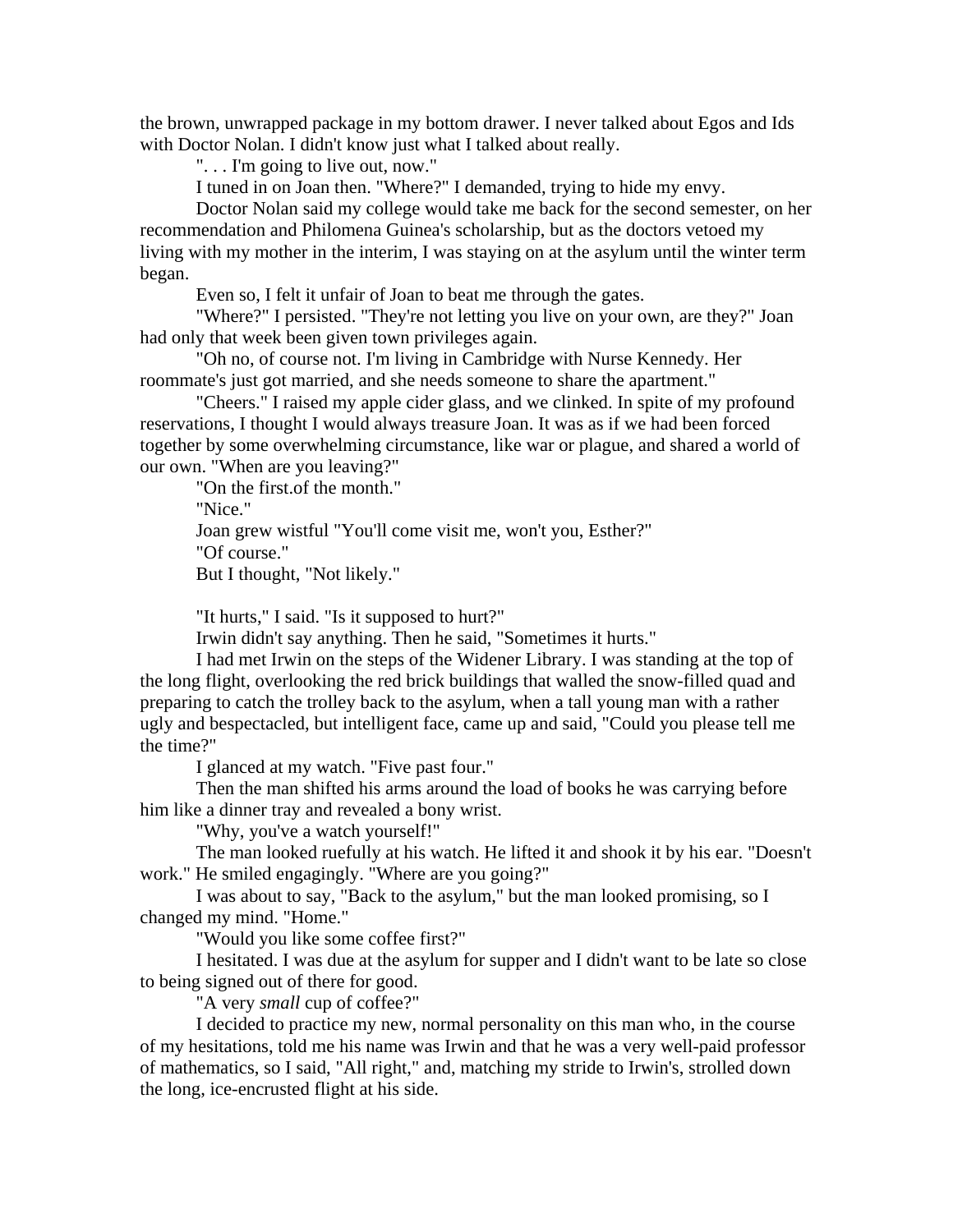It was only after seeing Irwin's study that I decided to seduce him.

 Irwin lived in a murky, comfortable basement apartment in one of the rundown streets of outer Cambridge and drove me there -- for a beer, he said -- after three cups of bitter coffee in a student cafe. We sat in his study on stuffed brown leather chairs, surrounded by stacks of dusty, incomprehensible books with huge formulas inset artistically on the page like poems.

 While I was sipping my first glass of beer -- I have never really cared for cold beer in midwinter, but I accepted the glass to have something solid to hold on to -- the doorbell rang.

Irwin seemed embarrassed. "I think it may be a lady."

Irwin had a queer, old-world habit of calling women ladies.

"Fine, fine," I gestured largely. "Bring her in."

Irwin shook his head. "You would upset her."

I smiled into my amber cylinder of cold beer.

 The doorbell rang again with a peremptory jab. Irwin sighed and rose to answer it. The minute he disappeared, I whipped into the bathroom and, concealed behind the dirty, aluminum-colored Venetian blind, watched Irwin's monkish face appear in the door crack.

 A large, bosomy Slavic lady in a bulky sweater of natural sheep's wool, purple slacks, high-heeled black overshoes with Persian lamb cuffs and a matching toque, puffed white, inaudible words into the wintry air. Irwin's voice drifted back to me through the chilly hall.

 "I'm sorry, Olga. . . I'm working, Olga. . . no, I don't think so, Olga," all the while the lady's red mouth moved and the words, translated to white smoke, floated up among the branches of the naked lilac by the door. Then, finally, "Perhaps, Olga. . . good-bye, Olga."

 I admired the immense, steppelike expanse of the lady's wool-clad bosom as she retreated a few inches from my eye, down the creaking wooden stair, a sort of Siberian bitterness on her vivid lips.

 "I suppose you have lots and lots of affairs in Cambridge," I told Irwin cheerily, as I stuck a snail with a pin in one of Cambridge's determinedly French restaurants.

 "I seem," Irwin admitted with a small, modest smile, "to get on with the ladies." I picked up my empty snail shell and drank the herb-green juice. I had no idea if

this was proper, but after months of wholesome, dull asylum diet, I was greedy for butter.

 I had called Doctor Nolan from a pay phone at the restaurant and asked for permission to stay overnight in Cambridge with Joan. Of course, I had no idea whether Irwin would invite me back to his apartment after dinner or not, but I thought his dismissal of the Slavic lady -- another professor's wife -- looked promising.

I tipped back my head and poured down a glass of Nuits-St.-Georges.

"You do like wine," Irwin observed.

"Only Nuits-St.-Georges. I imagine him. . . with the dragon. . ."

Irwin reached for my hand.

 I felt the first man I slept with must be intelligent, so I would respect him. Irwin was a full professor at twenty-six and had the pale, hairless skin of a boy genius. I also needed somebody quite experienced to make up for my lack of it, and Irwin's ladies reassured me on this head. Then, to be on the safe side, I wanted somebody I didn't know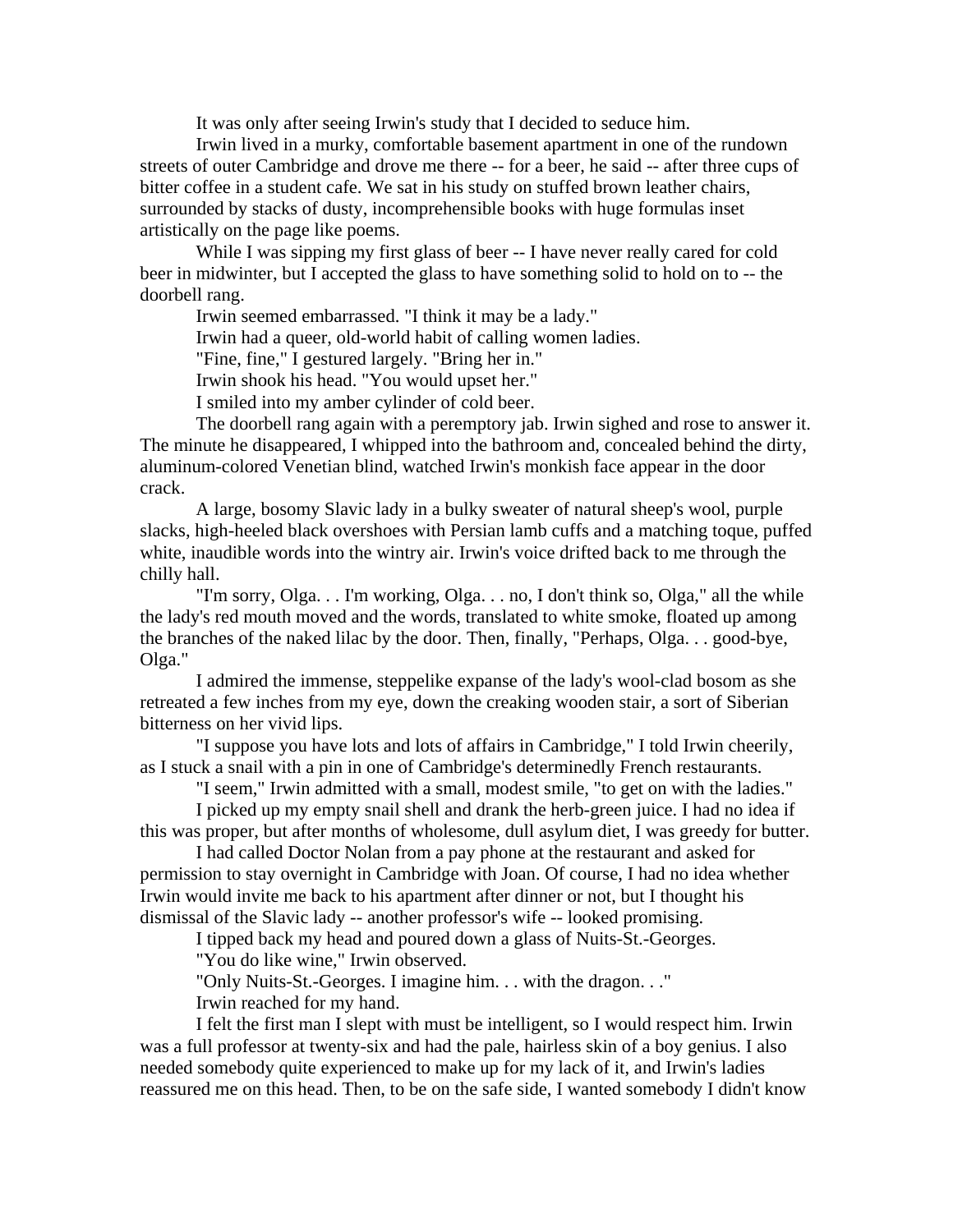and wouldn't go on knowing -- a kind of impersonal, priestlike official, as in the tales of tribal rites.

By the end of the evening I had no doubts about Irwin whatsoever.

 Ever since I'd learned about the corruption of Buddy Willard my virginity weighed like a millstone around my neck. It had been of such enormous importance to me for so long that my habit was to defend it at all costs. I had been defending it for five years and I was sick of it.

 It was only as Irwin swung me into his arms, back at the apartment, and carried me, wine-dazed and limp, into the pitch-black bedroom, that I murmured, "You know, Irwin, I think I ought to tell you, I'm a virgin."

Irwin laughed and flung me down on the bed.

 A few minutes later an exclamation of surprise revealed that Irwin hadn't really believed me. I thought how lucky it was I had started practicing birth control during the day, because in my winey state that night I would never have bothered to perform the delicate and necessary operation. I lay, rapt and naked, on Irwin's rough blanket, waiting for the miraculous change to make itself felt.

But all I felt was a sharp, startlingly bad pain.

"It hurts," I said. "Is it supposed to hurt?"

Irwin didn't say anything. Then he said, "Sometimes it hurts."

 After a little while Irwin got up and went into the bathroom, and I heard the rushing of shower water. I wasn't sure if Irwin had done what he planned to do, or if my virginity had obstructed him in some way. I wanted to ask him if I was still a virgin, but I felt too unsettled. A warm liquid was seeping out between my legs. Tentatively, I reached down and touched it.

 When I held my hand up to the light streaming in from the bathroom, my fingertips looked black.

"Irwin," I said nervously, "bring me a towel."

 Irwin strolled back, a bathtowel knotted around his waist, and tossed me a second, smaller towel. I pushed the towel between my legs and pulled it away almost immediately. It was half black with blood.

"I'm bleeding!" I announced, sitting up with a start.

"Oh, that often happens," Irwin reassured me. "You'll be all right."

 Then the stories of blood-stained bridal sheets and capsules of red ink bestowed on already deflowered brides floated back to me. I wondered how much I would bleed, and lay down, nursing the towel. It occurred to me that the blood was my answer. I couldn't possibly be a virgin any more. I smiled into the dark. I felt part of a great tradition.

 Surreptitiously, I applied a fresh section of white towel to my wound, thinking that as soon as the bleeding stopped, I would take the late trolley back to the asylum. I wanted to brood over my new condition in perfect peace. But the towel came away black and dripping.

"I. . . think I better go home," I said faintly.

"Surely not so soon."

"Yes, I think I better."

 I asked if I could borrow Irwin's towel and packed it between my thighs as a bandage. Then I pulled on my sweaty clothes. Irwin offered to drive me home, but I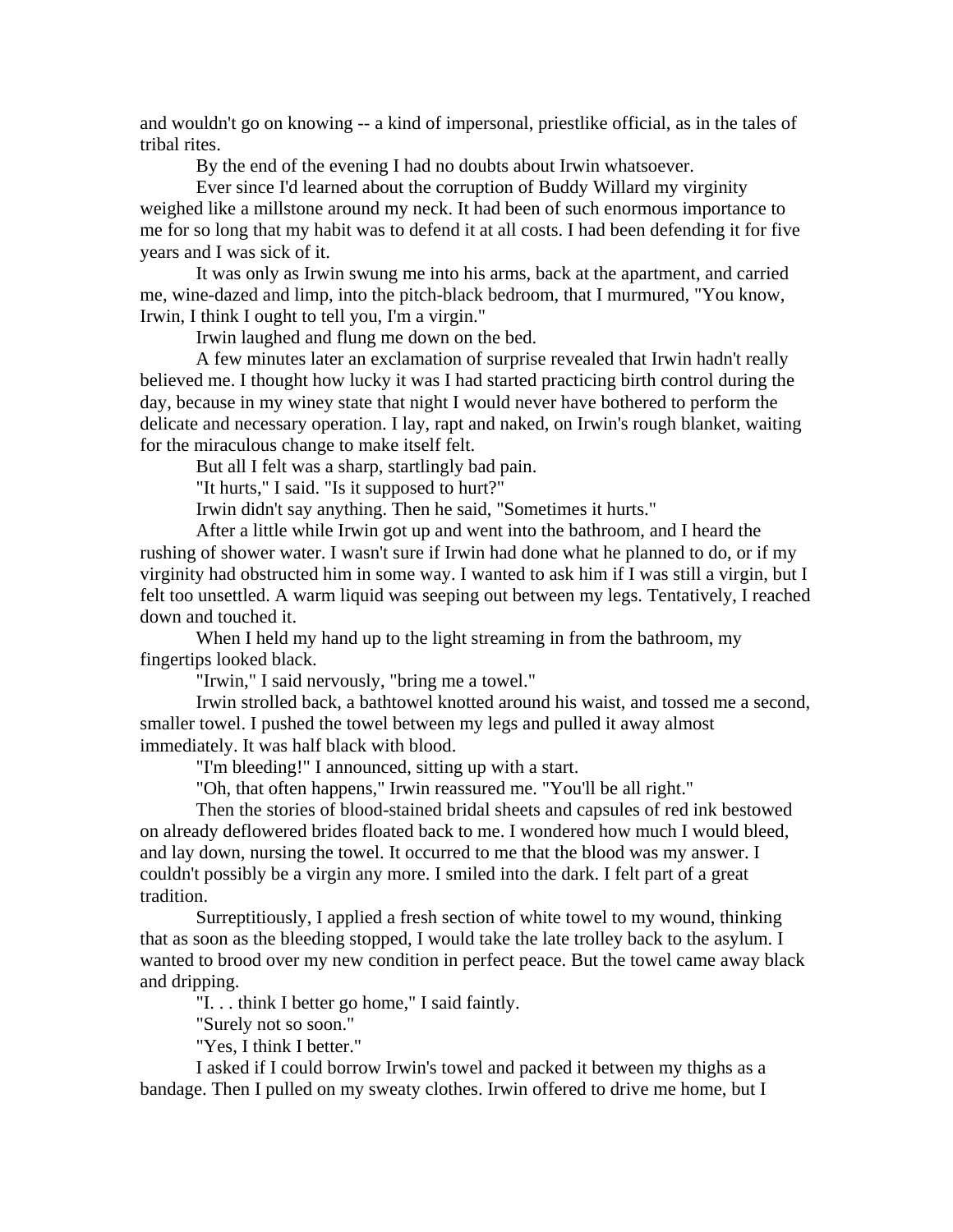didn't see how I could let him drive me to the asylum, so I dug in my pocketbook for Joan's address. Irwin knew the street and went out to start the car. I was too worried to tell him I was still bleeding. I kept hoping every minute that it would stop.

 But as Irwin drove me through the barren, snow-banked streets I felt the warm seepage let itself through the dam of the towel and my skirt and onto the car seat.

 As we slowed, cruising by house after lit house, I thought how fortunate it was I had not discarded my virginity while living at college or at home, where such concealment would have been impossible.

 Joan opened the door with an expression of glad surprise. Irwin kissed my hand and told Joan to take good care of me.

 I shut the door and leaned back against it, feeling the blood drain from my face in one spectacular flush.

 "Why, Esther," Joan said, "what on earth's the matter?" I wondered when Joan would notice the blood trickling down my legs and oozing, stickily, into each black patent leather shoe. I thought I could be dying from a bullet wound and Joan would still stare through me with her blank eyes, expecting me to ask for a cup of coffee and a sandwich.

"Is that nurse here?"

"No, she's on night duty at Caplan. . ."

 "Good." I made a little bitter grin as another soak of blood let itself through the drenched padding and started the tedious journey into my shoes. "I mean. . . bad."

"You look funny," Joan said.

"You better get a doctor."

"Why?"

"Quick"

"But. . ."

Still she hadn't noticed anything.

 I bent down, with a brief grunt, and slipped off one of my winter-cracked black Bloomingdale shoes. I held the shoe up, before Joan's enlarged, pebbly eyes, tilted it, and watched her take in the stream of blood that cascaded onto the beige rug.

"My God! What is it?"

"I'm hemorrhaging."

 Joan half led, half dragged me to the sofa and made me lie down. Then she propped some pillows under my bloodstained feet. Then she stood back and demanded, "Who was that man?"

 For one crazy minute I thought Joan would refuse to call a doctor until I confessed the whole story of my evening with Irwin and that after my confession she would still refuse, as a sort of punishment. But then I realized that she honestly took my explanation at face value, that my going to bed with Irwin was utterly incomprehensible to her, and his appearance a mere prick to her pleasure at my arrival.

 "Oh somebody," I said, with a flabby gesture of dismissal. Another pulse of blood released itself and I contracted my stomach muscles in alarm. "Get a towel."

 Joan went out and came back almost immediately with a pile of towels and sheets. Like a prompt nurse, she peeled back my blood-wet clothes, drew a quick breath as she arrived at the original royal red towel, and applied a fresh bandage. I lay, trying to slow the beating of my heart, as every beat pushed forth another gush of blood.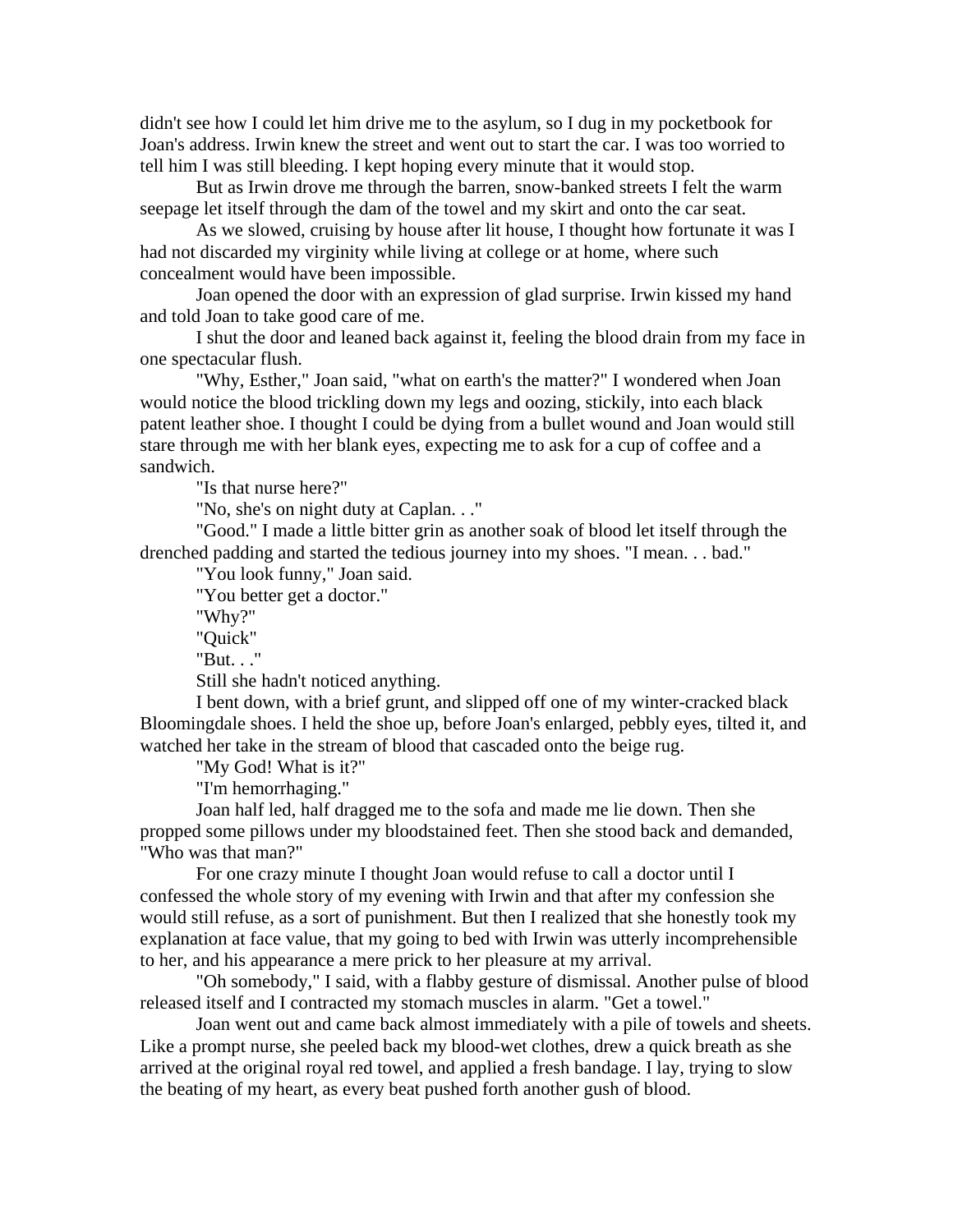I remembered a worrisome course in the Victorian novel where woman after woman died, palely and nobly, in torrents of blood, after a difficult childbirth. Perhaps Irwin had injured me in some awful, obscure way, and all the while I lay there on Joan's sofa I was really dying.

 Joan pulled up an Indian hassock and began to dial down the long list of Cambridge doctors. The first number didn't answer. Joan began to explain my case to the second number, which did answer, but then broke off and said "I see" and hung up.

"What's the trouble?"

"He'll only come for regular customers or emergencies. It's Sunday."

 I tried to lift my arm and look at my watch, but my hand was a rock at my side and wouldn't budge. Sunday -- the doctor's paradise! Doctors at country clubs, doctors at the seaside, doctors with mistresses, doctors with wives, doctors in church, doctors in yachts, doctors everywhere resolutely being people, not doctors.

 "For God's sake," I said, "tell them I'm an emergency." The third number didn't answer and, at the fourth, the party hung up the minute Joan mentioned it was about a period. Joan began to cry.

 "Look, Joan," I said painstakingly, "call up the local hospital. Tell them it's an emergency. They'll have to take me."

 Joan brightened and dialed a fifth number. The Emergency Service promised her a staff doctor would attend to me if I could come in to the ward. Then Joan called a taxi.

 Joan insisted on riding with me. I clasped my fresh padding of towels with a sort of desperation as the cabby, impressed by the address Joan gave him, cut corner after corner in the dawn-pale streets and drew up with a great squeal of tires at the Emergency Ward entrance.

 I left Joan to pay the driver and hurried into the empty, glaringly lit room. A nurse bustled out from behind a white screen. In a few swift words, I managed to tell her the truth about my predicament before Joan came in the door, blinking and wide-eyed as a myopic owl

 The Emergency Ward doctor strolled out then, and I climbed, with the nurse's help, on to the examining table. The nurse whispered to the doctor, and the doctor nodded and began unpacking the bloody toweling. I felt his fingers start to probe, and Joan stood, rigid as a soldier, at my side, holding my hand, for my sake or hers I couldn't tell.

"Ouch!" I winced at a particularly bad jab.

The doctor whistled.

"You're one in a million."

"What do you mean?"

"I mean it's one in a million it happens to like this."

 The doctor spoke in a low, curt voice to the nurse, and she hurried to a side table and brought back some rolls of gauze and silver instruments. "I can see," the doctor bent down, "exactly where the trouble is coming from."

"But can you fix it?"

The doctor laughed. "Oh, I can fix it, all right."

 I was roused by a tap on my door. It was past midnight, and the asylum quiet as death. I couldn't imagine who would still be up.

"Come in!" I switched on the bedside light. The door clicked open, and Doctor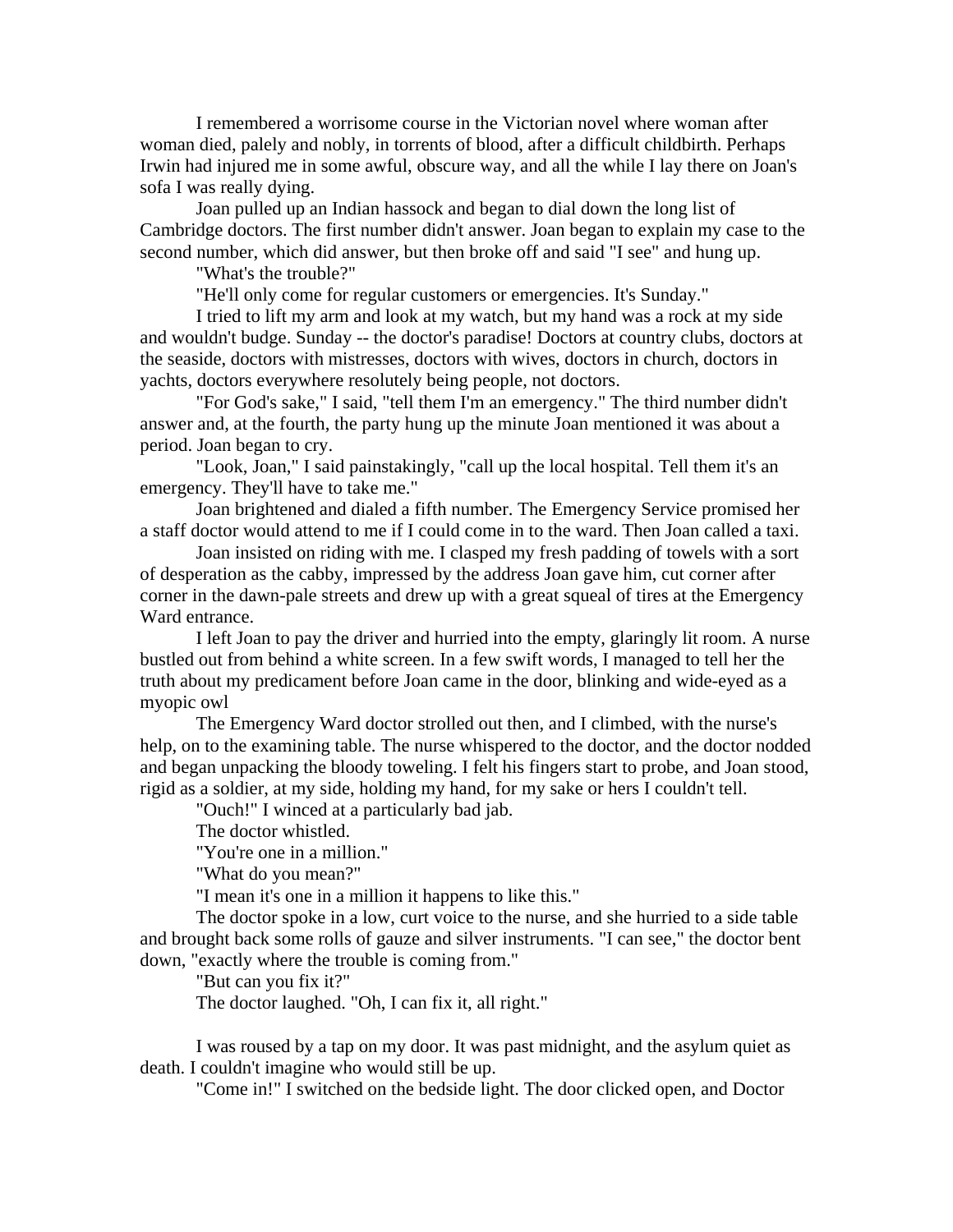Quinn's brisk, dark head appeared in the crack. I looked at her with surprise, because although I knew who she was, and often passed her, with a brief nod, in the asylum hall, I never spoke to her at all.

Now she said, "Miss Greenwood, may I come in a minute?" I nodded.

 Doctor Quinn stepped into the room, shutting the door quietly behind her. She was wearing one of her navy blue, immaculate suits with a plain, snow-white blouse showing in the V of the neck.

 "I'm sorry to bother you, Miss Greenwood, and especially at this time of night, but I thought you might be able to help us out about Joan."

 For a minute I wondered if Doctor Quinn was going to blame me for Joan's return to the asylum. I still wasn't sure how much Joan knew, after our trip to the Emergency Ward, but a few days later she had come back to live in Belsize, retaining, however, the freest of town privileges.

"I'll do what I can," I told Doctor Quinn.

 Doctor Quinn sat down on the edge of my bed with a grave face. "We would like to find out where Joan is. We thought you might have an idea."

 Suddenly I wanted to dissociate myself from Joan completely. "I don't know," I said coldly. "Isn't she in her room?" It was well after the Belsize curfew hour.

 "No, Joan had a permit to go to a movie in town this evening, and she's not back yet."

"Who was she with?"

 "She was alone." Doctor Quinn paused. "Have you any idea where she might be likely to spend the night?"

 "Surely she'll be back. Something must have held her up." But I didn't see what could have held Joan up in tame night Boston.

Doctor Quinn shook her head. "The last trolley went by an hour ago."

"Maybe she'll come back by taxi."

Doctor Quinn sighed.

"Have you tried the Kennedy girl?" I went on. "Where Joan used to live?"

Doctor Quinn nodded.

"Her family?"

"Oh, she'd never go there. . . but we've tried them, too."

 Doctor Quinn lingered a minute, as if she could sniff out some clue in the still room. Then she said, "Well, we'll do what we can," and left.

 I turned out the light and tried to drop back to sleep, but Joan's face floated before me, bodiless and smiling, like the face of the Cheshire cat. I even thought I heard her voice, rustling and hushing through the dark, but then I realized it was only the night wind in the asylum trees. . .

Another tap woke me in the frost-gray dawn.

This time I opened the door myself.

 Facing me was Doctor Quinn. She stood at attention, like a frail drill sergeant, but her outlines seemed curiously smudged.

"I thought you should know," Doctor Quinn said. "Joan has been found."

Doctor Quinn's use of the passive slowed my blood.

"Where?"

"In the woods, by the frozen ponds. . ."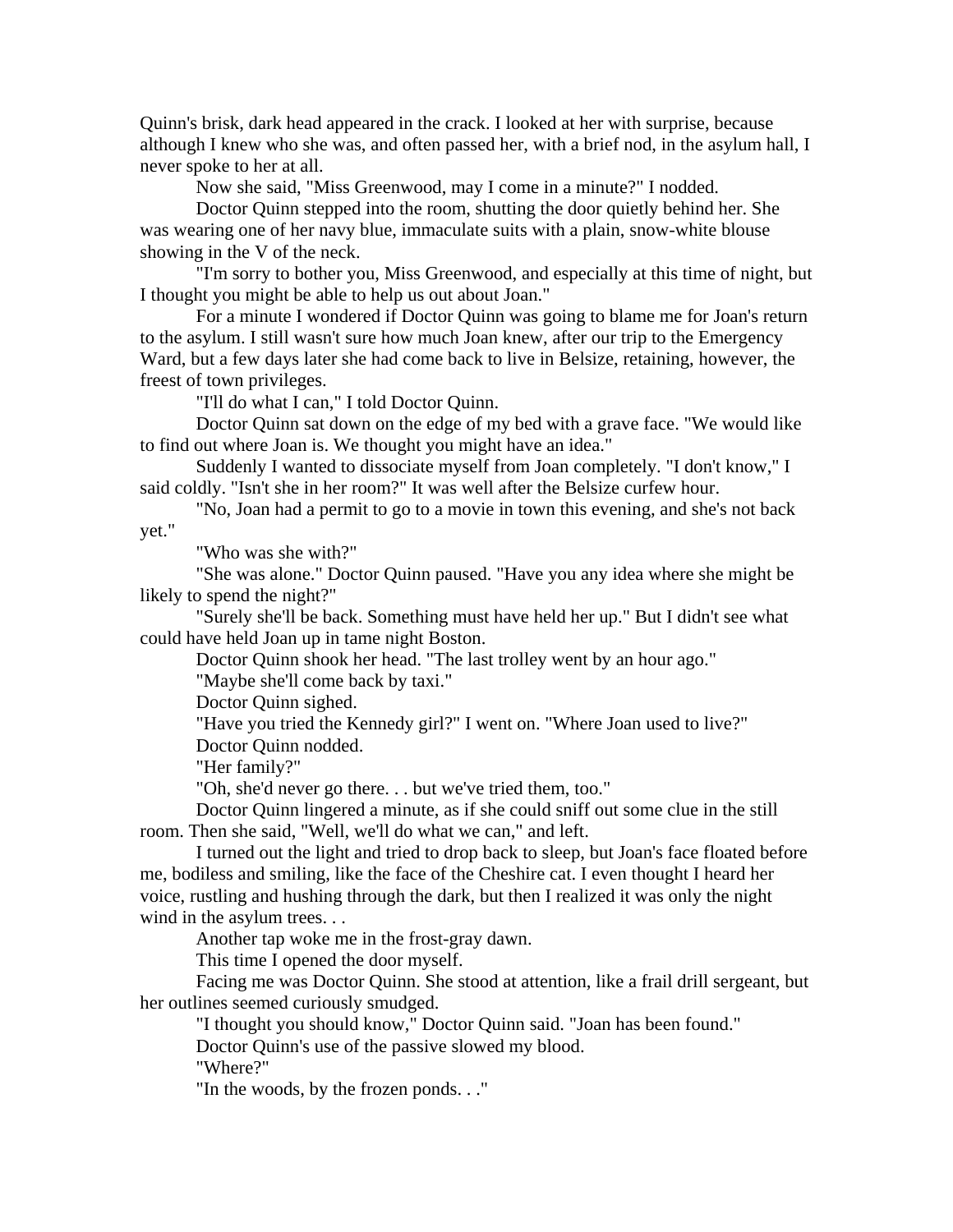I opened my mouth, but no words came out.

 "One of the orderlies found her," Doctor Quinn continued, "just now, coming to work. . ."

"She's not. . ."

"Dead," said Doctor Quinn. "I'm afraid she's hanged herself."

## *Twenty*

 A FRESH FALL OF SNOW blanketed the asylum grounds -- not a Christmas sprinkle, but a man-high January deluge, the sort that snuffs out schools and offices and churches, and leaves, for a day or more, a pure, blank sheet in place of memo pads, date books and calendars.

 In a week, if I passed my interview with the board of directors, Philomena Guinea's large black car would drive me west and deposit me at the wrought-iron gates of my college.

The heart of winter!

 Massachusetts would be sunk in a marble calm. I pictured the snowflaky, Grandma Moses villages, the reaches of swampland rattling with dried cattails, the ponds where frog and hornpout dreamed in a sheath of ice, and the shivering woods.

 But under the deceptively clean and level slate the topography was the same, and instead of San Francisco or Europe or Mars I would be learning the old landscape, brook and hill and tree. In one way it seemed a small thing, starting, after a six months' lapse, where I had so vehemently left off.

Everybody would know about me, of course.

 Doctor Nolan had said, quite bluntly, that a lot of people would treat me gingerly, or even avoid me, like a leper with a warning bell. My mother's face floated to mind, a pale, reproachful moon, at her last and first visit to the asylum since my twentieth birthday. A daughter in an asylum! I had done that to her. Still, she had obviously decided to forgive me.

 "We'll take up where we left off, Esther," she had said, with her sweet, martyr's smile. "Well act as if all this were a bad dream."

A bad dream.

 To the person in the bell jar, blank and stopped as a dead baby, the world itself is the bad dream.

A bad dream.

I remembered everything.

 I remembered the cadavers and Doreen and the story of the fig tree and Marco's diamond and the sailor on the Common and Doctor Gordon's wall-eyed nurse and the broken thermometers and the Negro with his two kinds of beans and the twenty pounds I gained on insulin and the rock that bulged between sky and sea like a gray skull.

Maybe forgetfulness, like a kind of snow, should numb and cover them.

But they were part of me. They were my landscape.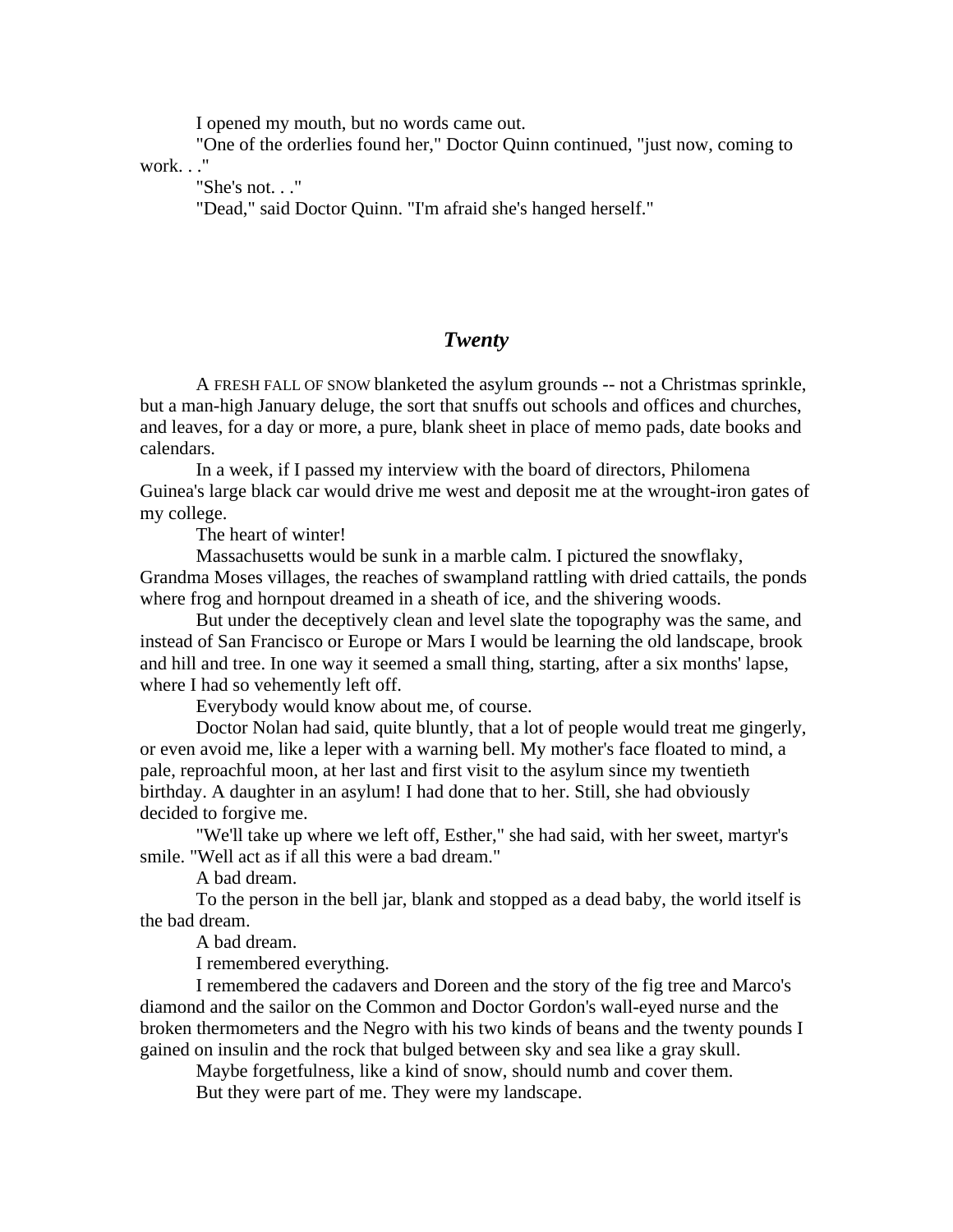"A man to see you!"

 The smiling, snow-capped nurse poked her head in through the door, and for a confused second I thought I really was back in college and this spruce white furniture, this white view over trees and hills, an improvement on my old room's nicked chairs and desk and outlook over the bald quad. "A man to see you!" the girl on watch had said, on the dormitory phone.

 What was there about us, in Belsize, so different from the girls playing bridge and gossiping and studying in the college to which I would return? Those girls, too, sat under bell jars of a sort.

 "Come in!" I called, and Buddy Willard, khaki cap in hand, stepped into the room. "Well, Buddy," I said.

"Well, Esther."

 We stood there, looking at each other. I waited for a touch of emotion, the faintest glow. Nothing. Nothing but a great, amiable boredom. Buddy's khaki-jacketed shape seemed small and unrelated to me as the brown posts he had stood against that day a year ago, at the bottom of the ski run.

"How did you get here?" I asked finally.

"Mother's car."

"In all this snow?"

 "Well," Buddy grinned, "I'm stuck outside in a drift. The hill was too much for me. Is there anyplace I can borrow a shovel?"

"We can get a shovel from one of the groundsmen."

"Good." Buddy turned to go.

"Wait, I'll come and help you."

 Buddy looked at me then, and in his eyes I saw a flicker of strangeness -- the same compound of curiosity and wariness I had seen in the eyes of the Christian Scientist and my old English teacher and the Unitarian minister who used to visit me.

"Oh, Buddy," I laughed. "I'm all right."

"Oh, I know, I know, Esther," Buddy said hastily.

"It's you who oughtn't to dig out cars, Buddy. Not me."

And Buddy did let me do most of the work.

 The car had skidded on the glassy hill up to the asylum and backed, with one wheel over the rim of the drive, into a steep drift.

 The sun, emerged from its gray shrouds of clouds, shone with a summer brillance on the untouched slopes. Pausing in my work to overlook that pristine expanse, I felt the same profound thrill it gives me to see trees and grassland waist-high under flood water - as if the usual order of the world had shifted slightly, and entered a new phase.

 I was grateful for the car and the snowdrift. It kept Buddy from asking me what I knew he was going to ask, and what he finally did ask, in a low, nervous voice, at the Belsize afternoon tea. DeeDee was eyeing us like an envious cat over the rim of her teacup. After Joan's death, DeeDee had been moved to Wymark for a while, but now she was among us once more.

 "I've been wondering. . ." Buddy set his cup in the saucer with an awkward clatter.

"What have you been wondering?"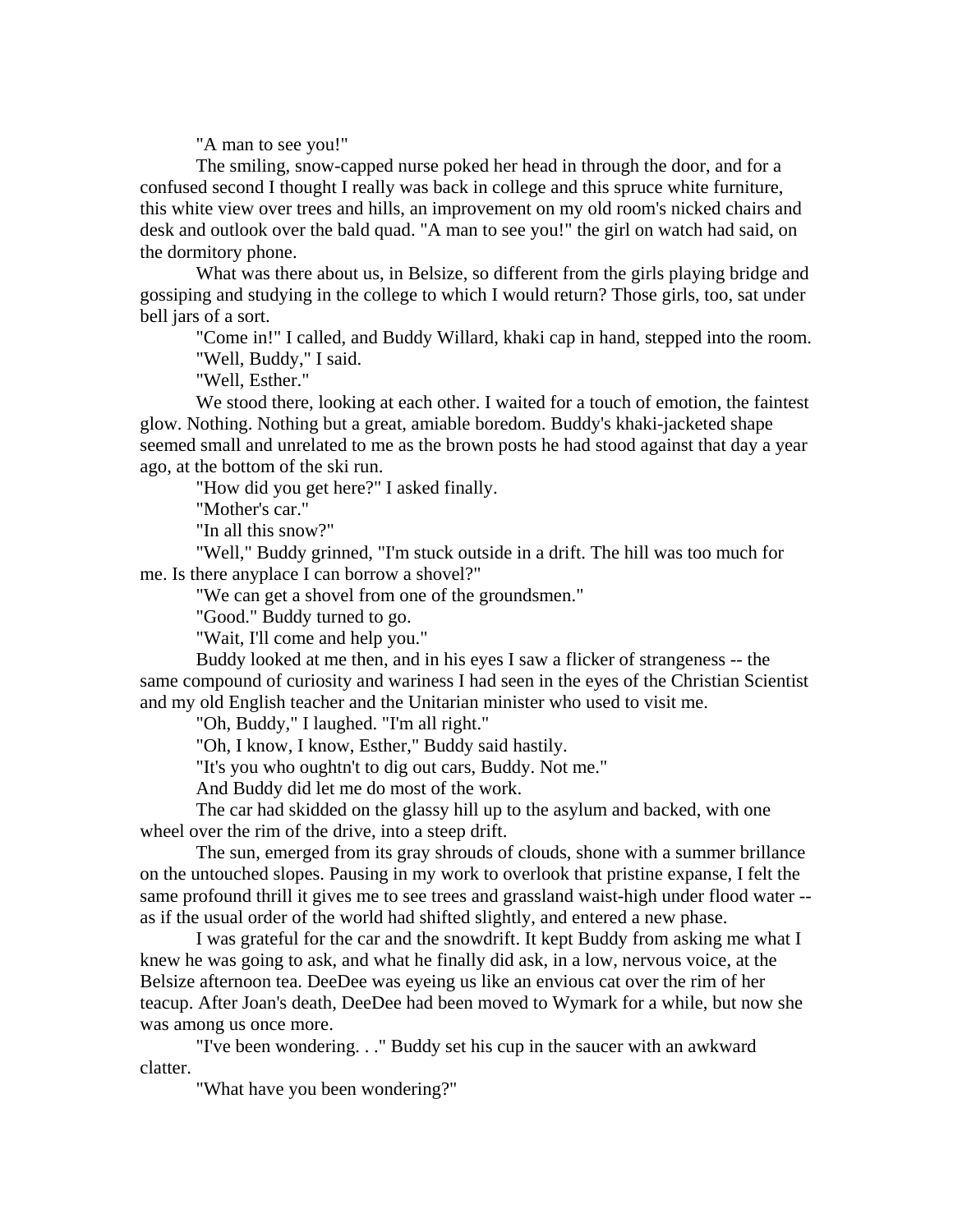"I've been wondering. . . I mean, I thought you might be able to tell me something." Buddy met my eyes and I saw, for the first time, how he had changed. Instead of the old, sure smile that flashed on easily and frequently as a photographer's bulb, his face was grave, even tentative -- the face of a man who often does not get what he wants.

"I'll tell you if I can, Buddy."

"Do you think there's something in me that *drives* women crazy?"

 I couldn't help myself, I burst out laughing -- maybe because of the seriousness of Buddy's face and the common meaning of the word "crazy" in a sentence like that.

 "I mean," Buddy pushed on, "I dated Joan, and then you, and first you. . . went, and then Joan. . ."

With one finger I nudged a cake crumb into a drop of wet, brown tea.

 "Of course you didn't do it!" I heard Doctor Nolan say. I had come to her about Joan, and it was the only time I remember her sounding angry. "Nobody did it. *She* did it." And then Doctor Nolan told me how the best of psychiatrists have suicides among their patients, and how they, if anybody, should be held responsible, but how they, on the contrary, do not hold themselves responsible. . .

"You had nothing to do with us, Buddy."

"You're sure?"

"Absolutely."

"Well," Buddy breathed. "I'm glad of that."

And he drained his tea like a tonic medicine.

"I hear you're leaving us."

 I fell into step beside Valerie in the little, nurse-supervised group. "Only if the doctors say yes. I have my interview tomorrow."

 The packed snow creaked underfoot, and everywhere I could hear a musical trickle and drip as the noon sun thawed icicles and snow crusts that would glaze again before nightfall.

 The shadows of the massed black pines were lavender in that bright light, and I walked with Valerie awhile, down the familiar labyrinth of shoveled asylum paths. Doctors and nurses and patients passing on adjoining paths seemed to be moving on casters, cut off at the waist by the piled snow.

 "Interviews!" Valerie snorted. "They're nothing! If they're going to let you out, they let you out."

"I hope so."

 In front of Caplan I said good-bye to Valerie's calm, snow-maiden face behind which so little, bad or good, could happen, and walked on alone, my breath coming in white puffs even in that sun-filled air. Valerie's last, cheerful cry had been "So long! Be seeing you."

"Not if I know it," I thought.

 But I wasn't sure. I wasn't sure at all. How did I know that someday -- at college, in Europe, somewhere, anywhere -- the bell jar, with its stifling distortions, wouldn't descend again?

 And hadn't Buddy said, as if to revenge himself for my digging out the car and his having to stand by, "I wonder who you'll marry now, Esther."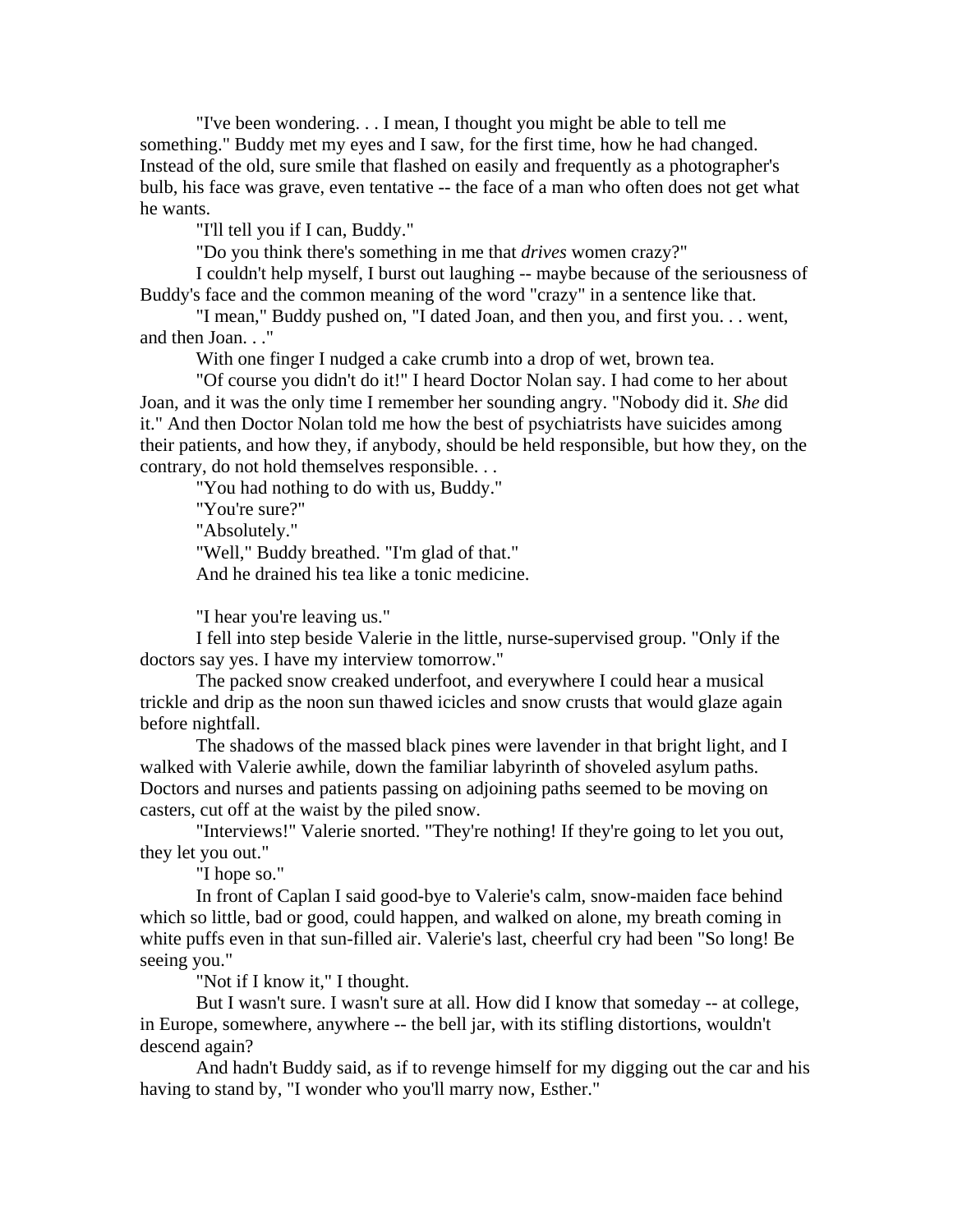"What?" I'd said, shoveling snow up onto a mound and blinking against the stinging backshower of loose flakes.

 "I wonder who you'll marry now, Esther. Now you've been," and Buddy's gesture encompassed the hill, the pines and the severe, snow-gabled buidlings breaking up the rolling landscape, "here."

 And of course I didn't know who would marry me now that I'd been where I had been. I didn't know at all.

"I have a bill here, Irwin."

 I spoke quietly into the mouthpiece of the asylum pay phone in the main hall of the administration building. At first I suspected the operator, at her switchboard, might be listening, but she just went on plugging and unplugging her little tubes without batting an eye.

"Yes," Irwin said.

 "It's a bill for twenty dollars for emergency attention on a certain date in December and a checkup a week thereafter."

"Yes," Irwin said.

 "The hospital says they are sending me the bill because there was no answer to the bill they sent to you."

 "All right, all right, I'm writing a check now. I'm writing them a blank check." Irwin's voice altered subtly. "When am I going to see you?"

"Do you really want to know?"

"Very much."

"Never," I said, and hung up with a resolute click.

 I wondered, briefly, if Irwin would send his check to the hospital after that, and then I thought, "Of course he will, he's a mathematics professor -- he won't want to leave any loose ends."

I felt unaccountably weak-kneed and relieved.

Irwin's voice had meant nothing to me.

 This was the first time, since our first and last meeting, that I had spoken with him and, I was reasonably sure, it would be the last. Irwin had absolutely no way of getting in touch with me, except by going to Nurse Kennedy's flat, and after Joan's death Nurse Kennedy had moved somewhere else and left no trace.

I was perfectly free.

Joan's parents invited me to the funeral.

I had been, Mrs. Gilling said, one of Joan's best friends.

 "You don't have to go, you know," Doctor Nolan told me. "You can always write and say I said it would be better not to."

 "I'll go," I said, and I did go, and all during the simple funeral service I wondered what I thought I was burying.

 At the altar the coffin loomed in its snow pallor of flowers -- the black shadow of something that wasn't there. The faces in the pews around me were waxen with candlelight, and pine boughs, left over from Christmas, sent up a sepulchral incense in the cold air.

Beside me, Jody's cheeks bloomed like good apples, and here and there in the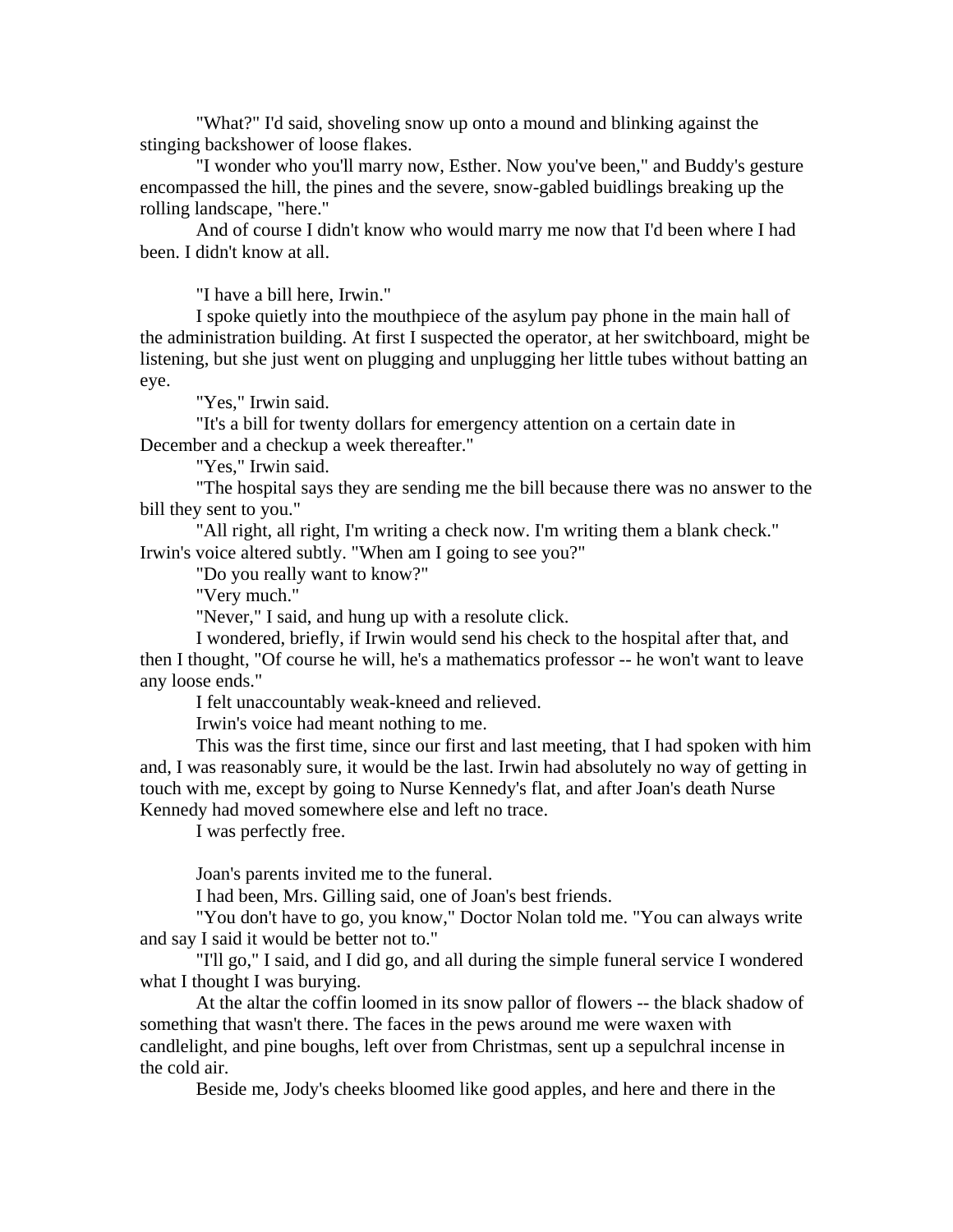little congregation I recognized other faces of other girls from college and my home town who had known Joan. DeeDee and Nurse Kennedy bent their kerchiefed heads in a front pew.

 Then, behind the coffin and the flowers and the face of the minister and the faces of the mourners, I saw the rolling lawns of our town cemetery, knee-deep in snow now, with the tombstones rising out of it like smokeless chimneys.

 There would be a black, six-foot-deep gap hacked in the hard ground. That shadow would marry this shadow, and the peculiar, yellowish soil of our locality seal the wound in the whiteness, and yet another snowfall erase the traces of newness in Joan's grave.

 I took a deep breath and listened to the old brag of my heart. I am, I am, I am.

 The doctors were having their weekly board meeting -- old business, new business, admissions, dismissals and interviews. Leafing blindly through a tatty *National Geographic* in the asylum library, I waited my turn.

 Patients, with accompanying nurses, made their rounds of the stocked shelves, conversing in low tones, with the asylum librarian, an alumna of the asylum herself. Glancing at her -- myopic, spinsterish, effaced -- I wondered how she knew she had graduated at all, and, unlike her clients, was whole and well.

 "Don't be scared," Doctor Nolan had said. "I'll be there, and the rest of the doctors you know, and some visitors, and Doctor Vining, the head of all the doctors, will ask you a few questions, and then you can go."

But in spite of Doctor Nolan's reassurances, I was scared to death.

 I had hoped, at my departure, I would feel sure and knowledgeable about everything that lay ahead -- after all, I had been "analyzed." Instead, all I could see were question marks.

 I kept shooting impatient glances at the closed boardroom door. My stocking seams were straight, my black shoes cracked, but polished, and my red wool suit flamboyant as my plans. Something old, something new...

 But I wasn't getting married. There ought, I thought, to be a ritual for being born twice -- patched, retreaded and approved for the road, I was trying to think of an appropriate one when Doctor Nolan appeared from nowhere and touched me on the shoulder.

"All right, Esther."

I rose and followed her to the open door.

 Pausing, for a brief breath, on the threshold, I saw the silver-haired doctor who had told me about the rivers and the Pilgrims on my first day, and the pocked, cadaverous face of Miss Huey, and eyes I thought I had recognized over white masks.

 The eyes and the faces all turned themselves toward me, and guiding myself by them, as by a magical thread, I stepped into the room.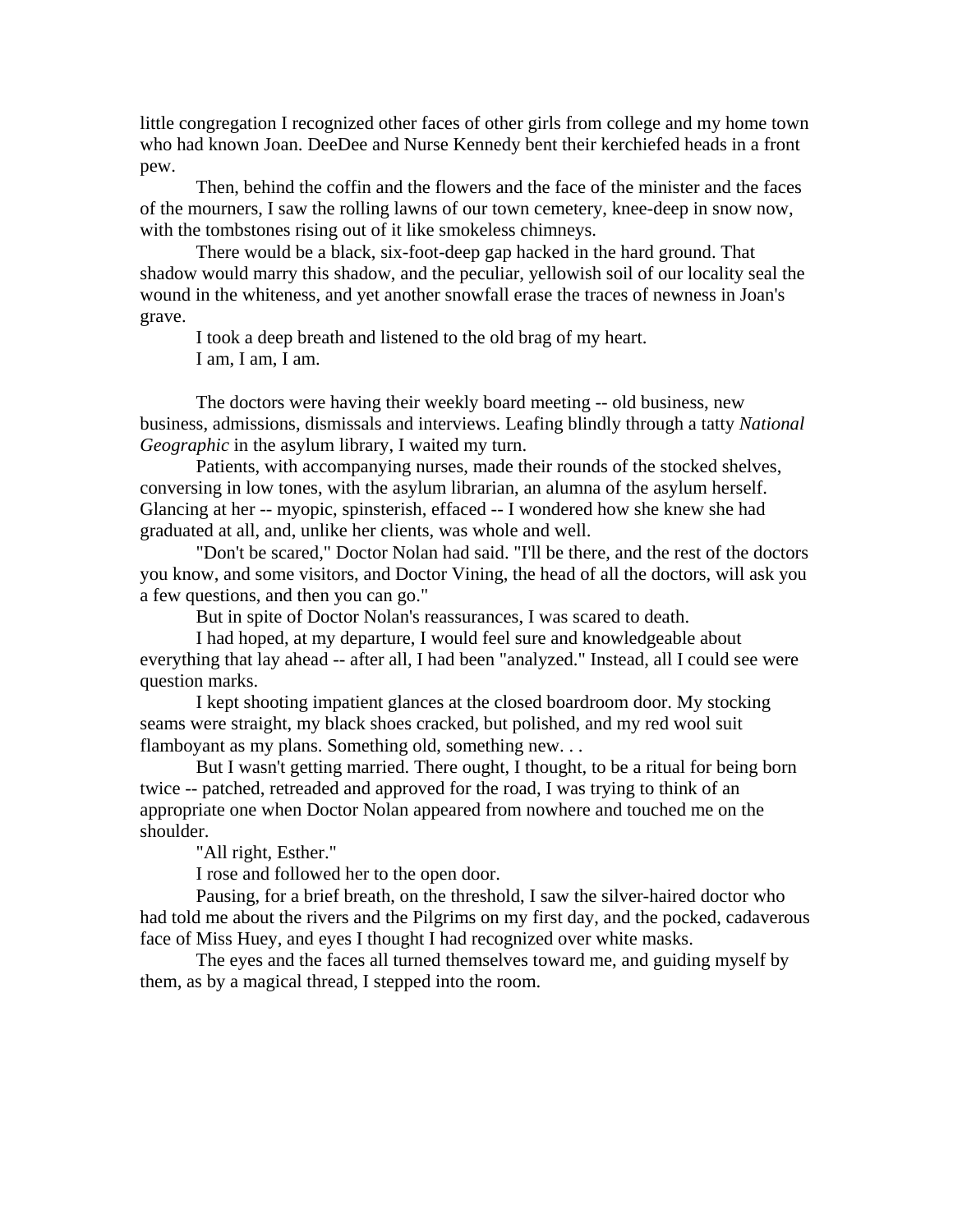## *Sylvia Plath:* **A Biographical Note by Lois Ames**

*With eight previously unpublished drawings by Sylvia Plath*

*THE Bell JAR* was first published in London in January 1963 by William Heinemann Limited, under the pseudonym Victoria Lucas. Sylvia Plath had adopted the pen name for publication of her first novel because she questioned its literary value and did not believe it was a "serious work"; she was also worried about the pain publication might cause to the many people close to her whose personalities she had distorted and lightly disguised in the book.

 The central themes of Sylvia Plath's early life are the basis for *The Bell Jar.* She was born in 1932 in Massachusetts and spent her early childhood years in Winthrop, a seaside town close to Boston. Her mother's parents were Austrian; her father, a distinguished professor of biology at Boston University (and an internationally known authority on bees), had emigrated to the States from Poland as an adolescent; she had one brother, two and a half years younger. A radical change occurred in Sylvia's life when she was eight: in November 1940, her father died after a long, difficult illness, and the mother and grandparents moved the family inland to the town of Wellesley, a conservative upper-middle-class suburb of Boston. While the grandmother assumed the care of the household, Mrs. Plath taught students in the medical-secretarial training program at Boston University, commuting each day, and the grandfather worked as *maître d'hôtel* at the Brookline Country Club, where he lived during the week. Sylvia and her brother attended the local public schools. "I went to public schools," she wrote later, "genuinely public. Everyone went." At an early age she began to write poems and to draw in pen and ink -- and to collect prizes with her first publication of each. By the time she was seventeen, her interest in writing had become disciplined and controlled. Publication, however, did not come easily; she had submitted forty-five pieces to the magazine *Seventeen* before her first short story, "And Summer Will Not Come Again," was published in the August 1950 issue. A poem, "Bitter Strawberries," a sardonic comment on war, was accepted and published in the same month by the *Christian Science Monitor.*  In her high school year book, *The Wellesleyan,* the girl who later described herself as a "rabid teenage pragmatist" was pictured:

Warm smile. . . energetic worker. . . Bumble Boogie piano special. . . Clever with chalk and paints. . . Weekends at Williams. . . Those fully packed sandwiches. . . Future writer. . . Those rejection slips from *Seventeen*. . . Oh, for a license.

 In September 1950, Sylvia entered Smith College in Northampton, Massachusetts, the largest women's college in the world. She went on scholarship -- one from the Wellesley Smith Club and one endowed by Olive Higgins Prouty, the novelist and author of *Stella Dallas,* later a friend and patron. These were the years in which Sylvia wrote poetry on a precise schedule, circled words in the red-leather thesaurus which had belonged to her father, maintained a detailed journal, kept a diligent scrapbook, and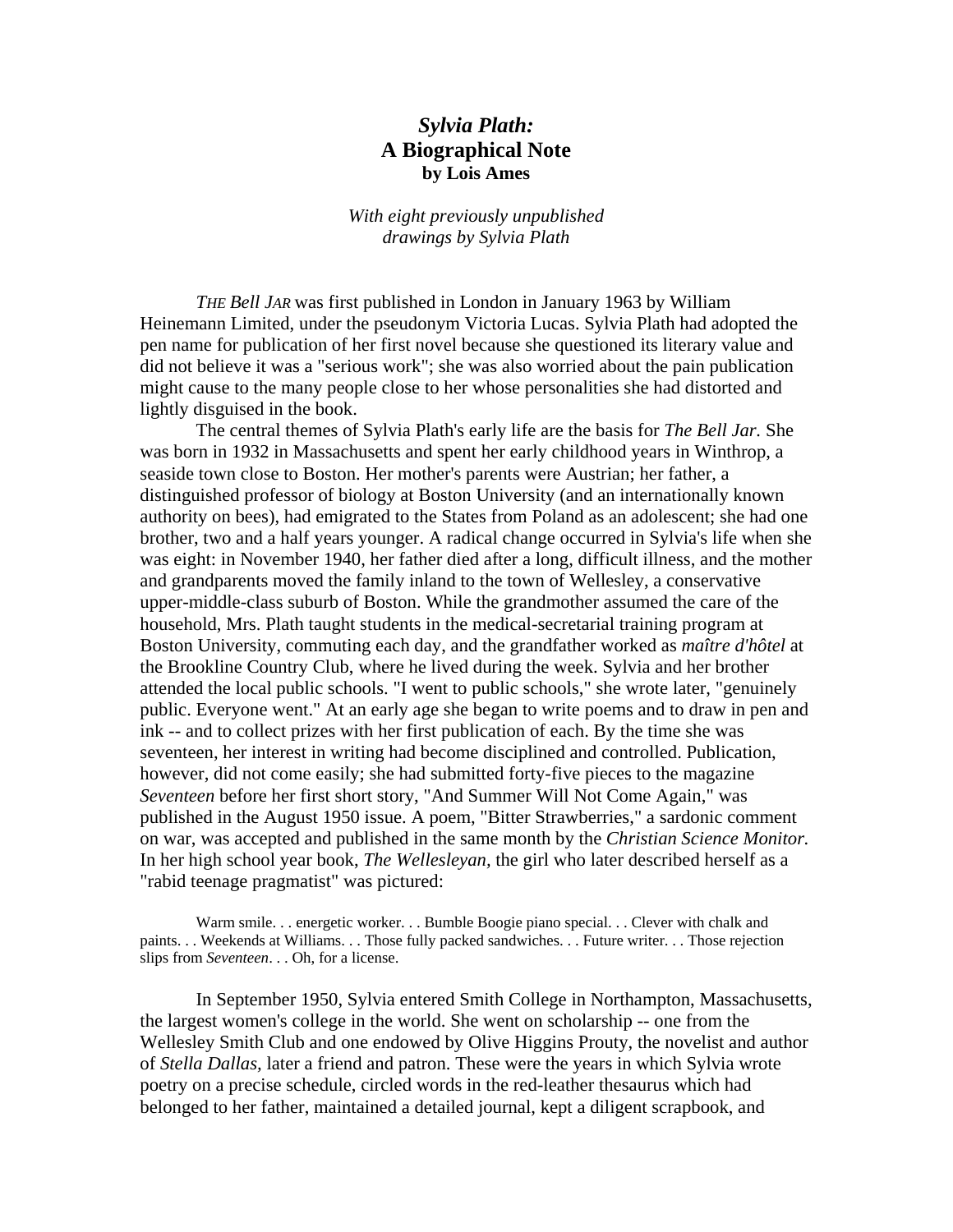studied with concentration. Highly successful as a student, she was also elected to class and college offices; she became a member of the editorial board of *The Smith Review,*  went for weekends to men's colleges, and published stories and poems in *Seventeen.* But at the time she wrote in a letter: "for the few little outward successes I may seem to have, there are acres of misgivings and self-doubt." Of this period a friend later said: "It was as if Sylvia couldn't wait for life to come to her. . . She rushed out to greet it, to make things happen."

 As she became increasingly conscious of herself as a woman, the conflict between the life-style of a poet/intellectual and that of a wife and mother became a central preoccupation, and she wrote: ". . .it's quite amazing how I've gone around for most of my life as in the rarefied atmosphere under a bell jar." In August 1951 she won *Mademoiselle* magazine's fiction contest with a short story, "Sunday at the Mintons," and in the following year, her junior year in college, Sylvia was awarded two Smith poetry prizes and was elected to Phi Beta Kappa and to Alpha, the Smith College honorary society for the arts. Then in the summer of 1952 she was chosen to be a guest editor in *Mademoiselle's* College Board Contest. In her scrapbook, she described the beginning of that month in New York in the breathy style of the magazine:

 After being one of the two national winners of *Mademoiselle's* fiction contest (\$500!) last August, I felt that I was coming home again when I won a guest editorship representing Smith & took a train to NYC for a salaried month working -- hatted & heeled -- in *Mlle's* airconditioned Madison Ave. offices. . . Fantastic, fabulous, and all other inadequate adjectives go to describe the four gala and chaotic-weeks I worked as guest managing Ed. . . living in luxury at the Barbizon, I edited, met celebrities, was feted and feasted by a galaxy of UN delegates, simultaneous interpreters & artists. . . an almost unbelievable merrygo-round month -- this Smith Cinderella met idols: Vance Bourjaily, Paul Engle, Elizabeth Bowen -- wrote article via correspondence with 5 handsome young male poet teachers.

 The poets were Alistair Reid, Anthony Hecht, Richard Wilbur, George Steiner, and William Burford, whose pictures were accompanied by biographical notes and comments on poets and poetry.

 After 230-odd pages of advertising, the bulk of the August 1953 college issue was introduced by Sylvia as Guest Managing Editor with "*Mlle*'s last word on college, '53." Under a vapid picture of the guest editors holding hands in star formations, dressed alike in tartan skirts with matching Eton caps and open-mouthed smiles, she wrote:

 We're stargazers this season, bewitched by an atmosphere of evening blue. Foremost in the fashion constellation we spot *Mlle's* own tartan, the astronomic versatility of sweaters, and men, men, men -- we've even taken the shirts off their backs! Focusing our telescope on college news around the globe, we debate and deliberate. Issues illuminated: academic freedom, the sorority controversy, our much labeled (and libeled) generation. From our favorite fields, stars of the first magnitude shed a bright influence on our plans for jobs and futures. Although horoscopes for our ultimate orbits aren't yet in, we Guest Eds. are counting on a favorable forecast with this send-off from *Mlle,* the star of the campus.

 No doubt she was far more pleased with page 358 -- "*Mlle.* finally published 'Mad Girl's Lovesong' -- my favorite villanelle":

### MAD GIRL'S LOVE SONG

#### A VILLANELLE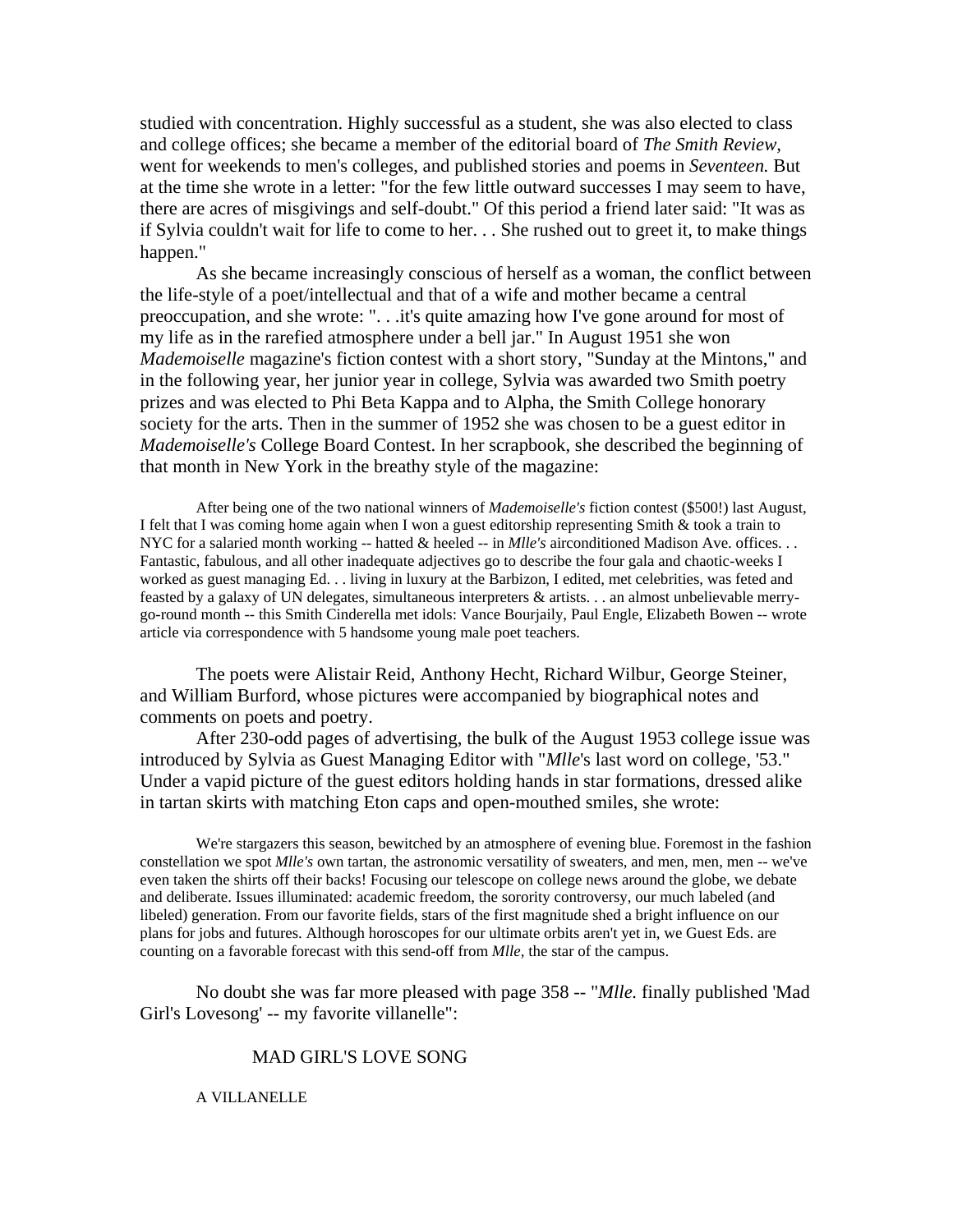By *Sylvia Plath*  Smith College, '54

 I shut my eyes and all the world drops dead; I lift my lids and all is born again. (I think I made you up inside my head.)

 The stars go waltzing out in blue and red, And arbitrary blackness gallops in: I shut my eyes and all the world drops dead.

 I dreamed that you bewitched me into bed And sung me moon-struck, kissed me quite insane. (I think I made you up inside my head.)

 God topples from the sky, hell's fires fade: Exit seraphim and Satan's men: I shut my eyes and all the world drops dead.

 I fancied you'd return the way you said, But I grow old and I forget your name. (I think I made you up inside my head.)

 I should have loved a thunderbird instead; At least when spring comes they roar back again. I shut my eyes and all the world drops dead. (I think I made you up inside my head.)

 That summer, too, *Harper's Magazine* paid \$100 for three poems which Sylvia identified as "first professional earnings." Later, assessing these bubbling achievements, she wrote, "All in all, I felt upborne on a wave of creative, social and financial success -- The six month crash, however, was to come --"

 These were the events which took place in her life in the summer and autumn of 1953 -- at the time of the electrocution of the Rosenbergs, at the time when Senator Joseph McCarthy was forcing his power, at the beginning of the Eisenhower presidency - - these were the events which Sylvia Plath reconstructed in *The Bell Jar.* Years later she described the book she wanted to write:

 The pressures of the fashion magazine world which seems increasingly superficial and artificial, the return home to the dead summer world of a suburb of Boston. Here the cracks in her [the heroine, Esther Greenwood's] nature which had been held together as it were by the surrounding pressures of New York widen and gape alarmingly. More and more her warped view of the world around -- her own vacuous domestic life, and that of her neighbors -- seems the one right way of looking at things.

 For Sylvia then came electroshock therapy and finally her well-publicized disappearance, subsequent discovery and consequent hospitalization for psychotherapy and more shock treatment. She wrote: "A time of darkness, despair, disillusion -- so black only as the inferno of the human mind can be -- symbolic death, and numb shock -- then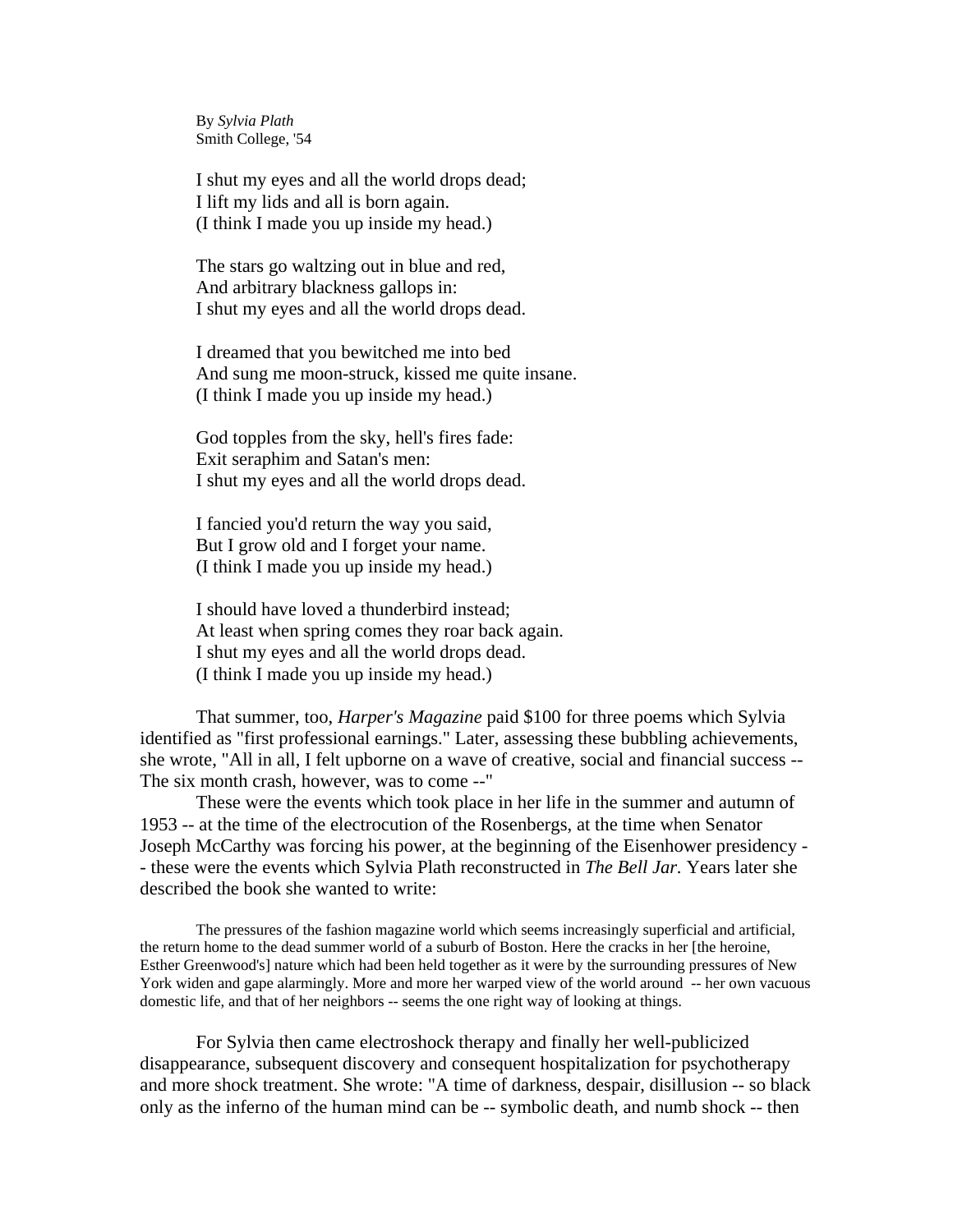the painful agony of slow rebirth and psychic regeneration."

 Subsequently Sylvia returned to Smith College and reconquered "old broncos that threw me for a loop last year." At the beginning of the next summer she wrote that "a semester of reconstruction ends with an infinitely more solid if less flashingly spectacular flourish than last year's." By the end of the next academic year, she had sold more poems, earned additional prizes, and written her long paper for English honors on the double personality in Dostoyevski's novels. In June 1955 she graduated from Smith College *summa cum laude* with the prospect of an English Fulbright year in Newnham College at Cambridge University. There Sylvia met the British poet Ted Hughes, whom she married in London on June 16, 1956: Bloomsday. Sylvia's Fulbright was renewed and, after a vacation in Spain, Ted and Sylvia lived in Cambridge for another year. Then, in the spring of 1957, they moved to the United States, where Sylvia was assessed by her colleagues as "one of the two or three finest instructors ever to appear in the English department at Smith College."

 It is probable that Sylvia already had a version of *The Bell Jar* in her trunks when she returned to the States, but she was concentrating on poetry and on teaching. In June 1958, she applied for a Eugene F. Saxton Memorial Fellowship to complete her book of poems. The Saxton Fellowship had been established "to honor an outstanding editor of Harper & Brothers"; the trust, at the discretion of the trustees, gave outright grants of money to writers for living expenses. Agreement of all three trustees was necessary to make the grant, and one of them, who called the sample poems "beyond reproach," noted that "in looking over Mrs. Hughes' history, I see that she has had valuable awards dropped into her lap during most of her adult life. Perhaps it would not do her any real harm to continue her work for a while as a teacher in a fine college. My impulse is rejection, though I think the quality of her work entitles her to serious consideration." In October 1958 the application was rejected with a special letter from the secretary to the trustees, who wanted Mrs. Hughes to know that "your application aroused more than ordinary interest. The talent -- which is marked -- was not a matter for dispute but rather the nature of the project."

 Meanwhile the Hugheses had moved to a small apartment on Beacon Hill, "living on a shoestring for a year in Boston writing to see what we could do." Sylvia had made the difficult decision to give up teaching, and to discard an academic plan for which she had been groomed since childhood, in exchange for a less certain existence but one which she hoped would give her more time to write. However, as the year progressed, and her book of poems was repeatedly submitted and rejected under ever-changing tides, she wrote:

 Nothing stinks like a pile of unpublished writing, which remark I guess shows I still don't have a pure motive (O it's-such-fun-I-just-can't-stop-who-cares-if-it's-published-or-read) about writing. . . I still want to see it finally ritualized in print.

 In December 1959, Ted and Sylvia returned to England to live. In April 1960 their first child, Freda, was born. At last Sylvia's book of poetry, *The Colossus,* was accepted for fall publication by William Heinemann Limited. Subsequently Sylvia suffered a miscarriage, then an appendectomy, and then became pregnant again. On May 1, 1961, she again applied for a Eugene F. Saxton Fellowship; this time in order to finish a novel which she described as one-sixth completed -- about fifty pages. On the application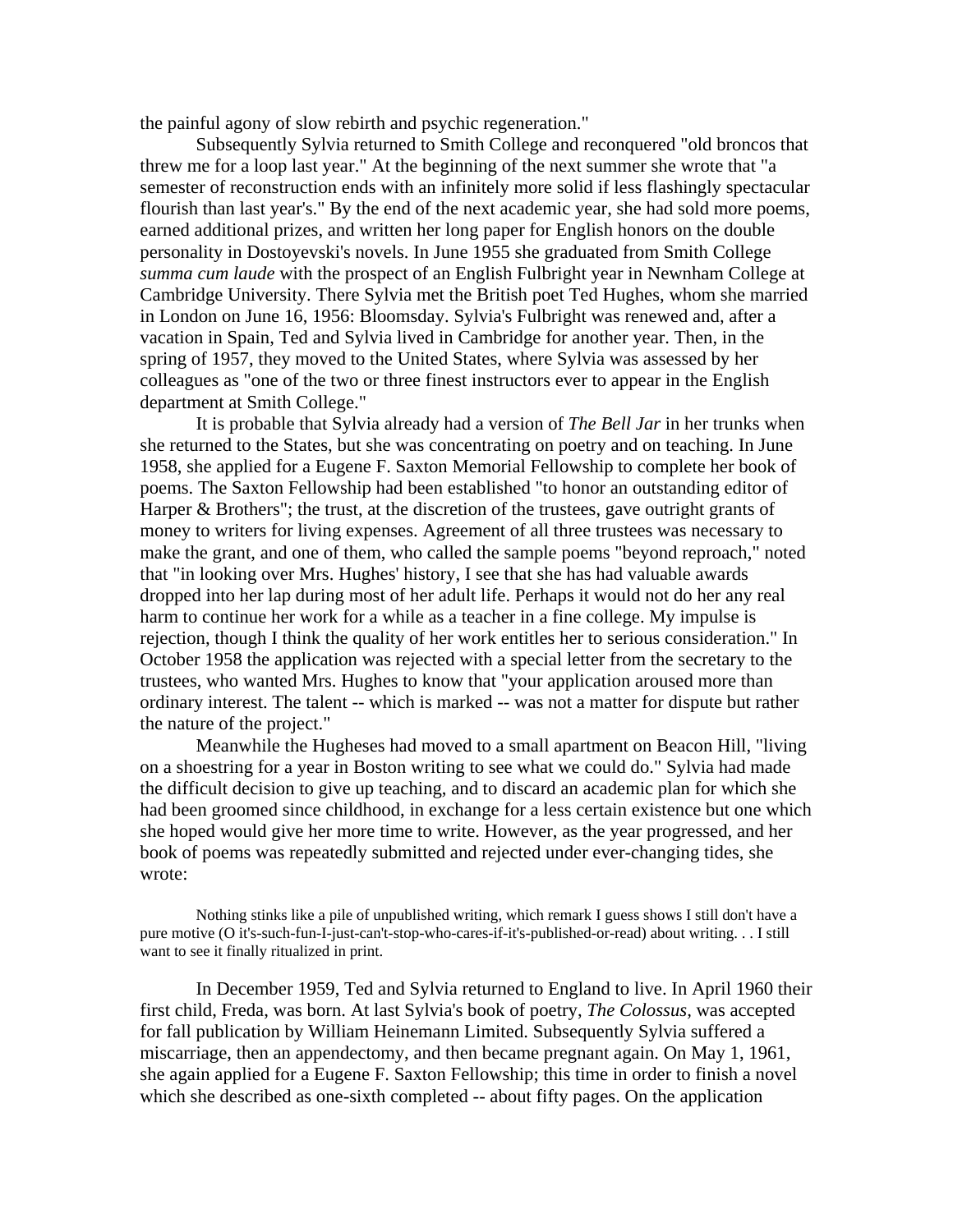Sylvia had asked for money to cover "babysitter or nanny at about \$5 a day, 6 days a week for a year, \$1,560. Rent of study at about \$10 a week: \$520 for a year. Total: \$2,080. . . (At present I am living in a two room flat with my husband and year old baby and having to work part time to meet living expenses.)" To a friend she wrote that she was "over one third through a novel about a college girl building up for and going through a nervous breakdown." She wrote:

 I have been wanting to do this for ten years but had a terrible block about Writing A Novel. Then suddenly in beginning negotiations with a New York publisher for an American edition of my poems, the dykes broke and I stayed awake all night seized by fearsome excitement, saw how it should be done, started the next day  $\&$  go every morning to my borrowed study as to an office  $\&$  belt out more of it.

 In the summer, the Hugheses moved to Devon to live in a thatch-roofed country house, and on November 6, 1961, the secretary to the Saxton trustees wrote that they had voted to give her a grant in the amount of \$2,080, "the sum you suggested." Sylvia replied, "I was very happy to receive your good letter today telling about the Saxton Fellowship. I certainly do plan to go ahead with the novel and the award comes at a particularly helpful time to free me to do so."

 On January 17, 1962, a son, Nicholas, was born. The days were divided among the babies, housework, and writing, but on February 10, 1962, Sylvia punctually delivered her first quarterly report on the progress of her novel to the Saxton trustees. "During the past three months the novel has progressed very satisfactorily, according to my drafted schedule. I have worked through several rough drafts to a final version of Chapters 5 through 8, completing a total of 105 pages of the novel in all, and have outlined in detail Chapters 9 through 12." Then she gave in detail the plans for *The Bell Jar.* Although the novel was going well, Sylvia complained to a friend that she felt she was doing little work: "a couple of poems I like a year looks like a lot when they come out, but in fact are points of satisfaction separated by large vacancies." On May 1, 1962, in the next quarterly report to the Saxton trustees, she wrote, "The novel is getting on very well, and according to schedule. I have completed Chapters 9 through 12 (pages 106-166) and projected in detailed outline the next lap of the book." By June 1962 she could tell a friend: "I'm writing again. Really writing. I'd like you to see some of my new poems." She had begun the *Ariel* poems and was confident enough to want to show them, to have them read, to read them aloud. These poems were different: her husband has written that "Tulips" "was the first sign of what was on its way. She wrote this poem without her usual studies over the Thesaurus, and at top speed, as one might write an urgent letter. From then on, all her poems were written this way."

On August 1, 1962, Sylvia sent her final progress report to the Saxton trustees:

 The novel is rounding out now, shaping up pretty much as planned, and I have completed Chapters 13 through 16 (pages 167-221) and am hoping the last lap goes as well.

 After a vacation in Ireland, Sylvia and Ted decided to separate for a while. The summer had been difficult. She had suffered repeated attacks of flu accompanied by high fever. Another winter in Devon seemed impossible. She began to commute to London, where she was "getting work with the BBC" and hunting for a flat. The manuscript of *The Bell Jar* had been sent to the trustees of the Saxton Fellowship in the States, and Heinemann had accepted the novel in England and was setting it into type. A few days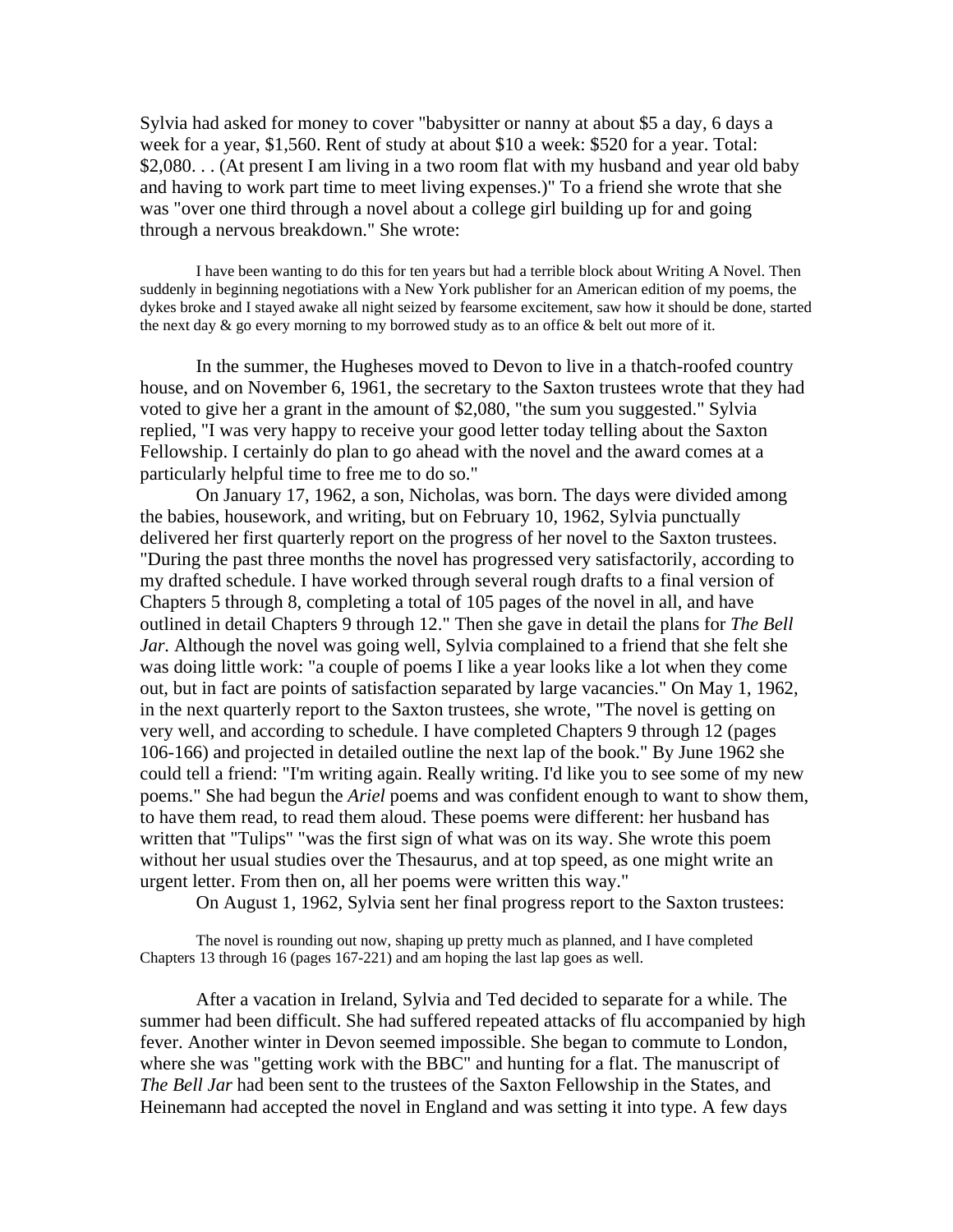before Christmas, Sylvia moved herself and the children to London, where she had signed a five-year lease on a flat:

 . . .a small miracle happened -- I'd been to Yeats' tower at Ballylea while in Ireland & thought it the most beautiful & peaceful place in the world; then, walking desolately around my beloved Primrose Hill in London and brooding on the hopelessness of ever finding a flat. . . I passed Yeats' house, with its blue plaque "Yeats lived here" which I'd often passed  $\&$  longed to live in. A sign board was up -- flats to rent, I flew to the agent. By a miracle you can only know if you've ever tried to flat hunt in London, I was first to apply. . . I am here on a five year lease  $\&$  it is utter heaven. . . and it's Yeats' house, which right now means a lot to me.

 Sylvia took the finding of the Yeats house for a sign. She told a friend that when she went out to look for flats that day, she had "known" she would find it, and so, with that confirmation, she began to make plans with energetic assurance. She was working on a new novel, and the *Ariel* poems were continuing to flow. She told another friend that she thought of *The Bell Jar* "as an autobiographical apprentice work which I had to write in order to free myself from the past." But the new novel, about more recent events in her life, she regarded as strong, powerful and urgent.

 When *The Bell Jar* was published, in January 1963, Sylvia was distressed by the reviews, although another reader, not the author and not under the same sorts of stress, might have interpreted the critics' views of the novel far differently. Lawrence Lerner in the *Listener* wrote, "There are criticisms of America that the neurotic can make as well as anyone, perhaps better, and Miss Lucas makes them brilliantly." The *Times Literary Supplement* observed that the author "can certainly write," and went on to say that "if she can learn to shape as well as she imagines, she may write an extremely good book." In the *New Statesman,* Robert Taubman called *The Bell Jar* "the first feminine novel in a Salinger mood."

 In 1970, Aurelia Plath, her mother, wrote a letter to Sylvia's editor at Harper & Row in New York about the anticipated publication of the first American edition of *The Bell Jar*:

 I realize that no explanation of the *why* of personal suffering that this publication here [publication of *The Bell Jar* in the United States] will create in the lives of several people nor any appeal on any other grounds is going to stop this, so I shall waste neither my time nor yours in pointing out the inevitable repercussions. . . I do want to tell you of one of the last conversations I had with my daughter in early July, 1962, just before her personal world fell apart. Sylvia had told me of the pressure she was under in fulfilling her obligation to the Eugene Saxton Fund. As you know, she had been given a grant by this fund to enable her to write a novel. In the space of time allotted, she had a miscarriage, an appendectomy, and had given birth to her second child, Nicholas.

 "What I've done," I remember her saying, "is to throw together events from my own life, fictionalizing to add color -- it's a pot boiler really, but I think it will show how isolated a person feels when he is suffering a breakdown. . . I've tried to picture my world and the people in it as seen through the distorting lens of a bell jar." Then she went on to say, "My second book will show that same world as seen through the eyes of health." Practically every character in *The Bell Jar* represents someone -- often in caricature -- whom Sylvia loved; each person had given freely of time, thought, affection, and, in one case, financial help during those agonizing six months of breakdown in 1953. . . as this book stands by itself, it represents the basest ingratitude. That was not the basis of Sylvia's personality; it was the reason she became so frightened when, at the time of publication, the book was widely read and showed signs of becoming a success. Sylvia wrote her brother that "this must never be published in the United States." The very title *The Bell Jar* should imply what Sylvia told me and that is what the astute reader should infer. . .